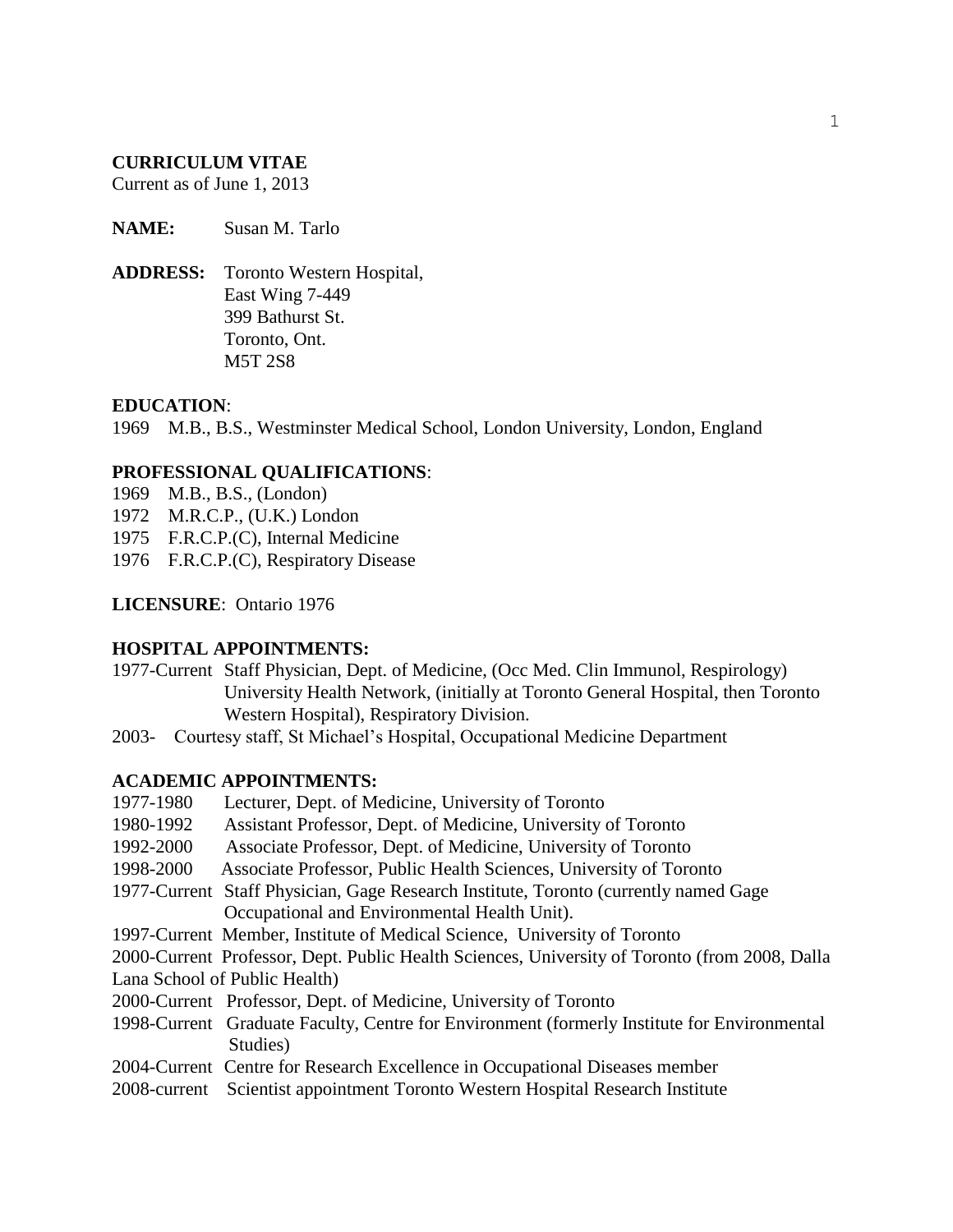2008-current Research Faculty St Michael's Hospital, Li Ka Shing Knowledge Institute

# **POSTGRADUATE TRAINING:**

| 1969-1970 | House Physician, Dept. of Medicine, Westminster Hospital, London, England     |
|-----------|-------------------------------------------------------------------------------|
| 1970-1970 | House Surgeon, Dept. of Surgery, Kingston Hospital, Kingston-Upon-Thames,     |
|           | England                                                                       |
| 1971-1971 | Senior House Physician, Dept. of Medicine, Royal Marsden Hospital, London,    |
|           | England                                                                       |
| 1971-1972 | Senior House Physician, Dept. of Medicine, Brompton Hospital, London, England |
| 1972-1974 | Registrar in Medicine, Dept. of Medicine, Westminster Hospital, London,       |
|           | England & Derbyshire Royal Infirmary, Derby, England                          |
| 1974-1975 | Resident, Dept. of Allergy/Clin. Immun., Queen's University, Kingston, Ont.   |
| 1975-1976 | Resident, Dept. of Respiratory Medicine, McMaster University, Hamilton, Ont.  |
| 1976-1977 | Research Fellow, Respiratory Med., St. Joseph's Hospital, Hamilton, Ont.      |
|           |                                                                               |

# **HONOURS AND AWARDS**:

1969 Chadwick Prize in Medicine, Surgery, & Pathology; Westminster Medical School 1976-1977 Scholarship, Canadian Tuberculosis and Respiratory Disease Association 1988 N. LeRoy Lapp Lecturer: The importance of anti-inflammatory drugs in the treatment of asthma. in Advances in Internal Medicine Conference, West Virginia University School of Medicine. 1994-1995 Schering-Plough International Research Fellowship Award 1994 Ontario Lung Association Distinguished Service Award 2002 David McCourtie Lecturer at the Canadian Society of Allergy and Clinical

Immunology Annual Meeting. Effects of ozone on asthma

2006. Arnold Naimark Speaker. National Research Forum for Young Investigators in Circulatory and Respiratory Health. Prevention of Occupational Asthma.

2012 Canadian Thoracic Society Christie Lecturer, Occupational Asthma.

# **PROFESSIONAL AFFILIATIONS AND ACTIVITIES:**

JOURNAL REVIEWS:

Chest; Journal of Allergy and Clinical Immunology; Can Resp J, Can J Allergy Clin Immunol., Occ Environ Med, Am J Resp Crit Care Med, Ann Allergy Asthma Immunol, AJIM. J Asthma, Revista Alergia Mexico (committee of reviewers).

#### JOURNAL INTERNATIONAL ADVISORY BOARD MEMBER The Journal of Environmental Medicine

JOURNAL REVIEWER BOARD J Allergy Clin Immunol Mar 2006-2008 Faculty of 1000 Public Health and Epidemiology, 2006-current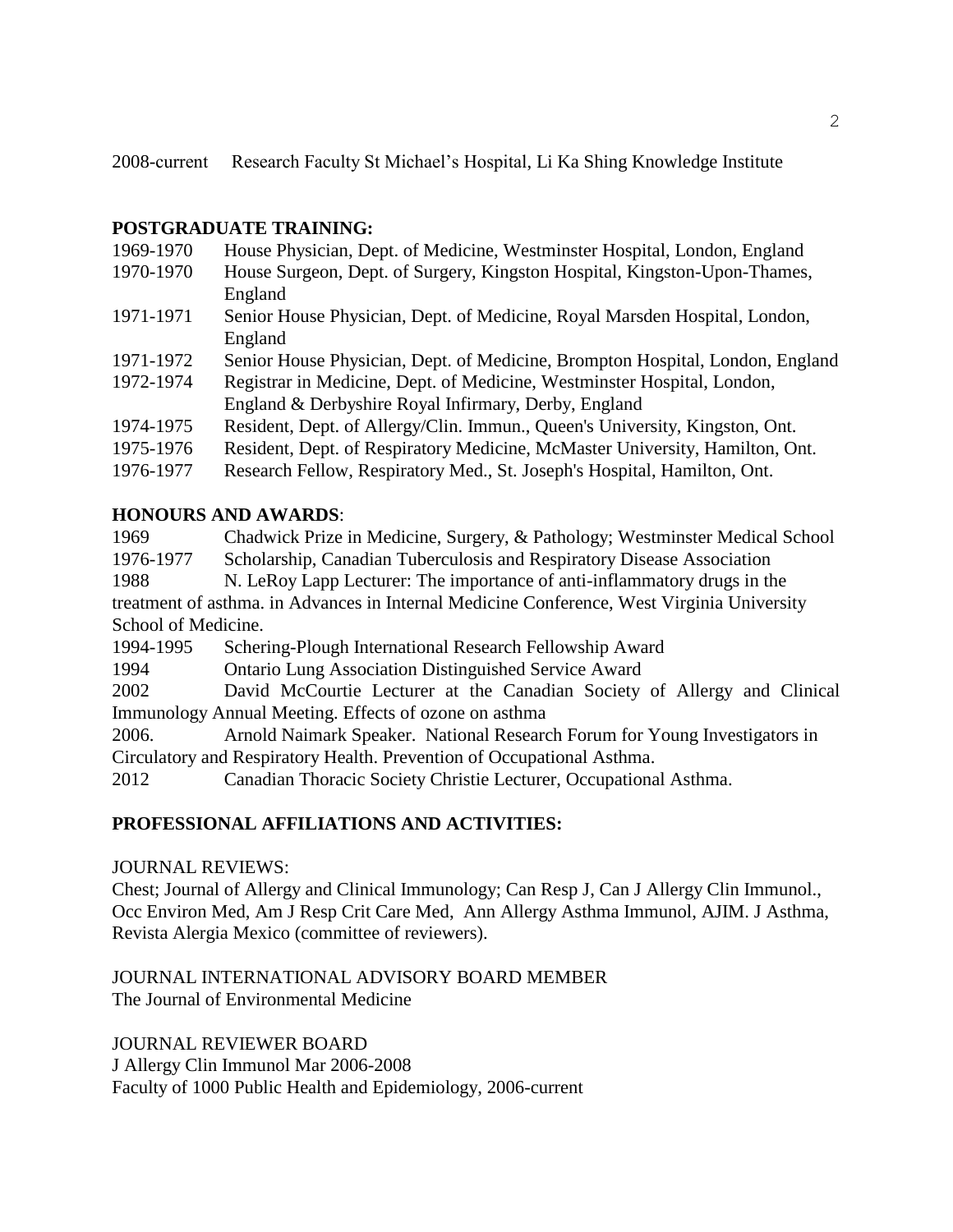JOURNAL BOARD Am J Resp Crit Care Med, 2006-2011 Editorial Board: Allergy, Asthma and Clinical Immunology 2009-current. International Journal of Occupational Medicine and Environmental Health, International editorial board member, 2011-current Revista Alergia Mexico, International Editor Correspondant 2011-current

GUEST EDITOR

Current Opinion in Allergy and Clinical Immunology, Occupational disease 2005-12

#### ANNUAL MEETING ABSTRACT REVIEWER:

American College of Chest Physicians, 1999-09 American Thoracic Society 2000, 2001, 2002. European Respiratory Society 2000.

#### GRANTING AGENCY REVIEWER:

Ontario Ministry of Labour; Ontario Ministry of Health; P.S.I.; BC Lung Assoc: Ontario Thoracic Society, MRC, Fonds de la recherche en sante du Quebec.

International Reviewer for Italian Government assessment of University research in occupational allergy and lung disease, (the National Evaluation Agency, ANVUR, VQR reviews) 2012

#### OTHER APPOINTMENTS:

|           | 1984-present Canadian General Standards Association Health Advisory Panel            |
|-----------|--------------------------------------------------------------------------------------|
| 1996-1997 | Canadian Thoracic Society Subcommittee on Occupational Asthma                        |
|           | 1986-present Workers Compensation Appeals Tribunal (Currently termed WSIAT)          |
|           | 1991-present Workers Compensation Board (Currently renamed, Workplace Safety and     |
|           | Insurance Board, WSIB) Physician Roster                                              |
|           | 1993-present Workers Compensation Board (WSIB) Occupational Chest Disease Consulting |
|           | Network                                                                              |
|           | 1002 nuocent Institute of Environment and Hoolth                                     |

1993-present Institute of Environment and Health

#### **MEMBERSHIP IN PROFESSIONAL SOCIETIES:**

- 1992-present Royal College of Physicians of London (UK)
- 1975-present Royal College of Physicians and Surgeons of Canada
- 1977-present American Academy of Allergy, Fellow 2006-
- 1977-present British Society for Allergy and Clinical Immunology
- 1977-present American Thoracic Society
- 1977-present Fellow, Ontario Allergy Association
- 1977-present Fellow, Canadian Society of Allergy, Clinical Immunology
- 1977-present Ontario Thoracic Society, and Canadian Thoracic Society
- 1984-present Fellow, American College of Chest Physicians
- 2000-present Occupational and Environmental Medicine Association of Canada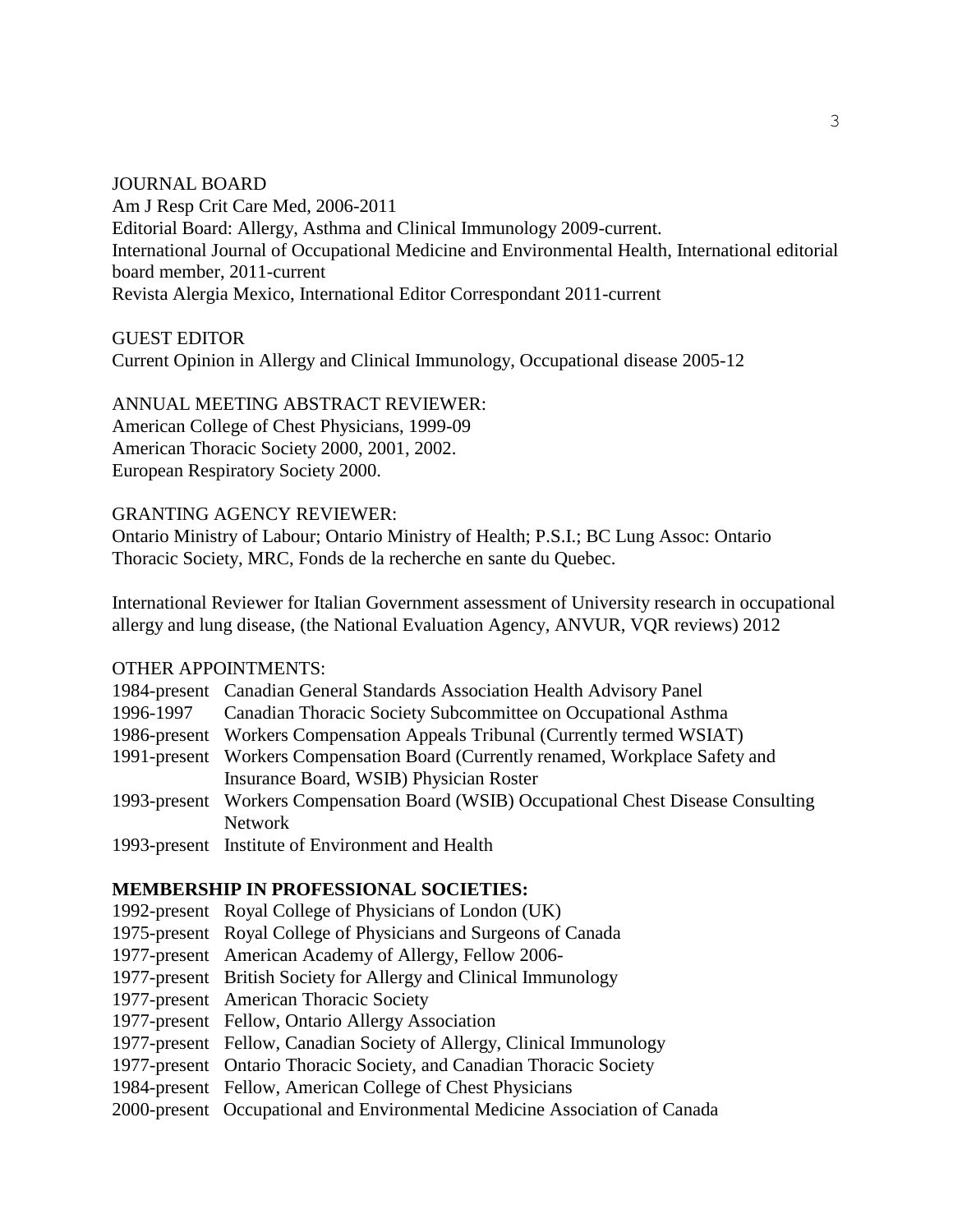# **UNIVERSITY COMMITTEES:**

| 1978-1991 | Respiratory Undergraduate Teaching Committee (TGH representative)           |
|-----------|-----------------------------------------------------------------------------|
| 1985-1989 | Chair, Undergraduate Respiratory Teaching Committee, Faculty of Medicine,   |
| 1980-1998 | Trustee, Secretary, Medical Associates, Gage Occupational and Environmental |
|           | Health Unit, formerly Gage Research Institute                               |
|           | 1978-present Clinical Immunology Residency Training Committee member        |
| 1990-1994 | Occupational Medicine Residency Planning Committee member                   |
|           | 1994-present Occupational Medicine Residency Training Committee member      |
|           | Jan 2003-05 Health Sciences II research ethics committee member             |
|           |                                                                             |

# **HOSPITAL COMMITTEES:**

| 1978-1988    | Medical Education Committee, Toronto General Hospital                        |
|--------------|------------------------------------------------------------------------------|
| 1987-1988    | Ambulatory Teaching Committee, Toronto General Hospital                      |
| 1986-1988    | Respiratory Ambulatory Care Coordinator, Toronto General Hospital            |
| 1982-1986    | Chair, Tri-hospital Respiratory Teaching Committee                           |
| 1978-1986    | Member of Tri-hospital Respiratory Teaching Committee                        |
| 1993-1998    | Latex sensitivity committee, The Toronto Hospital                            |
| 2003         | <b>Respiratory Division Chief review committee</b>                           |
| 2005         | St Michael's Hospital Dept Medicine Promotions Committee                     |
| 2008         | UHN Member of search committee for Chief of Medicine                         |
|              | <b>EXTRAMURAL COMMITTEES:</b>                                                |
| 1984-9       | Canadian General Standards Board, Medical Advisory Committee.                |
| 1986-present | Ontario Workers Compensation Appeals Tribunal (Currently termed WSIAT)       |
| 1991-present | Ontario Workers Compensation Board (Currently renamed, Workplace Safety and  |
|              | Insurance Board, WSIB) Physician Roster                                      |
| 1993-present | Workers Compensation Board (WSIB) Occupational Chest Disease Consulting      |
|              | <b>Network</b>                                                               |
| 1985-1999    | Metro Toronto and York Region Lung Association Medical Advisor, Board        |
|              | Member, and Asthma Committee member.                                         |
| 1990-1995    | <b>Ontario Allergy Society Executive</b>                                     |
| 1996-1997    | Chair of subcommittee on occupational asthma, Canadian Thoracic Society      |
| 1995-2002    | Steering Committee member, American College of Chest Physicians, Section on  |
|              | Occupational and Environmental Health                                        |
| 1996-97      | Section Chair, American College of Chest Physicians, Section on Occupational |
|              | and Environmental Health                                                     |
| 1997         | Program Committee Member for Annual Meeting, American College of Chest       |
|              | Physicians                                                                   |
| 1997-present | Committee member, American Academy of Allergy, Asthma and Immunology         |
|              | occupational disease committee                                               |
| 2003-2006    | Committee member, American Academy of Allergy, Asthma and Immunology         |
|              | air pollution committee                                                      |
| 1999-2002    | Program planning committee member for Annual meeting in 2000, 2001, and      |
|              | 2002 American Thoracic Society, Occupational and Environmental Assembly      |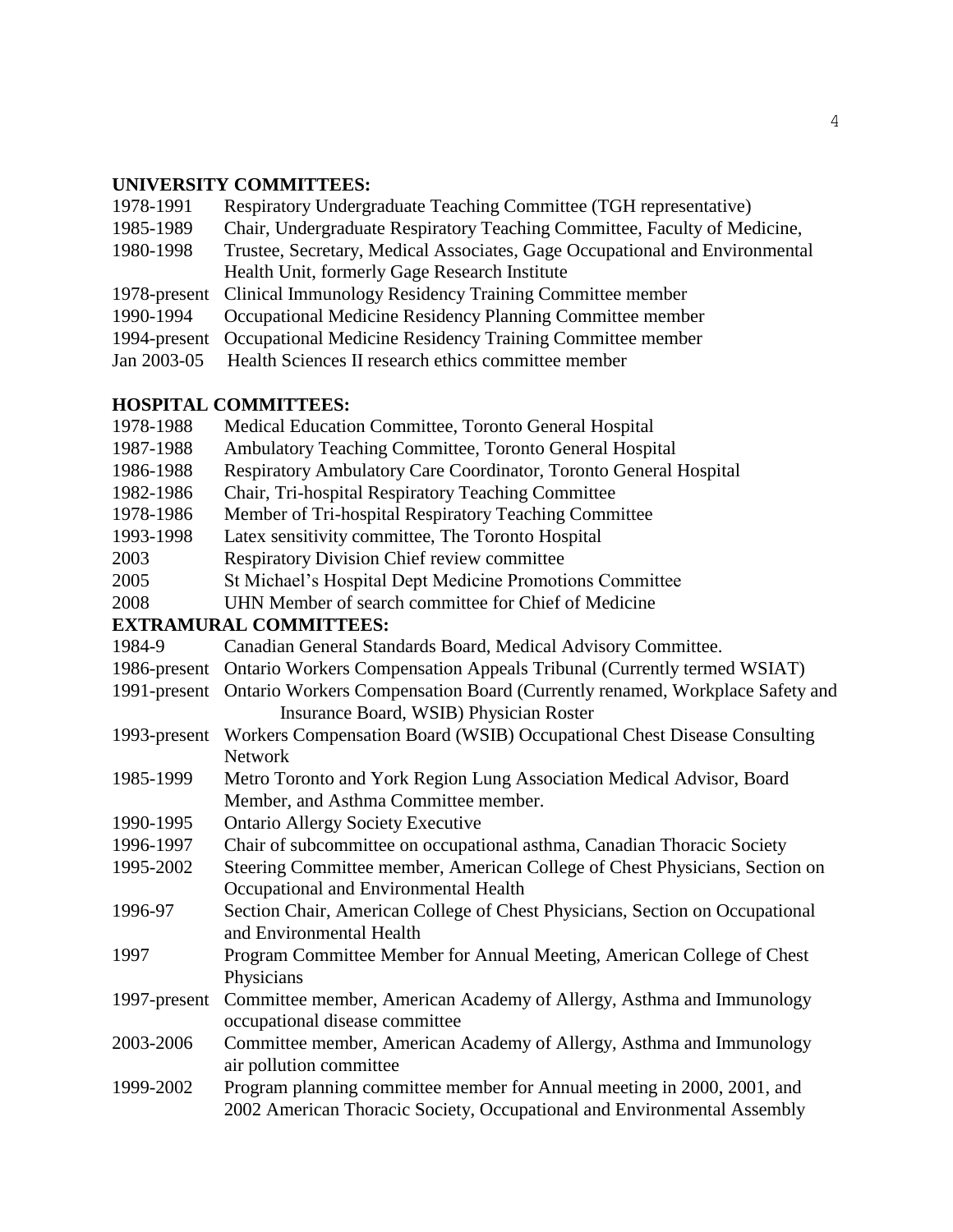| 1999-2000        | Chair of the nominating committee, American Thoracic Society, Environmental<br>and Occupational Health Assembly |
|------------------|-----------------------------------------------------------------------------------------------------------------|
| 2000-present     | Member of Planning Committee, American Thoracic Society,                                                        |
|                  | Environmental and Occupational Health Assembly, Chair of Committee 2002-5.                                      |
| 2000-2001        | Program Committee Chair, Ontario Thoracic Society Annual Meeting 2001.                                          |
| 1999-2000        | Co-organiser of 1 <sup>st</sup> Jack Pepys Occupational Asthma Workshop, Montreal,                              |
|                  | May 2000.                                                                                                       |
| 2000-2002        | Chair Asthma Section, Can Soc Allergy Clinical Immunology                                                       |
| 2000-2001        | Member of the Ontario Ministry of Health Advisory Subcommittee on Asthma                                        |
|                  | Strategy.                                                                                                       |
| 2000-2002        | Member of the Board of Directors of the Canadian National Asthma Committee.                                     |
| 2001-2004        | Member of Workplace Safety and Insurance Board of Ontario Committee on                                          |
|                  | Occupational asthma management (Ontario Medical Association                                                     |
|                  | Representative).                                                                                                |
| 2001-2007        | Chair Ontario Thoracic Society Education Committee.                                                             |
| 2001-2007        | Member of the Ontario Thoracic Society Executive Committee                                                      |
| 2001-2004        | Co-organiser 2nd Jack Pepys Occupational Asthma Workshop, Toronto,                                              |
|                  | May 2004.                                                                                                       |
| 2004             | Chair-elect, American Thoracic Society, Occupational and Environmental                                          |
|                  | Assembly                                                                                                        |
| 2005-7           | American Thoracic Society, Chair of the Occupational and Environmental                                          |
|                  | Assembly.                                                                                                       |
| 2005-7           | American Thoracic Society Board Member.                                                                         |
| 2006-2008        | Canadian Thoracic Society Asthma Committee                                                                      |
| 2006-current     | Editorial Board, American J Resp Crit Care Med,                                                                 |
| 2006-2008        | Reviewer Board J Allergy Clin Immunol,                                                                          |
| 2005-current     | Current Opinion in Allergy Clin Immunol, Occupational Disease Issue, Co-                                        |
|                  | Editor,                                                                                                         |
| 2007-current     | Public Health Agency of Canada, Chronic Respiratory Disease Surveillance                                        |
|                  | Advisory Committee member.                                                                                      |
| $2007$ - current | Ontario Lung Association Asthma Advisory Committee member                                                       |
| 2007 - 2008      | American Thoracic Society subcommittee on conflict of interest policy                                           |
| 2006-2008        | Chair, ACCP panel for evidence-based guidelines in work-related asthma                                          |
| 2006-current     | Committee member ATS project to develop a statement on work-exacerbated                                         |
|                  | asthma                                                                                                          |
| 2007             | Co-chair ATS sponsored Workshop, 3 <sup>rd</sup> Jack Pepys Workshop on work-related<br>asthma                  |
| 2007-8           | US National Academy of Sciences Committee member to report on Chronic                                           |
|                  | <b>Beryllium Disease</b>                                                                                        |
| 2007-8           | American Thoracic Society Ethics and Conflict of Interest Committee member                                      |
| 2008-current     | Steering Committee member, American College of Chest Physicians, Section on                                     |
|                  | Occupational and Environmental Health                                                                           |
| 2008-current     | Co-chair, ATS panel for statement on spirometry in the occupational setting.                                    |
| 2009-12          | Co-chair Fourth Jack Pepys Workshop on Work-related asthma and ATS                                              |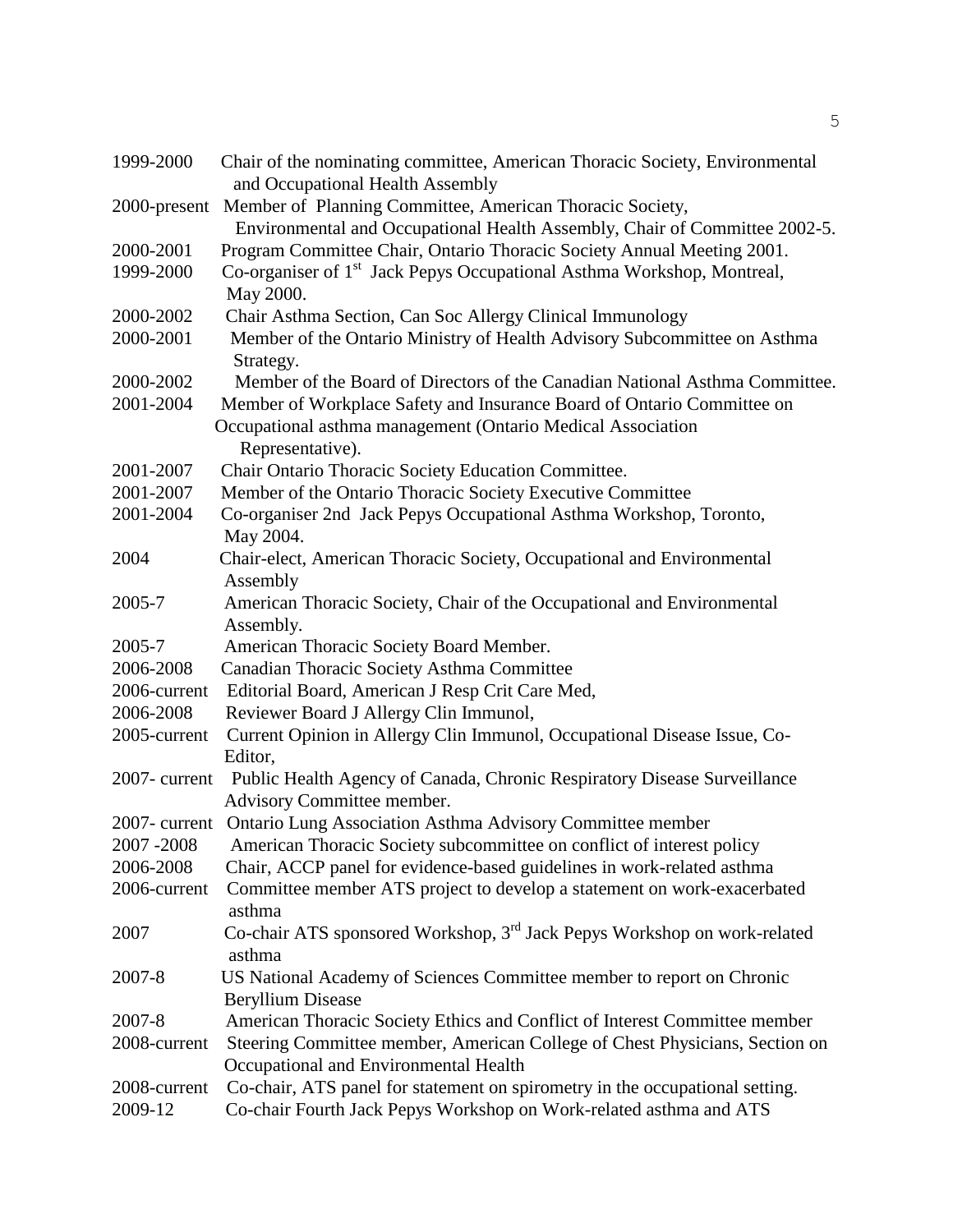Proceeding document development

2009- 2011 Committee member ATS panel on Respiratory Impairment and Disability.

2009-2011 European Academy of Allergy and Clinical Immunology Task Force member, on prevention of work-related respiratory allergies among pre-apprentices or apprentices and young workers.

2012- current European Academy of Allergy and Clinical Immunology Task Force member, a) Work-related asthma in cleaners, b) Irritant induced asthma

2012- present Co-chair and organizer  $5<sup>th</sup>$  Jack Pepys Workshop on Work –related asthma (workshop in Montreal May 2013).

2013-14 American Thoracic Society Document Development and Implementation Committee Member

2013-14 Am Academy of Allergy Clin Immunol Occupational Disease Committee Chair-elect.

# **RESEARCH ENDEAVOURS 1992-2013:**

Work-related asthma

Assessment has been made of factors affecting occupational asthma prevalence and severity. Data previously collected from WCB claims for occupational asthma has been analysed to identify causes of occupational asthma, trends in prevalence, related to different agents, risk factors and outcome determinants for diisocyanate-induced asthma, the most common occupational asthma in Ontario. Claims were linked to Ontario Ministry of Labour data on workplace exposure levels and the presence or absence of a medical surveillance program at work to assess effects of these variables. Data collection from WCB files has been expanded and linkage made with registries of mortality and hospital admissions from asthma. Results have been compared with non-occupational asthmatics and non-asthmatic WCB claimants as control groups.

The prevalence and outcome of occupational irritant-induced asthma has been assessed from WCB data. An animal model was assessed with exposure to acetic acid inhalation.

An exposure chamber facility at the Gage Occupational and Environmental Health Unit was developed for occupational challenges, and well characterised with respect to delivery of diisocyanates and other occupational sensitizers to obtain predictable exposures.

Studies into natural rubber latex allergy and latex-induced occupational asthma assessed factors associated with skin test responsiveness to natural rubber latex and host/ exposure determinants in students and staff in a dental school. Effectiveness was assessed of powder-free latex gloves for use in work areas for latex-sensitive asthmatics in hospital and dental school settings. The prevalence and features of work-attributed respiratory symptoms in medical respiratory technicians compared with physiotherapists have been assessed, and factors associated with "dark room disease" have been explored. Similar studies have been performed in professional school cleaners compared with other building workers.

Reasons for the delay in diagnosis of work-relate asthma in Ontario have been assessed, and barriers to diagnosis explored. In collaboration with occupational medicine colleagues, barriers to physicians' knowledge of occupational lung disease have been assessed.

Induced sputum as a technique to assess cytology and mediator changes in asthma has been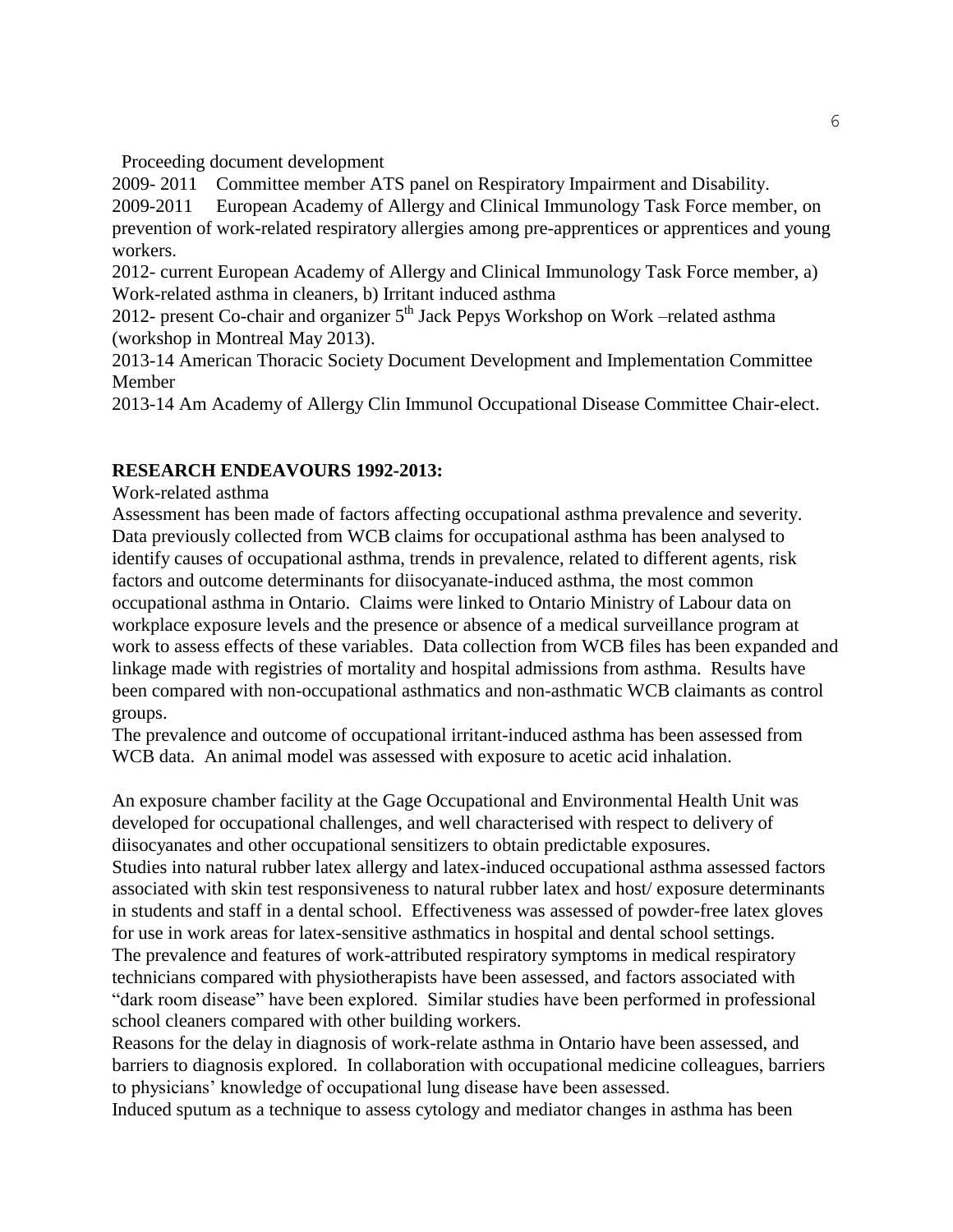introduced into studies at the Gage Occupational and Environmental Health Unit and has been used to assess effects of a leukotriene antagonist in asthmatics, occupational exposures in the workplace and during laboratory challenges in work-attributed asthma, and ozone exposures in asthmatics and non-asthmatics as well as changes in relation to exposures in those with occupational asthma.

The role of viral respiratory infections and air pollutants in triggering acute asthma exacerbations has been assessed from data collected by investigators in Vancouver and Winnipeg during a one year panel study, including a case-control component. Possible interaction of allergen and ozone exposures in asthmatics has been assessed with controlled exposure studies. Collaborative studies with Dr F. Silverman have assessed mechanisms of ozone-induced airway inflammation, and ongoing studies are assessing possible human effects of ambient fine particulate pollutants, using controlled exposures in asthmatics and non-asthmatics.

Biochemical changes related to sulfite challenges in asthmatics with historical sulfite-sensitivity have been compared with non-asthmatic sulfite-sensitive subjects and normal controls, in collaboration with Dr D. Cole (Banting Institute).

Studies have been performed to characterize patients who believe they have "multiple chemical sensitivity", and the possibility of panic attacks as a component of symptom-production has been assessed in collaboration with investigators from the Clarke Institute and St. Michael's Hospital. Studies have assessed endotoxin exposure and responses in animal care workers, examining neutrophil activation as well as nasal and blood measures of endotoxin.

Possible under-recognition of chronic beryllium disease has been assessed by a questionnaire and immunologic testing of sarcoidosis patients in Ontario.

Comparative studies have looked at the role of differences in diagnostic approaches in Ontario and Quebec for work-related asthma, and associations of these with time to diagnosis and health care utilization.

Critical literature reviews have been performed to assess effects of various management strategies for occupational asthma (via a Cochrane review). Systematic review has been performed to address aspects of spirometry that are important in workplace evaluation (supported by the Am Thoracic Soc) and a systematic review is being undertaken to assess prognostic factors in occupational asthma related to diisocyanates.

The possible role of indium exposure in development of apparent idiopathic pulmonary fibrosis is being assessed.

# **RESEARCH FUNDING: A)Peer-reviewed funding:**

| 1988-89 | SM Tarlo, I Broder Multicentre, double-blind, between patient comparison of       |
|---------|-----------------------------------------------------------------------------------|
|         | multiple doses of 12ug formoterol metered dose aerosol versus multiple doses of   |
|         | 200ug salbutamol metered dose aerosol in patients with bronchial asthma.          |
|         | \$48,000 Ciba-Geigy Canada Ltd.                                                   |
| 1988-91 | SM Tarlo, I Broder, P Corey. Review of Ontario Workers' Compensation              |
|         | Claims. \$29,500, \$22,056, \$8030.                                               |
| 1988-90 | SM Tarlo, I Broder Can irreversible airway obstruction be prevented in asthmatics |
|         | by long-term inhaled beclomethasone? \$10,000, \$20,000. Glaxo Canada.            |
|         |                                                                                   |

1991-1993 I. Broder, S. Tarlo, P. Corey. Laboratory Centre for Disease Control, health and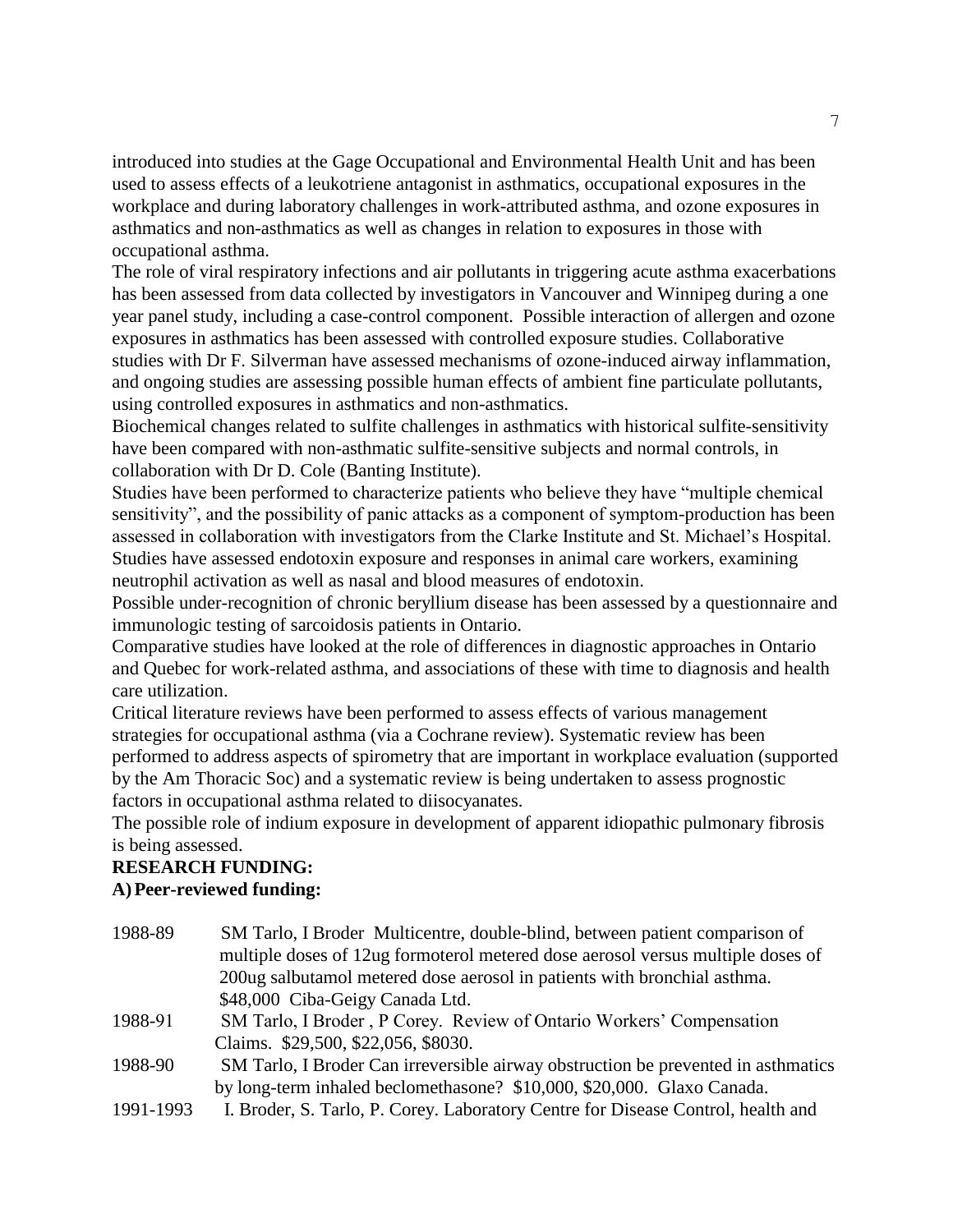|           | Welfare Canada. Development of diagnostic criteria for multiple chemical<br>sensitivity. \$167,500 (Co-principal investigator).                         |
|-----------|---------------------------------------------------------------------------------------------------------------------------------------------------------|
| 1992-1993 | S. Tarlo, Ontario Thoracic Society Block Term Grant. Effects of indomethacin in                                                                         |
|           | airway response to ozone. \$5,000 (Principal investigator).                                                                                             |
| 1993      | S. Tarlo, G. Sussman. Ontario Allergy Society Research Fund Study of airborne                                                                           |
|           | latex with use of powdered and powder-free gloves. \$800 (Co-principal                                                                                  |
|           | investigator)                                                                                                                                           |
| 1993-1994 |                                                                                                                                                         |
|           | S. Tarlo, D. Cole. Ontario Allergy Society Fund. Development of methods to<br>assess sulphite metabolism in sensitive asthmatics. \$2,500 (Co-principal |
|           |                                                                                                                                                         |
| 1993-1995 | investigator).                                                                                                                                          |
|           | D. Cole, S. Tarlo. PSI. Clinical and biochemical changes in sulphite sensitivity.                                                                       |
| 1993-1994 | \$126,000 (Co-principal investigator).<br>S. Tarlo, F. Silverman. Asthma Society of Canada. Induced sputum changes with                                 |
|           | ozone exposures. \$9,000 (Co-principal investigator).                                                                                                   |
| 1993-1996 | F. Silverman, S. Tarlo, P. Corey. Health and Welfare Canada, NHRDP. Effects of                                                                          |
|           | indomethacin on airway responses to ozone exposures. \$69,900 (Collaborator)                                                                            |
| 1995      | D.L. Holness, S. Tarlo. St Michael's Hospital Research Fund. Latex sensitivity in                                                                       |
|           | dental workers. \$8380 (Co-principal investigator).                                                                                                     |
| 1995      | S. Tarlo, D. Banks, G. Liss. Asthma Society of Canada. Effects of exposure                                                                              |
|           | variables and surveillance measures on isocyanate-induced asthma. \$9,000                                                                               |
|           | (Co-principal investigator).                                                                                                                            |
| 1994-1996 | S. Tarlo. Schering-Plough SPIRIT award for personal research support.                                                                                   |
|           | Interactions of respiratory viral infections and environmental effects on asthma                                                                        |
|           | exacerbations. \$20,000 (Principal investigator).                                                                                                       |
| 1994-1995 | D. Banks, S. Tarlo. Ontario Thoracic Society Block Term Grant. Isocyanate                                                                               |
|           | chamber challenge studies in asthmatics with occupational symptoms. \$5,996.                                                                            |
|           | (Co-principal investigator).                                                                                                                            |
| 1995      | S. Tarlo. Ontario Thoracic Society Block Term Grant and MTYR                                                                                            |
|           | LungAssociation Summer Student (Yvonne Wai) Funding. Allergy to a wood                                                                                  |
|           | sitophila. \$3,000 (Principal investigator).<br>mould, chrysonilia                                                                                      |
| 1995-1996 | Silverman F, Broder I, Tarlo S. Salicylate hydroxylation as a biomarker for                                                                             |
|           | human ozone exposure. Health Canada \$140,000.                                                                                                          |
| 1996-1997 | S. Tarlo, G. Liss, K. Singh. Ontario Thoracic Society: Mortality and morbidity in                                                                       |
|           | Occupational Asthma. \$12,000 (Principal investigator).                                                                                                 |
| 1996      | S. Tarlo. Ontario Thoracic Society, Block Term Grant: Summer Student                                                                                    |
|           | Funding (Chris Dias) to assist in development of studies of sulfite sensitivity and                                                                     |
|           | evaluating industrial hygiene surveillance for occupational asthma. \$1500                                                                              |
|           | (Principal investigator).                                                                                                                               |
| 1997      | S. Tarlo. Ontario Thoracic Society, Block Term Grant: Summer Student Funding                                                                            |
|           | (Chris Dias) to assist in improving delivery systems for isocyanate exposure                                                                            |
|           | challenges, and evaluating the role of medical surveillance for isocyanate                                                                              |
|           | occupational asthma. \$3000 (Principal investigator).                                                                                                   |
| 1996-1997 | S. M.Tarlo. Ontario Thoracic Society Block Term Grant: Induced sputum                                                                                   |
|           | changes in the diagnosis of occupational asthma. \$7,585 (Principal investigator).                                                                      |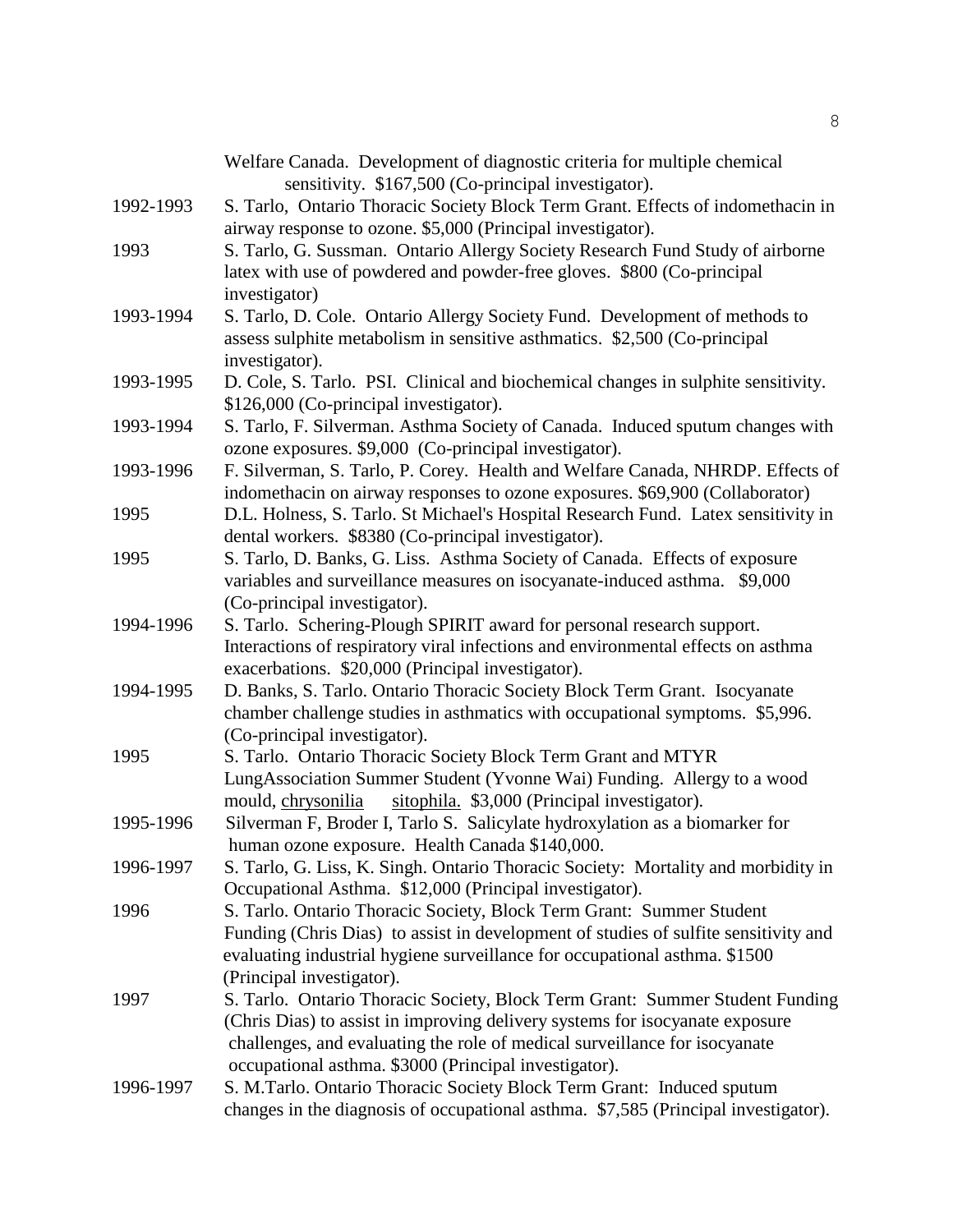| 1997-1998 | F. Silverman, S. Tarlo, I. Broder, J. Purdham, J. Brook, C. Pilger, P. Koutrakis, L.<br>Liu. Health Canada. Controlled human exposures: response to ambient particles. |
|-----------|------------------------------------------------------------------------------------------------------------------------------------------------------------------------|
|           | \$31,195 (Collaborator).                                                                                                                                               |
| 1996-1998 | S. M.Tarlo (Principal Investigator), B. Urch, J. Purdham. Ontario Allergy                                                                                              |
|           | Society: Validation of an isocyanate delivery system and response assessment for                                                                                       |
|           | human exposure studies of occupational asthma and rhinitis. \$16,000                                                                                                   |
| 1998-2000 | F Silverman, SM Tarlo, J Purdham, B Zimmerman, J Brook, L Liu, R Dales, E                                                                                              |
|           | Downer. Cardiorespiratory effects of concentrated ambient particles and / or                                                                                           |
|           | ozone on healthy and asthmatic individuals. Health Canada (PERD) \$60,000,                                                                                             |
|           | \$62,000, \$62,000.                                                                                                                                                    |
| 1998-2001 | S.M. Tarlo, N Zamel, F Silverman, J Brooks. Petrocan and Greenpeace Research                                                                                           |
|           | Award: Interactions of particles and sulfur dioxide in human exposure studies.                                                                                         |
|           | \$100,000 (Principal Investigator).                                                                                                                                    |
| 1998-1999 | S.M. Tarlo, K. Binkley, R. Swinson, M. Antony, P. Corey. St Michael's Hospital                                                                                         |
|           | Research Award. Induction of panic attack by carbon dioxide 35% single-breath,                                                                                         |
|           | in patients with multiple chemical sensitivity. \$10,000 (Principal Investigator).                                                                                     |
|           | 1998 and 1999 S.M. Tarlo. Ontario Thoracic Society, Block Term Grant: Summer Student                                                                                   |
|           | Funding (Frank Min) to assist in evaluating the causes and prevalence of cough in                                                                                      |
|           | patients on peritoneal dialysis. \$3000 per year (Principal Investigator).                                                                                             |
| 1999-2000 | S.M.Tarlo, J Purdham. Ontario Allergy Society Research Fund. Assessment of                                                                                             |
|           | isocyanate exposures outside isocyanate-using buildings. \$4000 (Co-Principal                                                                                          |
|           | Investigator).                                                                                                                                                         |
| 1999-2001 | F Silverman, SM Tarlo, J Purdham, B Zimmerman, P Corey, N Zamel, E Downer,                                                                                             |
|           | S Maybury. Cardiorespiratory effects of controlled human exposures to                                                                                                  |
|           | particulate matter and ozone. Toxic Substances Research Initiative, Health                                                                                             |
|           | Canada. \$750,000 (Co-investigator).                                                                                                                                   |
| 1999-2001 | R Dales, S Tarlo, A Sas-Kortsak, J Purdham, B O'Kelly, R Vincent. A panel                                                                                              |
|           | study of the effects of ambient air particulate air pollution on exercising patients                                                                                   |
|           | with coronary artery disease. Toxic Substances Research Initiative, Health                                                                                             |
|           | Canada \$425,000 (Co-investigator).                                                                                                                                    |
| 1999-2000 | J. Purdham, S Tarlo. Assessment of diisocyanate levels using a photo-acoustic                                                                                          |
|           | detector. WSIB Research Initiative. \$36,000                                                                                                                           |
| 1999-2000 | S. Tarlo, J Purdham. Measurement of aldehyde airborne levels using a photo-                                                                                            |
|           | acoustic detector. Ontario Thoracic Society Block term grant. \$4,000.                                                                                                 |
| 1999-2002 | Silverman F, Brook J, Liu L, Vincent R, Parfett C, Poon R, Kumarathasan P,                                                                                             |
|           | Tarlo S, Purdham J, Zimmerman B, Corey P, Zamel N, Downar E, Mabury S,                                                                                                 |
|           | Evans G. Cardiorespiratory effects of controlled human exposures to particulate<br>matter and ozone. Health Canada, Toxic Substances Research Initiative (TSRI),       |
|           | \$750,000.                                                                                                                                                             |
| 2000      | S. Tarlo Summer Student Funding. Ontario Thoracic Society Block Term Grant.                                                                                            |
|           | \$2000. - Dilani Ramuthi.                                                                                                                                              |
| 2000      | S. Tarlo Summer Student Funding. St Michael's Hospital Research Fund.                                                                                                  |
|           | \$2000.                                                                                                                                                                |
| 2000-2002 | Liss G, Tarlo SM, Purdham J, McCaskell L. Assessment of respiratory and other                                                                                          |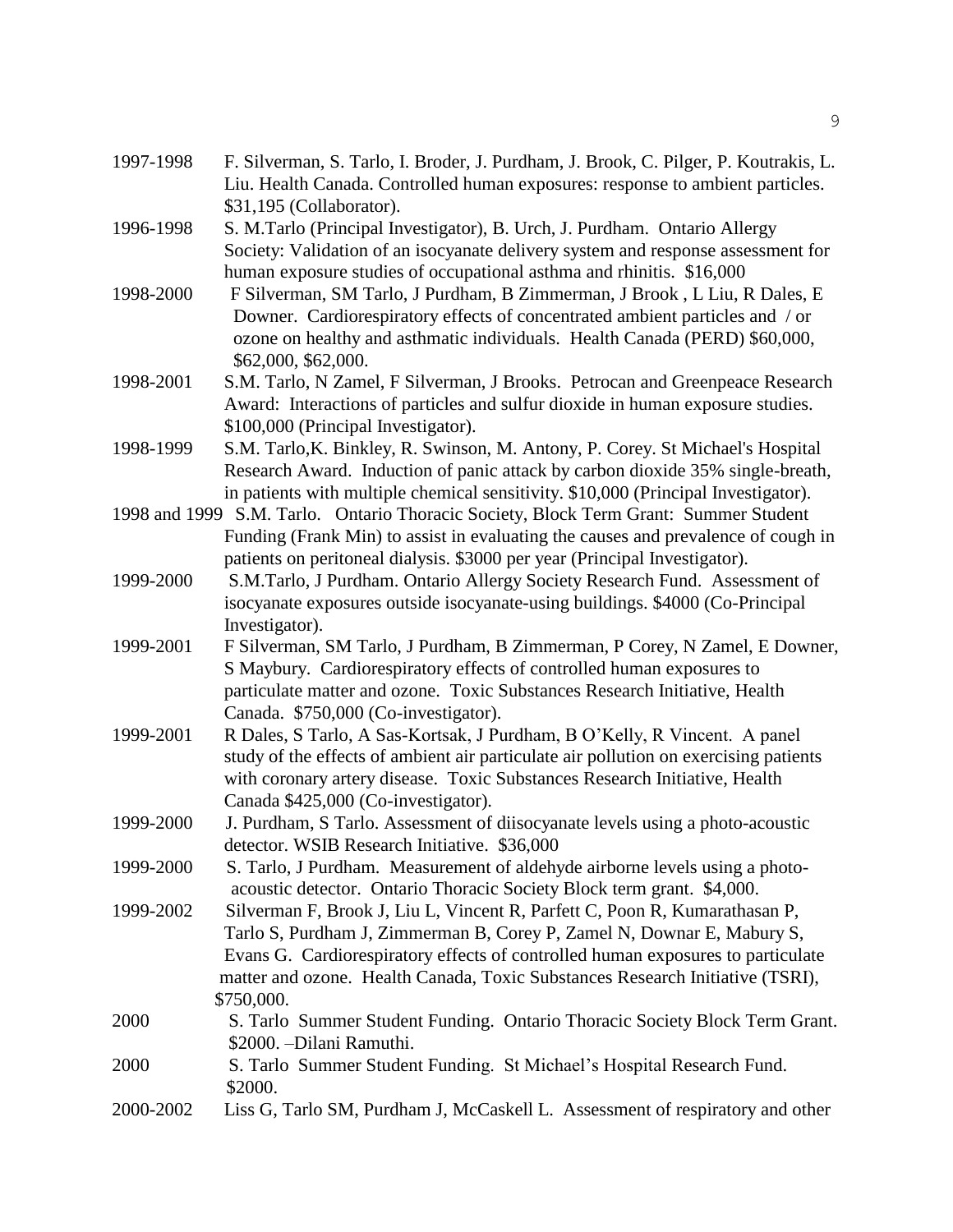|           | symptoms in radiographic technicians and physiotherapists. Ontario Workplace                                                              |
|-----------|-------------------------------------------------------------------------------------------------------------------------------------------|
| 2000-2003 | Safety and Insurance Board Research Initiative. \$210,000.<br>Lemiere C, Malo JL, Boulet LP, Cote J, Hargreave F, Tarlo SM. Assessment of |
|           | induced sputum in diagnosis of occupational asthma. MRC (CIHR) \$150,000                                                                  |
| 2001      | Tarlo SM Summer Student Funding, for student Vincent Tsui. Ontario Thoracic                                                               |
|           | Society Block Term Grant, \$2000, Institute of Medical Sciences \$1500, St                                                                |
|           | Michael's Hospital \$2000.                                                                                                                |
| 2001.     | Silverman F, Tarlo S, Urch B, Zimmerman B. Ontario Thoracic Society Block                                                                 |
|           | Term Grant to purchase a centrifuge. \$10,000.                                                                                            |
| 2001.     | Tarlo S, Liss G, Silverman F, Purdham J, Zimmerman B. Ontario Thoracic                                                                    |
|           | Society Block Term Grant to purchase a spirometer \$5,000.                                                                                |
| 2001-2002 | Silverman F, Brook R, Brook J, Tarlo S. Air pollution effects on the human                                                                |
|           | vascular system determined through controlled exposures to particles and ozone.                                                           |
|           | Atmospheric Environment Services, Meteorological Services Canada. \$27,000.                                                               |
| 2003-2005 | Workplace Safety & Insurance Board. "Occupational exposure to ultrafine                                                                   |
|           | particles and the relationship to early indicators of cardiopulmonary effects" J.                                                         |
|           | Purdham, A. Sass-Kortsak, G. Liss, F. Silverman, S. Tarlo. \$268,428                                                                      |
| 2002-2004 | Silverman F, Tarlo S, Zimmerman B, Purdham J, Brook J, Liu L, Dales R,                                                                    |
|           | Downar E. Cardiorespiratory effects of concentrated ambient air particles and /                                                           |
|           | or ozone on healthy and asthmatic individuals. Health Canada ((PERD)                                                                      |
|           | \$63,000 and \$30,000.                                                                                                                    |
| 2002-2005 | Tarlo SM and Liss GM. Barriers to the diagnosis of occupational asthma.                                                                   |
|           | WSIB RAC \$115,000.                                                                                                                       |
| 2002-2005 | Holness DL, Tarlo SM, Silverman F. Physician knowledge needs in occupational                                                              |
|           | asthma. WSIB RAC. \$65,000                                                                                                                |
| 2003      | Tarlo SM. Summer Student Funding, for student Victor Ng. Ontario Thoracic                                                                 |
|           | Society Block Term Grant, \$2000, and St Michael's Hospital \$2000. A pilot                                                               |
|           | study of the role of cleaning agents in asthmatics.                                                                                       |
| 2003-5    | Tarlo SM, Liss GM, Holness DL, Purdham J, Sass-Kortsak A. Effects of                                                                      |
|           | cleaning agents in asthma among professional cleaners. WSIB RAC \$150,000                                                                 |
|           | per year for 2 years.                                                                                                                     |
| 2004      | Tarlo SM. Summer Student Funding, for student Victor Ng. Institute for                                                                    |
|           | Medical Science, University of Toronto, health effects of fungal exposure, and a                                                          |
|           | case report of polymer fume pneumonitis \$2000.                                                                                           |
| 2004-5    | Tarlo SM. Health effects of stachybotrys exposure, a pilot project. CREOD                                                                 |
|           | \$10,000.                                                                                                                                 |
| 2004-6    | Binkley K, Tarlo SM, Kennedy J. Research project to investigate the genetic                                                               |
|           | basis for idiopathic environmental illness (IEI) and panic disorder. Canadian                                                             |
|           | Allergy, Asthma and Immunology Foundation (CAAIF) and The Research                                                                        |
|           | Institute for Fragrance Materials, Inc. (RIFM) Program \$69,233 funded by                                                                 |
|           | RIFM to be paid over two years, each yearly payment \$34,616.50.                                                                          |
| 2005-6    | Tarlo SM and Betchell S. Ontario Thoracic Society Block Term. Assessment of                                                               |
|           | Lower Airway Inflammation During Upper Airway Infection.\$10,000.                                                                         |
| 2005      | Tarlo SM OTS Block Term Grant Summer Student Funding \$3000, Romy Seth, a                                                                 |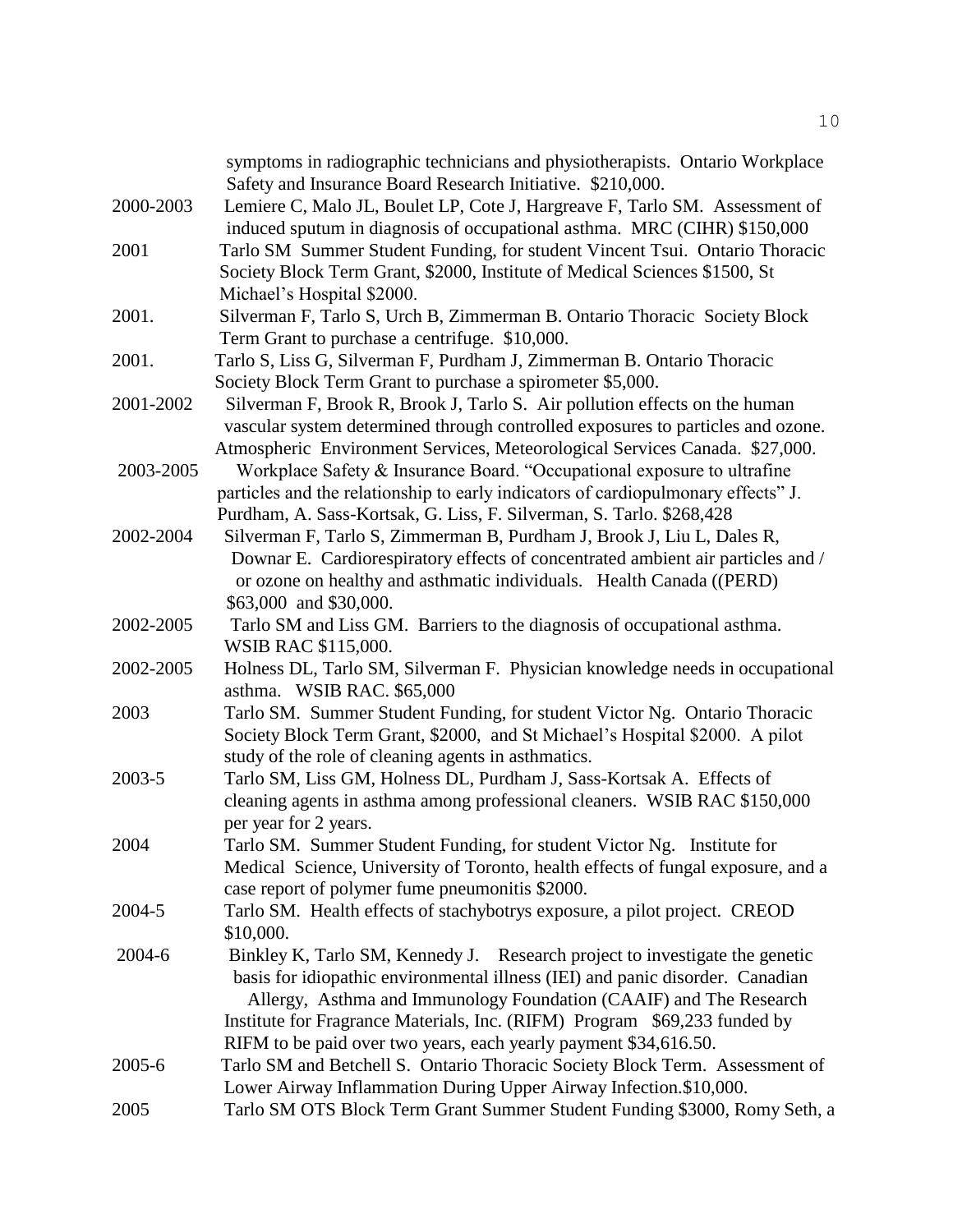|           | study of nasal endotoxin assay.                                                                                                                                                                      |
|-----------|------------------------------------------------------------------------------------------------------------------------------------------------------------------------------------------------------|
| 2005      | Workplace Safety and Insurance Board CREOD, Pilot Project "Inflammation in<br>HAVS patients" G. Liss, F. Silverman, R. House, S. Tarlo, S. Hutchison. \$10,000                                       |
| 2005      | Workplace Safety and Insurance Board CREOD, Pilot Project "Vascular<br>function in HAVS patients" F. Silveman, R. House, G. Liss, S. Tarlo. \$10,000                                                 |
| 2005-2006 | AllerGen Networks of Centres of Excellence. "Workplace Sensitizers:                                                                                                                                  |
|           | Exploration of skin and lung routes of exposure, responses and prevention                                                                                                                            |
|           | practices: Preliminary studies" L. Holness, G. Liss, S. Tarlo, J. Purdham, F.<br>Silverman, I. Kudla. \$25,000                                                                                       |
| 2005-9    | Network of Centres of Excellence "AllerGEN" J. Denburg, (Theme 2 Leaders: F.                                                                                                                         |
|           | Silverman, J. Hogg) (T2.7 Project Leader: S. Tarlo) (T2.7 Network Investigator:                                                                                                                      |
| 2005-7    | L. Holness) Funding to be awarded through a competitive process.                                                                                                                                     |
|           | Silverman F (PI) van Eeden S, Denburg J, Brook J, Tarlo SM, Corey P, Palaniyar<br>N. Allergic Asthma: Controlled Urban Air Pollution Exposures and Allergen<br>interactions.                         |
| 2003-13   | Workplace Safety & Insurance Board. Network of Centres of Research Expertise.                                                                                                                        |
|           | "Centre of Research Expertise in Occupational Disease (CRE-OD)" L. Holness,<br>P. Corey, R. House, G. Liss, J. Purdham, A. Sass-Kortsak, J. Scott, F. Silverman,                                     |
|           | S. Tarlo, D. Verma (S. Switzer-McIntyre, M. Faughnan, W. Lou, R. Hosein, F.                                                                                                                          |
|           | Hargreave, D. Lougheed, M. Pratt, S. Skornicki-Grant) (2003-2013) approx                                                                                                                             |
|           | \$390,000 per year.                                                                                                                                                                                  |
| 2005-7    | Tarlo SM, and Liss GM (Co PIs) WSIB RAC. Review of trends in work-related<br>asthma claims and possible role of medical surveillance \$143,014 (for 2 years)                                         |
| 2006-8    | To T, Holness L, Haines T, Lougheed D, Tarlo SM, Cicutto L. Occupational<br>asthma surveillance; a pilot implementation and evaluation of an occupational                                            |
|           | asthma surveillance system in Ontario. Ont Ministry of Health and Longterm                                                                                                                           |
|           | Care. Y1 \$232,432, Y2 \$163,415, total \$420,271                                                                                                                                                    |
| 2006-8    | Tarlo SM, Liss GM, Romaschin A, Scott J, Scott, J. Use of a chemiluminescent<br>assay for endotoxin to assess occupational exposure. Ontario Thoracic Society.<br>\$43,650 (Year 1).                 |
| 2006-8    | Tarlo SM, Liss GM. Chronic beryllium disease among patients with sarcoidosis in                                                                                                                      |
|           | Ontario. Ontario WSIB RAC, \$125,000.                                                                                                                                                                |
| 2006-8    | Holness DL, Liss GM, Tarlo SM, Pratt M, Sasseville D, Kudla I. Key exposures<br>causing work-related allergic contact dermatitis and evidence for dual causation of                                  |
|           | occupational asthma. Workplace Safety and Insurance Board (WSIB) - Research                                                                                                                          |
|           | Advisory Council. \$109,342.                                                                                                                                                                         |
| 2006-7    | Tarlo SM., Ciccuito L, Finlayson S. Career choices in young asthmatics. OLA<br>\$10,000                                                                                                              |
| 2007-9    | Lougheed D, Holness DL, Mardell K, Crighton E, Haines T, Kudla I, Minard J,                                                                                                                          |
|           | Olajos-Clow J, Paterson N, Tarlo S, To T. Changing practice for prevention and<br>early detection of occupational asthma and allergic diseases in the primary care<br>settting. AllerGen. \$154,000. |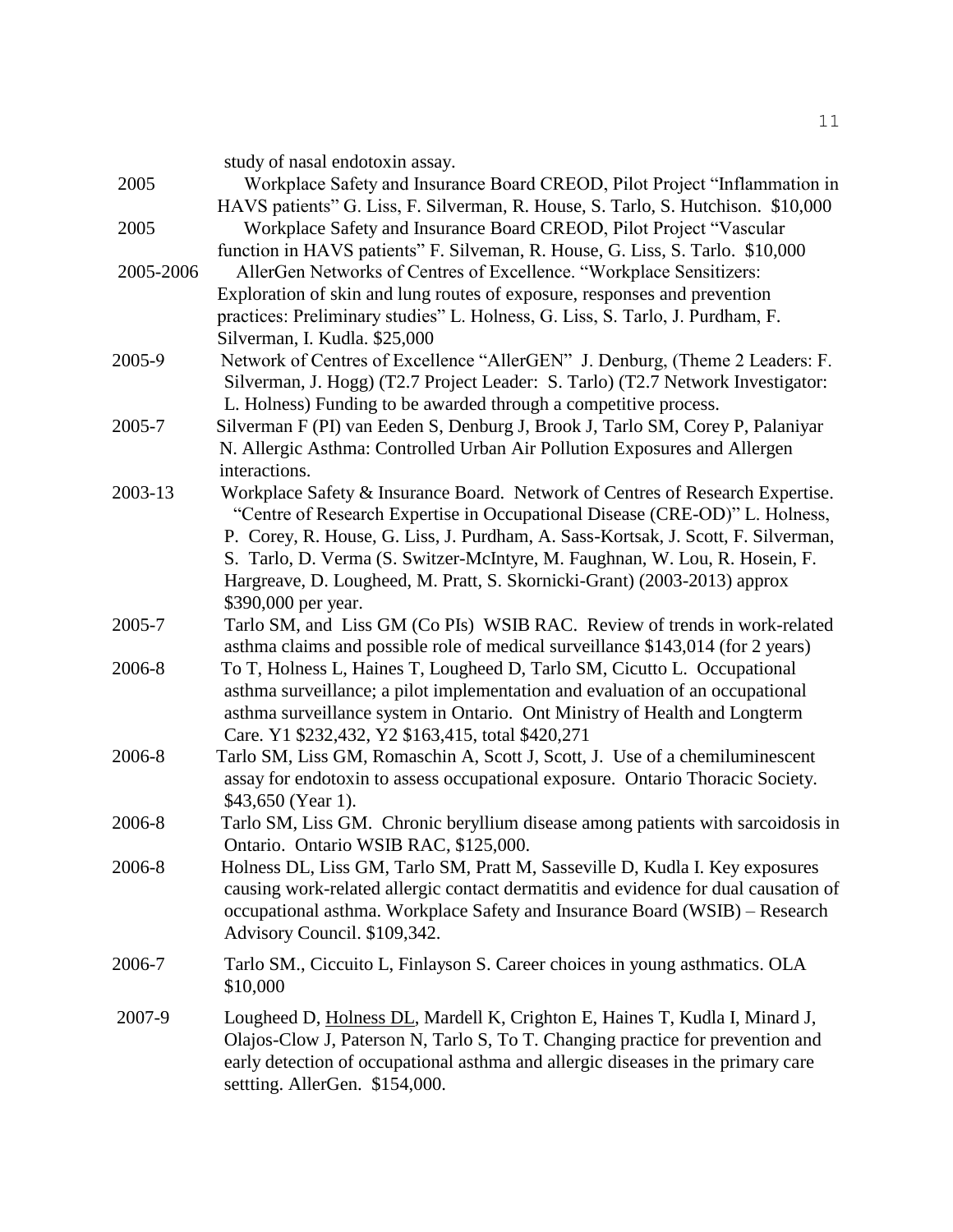| 2009-10       | Tarlo, SM, Gupta S, Liss GM, Straus S, Ribeiro M, Chignell M, Bhinder S.<br>Asthmatic knowledge and careers. Work Safe BC. \$49,460                                                                                                                                                                                   |
|---------------|-----------------------------------------------------------------------------------------------------------------------------------------------------------------------------------------------------------------------------------------------------------------------------------------------------------------------|
| $2009 - 2011$ | Holness DL, Arrandale V, Kraut A, Tarlo S, Betschel S, Kudla I, Redlich C, Scott<br>J, Silverman F, Cory P. Occupational exposure prevention and the co-occurrence<br>of work-related skin and respiratory symptoms and disease. Manitoba WCB<br>Community Initiatives Research Program, \$142,064. (Co-investigator) |
| 2009-12       | Co-PIs: Lougheed D, Lemiere C, Tarlo SM, Liss GM, To T. (Co-Investigators):<br>Olajos-Clow J, Malo JL, Holness DL, Haines T, Blais L, Crighton E. Work-<br>related asthma and allergy prevention and early detection research program<br>(WRAPPED).AllerGen NCE, \$600,000.                                           |
| 2010-12       | Tarlo SM, Malo JL. Fourth Jack Pepys Workshop on Work-related Asthma.<br>CIHR. \$17,500 (with co-funding from Ont WSIB, Quebec CSST, IRRST and<br>AllerGen), total funding \$85,000 (for 2010 and support for a Proceedings<br>document from Am Thoracic Society 2012.                                                |
| 2013          | Tarlo SM, Marras T, Lau A. Subgrant from Ont MOL for a pilot study of Indium<br>as a factor in ILD. \$10,000.                                                                                                                                                                                                         |
| 2013          | Malo JM and Tarlo SM. Fifth Jack Pepys Workshop on Work-related Asthma.<br>Co-funding from Ont WSIB, CREOD, Quebec CSST, IRRST. Total \$80,000.                                                                                                                                                                       |

# **B) Non-peer-reviewed funding:**

| 1993-1995 | S. Tarlo, A. Slutsky, F. Silverman, N. Zamel. Fisons Corp Ltd. Effects of<br>nedocromil in modifying airway responses to ozone and allergens. \$148,940<br>(Principal investigator). |
|-----------|--------------------------------------------------------------------------------------------------------------------------------------------------------------------------------------|
| 1993-1994 | S. Tarlo. Metro Toronto and York Region Lung Association. Assessment of                                                                                                              |
|           | induced sputum in asthmatics. \$10,000 (Principal investigator).                                                                                                                     |
| 1994-1995 | S. Tarlo. Woodbridge Foam Corporation. Development of isocyanate challenge                                                                                                           |
|           | facilities at the Gage Research Institute. \$35,000 (Principal investigator).                                                                                                        |
| 1995-1996 | S. Tarlo. Merck Pharmaceuticals. Induced sputum changes related to a                                                                                                                 |
|           | leukotriene antagonist in asthmatics. \$32,000 (Co-principal investigator,                                                                                                           |
|           | multicentre study).                                                                                                                                                                  |
|           |                                                                                                                                                                                      |

# **PEER REVIEWED PUBLICATIONS: (H-index 32, 7 th July 2012, based on 185 publications)**

- 1. **Tarlo SM**. Traumatic arterio-venous fistula. Proceedings of the Royal Society of Medicine 64:398, 1971. (Principal author)
- 2. **Tarlo SM**, Cockcroft DW, Dolovich J, and Hargreave FE. Beclomethasone diproprionate aerosol in perennial rhinitis. J Allergy and Clin Immunol 59:232, 1977. (Principal author)
- 3. **Tarlo SM**, Day JH, Mann P, Day MP. Immediate hypersensitivity to tuberculin. In vivo and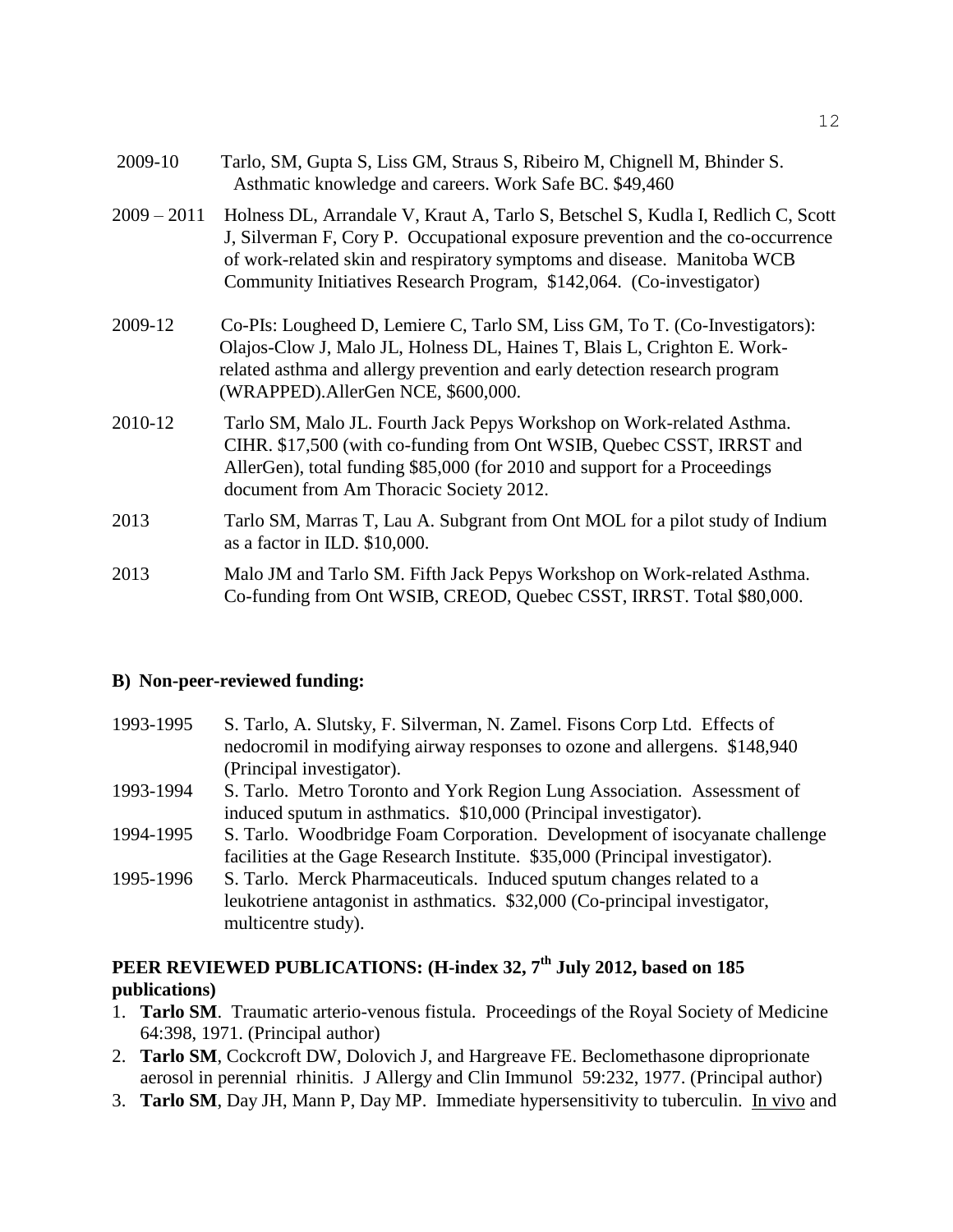in-vitro studies. Chest 71:33, 1977. (Principal author).

- 4. Cockcroft DW, Cuff MT, **Tarlo SM**, Dolovich J, and Hargreave FE. Allergen injection treatment with glutaraldehyde modified ragweed pollen-tyrosine-adsorbate. A double-blind trial. J Allergy and Clin Immun 60:56, 1977. (Collaborator - participation in patient identification, and data collection and manuscript)
- 5. **Tarlo SM**, Davies G, Bell B, Hargreave FE, and Dolovich J. Papain-induced allergic reactions. Clin Allergy 8:207,1978.(Principal author).
- 6. **Tarlo SM**, Broder I, Spence L. A prospective study of respiratory infection in adult asthmatics and their normal spouses. Clin Allergy 9:293, 1979. (Principal author).
- 7. **Tarlo SM**, Bell B, Srinivasan J, Dolovich J, Hargreave FE. Human sensitization to ganoderma antigen. J Allergy and Clin Immunol 64:43, 1979. (Principal author).
- 8. Cockcroft DW, MacCormack SW, **Tarlo SM**, Hargreave FE, Pengelly LD. Nasal airway inspiratory resistance. Am Rev Resp Dis 119:921, 1979. (Collaborator - contributed to data collection and manuscript)
- 9. Cockcroft DW, Cartier A, Jones G, **Tarlo SM**, Dolovich J, Hargreave FE. Asthma caused by occupational exposure to a Furan-based binder system. J Allergy and Clin Immunol 66:458, 1980. (Collaborator - supervision of challenge exposure and manuscript review)
- 10. **Tarlo SM**, Broder I. Tartrazine and benzoate challenge and dietary avoidance in chronic asthma. Clin Allergy 12:303, 1982. (Principal author).
- 11. **Tarlo SM,** Broder I, Prokipchuk EJ, Peress L, and Mintz S. Association between celiac disease and lung disease. Chest 80:715, 1981. (Principal author).
- 12. .McNicholas WT, **Tarlo SM**, Phillipson EA. Is sleep apnoea more common in North America? Lancet. 1982 Feb 20;1(8269):4.
- 13. **Tarlo SM**, Broder I, Corey P. A six month double-blind trial of inhaled anticholinergic agent in perennial asthmatics. Current Therapeutic Research 32:265, 1982. (Principal author)
- 14. McNicholas WT, **Tarlo SM,** Cole P, Zamel N, Rutherford R, Griffin D, Phillipson EA. Obstructive apneas during sleep in patients with seasonal allergic rhinitis. Am Rev Resp Dis 126:625, 1982. (Collaborator - contributed to study design, subject identification, data collection and manuscript preparation)
- 15. **Tarlo SM**, Broder I, Corey P, Davies G. A one-year study of Salbutamol powder in treatment of asthma. Current Therapeutic Research 35:566, 1984. (Principal author).
- 16. Inouye T, **Tarlo SM**, Broder I, Davies G, Mintz S. Severity of asthma in "intrinsic" and "extrinsic" asthmatics. J Allergy and Clin Immunol 75:313, 1985. (Co-Principal author contributed to data analysis and manuscript preparation)
- 17. Broder I, **Tarlo SM**, Davies, GM, Thomas P, Leznoff A, Sturgess J, Baumel R, Mintz S, Corey P. Safety and efficacy of long-term treatment with inhaled beclomethasone diproprionate in steroid-dependent asthma. CMAJ 136:129-135, 1987. (Co-Principal author - contributed to data analysis and manuscript)
- 18. Fradkin A, **Tarlo SM**, Tobin RS, Tucic-Porretta M, Malloch D. Species identification of airborne molds and its significance for the detection of indoor pollutants. J. Air Pollution Control Assoc 37:51-53, 1987.(Co-Principal author - contributed to study design, subject identification and manuscript)
- 19. **Tarlo SM**, Fradkin A, Tobin RS. Skin testing with extracts of fungal species derived from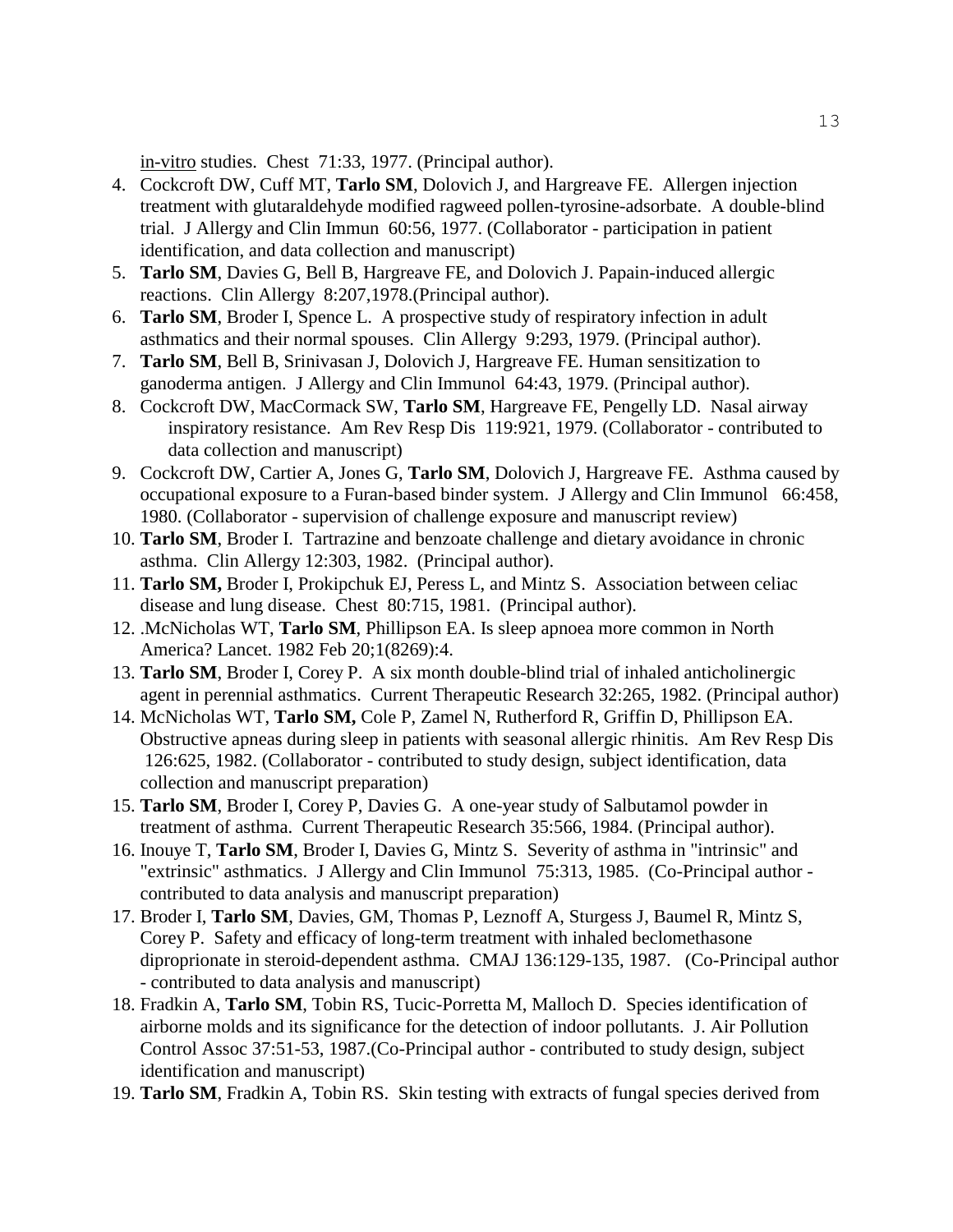the homes of allergy clinic patients in Toronto, Canada. Clin Allergy 18:45-52, 1988. (Principal author).

- 20. **Tarlo SM**, Broder I, Davies GM, Leznoff A, Mintz S, Corey P. Six month double-blind controlled trial of high dose concentrated beclomethasone dipropionate in the treatment of severe chronic asthma. Chest 1988; 93:998-1002. (Principal author).
- 21. **Tarlo SM**, Broder I. Irritant induced occupational asthma. Chest 96; 297-300, 1989. (Principal author).
- 22. Spaner D, **Tarlo SM**, Buttoo K, Dolovich J, Sussman G. Hypersensitivity to natural latex. J Allergy Clin Immunol -1989; 83; 1135-1137. (Collaborator).
- 23. Ad Hoc Committee on Occupational Asthma of the Standards Committee, Canadian Thoracic Society. Occupational asthma: recommendations for diagnosis, management and assessment of impairment CMAJ 140, 1029-1032, 1989. (Collaborator - member of subcommittee and manuscript review).
- 24. **Tarlo, SM**, Wong, L, Roos, J, Booth N. Occupational asthma caused by latex in a surgical glove manufacturing plant. J Allergy Clin Immunol. 1990; 85:626-631. (Principal author).
- 25. Parker SL, Leznoff A, Sussman G, **Tarlo SM**, Krondl M. Characteristics of patients with food-related complaints. J Allergy Clin Immunol 1990; 86:503-11.1989. (Collaborator -PhD. Thesis committee member for S.L. Parker. Contributed to study design, patient experiment and manuscript).
- 26. Parker, SL, Garner DM, Leznoff A, Sussman GL, **Tarlo SM**, Krondl M. Psychological characteristics of patients with reported adverse reactions to food. International Journal of Eating Disorders 1991; 10:433-439. (Collaborator - PhD. Thesis committee member for S.L. Parker. Contributed to study design, patient experiment and manuscript).
- 27. **Tarlo, SM**, Broder I. Outcome of Assessments for Occupational Asthma. Chest 1991; l00:329-35 (Principal author).
- 28. Liss, G, **Tarlo SM**. Evaluation of Peak Flow Readings in subjects referred for possible Occupational Asthma. Chest 1991; 100:63-69. (Co-Principal author).
- 29. Kesten S, Chapman KR, Cartier A, **Tarlo SM**, Broder I et al. A three month comparison of twice daily inhaled formoteral versus four times daily inhaled salbutamol in the management stable asthma. Am Rev Resp Dis. l99l; 144:622-25. (Collaborator - main investigator in one centre of a multicentre study).
- 30. Molfino NA, Wright SC, Katz I, **Tarlo S**, Silverman F, McLean PA, et al. Effect of low levels of ozone on inhaled allergen responses in asthmatic subjects. Lancet. l99l;338:199- 203 (Co-Principal author - co-supervisor of Dr. Moffino, involved in study design and manuscript review).
- 31. Sussman G, **Tarlo S**, Dolovich J. The spectrum of Latex hypersensitivity. J. Am Med Assoc. 1991; 265: 2844-2847 (Collaborator - contribution to patients and manuscript).
- 32. .Silverman F, Hosein HR, Corey P, Holton S, **Tarlo S**. Effects of daily variations in airborne particulate matter and medication use on pulmonary function of asthmatics.Indoor Air l990: Proceedings of the 5th International Conference on Indoor Air Quality and Climate. Toronto, July 29 - August 3, l990. Volume l:21-26. (Collaborator -contribution to methods and manuscript).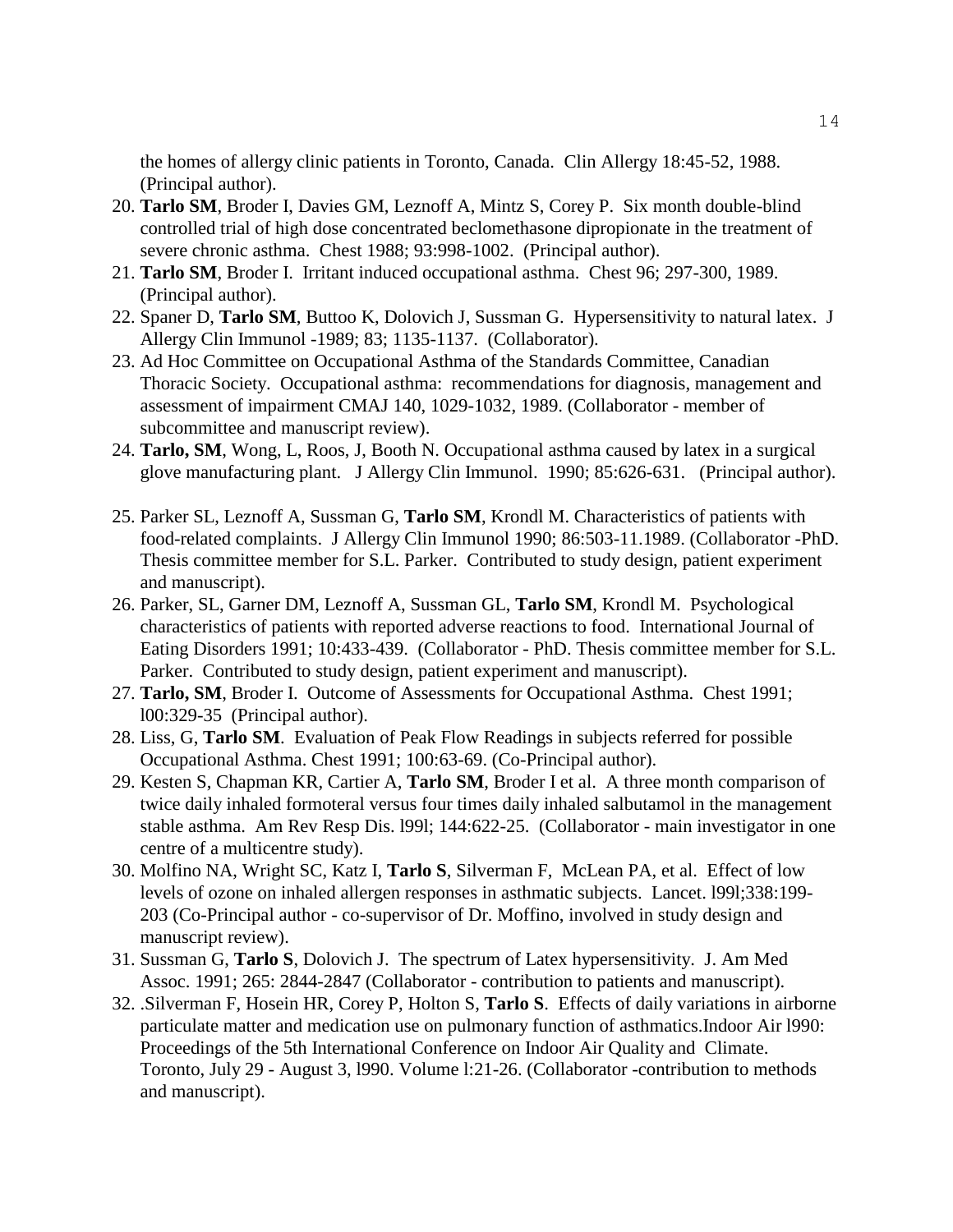- 33. Sibbald RG, Cheema A, Lozinski A, **Tarlo SM**. Chronic Urticaria: Evaluation of the role of physical, immunologic and other contributary factors. Int. J of Dermatol. l99l. 30 (6);381-6. (Co-Principal author - contribution to study design, data collection and analysis and manuscript).
- 34. **Tarlo SM**. Occupational asthma induced by tall oil in the rubber tire industry. Clin. Allergy. 1992; 22:99-101 (Principal author).
- 35. Silverman F, Hosein HR, Corey P, Holton S, **Tarlo S.** Effects of daily variations in airborne particulate matter and medication use on pulmonary function of asthmatics. Indoor Air l990: Arch. Environ Health. 1992:47:51-56 (Collaborator - contribution to methods and manuscript).
- 36. Cohen A, Forse M, **Tarlo SM.** Occupational asthma caused by pectin inhalation during the manufacture of jam. Chest. 1993:103;309-11 (Senior Responsible Author - supervised Dr. Cohen and investigated patient)
- 37. de Hoyos A, Holness DL, **Tarlo SM**, Hypersensitivity pneumonitis and airways hyperreactivity induced by occupational exposure to penicillin. Chest. 1993:103;303-4 (Senior Responsible Author - supervised Dr. de Hoyos and investigated patient)
- 38. Shelton D, Urch B, **Tarlo SM.**, Occupational asthma induced by a carpet fungicide--tributyl tin oxide. J. All. Clin Immunol. 1992;90:274-5. (Senior Responsible Author - supervised Dr.Shelton and investigated patient)
- 39. Keston S, Chapman KR, Broder I, Cartier A, Hyland RH, Knight A, Malo JL, Mazza JA, Moote MD, Small P, **Tarlo S**, Gontovnick L, Rebuck AS. Sustained improvement in asthma with long -term use of formoterol fumarate. Ann Allergy. 1992; 69: 415-20 . (Collaborator - main investigator in one centre of a multicentre study).
- 40. Cohen A, Laskin C, **Tarlo SM**. C1 esterase inhibitor deficiency in pregnancy. J. Allergy Clin Immunol. 1992; 90: 412-413. (Senior Responsible Author - supervised Dr. Cohen and investigated patient)
- 41. **Tarlo SM**, Sussman G, Asthma and anaphylactoid reactions to food additives. Canadian Family Physician. 1993; 39:1119-23. (Principal author).
- 42. Naito K, Ibata K, Ishihara M, Senoh Y, Iwata S, Cole P, **Tarlo SM**. Seasonal variations of nasal resistance in allergic rhinitis and environmental pollen counts. Auris-Nasus-Larynx (Tokyo) 1993;20:19-29. (Collaborator - contributed to manuscript).
- 43. Fernandes ALG, Molfino NA, MacLean PA, Silverman F, **Tarlo S**, Raizenne M, Slutsky AS, Zamel N. The effect of pre-exposure to 0.12 ppm of ozone on exercise induced asthma. Chest 1994;106:1077-82. (Collaborator - contributed to study design and manuscript).
- 44. **Tarlo SM**, Sussman G, Contala A, Swanson M. Control of airborne latex by the use of powder-free latex gloves. J Allergy Clin Immunol. 1994; 93: 985-9. (Principal author).
- 45. Summerbell RC, Staib F, Ahearn DG, Ando M, Ajello L, Crow SA, Fung D, Gregor T, Noble J, Price DL, Simmons RB, **Tarlo SM**, Woychuk W. Household hyphomycetes and other indoor fungi. Journal of Medical and Veterinary Mycology, 1994;32S:277-86. (Collaborator - Co-Principal investigator in one of a collection of short studies).
- 46. **Tarlo SM**, Liss G, Corey P, Broder I. Classification and outcome of Occupational Asthma Claims in Ontario. Chest 1995;107:634-41. (Principal author).
- 47. Holness DL, **Tarlo S**, Sussman G, Nethercott JR. Exposure characteristics and cutaneous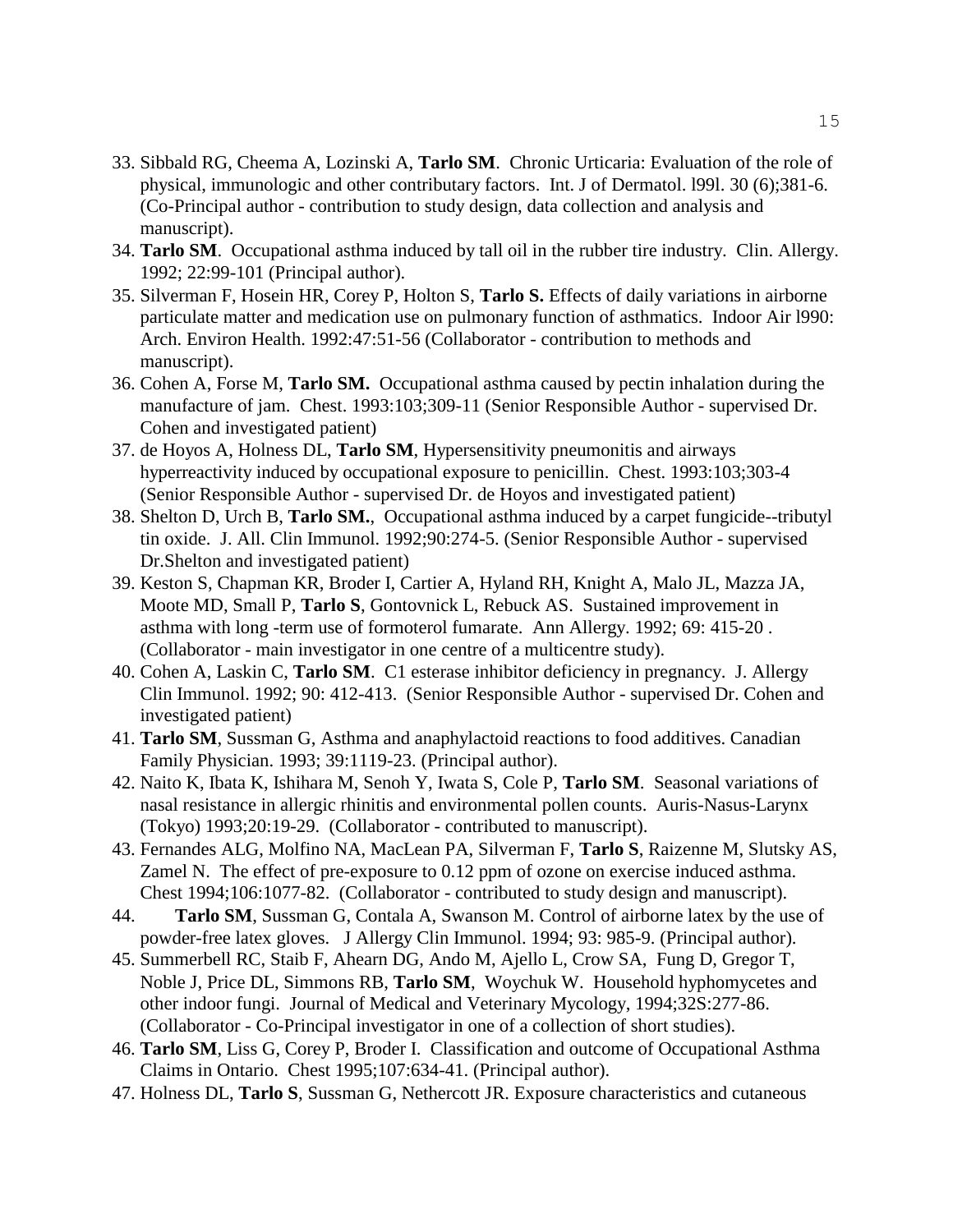problems in operating room staff. Contact Dermatitis. 1995;32: 352-8. (Collaborator contributed to manuscript).

- 48. **Tarlo SM**, Dolovich J, Listgarten C, Anaphylaxis to carrageenan: a pseudo-latex allergy.J. Allergy Clin Immunol. 1995; 95: 933-6. (Principal author).
- 49. ACCP Consensus Committee, Assessment of asthma in the workplace. Chest 1995;108:1084-1117.(Collaborator - committee member and manuscript revisions).
- 50. Hadjiliadis D, Khan K, **Tarlo SM**, Latex skin test responses in an allergy/asthma clinic population. J. Allergy Clin Immunol. 1995; 96:431-2. (Senior Responsible Author supervision of Dr. Hadjiliadis and data collection)
- 51. Slutsky AS, Zamel N, and The University of Toronto Genetics of Asthma Research Group. Genetics of asthma: University of Toronto. Clin Exp Allergy 1995; 25S: 33-34. (Collaborator - in study design and data collection).
- 52. Hadjiliadis D, Banks D, **Tarlo SM**, Relationship of clinical latex allergic responses to skin test reactivity. J Allergy Clin Immunol. 1996;97:1202-6. (Senior Responsible Author supervision of Dr. Hadjiliadis and data collection)
- 53. Banks DE, **Tarlo SM**, Masri F, Rando R, Weissman DN, Bronchoprovocation tests in the diagnosis of isocyanate-induced asthma. Chest 1996;109:1370-9. (Co-Principal author in manuscript preparation).
- 54. **Tarlo SM**, Wei Y, Dolovich G, Summerbell R. Occupational asthma caused by Chrysonilia sitophila in the logging industry. J Allergy Clin Immunol 1996;97:1409-13. (Principal author).
- 55. Liss G, **Tarlo SM**, Banks D. Diagnosis of isocyanate-induced asthma in a polyurethane manufacturing plant. Can J Public Health. 1996;87:401-3.(Co-Principal author - in data review and manuscript preparatiion).
- 56. **Tarlo SM**, Sussman G, Holness DL, Latex sensitivity in a school of dentistry. J Allergy Clin Immunol. 1997; 99:396-401. (Principal author).
- 57. Wai Y, **Tarlo SM**. A comparison of the skin test bioequivalence of ammoniated raw latex and a filtered, glycerinated extract. Can J Allergy Clin Immunol. 1997; 2:110-3. (Senior Responsible Author - supervision of Dr. Wai)
- 58. **Tarlo SM**, Banks D, Liss G, Broder I. Outcome determinants for isocyanate induced occupational asthma among compensation claimants. Occupational and Environmental Medicine 1997;54:756-61. (Principal author).
- 59. **Tarlo SM**, Liss GM, Diaz C, Banks DE. Assessment of the relationship between isocyanate exposure levels and occupational asthma. Am J Ind Med. 1997;32:517-21. (Principal author).
- 60. [Kesten S,](http://www.ncbi.nlm.nih.gov/entrez/query.fcgi?db=pubmed&cmd=Search&itool=pubmed_Abstract&term=%22Kesten+S%22%5BAuthor%5D) [Dzyngel B,](http://www.ncbi.nlm.nih.gov/entrez/query.fcgi?db=pubmed&cmd=Search&itool=pubmed_Abstract&term=%22Dzyngel+B%22%5BAuthor%5D) [Chapman KR,](http://www.ncbi.nlm.nih.gov/entrez/query.fcgi?db=pubmed&cmd=Search&itool=pubmed_Abstract&term=%22Chapman+KR%22%5BAuthor%5D) [Zamel N,](http://www.ncbi.nlm.nih.gov/entrez/query.fcgi?db=pubmed&cmd=Search&itool=pubmed_Abstract&term=%22Zamel+N%22%5BAuthor%5D) **[Tarlo S](http://www.ncbi.nlm.nih.gov/entrez/query.fcgi?db=pubmed&cmd=Search&itool=pubmed_Abstract&term=%22Tarlo+S%22%5BAuthor%5D)**, [Malo JL,](http://www.ncbi.nlm.nih.gov/entrez/query.fcgi?db=pubmed&cmd=Search&itool=pubmed_Abstract&term=%22Malo+JL%22%5BAuthor%5D) [Slutsky AS.](http://www.ncbi.nlm.nih.gov/entrez/query.fcgi?db=pubmed&cmd=Search&itool=pubmed_Abstract&term=%22Slutsky+AS%22%5BAuthor%5D) Defining the asthma phenotype for the purpose of genetic analysis. J Asthma 1997;34(6):483- 91.
- 61. Hanania NA, **Tarlo SM**, Silverman F, Urch B, Senarthirajah N, Zamel N, Slutsky A, Corey P. Effect of exposure to low levels of ozone on the response to inhaled allergen in allergic asthmatic patients. Chest. 1998;114:752-6. (Senior Responsible Author - supervised Dr. Hanania and involved in all aspects of study)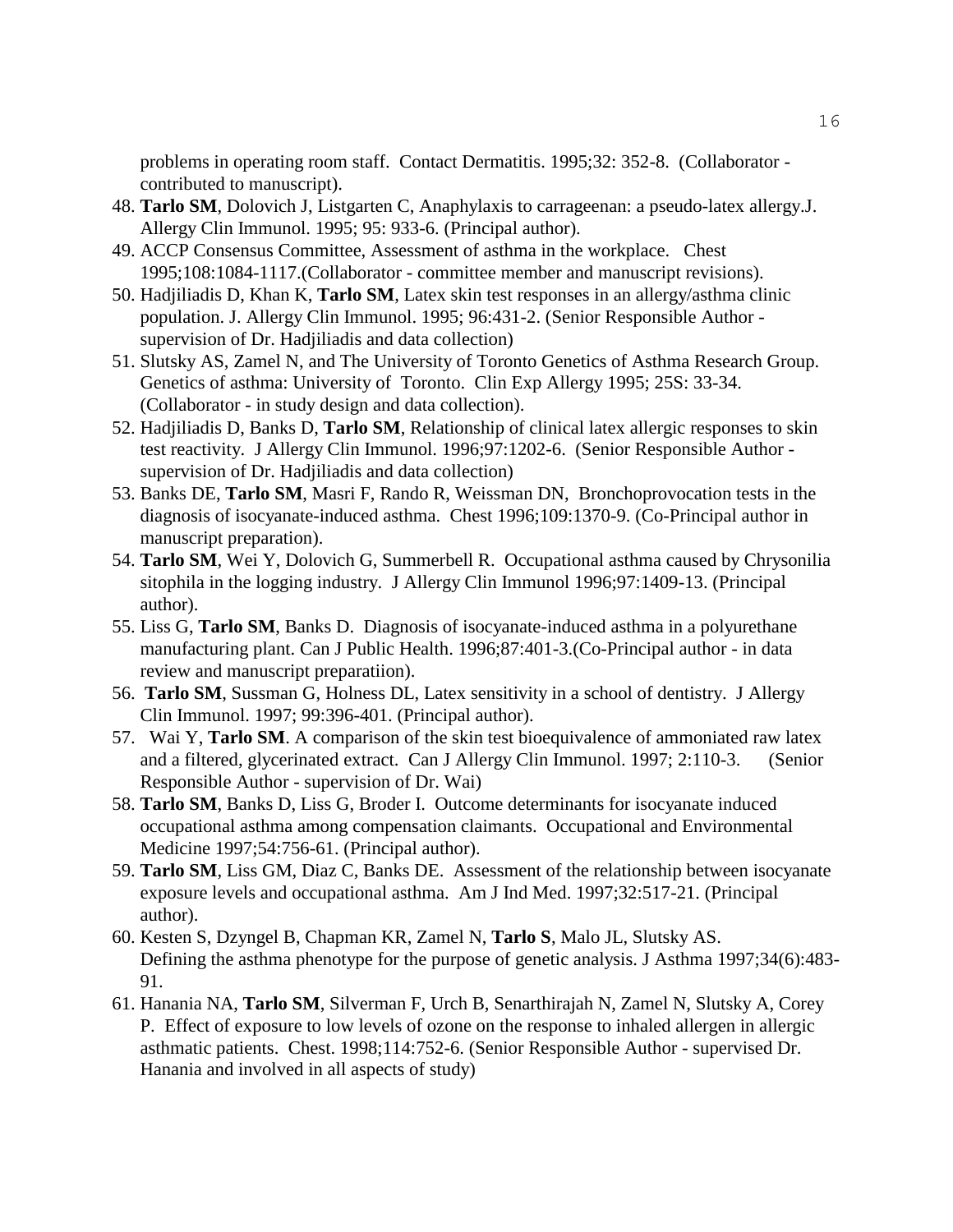- 62. Ariel AP, Furlott HG, Chapman KR, Slutsky AS, Webster P, Zamel N, **Tarlo SM**. The effect of high-dose inhaled acetic acid on airway responsiveness in Fischer rats. Can Resp J., 1998;5:349-54.(Co-Principal author in study design and manuscript).
- 63. **Tarlo SM**, Boulet LP, Cartier A, Cockcroft D, Cote J, Hargreave F, Holness L, Liss G, Malo JL, Chan Yeung M. Canadian Thoracic Society Guidelines on Occupational Asthma. Can Resp J. 1998;5:289-300. (Principal author).
- 64. **Tarlo SM**, Boulet LP, Cartier A, Cockcroft D, Cote J, Hargreave F, Holness L, Liss G, Malo JL, Chan Yeung M. Directives de la Societe canadienne de thoracologie pour l'asthme professionnel. Can Resp J. 1998;5:397-410. (Principal author).
- 65. **Tarlo SM**, Boulet LP, Cartier A, Cockcroft D, Cote J, Hargreave F, Holness L, Liss G, Malo JL, Chan Yeung M. Canadian Thoracic Society Guidelines on Occupational Asthma. Can J Allergy Clin Immunol. 1998;3:312-25. (Principal author).
- 66. Kraw M, **Tarlo SM**. Isocyanate medical surveillance: Respiratory referrals from a foam manufacturing plant over a 5 year period. Am J Ind Med. 1999;35:87-91. (SeniorResponsible Author - supervision of Dr. Kraw and all aspects of study)
- 67. Liss G, **Tarlo SM**, Banks D, Yeung KS, Schweigert M. A preliminary report of mortality among workers compensated for work-related asthma. Am J Ind Med. 1999;35(5) 465-471.(Co-Principal author).
- 68. **Tarlo SM**, Liss G. Highlights of the CTS guidelines for Occupational Asthma. Can Fam Phys. 1999; 45:1541-4. (Principal author).
- 69. **Tarlo SM**. Diisocyanate sensitization and antibody production. Editorial, J Allergy Clin Immunol. 1999; 103:739-41. (Principal author).
- 70. **Tarlo SM.** Occupational allergies and asthma. Can Fam Phys. 1999;45:1516-22. (Principal author).
- 71. Chatkin J, **Tarlo SM**, Broder I, Liss G, Banks D. Outcome of Irritant-induced asthma in a workers compensation population. Chest 1999;116:1780-85. (Senior Responsible Author supervision of Dr. Chatkin in all aspects of study).
- 72. Poonai N, Antony M, Binkley K, Swinson R, Corey P, Silverman F, **Tarlo SM.** Carbon Dioxide challenges in Idiopathic Environmental Sensitivity. J Allergy Clin Immunol, 2000;105:358-63. (Senior responsible author- supervision of Naveen Poonai in his Master's work, and in the study design, performance and manuscript preparation).
- 73. Petrovic S, Urch B, Brook J, Datema J, Purdham J, Liu L, Lukic Z, Zimmerman B, Tofler G, Downer E, Corey P, **Tarlo S,** Broder I, Dales R, Silverman F. Cardiorespiratory effects of concentrated ambient PM2.5: a pilot study using controlled human exposures. Inhalation Toxicology 2000;12(S1):173-88 (Collaborator).
- 74. Zimmerman B, Silverman F, **Tarlo SM,** Chapman KR, Kubay JM, Urch B. Induced sputum: comparison of post-infectious cough with allergic asthma in children. J Allergy Clin Immunol, 2000; 105:495-9. (Collaborator).
- 75. **Tarlo SM**, Broder I, Corey P, Chan-Yeung M, Ferguson A, Becker A, Warren P, Simons FER, Sherlock C, Okada M, Manfreda J. The role of symptomatic colds in asthma exacerbations: 1) A case-control study of the role of colds and other historical triggering factors. Can Resp J, 2000;7: 42-48. (Principal author).
- 76. **Tarlo SM**, Johnson JL, Evrovski J, Khan K, Dias C, Karanicolas J, Cole DEC. Clinical and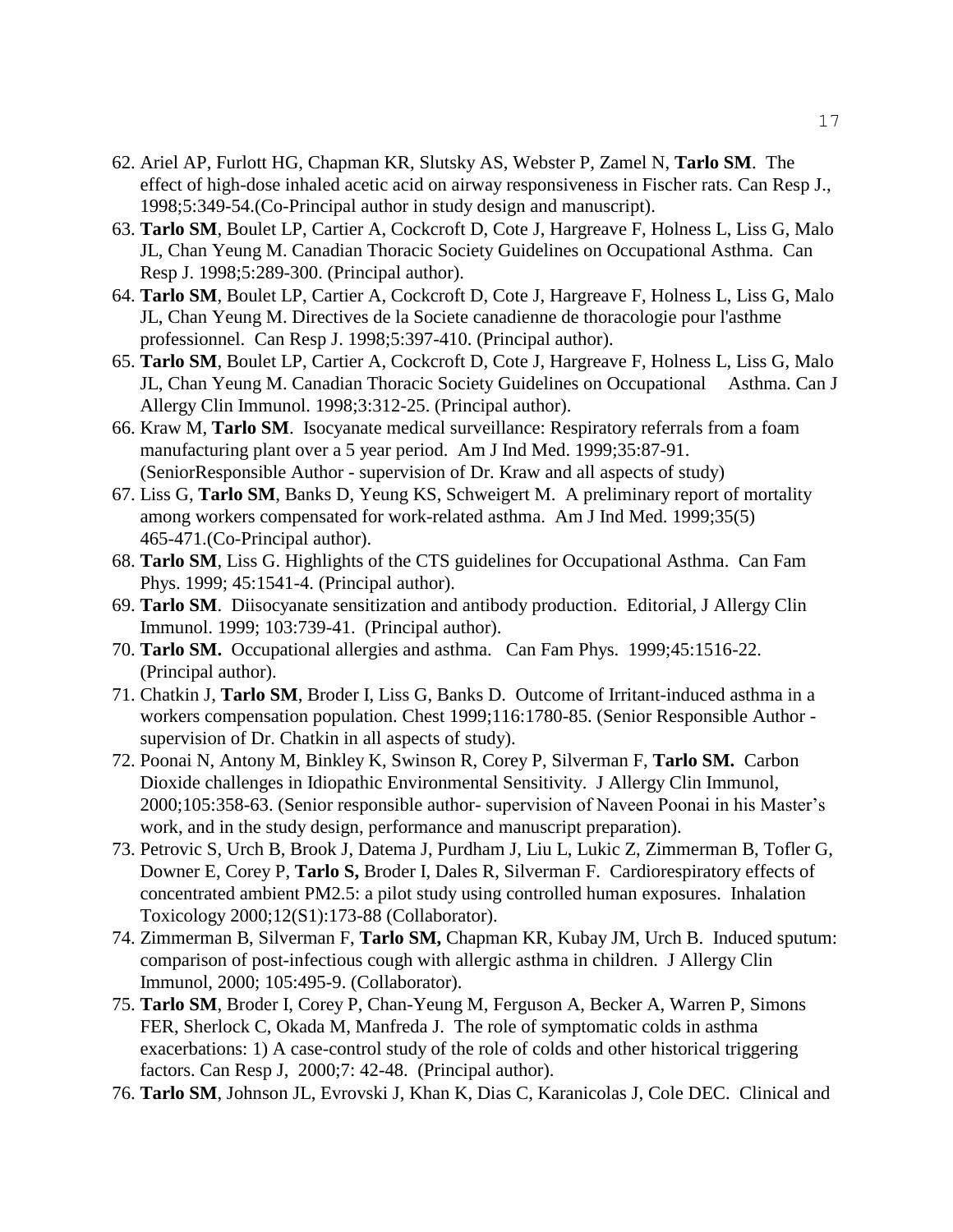biochemical responses to standard sulfite challenge in historical sulfite sensitivity: a prospective double-blind placebo-controlled study. Can J Allergy Clin Immunol, 2000;5:98- 104 (Principal author).

- 77. Liss G, **Tarlo SM,** MacFarlane Y, Yeung KS. Hospitalisation among workers compensated for occupational asthma. Am J Resp Crit Care Med, 2000; 162:112-118. (Co-principal author).
- 78. **Tarlo SM,** Leung K, Broder I, Silverman F, Holness DL. Prevalence and characterization of asthmatics symptomatically worse at work among a general asthma clinic population. Chest. 2000;118:1309-14 (Principal author).
- 79. Alexis N, Urch B, **Tarlo SM,** Corey P, Pengelly D, O'Byrne P, Silverman F. Cyclooxygenase metabolites play a different role in ozone-induced pulmonary function decline in asthmatics compared to normals. Inhalation Toxicology. 2000;12:1205-24 (Collaborator).
- 80. Kesten S, Dzengel B, Chapman KR, Zamel N, **Tarlo S**, Malo JL, Slutsky AS. Defining the asthma genotype for the purpose of genetic analysis. J Asthma. 1997:34:483-91. (Collaborator).
- 81. Min F, **Tarlo SM,** Bargman J, Poonai N, Richardson R, Oreopoulos D. Prevalence and causes of cough in chronic dialysis patients: a comparison between hemodialysis and peritoneal dialysis patients. Advances in Peritoneal Dialysis. 2000;16:129-33 ( Senior responsible author, supervised F. Min as a summer student).
- 82. **Tarlo SM,** Rhee K, Powell E, Amer E, Newman L, Liss GM, Jones N. Marked tachypnoea in siblings with chronic beryllium disease due to copper-beryllium alloy. Chest 2001;119:647-50 (Principal author).
- 83. **Tarlo SM** Diagnosis of occupational asthma. Editorial. J Environ Med (Thailand ) 2001;3:6-8.
- 84. **Tarlo SM,** Liss GM. Can medical surveillance measures improve the outcome of occupational asthma? Editorial. J Allergy Clin Immunol 2001;107:583-5.
- 85. **Tarlo SM**, Broder I, Corey P, Chan-Yeung M, Ferguson A, Becker A, Rogers C, Okada M, Manfreda J. The role of symptomatic colds in asthma exacerbations: Influence of outdoor allergens and air pollutants. J Allergy Clin Immunol. 2001;108:52-58 (Principal author).
- 86. Poonai N, Antony M, Binkley K, Swinson R, Corey P, Silverman F, **Tarlo SM.**  Psychological findings in Idiopathic environmental intolerance. Psychosomatic Medicine. 2001;51:537-41.
- 87. Liss G, **Tarlo SM.** Changing prevalence of occupational asthma from latex allergy. Am J Ind Med (Co-principal investigator) 2001; 40:347-53 (lead article).
- 88. **Tarlo SM**, Easty A, Eubanks K, Parsons CR, Min F, Juvet S, Liss GM. Outcomes of a natural rubber latex control program in an Ontario Teaching Hospital. J Allergy Clin Immunol. 2001;108:628-33 (Principal author).
- 89. **Tarlo SM**, Liss G, Yeung KS. Changes in rates and severity of occupational claims for asthma due to diisocyanates: a possible effect of medical surveillance measures. Occup Env Med 2002: 59:58-62.
- 90. Charous L, Blanco C, **Tarlo SM** , Hamilton RG, Baur X, Beezhold C, Sussman G, Yunginger J. Natural Rubber Latex Allergy after twelve years: A Rostrum Statement. J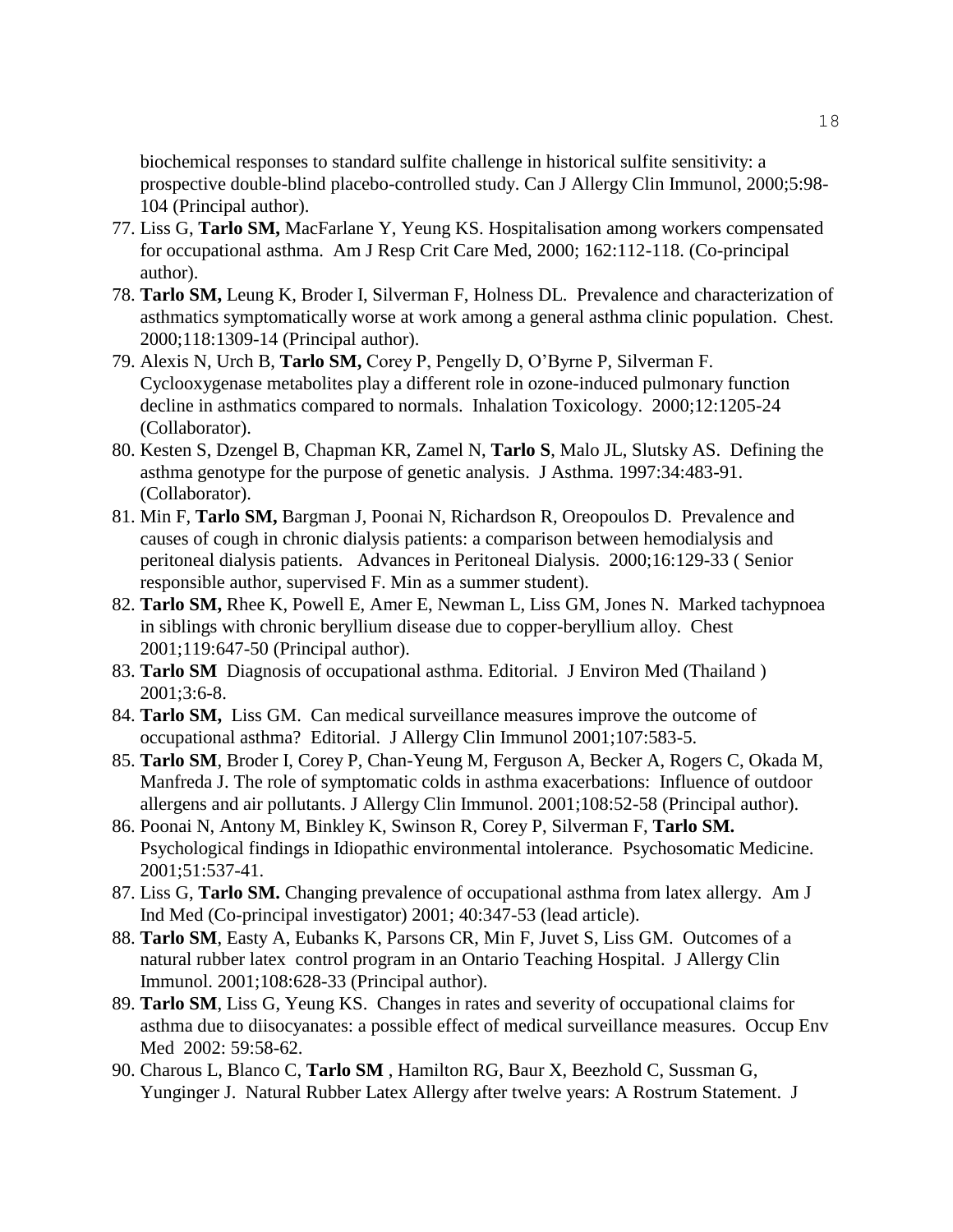Allergy Clin Immunol 2002:109:31-4 (co-author).

- 91. Saary J, **Tarlo SM**, Kanani A, Al-Gadeer H, Holness DL. Reduction in rates of latex allergy in dental students and staff after changes in latex gloves. J Allergy Clin Immunol 2002;109:131-5 (senior responsible author).
- 92. **Tarlo SM**, Purdham J. Air sampling in occupational asthma. (Editorial). J Allergy Clin Immunol. 2002;109:603-5.
- 93. Liss GM, **Tarlo SM**. Work-related asthma: difficulties in assessing relationships from population based surveys. (Editorial) Occupational and Environmental Medicine. 2002:59:503-4.
- 94. **Tarlo SM**, Poonai N, Binkley K, Antony MA, Swinson R. Responses to panic induction procedures in subjects with multiple chemical sensitivity/idiopathic environmental intolerance: understanding the relationship with panic disorder. In: Proceedings of a workshop on unexplained medical syndromes. Environ Health Perspectives 2002;110 (suppl 4) 669-71.
- 95. **Tarlo SM**, Liss GM. Diisocyanate-induced asthma: diagnosis and prognosis. Applied Occupational and Environmental Hygiene. 2002; 17: 902-8.
- 96. **Tarlo SM.** Workplace Irritant Exposures: Do they produce true Occupational Asthma?. Ann Allergy, Asthma and Immunology. 2003;90(Suppl 2):19-23.
- 97. Liss GM, **Tarlo SM**, McCaskell L, Greene J, Doherty J. Physician diagnosed asthma, respiratory symptoms and associations with workplace tasks among radiographers in Ontario, Canada. Occupational and Environmental Medicine 2003;60:254-61.
- 98. Chan-Yeung M, Malo J-L, **Tarlo SM**. American Thoracic Society Workshop. Proceedings of the First Jack Pepys Occupational Asthma Symposium, Am J Resp Crit Care Med 2003;167;450-71.
- 99. **Tarlo SM**. Occupational challenge testing. (Editorial) J Allergy Clin Immunol 2003;111:692-4.
- 100. **Tarlo SM,** Liss GM. Occupational Asthma: an approach to diagnosis and management. CMAJ: 2003;168:867-71.
- 101. Cullinen P, **Tarlo S**, Nemery B. Prevention of occupational asthma. Eur Resp J. 2003;22:853-60.
- 102. Wai Y, Tsui V, Peng Z, Richardson R, Oreopoulos D, **Tarlo SM**. Anaphylaxis from topical bovine thrombin (Thrombostat) during hemodialysis and evaluation of sensitization among a dialysis population. Clin Exp Allergy 2003;33:1730-4.
- 103. **Tarlo SM**, Liss GM. Practical implications of studies in occupational rhinoconjunctivitis. (Editorial) J Allergy Clin Immunol 2003;112:1047-9.
- 104. **Tarlo SM**, Liss GM, Greene JM, Purdham J, Kerr M. Work attributed symptom clusters (Darkroom disease) among radiographers versus physiotherapists: associations between self-reported exposures and psychosocial stressors. Am J Ind Med. 2004;45:513-21.
- 105. Subramanian P, Chinthalapalli H, Krishnan M, **Tarlo SM**, Thierry L, Pineda ME, Oreopoulos DG. Pregnancy and sarcoidosis: an insight into the pathogenesis of hypercalcuria and other hormonal abnormalities. Chest 2004;126:995-8.
- 106. Girard F, Côté J, Boulet LP, **Tarlo S**, Hargreave FE, Lemière C. An effective strategy for diagnosing occupational asthma: use of induced sputum. Am J Resp Crit Care Med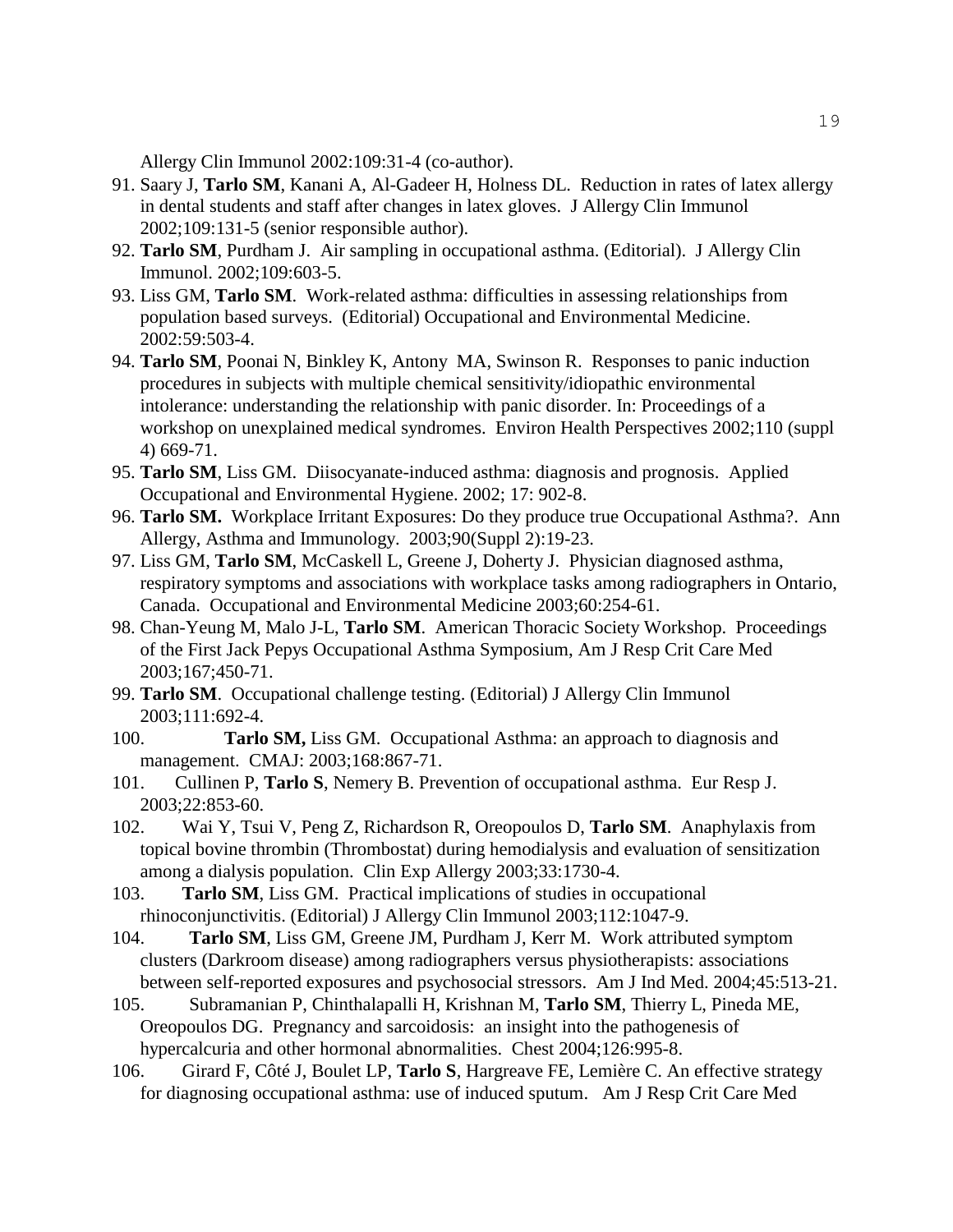2004;170:845-50.

- 107. Kemp K, Roberts K, **Tarlo SM**. Respiratory failure in an onion worker. [Internet]. Version 2.0 New York: American Thoracic Society. 2004 July [cited date]. Available from URL: http://www.thoracic.org/assemblies/eoh/eohcases.asp .
- 108. Bernstein JA, Alexis N, Barnes C, Bernstein IL, Nel A, Peden D, Diaz-Sanchez D, **Tarlo SM**, Williams PB. Health effects of air pollution. Rostrum article. J Allergy Clin Immunol 2004;114:1116-23.
- 109. Dales R; air pollution-cardiac health research group.(Brook J, Burnett R, Franklin M, Raizenne M, Steib D, Szyszkowicz M, Kim D, Na S, O'Kelly B, Purdham J, Sass-Kortsak A, and **Tarlo SM)**. Ambient carbon monoxide may influence heart rate variability in subjects with coronary artery disease. J Occ Environ Med 2004; 46:1217-21.
- 110. Ng V, Peress L, **Tarlo SM**. Acute pneumonitis in a thermostat worker. [Internet]. Version 2.0 New York: American Thoracic Society. 2005 January [cited date]. Available from URL: http://www.thoracic.org/assemblies/eoh/eohcases.asp .
- 111. Al Otaibi S, **Tarlo SM**, House R. Quality of life in patients with latex allergy. Occup Med.2005;55:88-92.
- 112. Kanani A, Broder I, Greene J, **Tarlo SM**. Correlation between nasal symptoms and asthma severity in patients with atopic and non-atopic asthma. Ann Allergy Asthma Immunol 2005;94:341-7.
- 113. Poonai NP, van Diepen SF, Bharatha A, Manduch M, Deklaj T, **Tarlo SM**. Barriers to diagnosis of occupational asthma. Can J Public Health 2005;96:230-3.
- 114. Tarlo SM, Liss GM. Editorial: Evidence Based guidelines for the prevention, identification and management of occupational asthma. Occ Environ Med 2005;62:288-9.
- 115. Tarlo SM. Cough: Occupational and Environmental Considerations: ACCP Evidence-Based Clinical Practice Guidelines. In Diagnosis and Management of Cough: ACCP Evidence-Based Clinical Practice Guidelines: Chest 2006:129;186S-196S.
- 116. Tarlo SM. Peritoneal Dialysis and Cough: ACCP Evidence-Based Clinical Practice Guidelines Dialysis and cough. In, Diagnosis and Management of Cough: ACCP Evidence-Based Clinical Practice Guidelines: Chest 2006:129:202S-203S.
- 117. Irwin RS, Baumann MH, Bolser DC, Boulet LP, Braman SS, Brightling CE, Brown KK, Canning BJ, Chang AB, Dicpinigaitis PV, Eccles R, Glomb WB, Goldstein LB, Graham LM, Hargreave FE, Kvale PA, Lewis SZ, McCool FD, McCrory DC, Prakash UB, Pratter MR, Rosen MJ, Schulman E, Shannon JJ, Smith Hammond C, Tarlo SM; American College of Chest Physicians (ACCP). Diagnosis and management of cough executive summary: ACCP evidence-based clinical practice guidelines. Chest 2006;129(1 Suppl):1S-23S.
- 118. Tarlo SM, Malo JL. 100 Key Questions and Needs in Occupational Asthma, an ATS/ERS perspective. European Respiratory Journal 2006; 27:607-14.
- 119. Bernstein DI, Cartier A, Heizer AB, Wanner M, Lummus Z, Cote J, Boulet LP, Tarlo SM, Wang N, Chakraborty R, Hershey GKK. Combinations of IL-4 receptor alpha and CD24 genetic polymorphisms are markers for susceptibility for diisocyanate asthma. Annals of Allergy, 2006;97:800-806.
- 120. Holness DL, Tabassum S, Tarlo SM, Liss G, Silverman F, Manno M. Dermatologist and family physician practice patterns for occupational contact dermatitis. Australas J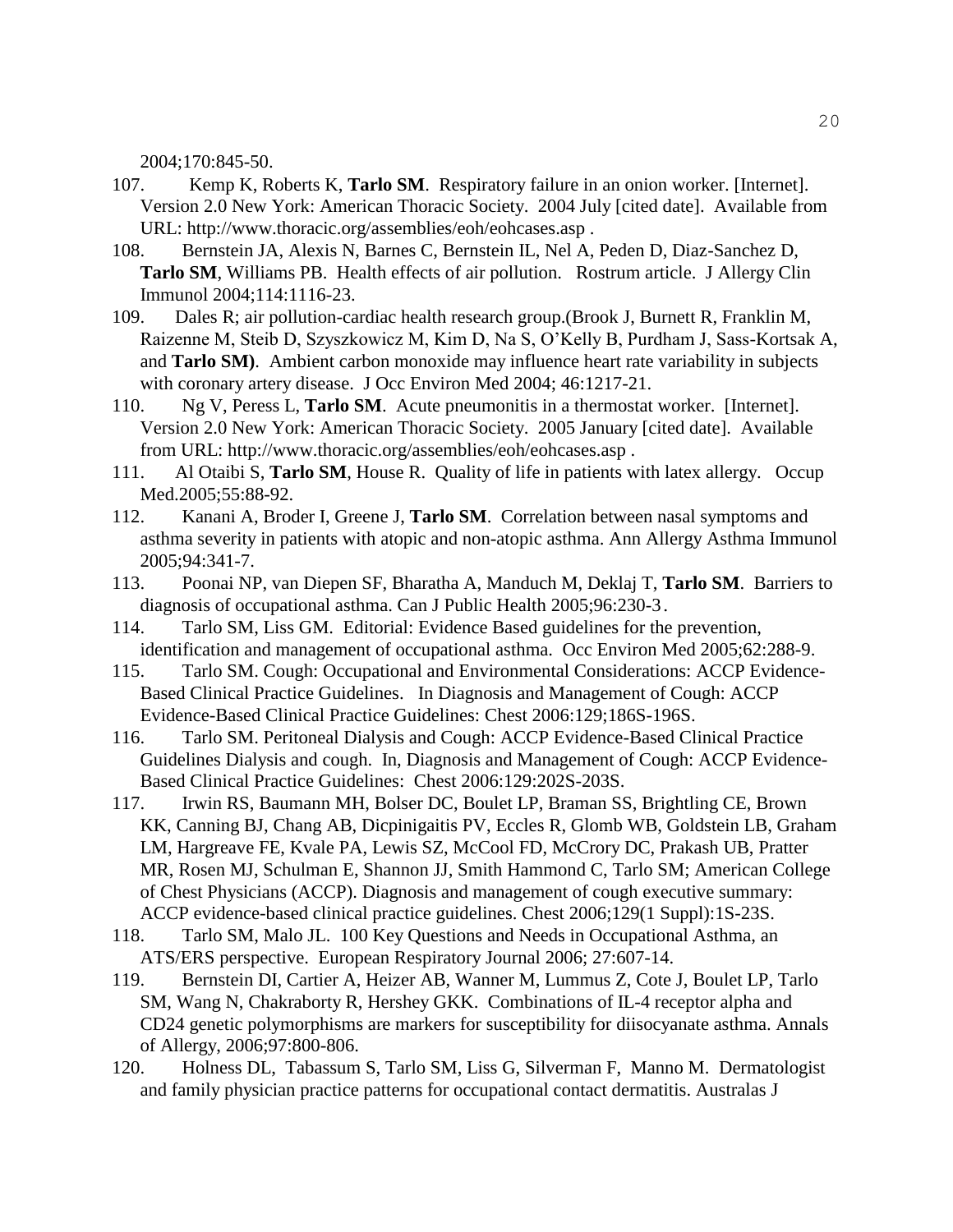Dermatol 2007; 48(1):22-27.

- 121. Beach J, Russell K, Blitz S, Hooton N, Spooner C, Lemiere C, Tarlo SM, Rowe BH. A systematic review of the diagnosis of occupational asthma. Chest. 2007;131(2):569-78.
- 122. Tarlo SM. Prevention of occupational asthma in Ontario. Can J Physiol Pharmacol 2007;85:167-72.
- 123. Santos M, Jung H, Peyrovi J, Lou W, Liss G, Tarlo SM. Occupational asthma and work-exacerbated asthma: factors associated with time to diagnostic steps. Chest 2007;131:1768-75.
- 124. Chiry S, Cartier A, Malo JL, Tarlo SM, Lemiere C. Comparison of Peak Expiratory Flow Variability Between Workers With Work-Exacerbated Asthma and Occupational Asthma Chest 2007;132 483-488.
- 125. Holness DL, Tabassum S, Tarlo SM, Liss G, Silverman F, Manno M. Practice patterns of pulmonologists and family physicians for occupational asthma. Chest 2007 132:1526-1531 .
- 126. Kennedy WA, Girard F, Chaboillez S, Cartier A, Côté J, Hargreave F, Labrecque M, Malo JL, Tarlo SM, Redlich CA, Lemière C. Cost-effectiveness of various diagnostic approaches for occupational asthma. Can Resp J. 2007;14:276-80.
- 127. Bernstein JA, Alexis N, Bacchus H, Bernstein IL, Fritz P, Horner E, Li N, Mason S, Nel A, Oulette J, Rejula K, Reponen T, Seltzer J, Smith A, Tarlo SM, The Health Effects of Non-Industrial Indoor Air Pollution. Rostrum. JACI 2008; 121(3):585-91.
- 128. Aldel-Qadir H, Ribeiro M, Geerts W, Wisnewski A, Tarlo SM. Horse play and the Lung" – a possible cobalt effect. ATS Website Case of the month – May 2008 http://www.thoracic.org/sections/clinical-information/ats-clinical-cases/pages/horse-playand-the-lung--a-possible-cobalt-effect.html.
- 129. Tarlo SM, Balmes J, Balkissoon R, Beach J, BeckettW, Bernstein D, Blanc PD, Brooks SM, Cowl CT, Daroowalla F, Harber P, Lemiere C, Liss GM, Pacheco KA, Redlich CA, Rowe B, Heitzer J. American College of Chest Physicians Consensus Statement: Diagnosis and Management of Work-related Asthma. Chest 2008; 134(suppl):1S–41S.
- 130. Tarlo SM, Rowe B, Liss GM, Lemiere C, Beach J. Commentary: Consensus on Workrelated asthma. Occupational Medicine, 2009:59: 213-215.
- 131. Hoy R, Tarlo SM. Occupational Asthma Monograph. BMJ Point-of-Care. [https://online.epocrates.com/.](https://online.epocrates.com/) 2009, updated 2011 and Apr 2012.
- 132. Lynde C, Obadia M, Liss GM, Ribeiro M, Holness DL, Tarlo SM. Cutaneous and respiratory symptoms among professional cleaners. Occupational Medicine 2009; 59(4):249- 54.
- 133. Banks DE, Shi R, McLarty J, Cowl C, Smith D, Tarlo SM, Daroowalla F, Balmes J, Baumann M. Consensus Statement on The Health Effects of Asbestos, Results of a Delphi Study. Chest, 2009;135:1619-27.
- 134. Obadia M, Liss GM, Lou WY, Purdham J, Tarlo SM. Work Related Asthma Symptoms among Professional Cleaners. AJIM, 2009;52:716-723.
- 135. Tarlo SM, Malo J-L. An official ATS document: Asthma in the Workplace. Proceedings of the 3<sup>rd</sup> Jack Pepys Work-related Asthma Workshop. Proc Am Thorac Soc. 2009 Aug 1;6(4):339-49.
- 136. Seth, R, Romaschin AD, Ribeiro M, Tarlo SM. CR3 (CD11b/CD18) Activation on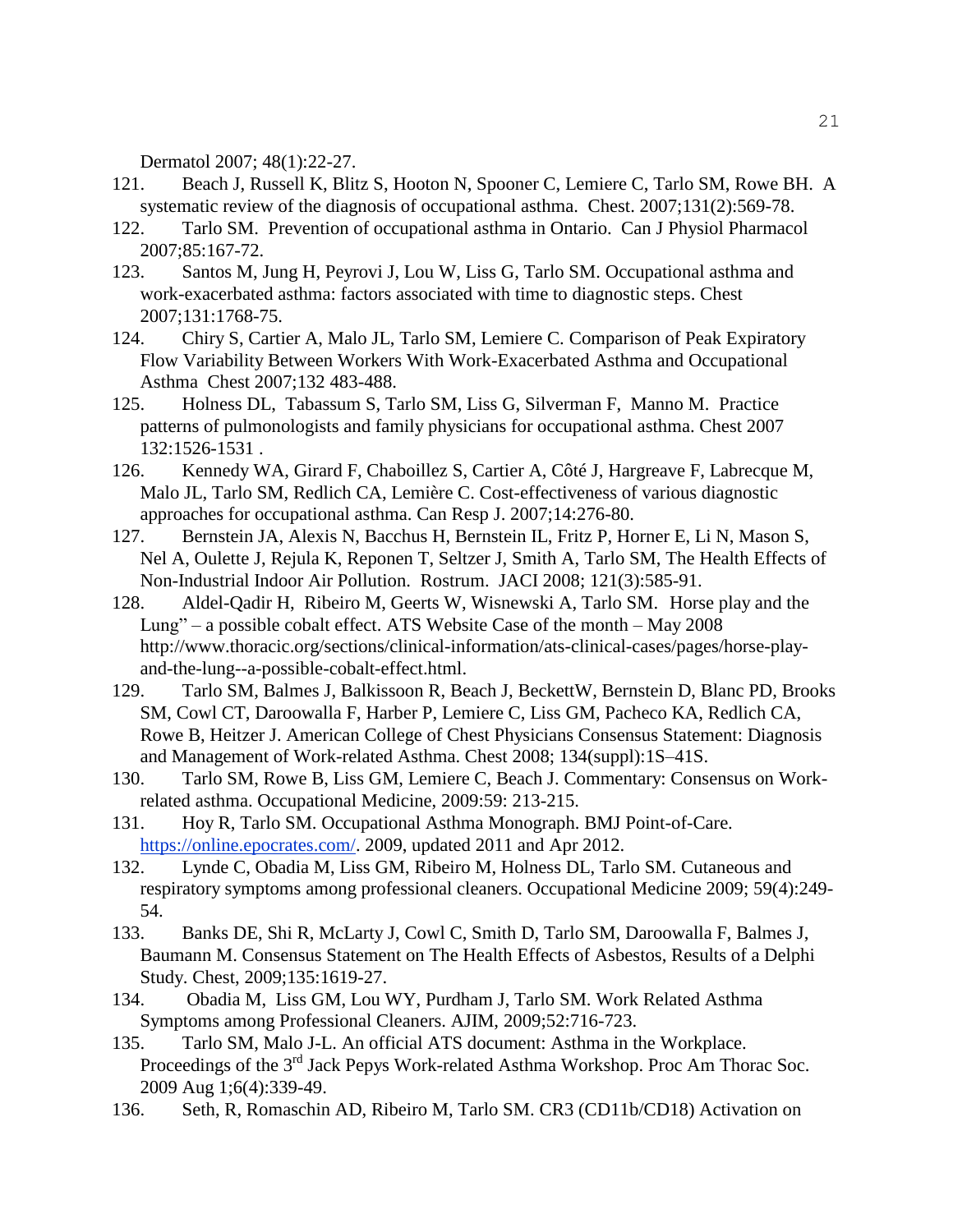Nasal Neutrophils, a Measure of Upper Airway Endotoxin Exposure. Biomarkers. 2009; (7):473-9.

- 137. Bhinder S, Cicutto, L, Abdel-Qadir HM, Tarlo SM. Perception of Asthma as a Factor in Career Choice among Young Adults with Asthma. Canadian Respiratory Journal, 2009:16(6):e69-e75.
- 138. Tarlo SM, Cartier A, Lemiere C. Work-related asthma, a case-based guide. Can Resp J, 2009:16(6);e57-e61.
- 139. Al-Ahmad M, Manno M, Ng V, Ribeiro M, Liss GM, Tarlo SM. Symptoms after mould exposure including *Stachybotrys chartarum,* and comparison with darkroom disease. Allergy 2010:65; 245–255.
- 140. Hoy R, Ribeiro M, Anderson J, Tarlo SM. Work-related irritant larynx syndrome. Occupational Medicine 2010; 60:546-51.
- 141. Seth R, Ribeiro M, Romaschin A, Scott JA, Manno M, Scott JA, Liss GM, Tarlo SM. Occupational endotoxin exposure and a novel luminol-enhanced chemiluminescence assay of nasal lavage neutrophil activation JACI 2011;127(1):272-5.
- 142. Liss GM, Buyantseva LV, Luce CE, Ribeiro M, Tarlo SM. Work-related asthma in health care in Ontario. AJIM, 2011 Apr;54(4):278-84.
- 143. Bhinder S, Heffer M, Lee J, Chapparo C, Tarlo SM. Development of Transient Peanut Allergy Following Lung Transplantation: A Case Report. CRJ May-June 2011, 18 (3), 154-6, e-pub.
- 144. Buyantseva LV, Liss GM, Ribeiro M, Manno M, Luce CE,Tarlo SM. Reduction in Diisocyanate and Non-Diisocyanate Sensitizer-Induced Occupational Asthma in Ontario. JOEM 2011: 53;420-6.
- 145. To T, Tarlo SM, McLimont S, Haines T, Holness DL, Lougheed MD, Liss GM, Cicutto L. Feasibility of a provincial voluntary reporting system for work-related asthma in Ontario. Can Respir J. 2011 Sep-Oct;18(5):275-277.
- 146. Ribeiro M, Fritscher LG, Al-Musaed AM, Balter MS, Hoffstein V, Mazer BD, Maier LA, Liss GM, Tarlo SM. The prevalence of chronic beryllium disease among sarcoidosis patients in Ontario, Canada. Lung. 2011 Jun;189(3):233-41.
- 147. de Groene GJ, Pal TM, Beach J, Tarlo SM, Spreeuwers D, Frings-Dresen MHW, Mattioli S, Verbeek JH. Workplace interventions for treatment of occupational asthma (Review) Cochrane Database Syst Rev. 2011 May 11;5:CD006308
- 148. Henneberger PK, Redlich CA, Callahan DB, Harber P, Lemiere C, Martin J, Tarlo SM Vandenplas O, Toren K. American Thoracic Society Statement. Work Exacerbated Asthma. Am J Respir Crit Care Med. 2011 Aug 1;184(3):368-78.
- 149. Bernstein DI, Kissling GE, Khurana Hershey G, Yucesoy B, Johnson VJ, Cartier A, Gautrin D, Sastre J, Boulet LP, Malo JL, Quirce S, Tarlo SM, Langmeyer S, Luster MI, Lummus ZL. Hexamethylene diisocyanate asthma is associated with genetic polymorphisms of CD14, IL- 13, and IL-4 receptor α. J Allergy Clin Immunol. 2011 Aug;128(2):418-20.
- 149. Fukakusa JB, Rosenblat JD, Jang B, Ribeiro M, Kudla I, Tarlo SM. Factors influencing respirator use at work in respiratory patients Occupational Medicine 2011;61:576–582.
- 150. Moscato G, Pala G, Boillat MA, Folletti I, Gerth van Wijk R, Olgiati-Des Gouttes D, Perfetti L, Quirce S, Siracusa A, Walusiak-Skorupa J, Tarlo SM. EAACI position paper: prevention of work-related respiratory allergies among pre-apprentices or apprentices and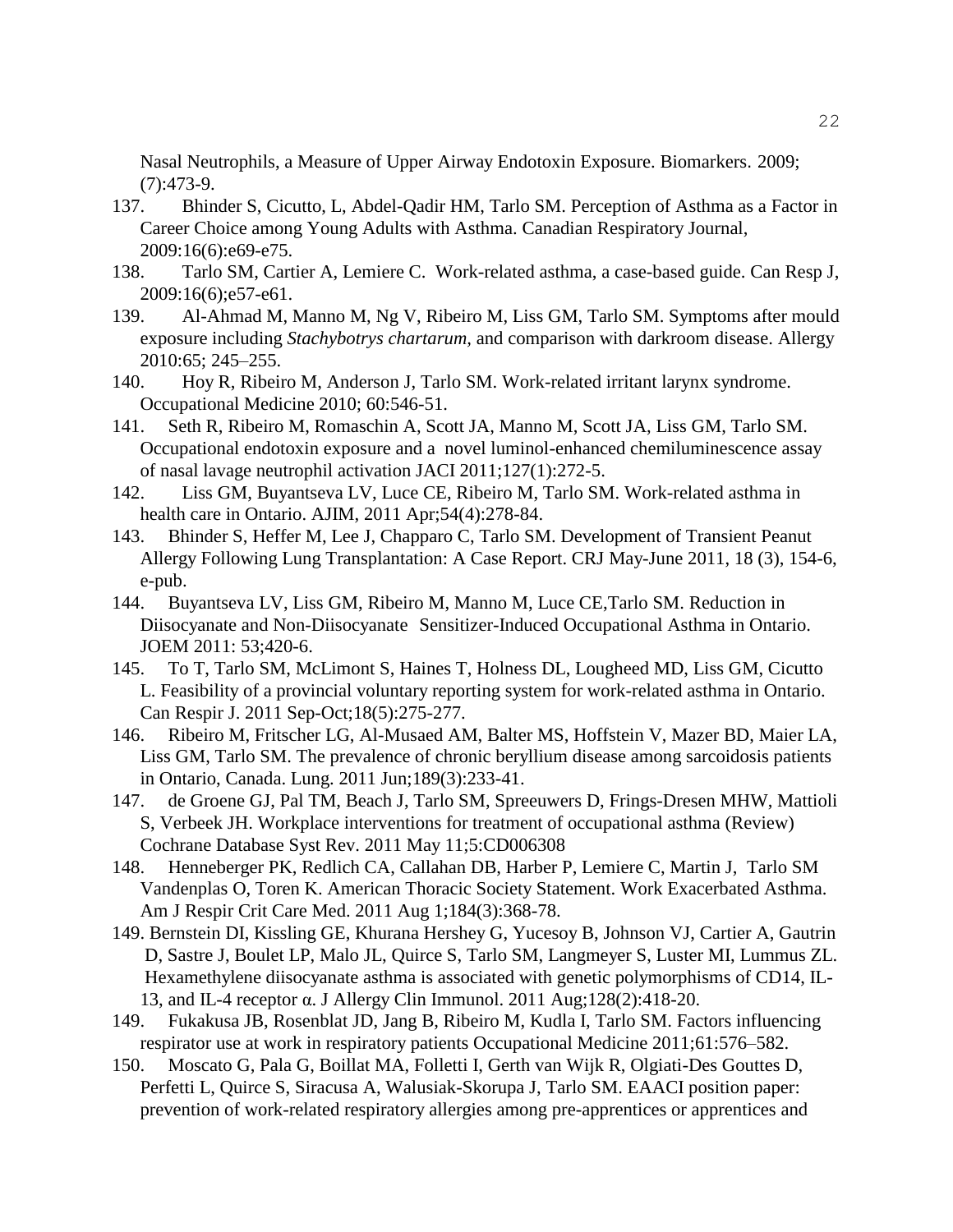young workers. Allergy. 2011; 66(9):1164-73.

- 151. Arrandale V, Liss GM, Tarlo SM, Pratt M, Sasseville D, Kudla I, Holness DL. Occupational Contact Allergens: Are They Also Associated With Occupational Asthma? Am J Ind Med. 2012; 55(4):353-60.
- 152. de Groene GJ, Pal TM, Beach J, Tarlo SM, Spreeuwers D, Frings-Dresen MHW, Mattioli S, Verbeek JH. Workplace interventions for treatment of occupational asthma: a Cochrane systematic review. Occup Environ Med 2012;69:373-374.
- 153. Arrandale V, Kudla I, Kraut A, Scott J, Tarlo S, Redlich C, Holness DL. Skin and Respiratory Symptoms among Workers with Suspected Work-Related Disease. Occ Med, 2012;62:420-6.
- 154. Yucesoy B, Johnson VJ, Lummus ZL, Kissling GE, Fluharty K, Gautrin D, JL Malo, Cartier A, Boulet LP, Sastre J, Quirce S, Germolec D, Tarlo SM, Cruz MJ, Munoz X, Luster MI, Bernstein DI. Genetic variants in antioxidant genes are associated with diisocyanateinduced asthma. Toxicol Sci 2012; 129:166-73.
- 155. Bernstein DI, Kashon M, Lummus ZL, Johnson VJ, Fluharty K, Gautrin D, JL Malo, Cartier A, Boulet LP, Sastre J, Quirce S, Germolec D, Tarlo SM, Cruz MJ, Munoz X, Luster MI, Yucesoy B. CTNNA3 (α-catenin) gene variants are associated with diisocyanate asthma, a replication study in a Caucasian worker population. Toxicol Sci. 2013 Jan;131(1):242-6.
- 156. Ribeiro M, Buyantseva LV, Liss GM, Luce CE, Tarlo SM. Impact of a cleaners' strike on compensation claims for asthma among teachers in Ontario, Canada. CRJ, 2013; in press.
- 157. Tarlo SM, Chan-Yeung M. Importance of definitions and population selection in workrelated asthma. (Editorial) Can Resp J. (in press).
- 158. Tarlo SM. Editorial: When should specific occupational challenge tests be performed? Chest (in press).
- 159. Tarlo SM, Malo J-L. An Official ATS Proceedings: Work-related Asthma and Airway Diseases; Presentations and discussion of the 4th Jack Pepys Workshop on Asthma in the Workplace, Toronto, Canada, May 14 2010. Proceedings of the America Thoracic Society. (accepted)
- 160. Hoy R, Tarlo SM. Occupational Asthma Monograph. BMJ Point-of-Care. [https://online.epocrates.com/.](https://online.epocrates.com/) 2009, updated 2011 and Apr 2012.

#### **MANUSCRIPTS SUBMITTED TO PEER REVIEW JOURNALS:**

- 161. Fishwick D, Bradshaw L, Curran AD, Francis M, Stenton C, Hendrick D, Burge S,. Jaakkola MS, Niven R, Hoyle J, Warburton C, Rogers T, Rawbone R, Cullinan P, Newman-Taylor A, Barber C, Pickering A, Williams N, Sumner J, Ayres J, Corne J, Walls C, Jeebhay M, Piipari R, Pacheco K, Tarlo SM, Liss GM, Blanc P. Towards a diagnostic paradigm for occupational asthma: An international study comparing clinical case scenarios.
- 162. Ghajar-Khosravi S, Tarlo SM, Liss GM, Chignell M, Ribeiro M, Levinson A, Gupta S. Development of a Web-Based Work-Related Asthma Educational Tool for Patients With Asthma. CRJ.
- 163. Redlich C, Tarlo SM (co-chairs), Hankinson JL, Townsend MC, Eschenbacher WL, von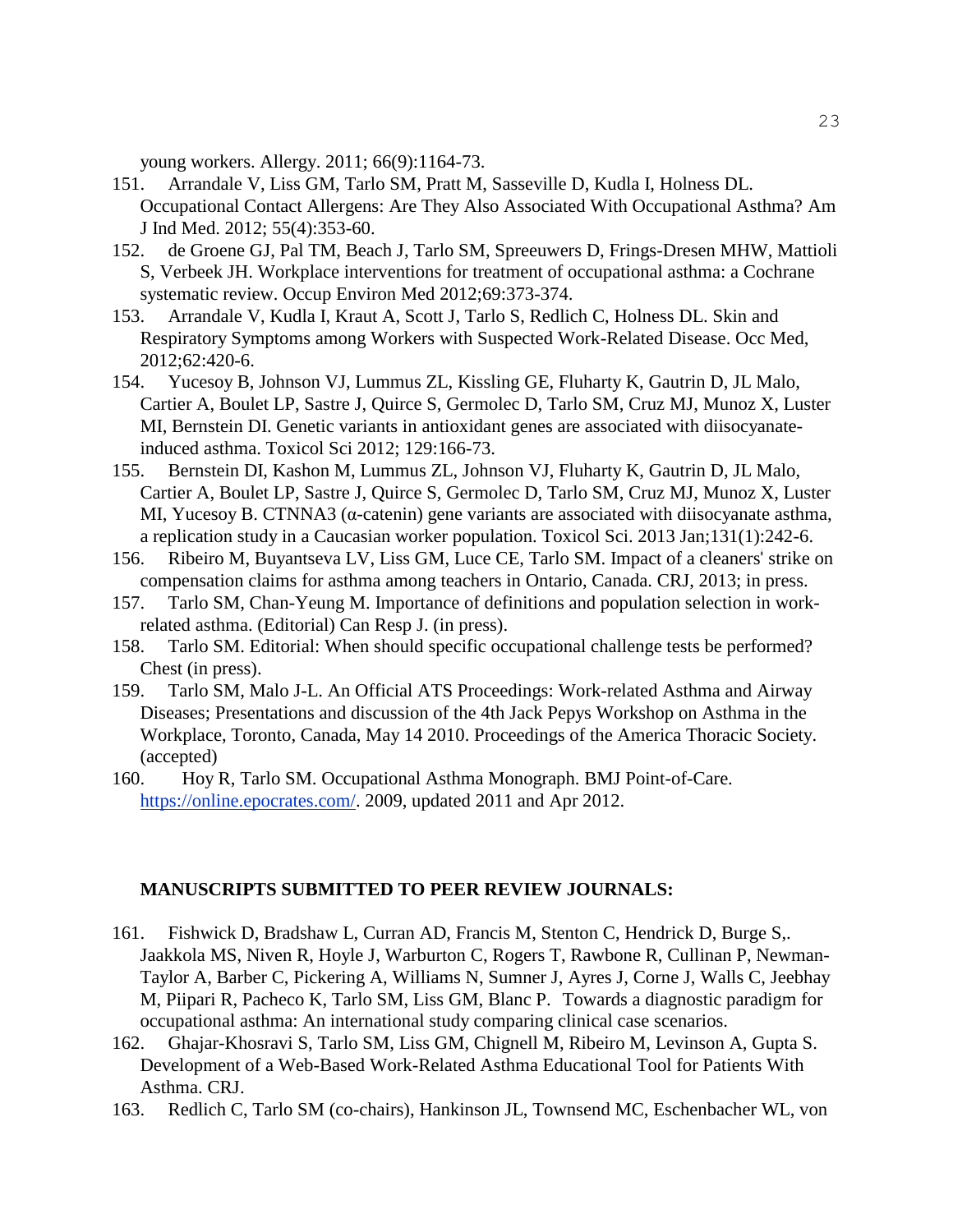Essen SG, Sigsgaard T, Weissman DN. An Official ATS Document: Spirometry in the Occupational Setting. Proc American Thoracic Soc.

- 164. Lim T, Liss GM, Vernich L, Buyantseva L, Tarlo SM. Work-exacerbated asthma characterization within a workers' compensation population. Occ Med.
- 165. Gandi S, Litt D, Chandy M, Tarlo SM, Overgaard C. Successful rapid desensitization for radioiodine contrast allergy in a patient requiring urgent coronary angiography..J Invasive Cardiology.

#### **REQUESTED MANUSCRIPTS, AND LETTERS TO THE EDITOR**:

- 1. **Tarlo SM**, and Broder I. Respiratory viral infections and asthma. Practical Cardiology 6:68, 1982. (Principal author).
- 2. **Tarlo SM**. Respiratory Allergies: Finding the offending allergen. Diagnosis 3 (7):58- 67, 1986 (Principal author).
- 3. **Tarlo SM**. Problems in the assessment of Occupational Asthma. Practical Allergy & Immunology 5:4, l990. (Principal author).
- 4. **Tarlo SM**. Food challenge testing in patients with multiple chemical chemical sensitivities. Chronic diseases in Canada. Health & Welfare Canada 1991 Supplement l5SN0228-8699 (Principal author).
- 5. **Tarlo SM**. Occupational asthma, Update, Ontario Respiratory Care Society 6;3. l990. (Principal author).
- 6. **Tarlo SM**. Changes in the Environment in Relation to asthma severity and prevalence. Contemporary Allergies. l,3, l990. (Principal author).
- 7. Cheema AS, **Tarlo SM**, Bronchial hyperresponsiveness. Contemporary Allergies, 1991:1:6;14-16. (Senior Responsible Author)
- 8. **Tarlo SM**, Discovering the allergic triggers for asthma. The Canadian Journal of Diagnosis, 1991: 8; 43-53. (Principal author).
- 9. Cheema AS, **Tarlo SM**. Management of Asthma in the Elderly. Respirology Interchange l991: 2; 2; 3; 2-12 (Senior Responsible Author)
- 10. Forse M, **Tarlo SM**, Working on the cause of occupational asthma. Canadian Journal of Diagnosis. l99l:8 (ll), 56-73. (Senior Responsible Author)
- 11. **Tarlo SM**, Atypical food-attributed symptoms; in Symposium, Food Allergy and Intolerance: New Directions, Simons FER, Annals RCPSC, 1993, 26; 29-32 (Principal author).
- 12. **Tarlo SM**, Forse M, A practical approach to Occupational asthma. Allergy, March 1993 (Principal author).
- 13. Liss GM, **Tarlo SM.** Toluene diisocyanate-induced asthma:outcome according to persistence or cessation of exposure. Br J Ind Med, 1993;50:1054 (Letter). (Co-Principal author).
- 14. **Tarlo SM**. The role of environmental control in asthma. Breathing Space, 1993; 3; 1, 3-7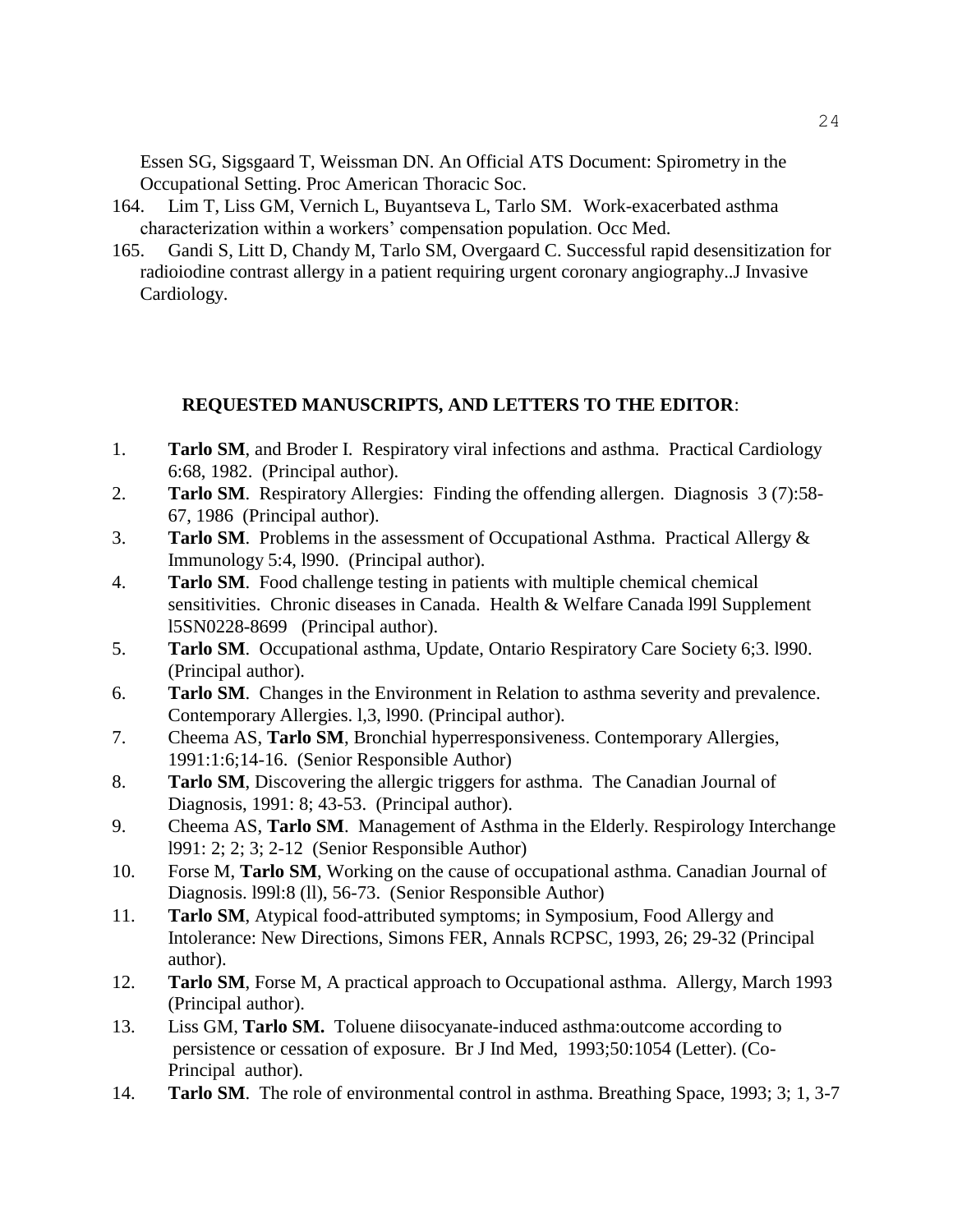(Principal author).

- 15. **Tarlo SM**. Occupational asthma. Medicine North America, Respirology, May 1994 305- 8 (Principal author).
- 16. **Tarlo SM**. Isocyanate induced asthma. Practical Allergy and Immunology, 1994, 9: 110- 115. (Principal author).
- 17. Naito K, Senoh Y, Ishihara M, Takeda N, Ibata K, Yokoyama N, Iwata S, **Tarlo SM**, Cole P. Seasonal variations of nasal resistance in allergic rhinitis due to Japanese cedar pollen and environmental pollen counts. in Immunobiology in otolaryngology, progress of a decade. Kugler Publications, Amsterdam, 1994,407-9.(Collaborator).
- 18. Hanania N, **Tarlo SM**, Respiratory effects of air pollution. Contemporary Allergies, 1995, 5: 4-8.(Co-Principal author).
- 19. **Tarlo SM**, Occupational asthma in Ontario. Ontario Thoracic Reviews, Summer 1995. (Principal author).
- 20. **Tarlo SM**, Effects of aeroallergens in asthma. Allergy. 1995, Vol 8, No 3, p14-19. (Principal author).
- 21. Mace S, **Tarlo SM**. Skin testing and skin test responses in latex allergy. Can J Allergy Clin Immunol. 1996;1:136-140. (Senior Responsible Author)
- 22. Sick Building Syndrome, Editorial. Allergy, Dec 1996, 1. (Principal author).
- 23. Liss GM, Yeung KS, Elinson L, **Tarlo SM.** Calculating the cost of asthma in Canada. (Letter). CMAJ 1996;862-3. (Collaborator- text review)
- 2. **Tarlo SM**. Improving outcome in occupational asthma. Internal Medicine, 1997; 18:34- 52. (Principal author).
- 23. **Tarlo SM**. Latex Allergy, a risk for health care workers and patients. Ostomy/Wound Management. 1998,44:80-88.
- 24. **Tarlo SM**. Occupational issues for pulmonologists. Pulmonary Perspectives, Am College of Chest Physicians publication. 1998:15:1-3. (Principal author).
- 25. **Tarlo SM**, Chan-Yeung M. Causes of occupational asthma. Seminars in asthma management. 1998;2(3):6-10. (Principal author).
- 26. **Tarlo SM**, Liss G. Surveillance for occupational asthma. Can J Allergy Clin Immunol. 1998;3:182-5. (Principal author).
- 27. **Tarlo SM**. Discovering the Allergic Triggers for Asthma. Can J of Diagnosis. 1998;11:20-25. (Principal author).
- 28. **Tarlo SM.** Diisocyanate-induced asthma. J Resp Dis, Jan 2000:58-67 (Principal author).
- 29. Banks D, **Tarlo SM**. Important issues in occupational asthma. Current opinion in pulmonary medicine. Published by Lippincott, Williams and Williams, Philadelphia.2000; 6:37-42. (Co-author).
- 30. **Tarlo SM.** Occupational asthma: Recent advances. Current opinion in pulmonary medicine. Published by Lippincott, Williams and Williams, Philadelphia. 2000; 6:145- 50. (Principal author).
- 31. **Tarlo SM.** Latex allergy and asthma. Current opinion in pulmonary medicine. Published by Lipincott, Williams and Williams, Philadelphia. 2001;7:27-31.
- 32. **Tarlo SM.** Diagnosis of occupational asthma. J Env Med (Thailand)2001;3:260-7.
- 33. **Tarlo SM.** Occupational aspects of Natural Rubber Latex Allergy. Internal Medicine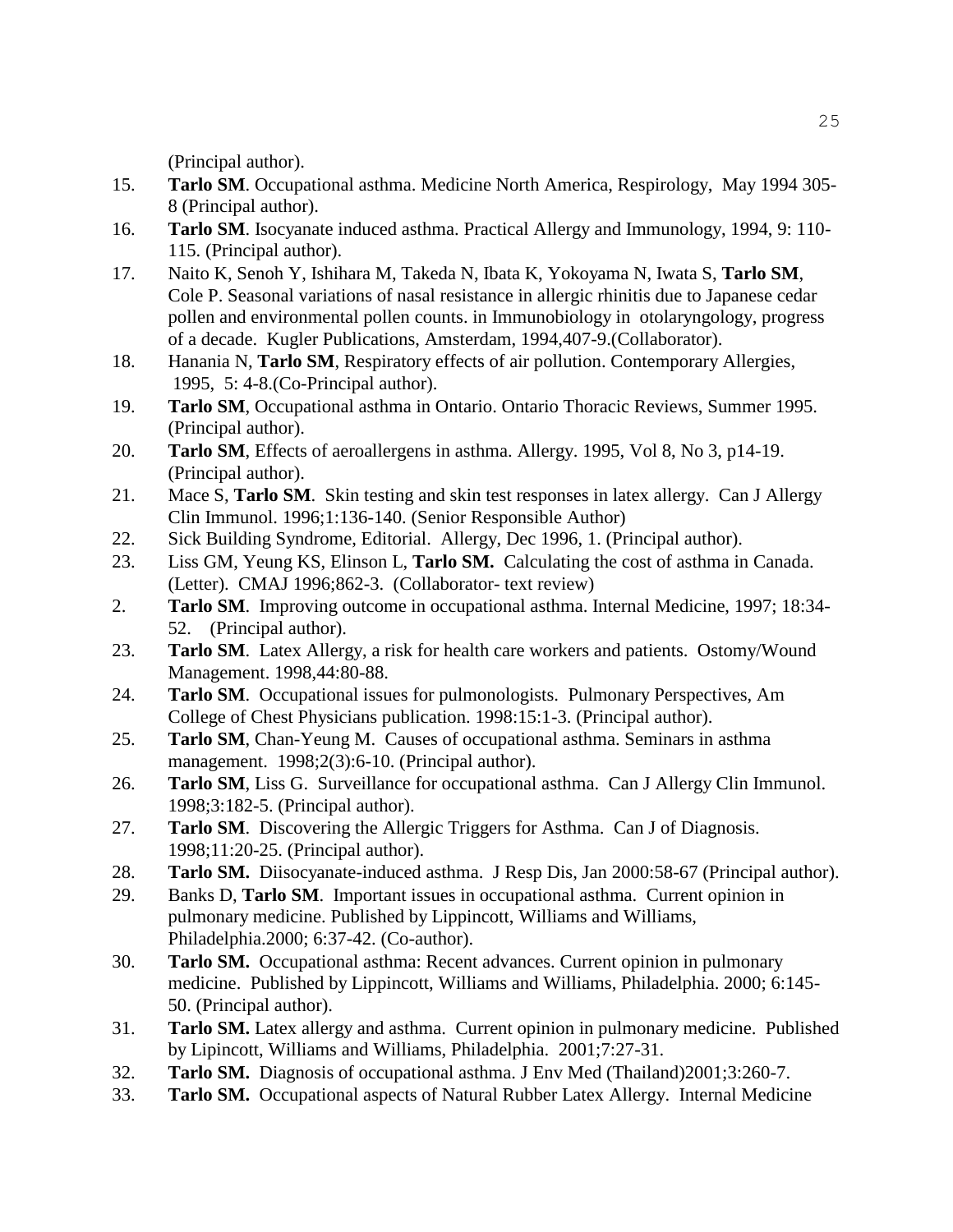Journal of Thailand 2001;17:136-140.

- 34. **Tarlo SM.** Is your patient's workplace causing lung disease? Can J Diagnosis 2001;18:74-84.
- 35. **Tarlo SM.** Asthma in medical laboratory workers. New Zealand J Lab Med 2001;55:34- 35 (Lead article).
- 36. Charous BL, **Tarlo SM,** Charous MA, Kelly K. Natural rubber latex allergy in the occupational setting. Methods 2002;27:15-21.
- 37. **Tarlo SM**. Occupational asthma: a valid model for adult asthma? Current Opinion in Allergy and Clinical Immunology. 2003;3:91-4.
- 38. **Tarlo SM**. Peritoneal dialysis and cough. Peritoneal Dialysis International. 2003;23:424-6.
- 39. **Tarlo SM.** When to suspect occupational asthma and why an early diagnosis is important. Allergy and Asthma, Spring 2005 page 9-13.
- 40. **Tarlo SM,** Liss GM. In depth review: Prevention of occupational asthma practical implications for occupational physicians. Occupational Medicine 2005;55:588-594.
- 41. **Tarlo SM.** Critical aspects of the history of occupational asthma. Allergy; Asthma and Clinical Immunology 2006;2: 74-77.
- 42. Rask-Andersen A, **Tarlo SM**. Asthma Among Healthcare Professionals. Editorial, Am J Resp Crit Care Med 2007;175:633-4.
- 43. **Tarlo SM** Editorial comment. Current Opinion in Allergy and Clinical Immunology, Occupational Diseases, 2007;7:131-2.
- 44. **Tarlo, SM**. Standards of Care for Occupational Asthma. Editorial, Thorax 2008;63:190- 192.
- 45. **Tarlo SM,** Ribeiro M. Assessment and treatment of mold in homes. Allergy and Asthma. Fall 2008:15-20.
- **46. Tarlo SM,** Liss GM, Blanc PD. How to diagnose and treat work-related asthma key messages for clinical practice from the ACCP Consensus Statement. Polish Archives of Internal Medicine and Medycyna Praktyczna. 2009, Oct;119(10):660-6.
- **47. Tarlo SM,** Liss GM. Prevention of Occupational Asthma. Current Allergy and Asthma Reports. 2010; 10: 278-86.
- **48. Tarlo SM.** Irritant-induced asthma. Pulmonary and Critical Care Sleep Update (PCCSU). 2010: Vol 24: Lesson 22 on-line, http://www.chestnet.org/accp/pccsu .
- **49. Tarlo SM.** Occupational asthma (work caused) and Work-exacerbated asthma. Clinical Pulmonary Medicine, 2011; 18(1):1-7.
- 50. Pacheco KA, Tarlo SM. Work-related asthma: a case-based approach to management. Immunol Allergy Clin North Am. 2011 Nov;31(4):729-46.
- 51. **Tarlo** SM, Lemiere C. Occupational Asthma medical progress, NEJM 2013 (submitted).

# **BOOK EDITOR**

**Tarlo SM,** Cullinan P, Nemery B. Occupational and Environmental Lung Disease. Wiley Blackwell, Oxford, UK, 2010. ISBN 978-0-470-51594-5.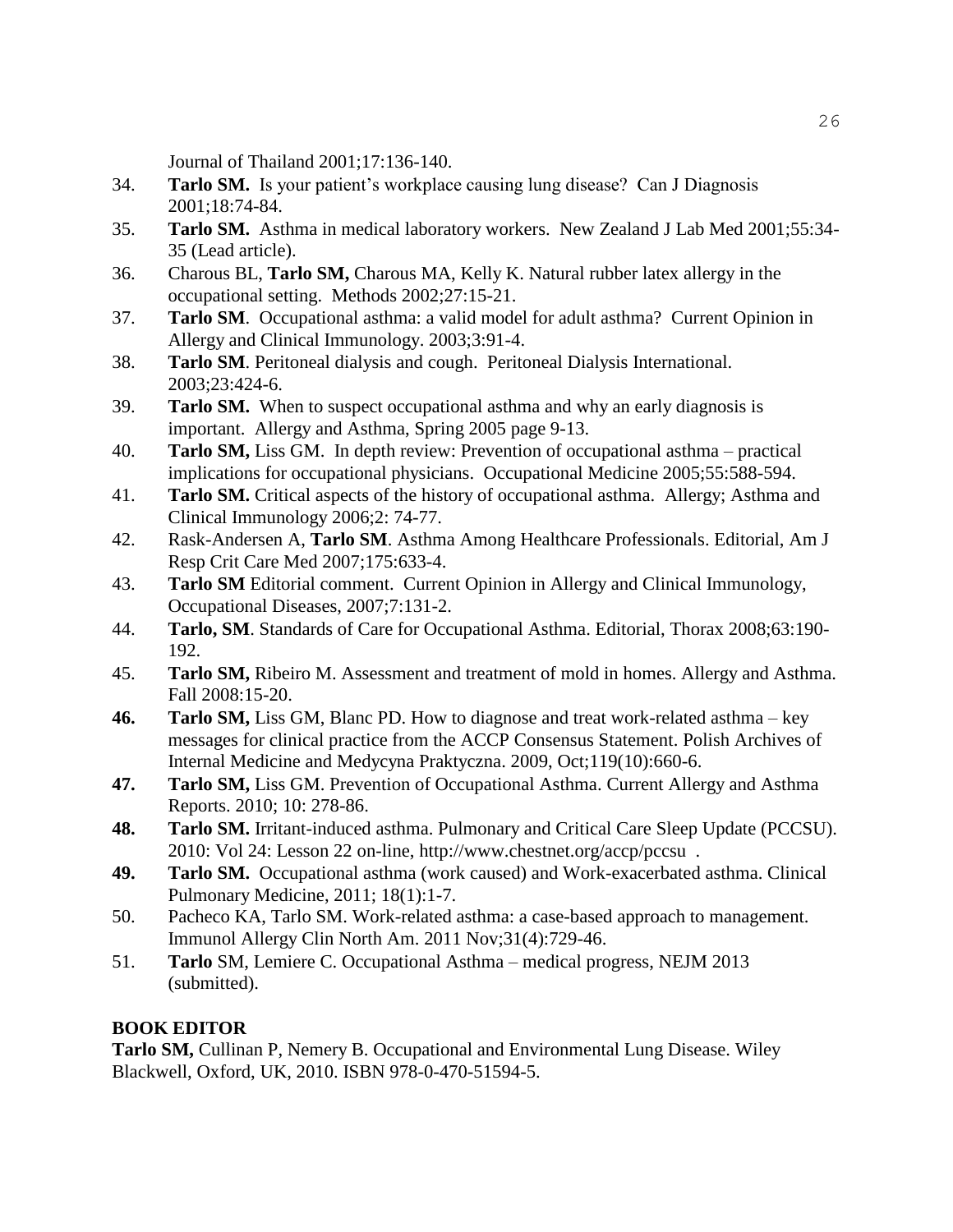# **BOOK CHAPTERS (PEER REVIEWED):**

- 1. Leznoff A, **Tarlo SM**. Food allergy and intolerance. Current Therapy in Nutrition. Ed. K.N. Jeejeebhoy, published by B.C. Decker Inc., p. 469, 1988. (Co-Principal author).
- 2. **Tarlo SM**, Urch B, Silverman F. Air pollution and exercise in current therapy in sports medicine. Ed. R. Shepherd. Published by B.C. Decker Inc. - 1989 (Principal author).
- 3. Alexis N, Silverman F, **Tarlo S**. Human Health Effects of Ozone. In, Environmental Oxidants. Ed. Nriagu JO, Simmons MS. 1994; John Wiley & Sons, Inc.(Co-Principal author).
- 4. **Tarlo SM**, Alexis N, Silverman F. Assessment of airway responsiveness. Chapter 21, p309-25. In, Occupational Lung Disease: An International Perspective. Ed. Banks D, Parker JE. Published by Chapman and Hall Medical. 1998. (Principal author).
- 5. Vandenplas O, **Tarlo SM**, Charous L. Latex Allergy, in Asthma in the Workplace, Ed: Bernstein L, Chan Yeung M, Malo J-L, Bernstein D., 2nd edition, Marcel-Dekker Press. 1999, p425-44. (Co-Principal author).
- 6. **Tarlo SM.** Workplace respiratory irritants and asthma. In, Occupational Medicine: State of the Art review, Ed. D Banks, Published by Hanley and Belfus, Philadelphia, 2000:15:471-84. (Principal author).
- 7. Wai Y, **Tarlo SM**. Occupational Lung Disease in Women. In Respiratory Diseases in Women, Edited by S Buist and CE Mapp, Eur Resp Monograph 25, Vol 8, 2003. Chapter 11 pages 131-146.
- 8. **Tarlo SM.** Allergic responses to powdered rubber latex allergic gloves in healthcare workers. In, Protective gloves for occupational use. Second edition, Dermatology and basic science series. Edited by Boman A, Estlander T, Wahlberg JE, Maibach HI, publishers CRC Press, Boca Raton, Florida.2005.
- 9. **Tarlo SM** , Chan-Yeung M. Occupational asthma. In Textbook of Occupational and Environmental Medicine, ed Rosenstock L, Cullen MR, Brodkin CA, Redlich CA. 2<sup>nd</sup> edition, 2005, published by Elsevier, Saunders; Philadelphia, USA, pages 614-8.
- 10. **Tarlo SM**, Redlich C. Reactive Airways Dysfunction Syndrome. In Encyclopedia of Respiratory Medicine, Ed Laurent GJ, Shapiro SD. Elsevier Publishers 2006, pages 614- 8.
- 11. Vandenplas O, Beezold D, **Tarlo SM**. Latex Allergy. In Asthma in the Workplace, Ed: Bernstein L, Chan Yeung M, Malo J-L, Bernstein D., 3rd edition, Marcel-Dekker Press, 2006.
- 12. Bernstein D, Liss GM, Tarlo SM, Nordman H. Prevention of occupational asthma. In Asthma in the Workplace, Ed: Bernstein L, Chan Yeung M, Malo J-L, Bernstein D., 3rd edition, Marcel-Dekker Press, 2006.
- 13. Tarlo SM, Liss GM. Occupational respiratory disease in Canada. In, Life and Breath, Respiratory Disease in Canada, Public Health Agency of Canada –2007 <http://www.phac-aspc.gc.ca/publicat/2007/lbrdc-vsmrc/index-eng.php> or [http://www.phac-aspc.gc.ca/new\\_e.html](http://www.phac-aspc.gc.ca/new_e.html)
- 14. **Tarlo SM.** Serial peak expiratory flow recording in occupational lung disease. Occupational Lung Disease, Turkish Thoracic Society in press.
- 15. **Tarlo SM.** Occupational exposures and adult asthma: Environmental Factors and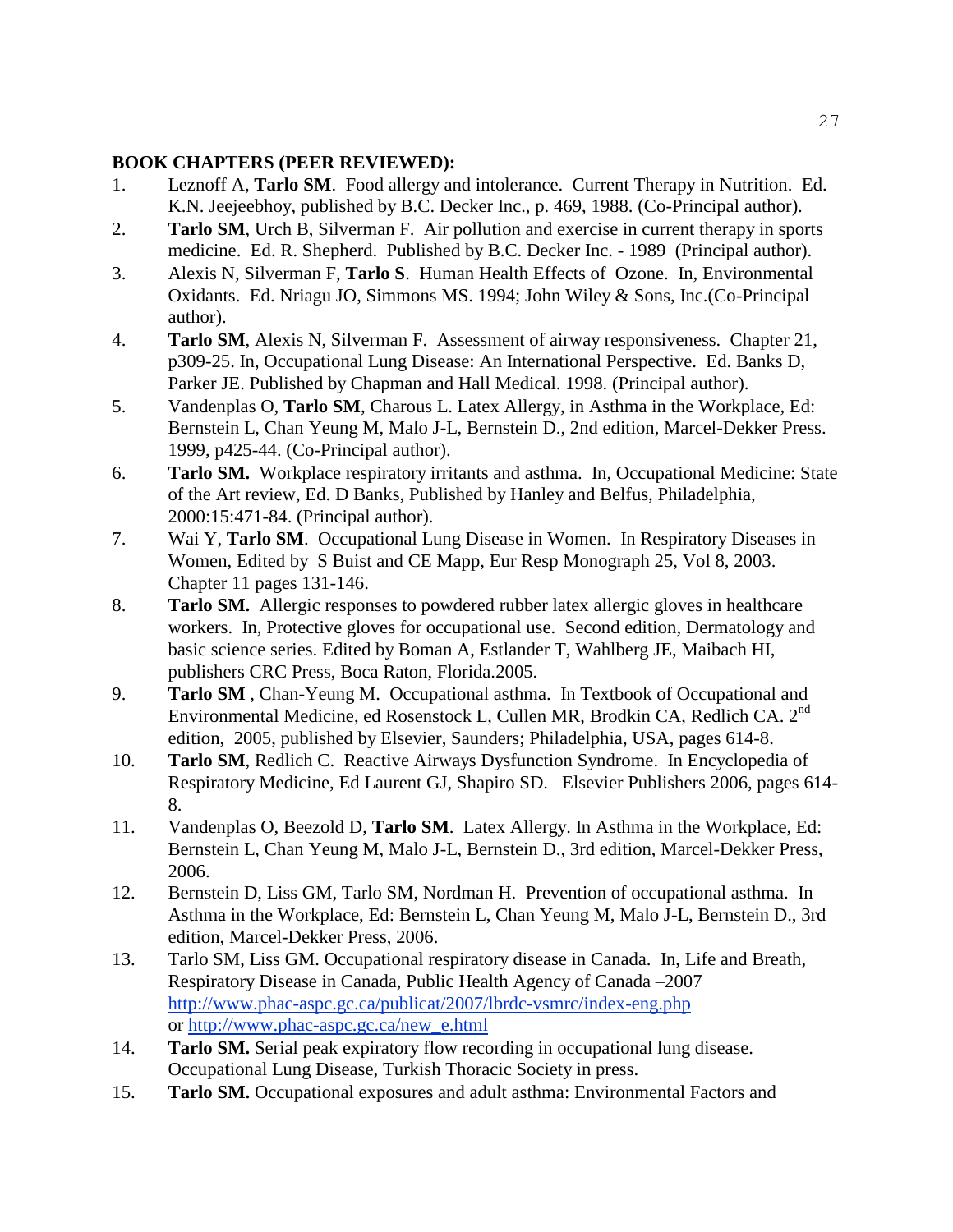Asthma; What We Learned from Epidemiological Studies. Immunology and Allergy Clinics of North America editor Dr Mark Eisner. 2008;28:563-78.

- 16. **Tarlo SM** and Cullinan P. Introductory chapter, in Tarlo SM, Cullinan P, Nemery B. Occupational and Environmental Lung Disease. Wiley Blackwell, Oxford, UK, 2010. ISBN 978-0-470-51594-5.
- 17. Pacheco KA, **Tarlo SM**. Management of Work-related asthma. Immunology and Allergy Clinics of North America. 2011 Nov;31(4):729-46.
- 18. Tarlo SM. Occupational Lung Disease, in Cecil Textbook of Medicine, 24<sup>nd</sup> Edition, Ed Goldman L, Schafer A, 2012, Chapter 23, Pages 567-74, Published by Elsevier.
- 19. Ribeiro M, Tarlo SM. Environmental and Occupational causes of asthma. In A clinical guide to Occupational and Enviromental Lung Diseases. Ed Huang Y-C, Ghio AJ, Maier LA. Humana Press, Springer, New York. 2012.

# **CONTRACT REPORT AND EXPERT PANEL REPORTS:**

**Tarlo SM**, Holness DL, Broder I, Evaluation of current biomedical surveillance program for isocyanates, for Ontario Ministry of Labour. (Principal author), ~1985.

**Tarlo SM.** Occupational asthma. For Ontario Workplace Safety and Insurance Appeal Tribunal,  $~1995.$ 

**Expert panel for Ontario Ministry of Health** Report of an expert panel on fungal contamination indoors, July 1999.

Muir D, **Tarlo SM**, Hargreave FE. Diagnosis of Occupational Asthma. For Ontario WSIB, 2002.

**Tarlo SM.** Meaning of asymptomatic airway hyperresponsiveness after occupational asthma. BC WCB, 2005.

**Tarlo SM.** Diisocyanate-induced asthma. For: Health Canada, March 2005.

Holness DL, Tabassum S, **Tarlo SM,** Liss G, Silverman F. Physician occupational disease practice survey. Report to the Workplace Safety and Insurance Board, December 2005. CoPA

Holness DL, Marrett L, **Tarlo SM**, Rachamin G, Jin R, Genesove L. Expert panel report to the Ontario Chief Medical Officer of Health on screening guidelines for beryllium-related disease. September 6, 2006.

**National Research Council of the National Academies** (USA). Health Effects of Beryllium Exposure: A literature Review (panel member) August 2007. [www.nationala](http://www.national/)cademies.org . Managing Health Effects of Beryllium Exposure, The National Academies Press, Washington, D.C. 2008.

Arrandale VH, Liss GM, **Tarlo S**, Pratt, Sassville D, Kudla I, Holness DL. Key exposures causing work-related allergic contact dermatitis and evidence for dual causation of occupational asthma. Report to Research Advisory Council, Workplace Safety and Insurance Board, July 2009. SRA

# **ABSTRACTS PUBLISHED FROM PAPERS PRESENTED AT SCIENTIFIC MEETINGS:**

44. **Tarlo SM**, Broder I, Davies G, Leznoff A, Mintz S, Thomas P. Serum Immunoglobulin E in asthmatic adults. J Allergy & Clin Immunol. 63:201, 1979. (Principal author).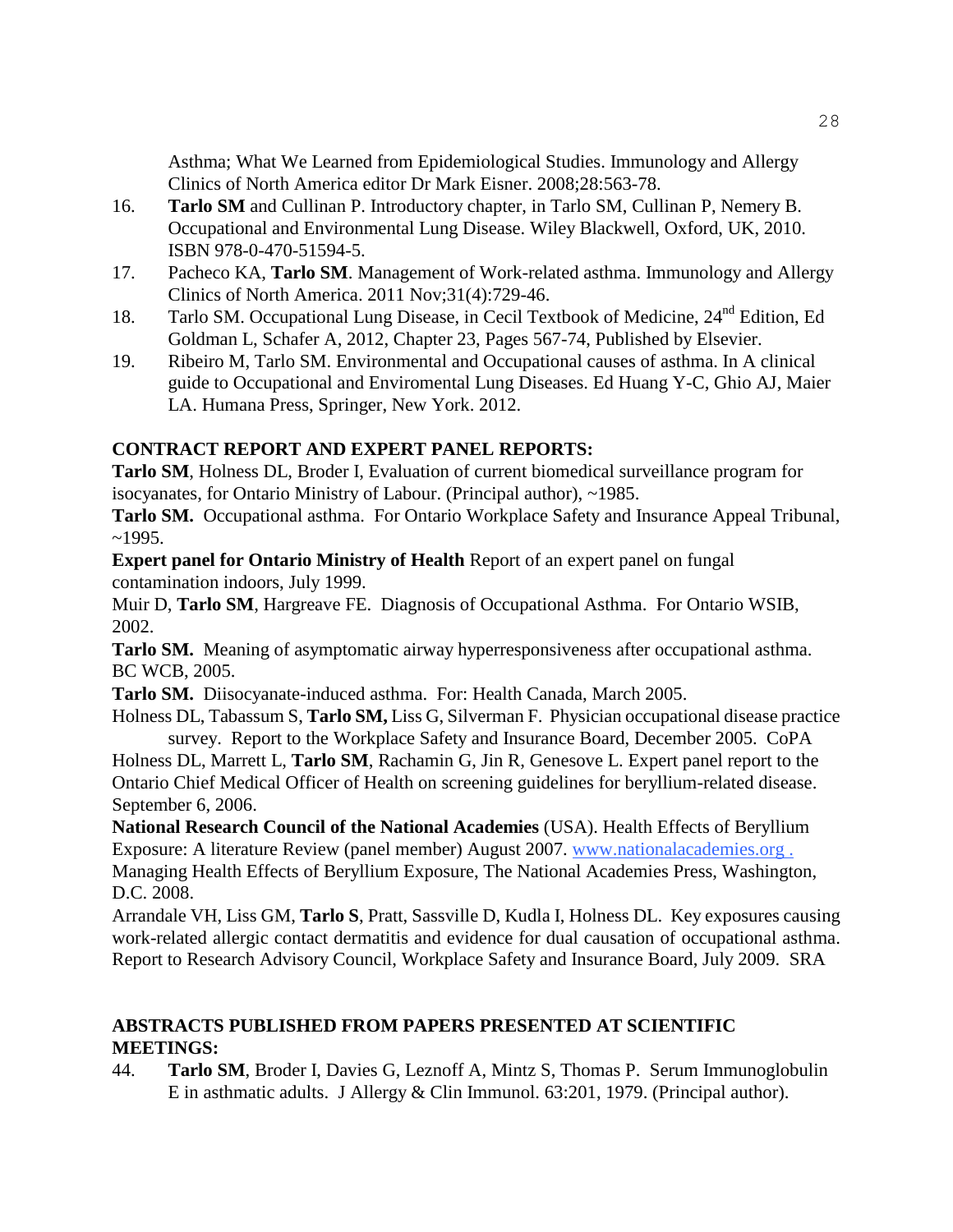- 45. **Tarlo SM**, Broder I, Prokipchuk E. Coeliac disease and hypersensitivity pneumonitis. Annals of Roy Coll of Phys and Surg. 12,1979. (Principal author).
- 46. Spanner D, Sussman G, **Tarlo SM**, Buttoo K, Evan S, Dolovich J. Latex Allergy: Two case reports. J. Allergy and Clin Immunol. 81:179, 1988.(Co-Principal author).
- 47. Parker SL, Sussman GL, **Tarlo SM**, Leznoff A, Krondl M. Adverse reactions to foods in adults: an overview of dietary considerations. J Allergy and Clin Immunol. 81:187, 1988.(Collaborator).
- 48. **Tarlo SM**, Broder I, Reactive Airways Dysfunction syndrome conforms with irritant induced occupational asthma. Am. Rev. Resp. Dir. 1988, 137, 300. (Principal author).
- 49. Jancelewicz Z, Sussman G, **Tarlo SM**, Dolovich J. Clinical presentation of five patients allergic to latex. J. All Clin Immunol. 1989, 83, 267.(Collaborator).
- 50. **Tarlo SM**, Broder, I. Investigation of occupational asthma. J Allergy and Clin Immunol. 85; 251, 1990. (Principal author).
- 51. Parker SL, Sussman GL, Leznoff A, **Tarlo S**, Krondl M. Psychological factors in adverse reactions to foods. J Allergy and Clin Immunol. 85; 271, 1990.(Collaborator).
- 52. **Tarlo SM**, Liss G. Evaluation of peak flow meters in subjects referred for possible occupational asthma. Chest 1990; 98; 64(S). (Principal author).
- 53. Molfino NA, Wright SC, **Tarlo SM**, Silverman F, McLean PM, Szalai JP, Raizenne M, Zamel N. Interaction between allergen and ozone  $(0<sub>3</sub>)$  responses. Chest 1990; 98; 66(S).(Co-Principal investigator).
- 54. Rebuck AS, Kesten S, Chapman KR, Gontovnik L, Hyland RH, Knight A, Malo J, Mazza JA, Moote DW, Small P, **Tarlo S**. A three month double-blind comparison of fenoterol versus salbutamol in stable asthma. Chest l990; 98; 26 (S)(Collaborator).
- 55. Cheema AS, **Tarlo S**, Sibbald G. Occurrance of respiratory symptoms in chronic urticaria. Chest 1990; 98; 112(S).(Co-Principal author).
- 56. Broder I, Langlois P, Corey P, Berman N, Davies G, Mintz S, Leznoff A, **Tarlo S**. Prediction models for outcome of asthma. Chest 1990; 98; 56(S).(Collaborator).
- 57. de Hoyos A, **Tarlo S**, Holness L. Hypersensitivity pneumonitis induced by penicillin. Chest 1990; 98; 19(S). (Senior Responsible Author)
- 58. Sussman G, Bradley J, **Tarlo S**, Dolovich J. Natural latex hypersensitivity reactions. Clin and Invest Med 1990; 13; B5.(Collaborator).
- 59. Broder I, Langlois P, Corey P, Berman N, Davies G, Mintz S, Leznoff A, **Tarlo S**. Cohort study of prediction models for asthma. Clin and Invest Med 1990; 13; B124.
- 60. Sussman G, **Tarlo S**, Dolovich J. Natural latex hypersensitivity reactions. J. All Clin Immunol. l99l:87,270.(Collaborator).
- 61. Cohen A, Forse M, **Tarlo SM**. Occupational asthma caused by pectin inhalation during the manufacture of jam. Royal College of Physicians and Surgeons of Canada, annual meeting, Clin and Invest Med l99l; 14.
- 62. Cohen A, Forse M, **Tarlo SM**. Occupational asthma caused by pectin inhalation during the manufacture of jam. Environmental Lung Disease Meeting. ACCP. Sept. l99l. Montreal.
- 63. **Tarlo SM**, Broder I, Irritant induced occupational asthma. Environmental Lung Disease Meeting. ACCP, Sept 1991, Montreal. (Principal author).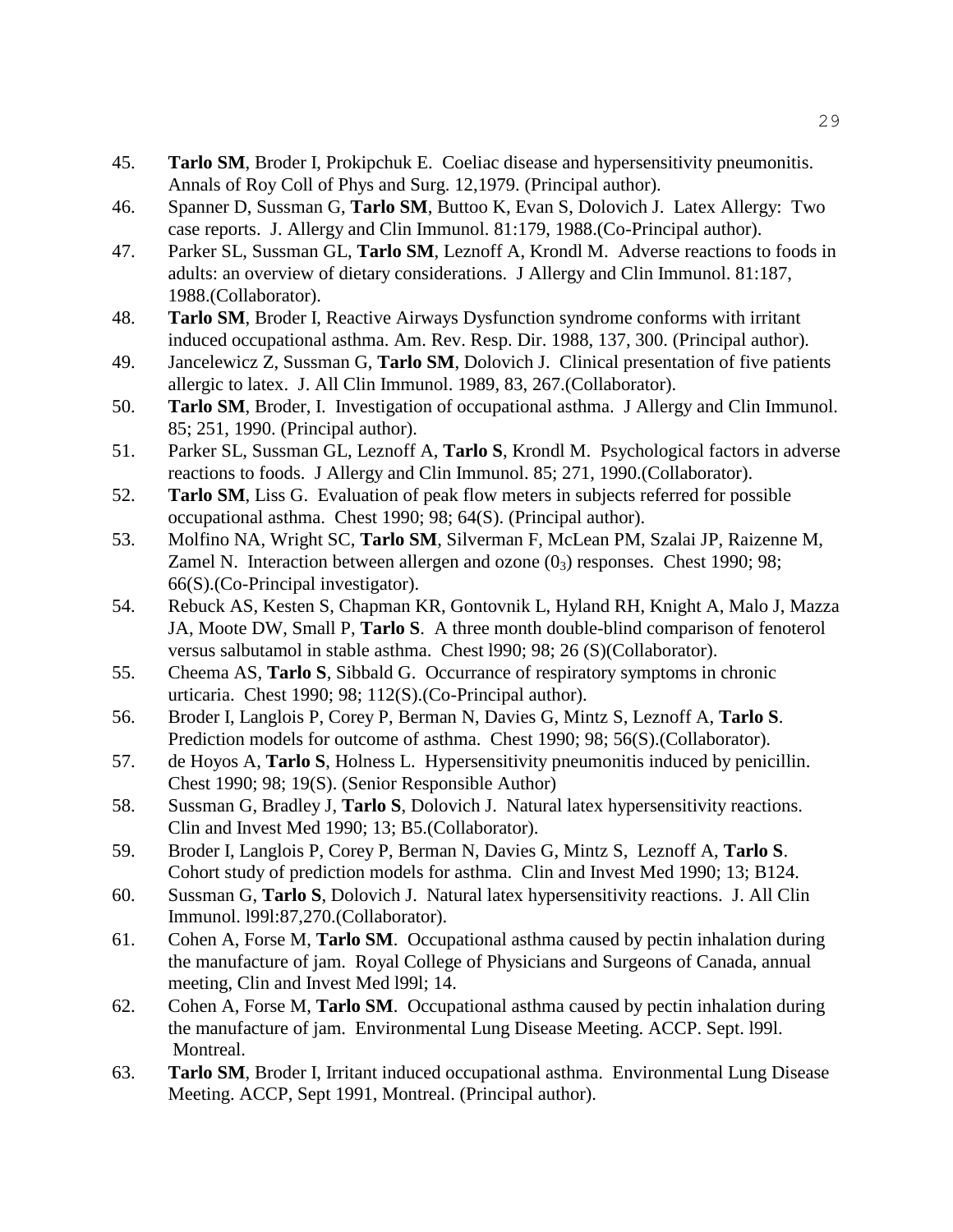- 64. **Tarlo SM**. Occupational asthma induced by tall oil in the rubber tire industry. Environmental Lung Disease Meeting. ACCP. Sept. l99l. Montreal. (Principal author).
- 65. **Tarlo SM**, Liss G, Broder I, Characteristics and outcome of occupational asthma claims in Ontario. Clin and Invest Med 1992;15:A139. (Principal author).
- 66. **Tarlo SM**, Sussman GL, Contala A, Swanson MC, Control of airborne latex by use of powder-free latex gloves. J Allergy Clin Immunol. 1994; 93:285. (Principal author).
- 67. Ariel AP, Furlott HG, Chapman KR, Slutsky AS, Webster P, Zamel N, **Tarlo S**, The effect of high dose inhalatory acetic acid exposure on airway reactivity in Fischer (F344) rats. Resp and Crit Care Med, 1994:149,A411.(Co-Principal author).
- 68. Hadjiliadis D, Khan K, **Tarlo SM**, Prevalence of skin test responses to latex in an allergy/asthma clinic population. Latex symposium, Royal College of Physicians and Surgeons of Canada meeting, 1994. (Senior Responsible Author)
- 69. **Tarlo SM**, Dolovich J, Listgaarten C, Anaphylaxis to carrageenan, a pseudo-latex allergy, Royal College of Physicians and Surgeons of Canada meeting, 1994. (Principal author).
- 70. **Tarlo SM**, Banks D, Liss G, Broder I, Asthma related to spills and accidental irritant exposures in a compensation population. Am J Resp Crit Care Med 1995;151:A420. (Principal author).
- 71. Alexis N, Silverman F, **Tarlo SM**, Corey P, Effects of indomethacin on acute ozone exposure in asthmatics. Am J Resp Crit Care Med 1995;151:A28.(Collaborator).
- 72. Banks D, Broder I, Corey P, Davies G, Leznoff A, **Tarlo SM**, Improved asthma outcome with continuous rather than intermittent inhaled steroid use. Am J Resp Crit Care Med 1995;151:A473.(Co-Principal author).
- 73. **Tarlo SM**, Banks D, Liss G, Broder I, Outcome of isocyanate induced asthma in Ontario. Am J Resp Crit Care Med 1995;151:A419. (Principal author).
- 74. Kesten S, Dzengel B, Chapman KR, Zamel N, **Tarlo SM**, Slutsky. Defining the asthma phenotype for the purpose of genetic analysis. Am J Resp Crit Care Med 1995;151:A673.(Collaborator).
- 75. **Tarlo SM**, Broder I, Corey P, Chan-Yeung M, Becker A, Ferguson A, Manfreda J. The role of colds in acute asthma exacerbations: a case-control study. Am J Resp Crit Care Med 1996;153:861. (Principal author).
- 76. Hanania N, **Tarlo SM**, Silverman F, Urch B, Senathirajah N, Banks D, Zamel N, Slutsky A, Corey P. Regular nedocromil sodium (NC) for 3 weeks, has a protective effect on bronchial allergen challenge performed 9 hours after the last dosage but does not alter methacholine responsiveness (MC). Am J Resp Crit Care Med 1996;153:344. (Senior Responsible Author)
- 77. Alexis N, Urch B, **Tarlo S**, Corey P, Silverman F. Ozone and indomethacin: Relationship between spirometry, airway responsiveness and inflammatory cells. Am J Resp Crit Care Med 1996;153:304.(Collaborator).
- 78. Hanania N, **Tarlo SM**, Silverman F, Urch B, Senathirajah N, Banks D, Zamel N, Slutsky A, Corey P. Ozone at a level of 120ppb for 1 hour at rest does not enhance allergen airway responses. Chest 1996;110:187S (Senior Responsible Author).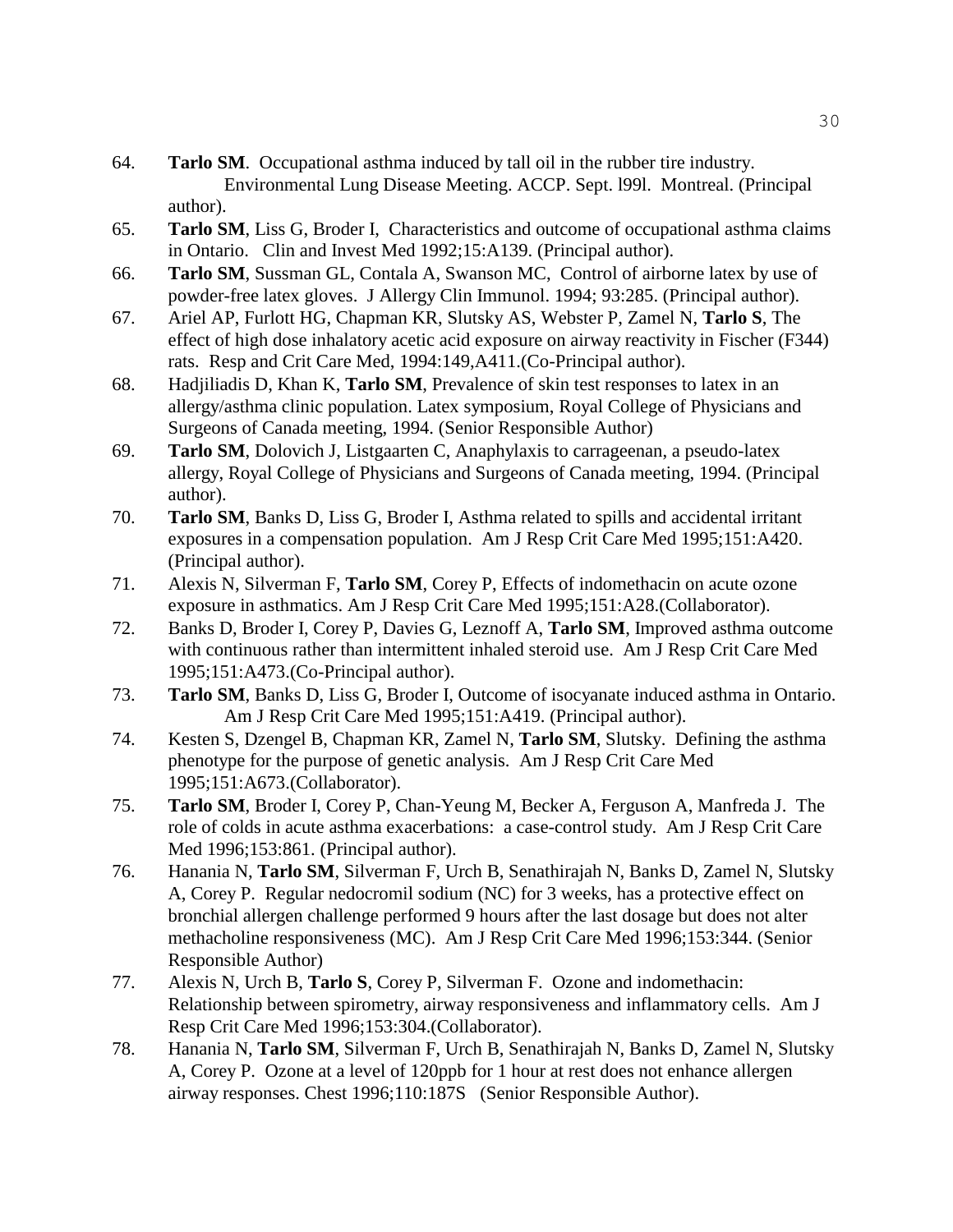- 79. Holness DL, **Tarlo SM**. Study of cutaneous problems and latex sensitivity in dental students and staff. Am J Contact Dermatitis 1996;7:60.
- 80. **Tarlo SM**, Broder I, Corey P, Yeung M, Becker A, Ferguson A, Warren P, Manfreda J. The role of colds and air pollutants in acute asthma exacerbations. Chest 1996;110:187S. (Principal author).
- 81. **Tarlo SM**, Liss G, Dias C, Banks D. Relationship between isocyanate-induced asthma and exposure levels. Chest 1996;110:189S. (Principal author).
- 82. Avashia S, Wang M-L, Parker JE, **Tarlo S,** Woolf C, Morgan WKC, Roos J, Chan J, Banks D. Clinical features associated with the development of progressive massive fibrosis (PMF). Chest 1996;110:10S.(Collaborator).
- 83. Hanania N, **Tarlo SM**. Reliability of a formula to predict airway responsiveness to allergen based on skin sensitivity and airway responsiveness to methacholine. Chest 1997;112:38S.
- 84. **Tarlo SM**, Leung K, Broder I, Silverman F, Holness DL. Prevalence and characterization of asthmatics symptomatically worse at work among a general asthma clinic population. Chest 1997;112:133S. (Principal author).
- 85. **Tarlo SM**, Cole DEC, Evrovski J, Khan K, Dias C, Wai Y, Karanicolas J, Johnson JL. Clinical and biochemical responses to standard sulfite challenge in sulfite sensitivity: a prospective double-blind placebo-control study examining the sulfite-oxidase deficiency hypothesis. J Allergy Clin Immunol. 1998;101:S242. (Principal author).
- 86. Poonai N, **Tarlo S**, Binkley K, Antony M, Stenn P, Swinson R, Corey P. Carbon dioxide inhalation in multiple chemical sensitivity. International meeting of respiratory psychology. 1998. (Senior Responsible Author)
- 87. **Tarlo SM**, Liss G, Yeung KS. Changing prevalence of isocyanate-induced occupational asthma accepted compensation claims in Ontario. Am Rev Resp Crit Care Med 1999;159:A503. (Principal author).
- 88. **Tarlo SM**, Min F, Bargman J, Oreopoulos D. Peritoneal dialysis and dry persistent cough. Am Rev Resp Crit Care Med 1999;159:A830. (Principal author).
- 89. Liss G, **Tarlo SM**, Yeung KS, Banks D. Hospitalisation among subjects compensated for occupational asthma. Am Rev Resp Crit Care Med 1999;159:A233. (Co-principal author)
- 90. Urch B, Liu L, Brook J, Purdham J, **Tarlo SM**. Datema J, Lukic Z, Broder I, Koutrakis P, Sioutas C, Ferguson S and Silverman F. Pulmonary function responses after inhalation of controlled levels of concentrated urban particles in healthy individuals. Am Rev Resp Crit Care Med 1999;159:A318.(Collaborator).
- 91. Petrovic S, Urch B, Kubay J, Lukic Z, Downer E, Tofler G, **Tarlo SM,** Purdham J, Brook J, Broder I, Zimmerman B, Corey P, Liu L, Dales R, Silverman F. Cardiorespiratory responses in healthy volunteers exposed to concentrated particles from Toronto air. Am Rev Resp Crit Care Med 1999;159:A317.(Collaborator)
- 92. Keresteci MA, Ungar W, Ryan N, Mendelson L, **Tarlo S**, Nadal JC, Rosano ME, Evan C. Development and validation of a nasal comfort index for nasal sprays in adults with seasonal allergic rhinitis. Int Soc Phamacoeconomics and Outcomes Research, May '99 Washington DC.(Collaborator).
- 93. Poonai N, **Tarlo SM,** Binkley, K, Antony M, Stenn P, Swinson R, Corey P. Carbon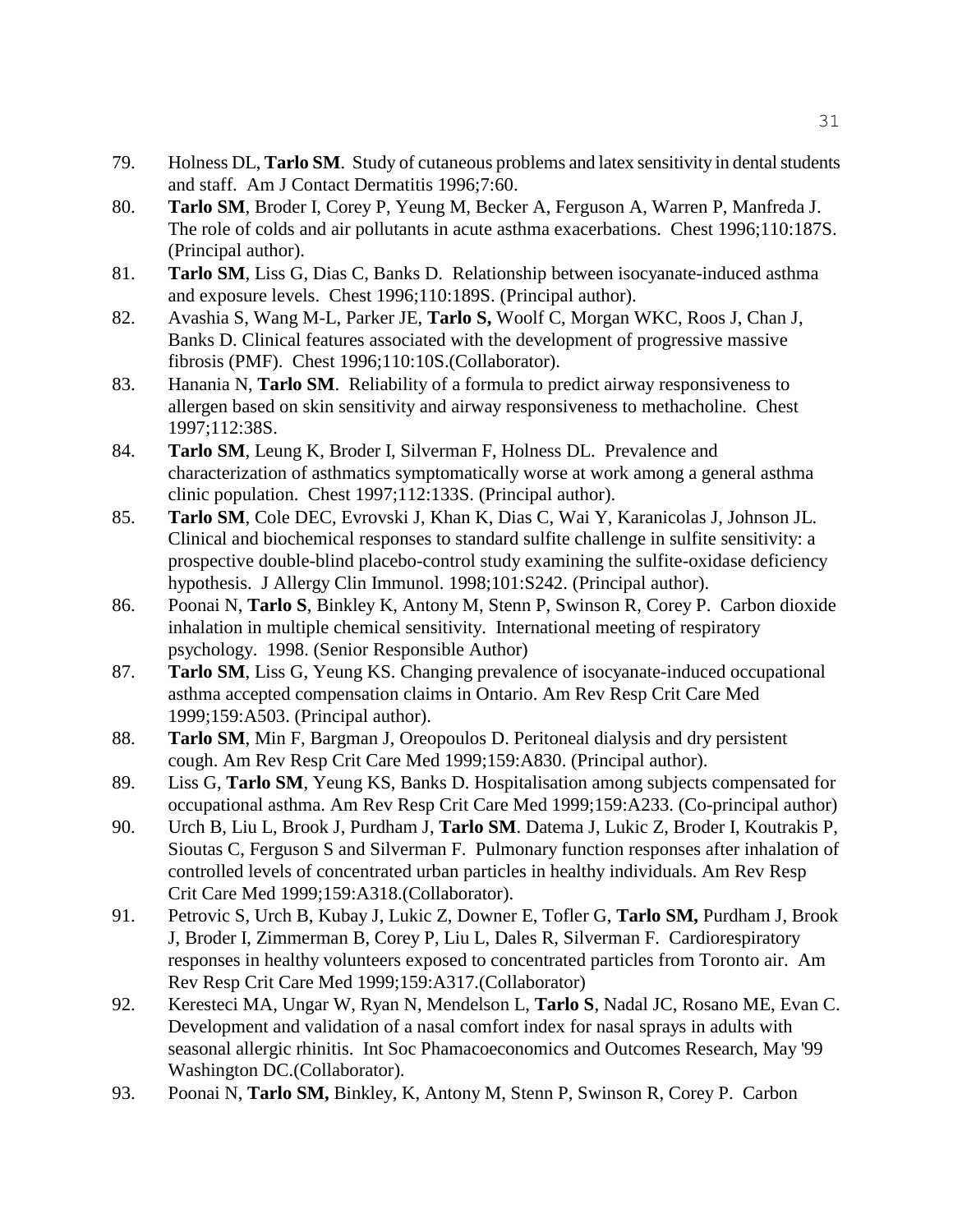dioxide inhalation in idiopathic environmental intolerance. J Allergy Clin Immunol, 2000;104:S128.(Senior responsible author)

- 94. **Tarlo SM,** Easty A, Eubanks K, Min F, Liss G. Outcomes of a natural rubber latex (NRL) control program in an Ontario Teaching Hospital. J Allergy Clin Immunol, 2000;104:S372. (Principal author).
- 95. Zimmerman B, Silverman F**, Tarlo S,** Chapman K, Kubay J, Urch B. Induced sputum: Comparison of Post-Infectious cough with allergic asthma in children. Am J Resp Crit Care Med 2000;161:A605. (Collaborator)
- 96. Petrovic S, Urch B, Liu L, Brook J, Purdham J**, Tarlo S**, Downar E, Corey P, Zimmerman B, Silverman B**.** Cardiorespiratory effects following inhalation of concentrated PM2.5 with and without ozone in mild asthmatics. Am J Resp Crit Care Med 2000;161:A239. (Collaborator)
- 97. **Tarlo SM,** Rhee K, Powell E, Amer E, Newman L, Liss G, Jones N. Marked tachypnoea due to chronic beryllium disease (CBD) in siblings. Am J Resp Crit Care Med, 2000;161:A731. (Senior responsible author).
- 98. Liss G, **Tarlo SM.** Changing prevalence of occupational asthma due to latex allergy. Am J Resp Crit Care Med, 2000;161:A167 (Co-principal author).
- 99. Min F, **Tarlo SM,** Bargman J, Richardson R, Oreopoulos D. The association of cough with chronic dialysis. Peritoneal Dialysis International, 2000;20:S68. (Senior responsible author)
- 100. Kanani AS, **Tarlo SM**. Correlation between nasal symptoms and asthma severity in atopic and non-atopic asthmatics. Can J Allergy Clin Immunol 2000;5:286-7.
- 101. Hazari MS, Ferreira IM, Tarlo S, Zamel N, Chapman KR. Elevated exhaled nitric oxide (ENO) in non-asthmatic atopic adults. Chest 2000;118:153S.
- 102. Saary J, Tarlo SM, Kanani A, Holness DL. Reduction in rates of latex allergy in dental students and staff after changes in latex gloves. Am J Resp Crit Care Med 2001;163:A809.
- 103. Hazari MS, Ferreira IM, Tarlo S, Zamel N, Chapman KR. Elevated exhaled nitric oxide (ENO) correlates with the degree of skin test reactivity. Am J Resp Crit Care Med 2001;163:A208.
- 104. Urch B, Petrovic S, Speck M, Brook J, Liu L, Tarlo S, Lukic Z, Corey P, Zimmerman B, Silverman F. Controlled exposures to concentrated PM 2.5 with added ozone or sulfur dioxide: respiratory/inflammatory measures in asthmatics and non-asthmatics. Am J Resp Crit Care Med 2001;163:A265.
- 105. Vincent R, Kumarathasan P, Mukherjee B, Gravel C, Bjarnason S, Urch B, Speck M, Brook J, Tarlo S, , Zimmerman B, Silverman F. Exposure to urban particles (PM2.5)causes elevations of the plasma vasopeptides endothelin (ET)-1 and ET-3 in humans. Am J Resp Crit Care Med 2001;163:A313.
- 106. Tsui V, Wai Y, Peng Z, Richardson R, Oreopoulos D, Tarlo SM. Sensitization to beef thrombin (Thrombostat) in a haemodialysis population. J Allergy Clin Immunol 2002:109:A .
- 107. Wasserstein D, Urch B, Speck M, Tarlo, Liu L, Corey P, Silverman F. Inflammatory cytokines in induced sputum, nasal lavage and plasma of volunteers exposed to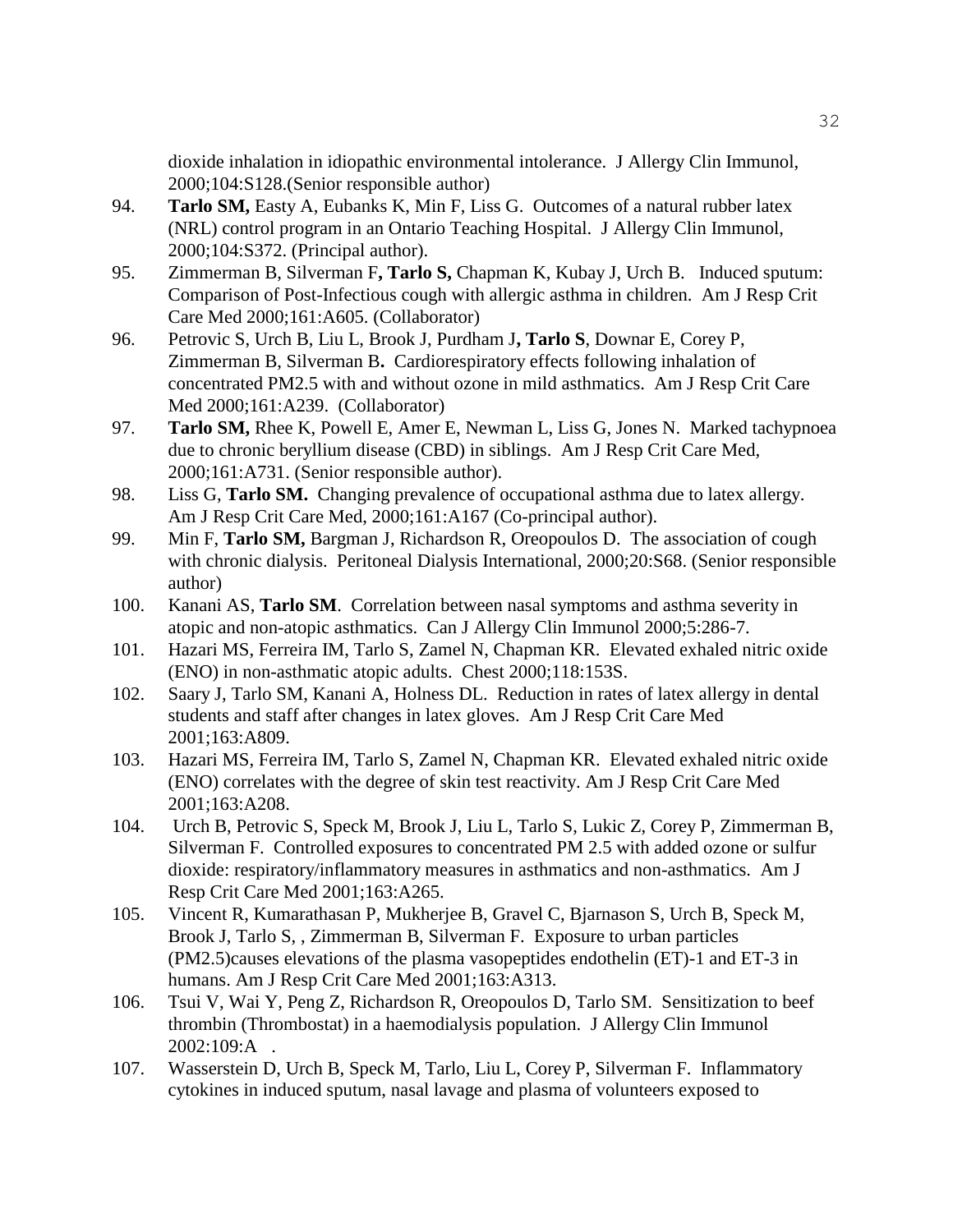concentrated ambient particles (CAP) with or without added ozone. Am J Resp Crit Care Med. 2002;165:703A.

- 108. Lisnevskaia L, Urch B, Dorian P, Corey P, Tarlo S, Lukic Z, Speck M, Liu L, Silverman F. Acute effects of controlled exposures to concentrated particles (CAP) with / without added ozone (O3) on heart rate variability (HRV): preliminary study results. Am J Resp Crit Care Med. 2002;165:B16.
- 109. Urch B, Zimmerman B, Speck M, Liu L, Wasserstein D, Tarlo S, Corey P, Silverman F. Respiratory inflammatory response to controlled ozone exposure in asthmatic children with eosinophilic inflammation. Am J Resp Crit Care Med. 2002;165:A302.
- 110. Doherty J, Speck M, Liss GM, Tarlo SM. Induced sputum in new onset asthma cases among medical radiation technologists (MRTs) and physiotherapists. Am J Resp Crit Care Med. 2002;165:A522.
- 111. Saary MJ, Tarlo SM, Holness DL. Cutaneous complaints and exposure factors in dental students. Am J Contact Derm 2002;13:90.
- 112. Poonai NP, van Diepen SF, Bharatha A, Manduch M, Deklaj T, Tarlo SM. Barriers to diagnosis of occupational asthma. Am J Resp Crit Care Med 2003;167:719.
- 113. Tarlo SM, Liss GM, Greene JM, Purdham J, Kerr M. Sick building symptoms in medical radiation technologists versus physiotherapists. Am J Resp Crit Care Med 2003;167:716.
- 114. Bernstein DI, Cartier A, Wanner M, Cote J, Boulet LP, Tarlo S, Khurana GK. Haplotypes of IL-4 receptor and CD14 genetic polymorphisms are markers of susceptibility for diisocyanate asthma. Am J Resp Crit Care Med 2003;167:580.
- 115. Liss GM, Tarlo SM, Doherty J, Wanner M, Lummus Z, Bernstein DI. Antibodies to glutaraldehyde in medical radiation technologists. Am J Resp Crit Care Med 2003;167:716.
- 116. Wasserstein D, Urch B, Speck M, Tarlo S, Corey P, Liu L, Silverman F. Elevated Airway Leukotriene- $B_4$  (LTB<sub>4</sub>) in humans Exposed to Concentrated Ambient Particles (CAP) With or Without Added Ozone  $(O_3)$ . Am J Resp Crit Care Med 2003;167:333.
- 117. Girard F, Côté J, Boulet LP, Tarlo S, Hargreave FE, Lemière C. Role of Induced Sputum in the Investigation of Occupational Asthma. Am J Resp Crit Care Med 2003;167:685.
- 118. Kanani A, Broder I, Greene J, Tarlo SM. Asthma severity related to rhinitis and allergic and non-allergic asthmatics. Presented at World Allergy Organisation Meeting, Vancouver, 2003.
- 119. Lemiere C, Girard F, Chaboillez S, Cartier A, Cote J, Hargreave F, Labreque M, Malo J-L, Tarlo S. An effective strategy for diagnosing occupational asthma: use of induced sputum. Am J Resp Crit Care Med. 2004;169:A459.
- 120. Kennedy WA, Girard F, Chaboillez S, Cartier A, Cote J, Hargreave F, Labreque M, Malo J-L, Tarlo S, Lemiere C. Cost-effectiveness of diagnosis of occupational asthma: comparing induced sputum testing to peak expiratory flow (PEF) rates and specific inhalation challenge testing. Am J Resp Crit Care Med. 2004;169:A460.
- 121. S. Tabassum, GM Liss, SM Tarlo, F Silverman, D L Holness, Occupational Disease Practice Patterns in Ontario. Canadian Association for Research on Work and Health Conference, Vancouver, May 17, 2005.
- 122. S. Tabassum, S. Tarlo, G. Liss, F. Silverman, D.L. Holness, Practice Patterns and Educational Assessment of Ontario Respirologists (RPs) for Occupational Lung Disease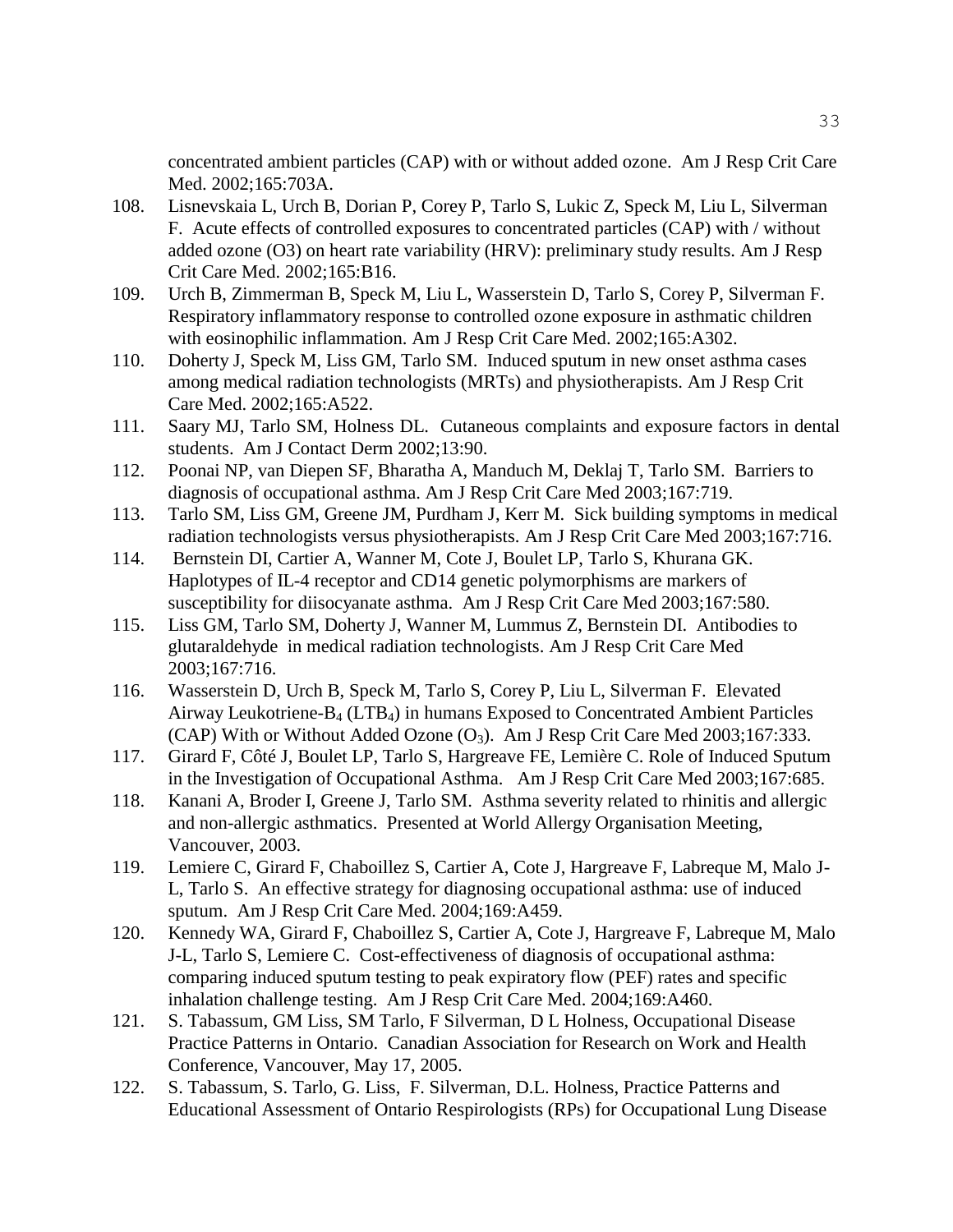(OLD). Proceedings of the Am Thor Soc 2005:2:A443.

- 123. S. Tabassum, D. Wasserstein, M. Santos, B. Urch, G. Liss, S. Tarlo, F. Silverman, D.L. Holness, Assessing Self-Rated Knowledge of Indoor & Outdoor Air Pollution Among General Practitioners (GPs) & Respirologists (RPs) in Ontario. Proceedings of the Am Thor Soc 2005:2:A907.
- 124. M. Santos, H. Jung, J. Peyrovi, M. Obadia, W. Lou, G.M. Liss, S.M. Tarlo. Work-related asthma: Factors associated with time to first physician visit. Proceedings of the Am Thor Soc 2005:2:A442.
- 125. M. Obadia, G.M. Liss, W.Y. Lou, J. Purdham, L. Holness, S.M. Tarlo. Work Related Asthma Symptoms among Professional Cleaners. Proceedings of the Am Thor Soc 2005:2:A441.
- 126. Kraft J, Khan K, Tarlo SM. Factors affecting compliance with allergen avoidance advice. CNAC meeting Nov 2005.
- 127. Tarlo SM, Al Ahmad M, Ng V, Manno M, Zhang Y, Poonai N, Liss GM. Patients exposed to toxigenic mold: features and comparisons with unexplained syndromes. Proc Am Thor Soc 2006;3:A653.
- 128. Seth R, Romaschin A, Scott J, Manno M, Liss GM, Tarlo SM. Use of a chemiluminescent assay to determine human exposure to inhaled endotoxin. Proc Am Thor Soc 2006;3:A19.
- 129. Tarlo SM. Prevention of Occupational asthma. Can Resp J 2006;13:163.
- 130. Ricciuto DR, Obadia M, Liss GM, Tarlo SM. The effect of workplace safety training and comprehension on the incidence of occupational asthma among indoor cleaners. Chest 2006;130:155S. (ACCP Young Investigator award provided to Dr D Ricciuto for this abstract.)
- 131. D. Fishwick, J.E. Sumner, L.M. Bradshaw, M. Henson, C.M. Barber, S. Tarlo, R. Piipari, G. Liss, C. Walls, M. Jeebhay, K. Pacheco, P. Blanc, A.D. Curran, Buxton, England International Assessment of Agreement for a Diagnosis of Occupational Asthma. Proc Am Thor Soc 2007; 4: A426
- 132. L.V. Buyantseva, G.M. Liss, C.E. Luce, S.M. Tarlo, Work-Aggravated Asthma and Occupational Asthma in Ontario: Relative Frequency and Exposures, Proc Am Thor Soc 2007; 4: A804
- 133. L.G. Fritscher, S. Tarlo, N. Zamel, B. Urch, M. Speck, K.Z. Lukic, P. Guha, F. Silverman, Effectiveness of induced sputum technique. Proc Am Thor Soc 2007; 4: 152.
- 134. Bhinder S, Makkar R, Alley S, Abdel-Qadir H, Ciccutto L, Tarlo SM. Role of asthma in adolescent career choices. Chest 2007;132: 4(S) 450-1.
- 135. Manno MS, Purdham JT, Sass-Kortsak A, Liss GM, Tarlo SM. Changes in blood inflammatory markers following short-term occupational exposure to ultrafine particles. Am J Resp Crit Care Med 2008;177:A49.
- 136. Lynde CB, Obadia-Mechali M, Ribeiro M, Liss GM, Holness DL, Tarlo SM. Investigating the relationship between occupational cutaneous symptoms, exposures and respiratory symptoms among professional indoor cleaners. Am J Resp Crit Care Med 2008;177:A524.
- 137. Buyantseva LV, Liss GM, Ribeiro M, Luce CE, Tarlo SM. Diisocyanates and Nondiisocyanates Induced Asthma in Ontario. Am J Resp Crit Care Med 2008;177:A526.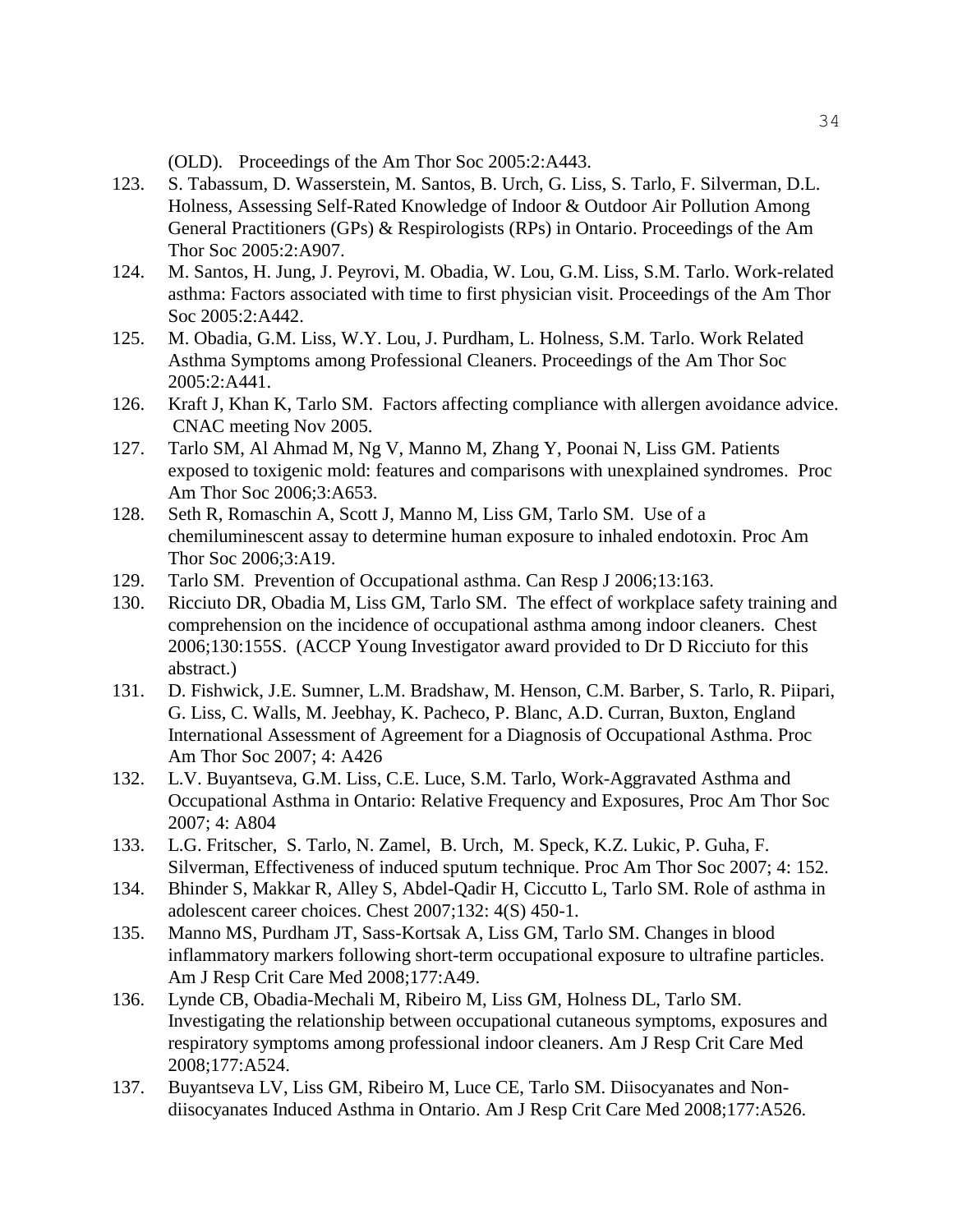- 138. Buyantseva LV, Liss GM, Ribeiro M, Luce CE, Tarlo SM. Lost Workdays due to Workaggravated asthma in Ontario. Am J Resp Crit Care Med 2008;177:A527.
- 139. Ribeiro M, Buyantseva LV, Liss GM, M, Luce CE, Tarlo SM. Effect of a cleaners'strike on compensation claims in Ontario, Canada. Am J Resp Crit Care Med 2008;177:A527.
- 140. Hoy R, Ribeiro M, Tarlo SM. Work-associated irritable larynx syndrome. Am J Resp Crit Care Med 2008;177:A158.
- 141. Ribeiro M, Seth R, Liss GM, Tarlo SM. Do you bring your work home? Am J Resp Crit Care Med 2008;177:A159.
- 142. Seth R, Romaschin AD, Scott JA, Ribeiro M, Manno M Scott J, Liss GM, Tarlo SM.Use of a chemiluminescent assay to determine exposure to inhaled endotoxin. Am J Resp Crit Care Med 2008;177:A165.
- 143. Seth, R, Romaschin AD, Ribeiro M, Tarlo SM. CR3 (CD11b/CD18) Activation on Nasal Neutrophils, a Measure of Upper Airway Endotoxin Exposure. Am J Resp Crit Care Med 2008;177:A964.
- 144. Arrandale VH, Liss G, Tarlo S, Manno M, Pratt M, Sasseville D, Kudla I, Holness DL. Analysis of occupationally-related positive patch test results in the 2001-2002 North American Contact Dermatitis Group Canadian data. Dermatitis 2009:20;226-227.
- 145. Arrandale VH, Liss G, Tarlo S, Manno M, Pratt M, Sasseville D, Kudla I, Holness DL. Key exposures causing occupational allergic contact dermatitis and occupational asthma: An analysis using North American Contact Dermatitis Group (NACDG) Data and the Peer-reviewed asthma literature. ATS 2009:179:A1646.
- 146. Ribeiro, M, Fritscher LG, Al-Musaed AM, Balter M, Hoffstein V, Mazer B, Maier LA, Liss GM and Tarlo SM The prevalence of chronic beryllium disease among sarcoidosis patients in Ontario. ATS 2009;179:A3190.
- 147. Bhinder S, Heffer MJ, Lee JK, Chaparro C, Tarlo SM. Development of Transient Peanut Allergy Following Bilateral Lung Transplantation. American College of Chest Physicians presentation in category for PGY1 resident S Bhinder).
- 148. Rosenblat J, Fukakusa B, Jang B, Ribeiro M, Kudla I, Tarlo SM. H1N1 Fear Rising for Workers Everywhere, but Will They Wear a Mask? If Not, Why Not? American College of Chest Physicians Annual Meeting Chest 2009; 136: 47S-f (oral presentation in latebreaking session).
- 149. Arrandale VH, Liss GM, Tarlo SM, Pratt M, Sasseville D, Kudla I, Holness DL. Inconsistencies in sensitizer notations for common occupational contact allergens in the 2001-2006 North American Contact Dermatitis Group Canadian data. Dermatitis 2010;21:232.
- 150. Lummus ZL, Yucesoy B, Cartier A, Hershey GK, Gautrin D, Boulet L, Sastre J, Langmeyer S, Kissling G, Luster M, Rao M, Malo J, Tarlo S, Bernstein DI. Geneenvironment associations with diisocyanate induced asthma. J Allergy Clin Immunol 2010; 125, Issue 2, Supplement 1, AB357-AB358.
- 151. C. Lemière, Tremblay C, Ribeiro M, Forget A, Blais L, To T, Nobile V, Tarlo SM, Comparison Study On Time (Delay) From Onset Of Symptoms And Work-related Asthma Diagnosis Between Quebec And Ontario, Canada. Comparison Study On Time (Delay) From Onset Of Symptoms and Work-related Asthma Diagnosis Between Quebec and Ontario, Canada, AJRCCM 2011;183;A1176.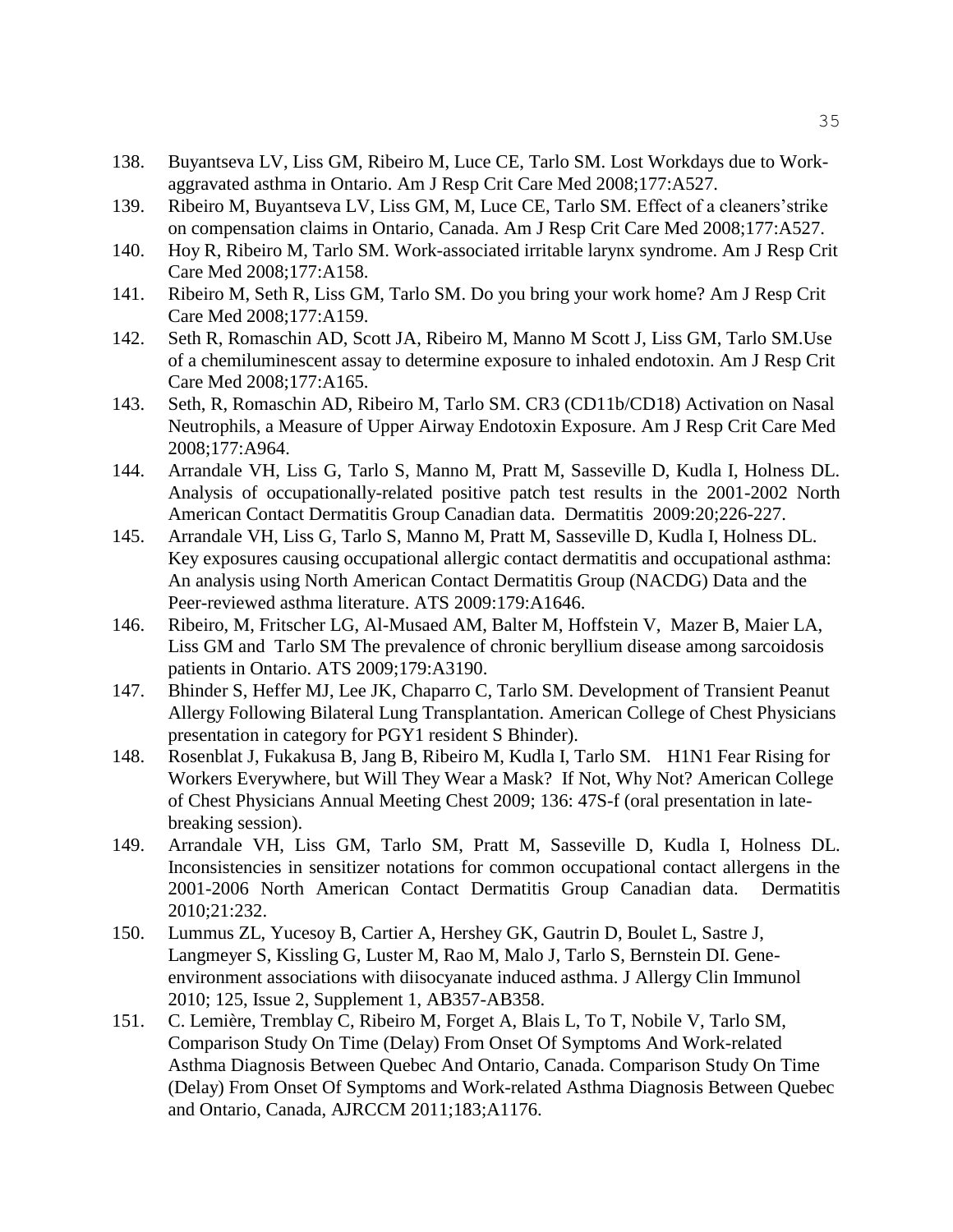- 152. Dostelier S, Olajos-Clow J, Turcotte SE, Minard JP, Holness D, Haines T, Kudla I, Lemiere C, To T, Liss G, Tarlo SM, Lougheed MD. Development And Validation Of A Work-related Asthma Screening Questionnaire. AJRCCM 2011;183;A1177.
- 153. Kuprowski MC, McCormick SAL and Tarlo SM Exploring the Effect BMI has on Asthma Control and Asthma Related Quality of Life in a Canadian asthmatic population. AJRCCM 2011;183;A4317.
- 154. Arrendale VH, I. Kudla, A.G. Kraut, S.D. Betschel, J.A. Scott, P. Corey, F. Silverman, S.M. Tarlo, C. Redlich, D.L. Holness. Concurrent Skin and Respiratory Symptoms in a Clinical Population with Suspected Work-Related Disease. AJRCCM 2011;183;A1184.
- 155. Arrendale VH, Kudla I, Kraut AG, Betschel S, Scott J, Corey P, Silverman F, Tarlo SM, Redlich CA, Holness D. Test-retest reliability of a workplace characteristics and occupational exposure questionnaire. AJRCCM 2012;185:A3225.
- 156. Arrendale VH, Kudla I, Kraut AG, Betschel S, Scott J, Corey P, Silverman F, Tarlo SM, Redlich CA, Holness D. Predictors of concurrent work-related skin and respiratory symptoms among workers with suspected occupational disease. AJRCCM 2012;185: A1169.
- 157. De Olim C, Tremblay C, Ribeiro M, Forget A, To T, Blais L, Tarlo S, Lemiere C. Assessment of healthcare utilization in Canadian workers with work-related asthma from Ontario and Quebec. AJRCCM 2012;185:A1176.
- 158. Sadeghniiat K, Aminian O, Nafaji A, Salehpour S, Eslaminejadalireza A, Derakhshan G, Nourijelyani K, Tarlo S. Prevalence of work-related asthma among adult asthmatics referred to pulmonary clinics. ERJ 2012.
- 159. Tarlo SM, Czyrka A, Ribeiro M, Vernich L, Liss GM. Changes in workers' compensation claims for diisocyanate-induced asthma, 1980-2007 in Ontario, Canada, compared with other causes of occupational asthma. Isocyanates and Health Past, Present and Future Conference, Apr 2013, Bolger Conference Centre, Maryland USA.
- 160. Tarlo SM, Czyrka A, Ribeiro M, Vernich L, Liss GM. Diisocyanate (ISO) And Non-Diisocyanate (N-ISO) Sensitizer-Induced Occupational Asthma (OA) Frequency During 2003-07 In Ontario, Canada. AJRCCM 2013;187:1626 (American Thoracic Society Annual meeting, Philadelphia May 2013).
- 161. Barrick K, Levesque LE, Dostalier S, Pickett W, Liss G, Tarlo SM, Lougheed MD. Estimating the burden of work-related asthma using comparative and administrative data linkage. AJRCCM 2013;187:3664.

# **INVITED LECTURES AND CE PRESENTATIONS SINCE 1990:**

# **LOCAL (additional presentations/rounds to residents included in teaching activites):**

- 1. Asthma Mortality and Epidemiology, Allergic and Environmental effects. Mount Sinai Hospital Grand Rounds, Toronto, Aug 8, 1990.
- 2. Latex Allergy. Mount Sinai Hospital Grand Rounds, Toronto, Sept 5, 1990.
- 3. Occupational asthma. St Joseph's Health Centre, Toronto, June 19, 1990.
- 4. Air pollution in Toronto- is it safe to jog? Intracity immunology rounds Gage Research Institute, Feb. 1990.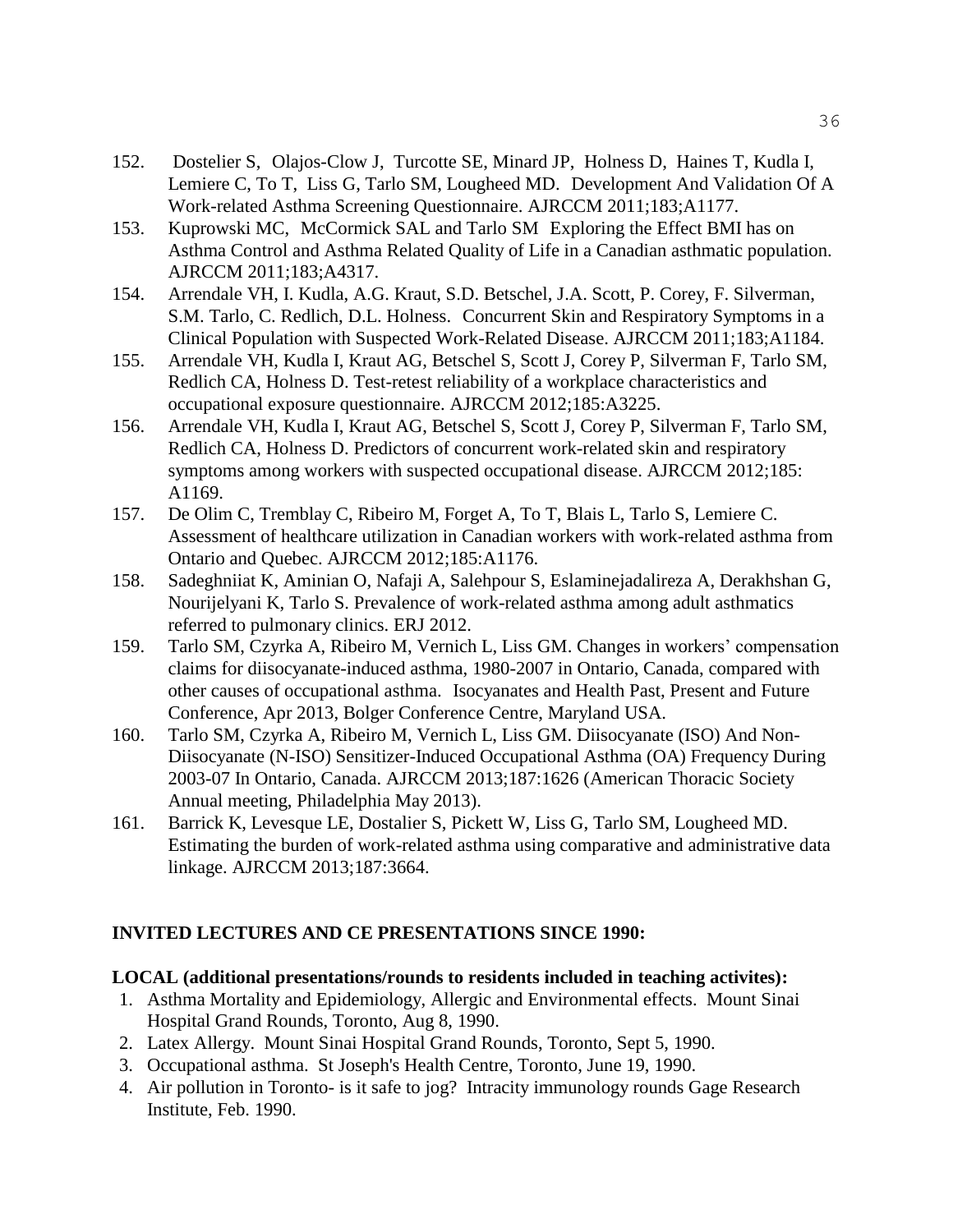- 5. Occupational asthma. Queensway General Hospital, Grand Rounds, Oct 3, 1990.
- 6. A Day In Asthma, Understanding the allergy assessment. Toronto Western Division of TTH. Nov 9, 1990
- 7. Metro Toronto and York Lung Association Annual Meeting, Environmental effects on asthma. June 14, 1990.
- 8. Occupational asthma, 8th annual adult asthma seminar, Metro Toronto and York Region Lung Association. Oct 13, 1990.
- 9. Update in asthma therapy; Airway Reactive Disease in Adults: Mount Sinai Hospital, Toronto, April, 1991.
- 10. Asthma Day for Physicians; Asthma and the Environment: York Region Lung Association, June, 1991.
- 11. Physician Assessment of Asthma. York-Toronto Lung Association, Nov 7, 1992.
- 12. Occupational asthma in Ontario. Respiratory Research Seminar, Medical Sciences Building, U. of T., Jan 6, 1993.
- 13. Antihistamines and topical steroids in the treatment of rhinitis, Update in Family Practice, Toronto, 1993, Feb 5, 1993.
- 14. Isocyanate induced occupational asthma, Woodbridge Foam Corp. Health and safety conference, June 1993.
- 15. Interesting aspects of occupational asthma. Respiratory Intra-City Rounds, TTH, 29June 1993.
- 16. Exercise induced asthma, and Asthma in pregnancy, The Lung Association Adult asthma seminar, Toronto, Nov 1993.
- 17. Latex Allergy. OR staff rounds, TGH. Feb 1994.
- 18. Latex Allergy. Grand Rounds, Women's College Hospital, April 1994.
- 19. Allergy in asthma. New Brunswick visiting physicians. Asthma Centre, TWH, March 1994.
- 20. Allergy and asthma. MTYR Lung Association Seminar, Richmond Hill, May 1994.
- 21. Occupational asthma WCB claims. Occupational rounds, St. Michael's Hospital, June 1994.
- 22. Occupational asthma. West Park Hospital. 13 Dec 1994.
- 23. Isocyanate related respiratory disorders. The Woodbridge Foam Corporation Health symposium, March 10th 1995.
- 24. Latex allergy. Mississuaga Hospital Rounds, Sept 1995.
- 25. Latex Allergy. Markham-Stouffville Hospital Grand Rounds, Nov 7, 1995
- 26. Occupational asthma in Ontario. Grand Rounds Women's College Hospital, 13 Dec 1995.
- 27. MTYR Lung Association adult asthma seminar. Environmental control measures in asthma. 11 Jan 1996.
- 28. Occupational asthma. Grand Rounds, St Michael's Hospital, 3 April 1996.
- 29. Metro Hall, Toronto, presentation to Municipal "Clean Air Summit", Respiratory effects of air pollution, 4 June 1996.
- 30. Air Pollution and Respiratory Disease. Metro Toronto and York Region Lung Association, Annual General Meeting, Metro Hall, May 14, 1997.
- 31. Isocyanate-induced asthma. Allergy and Immunology Rounds, Toronto Hospital for Sick Children, Jan 1998.
- 32. Air pollution and asthma. Institute for environmental studies, Environment and health seminar series. Toronto, Apr 1998.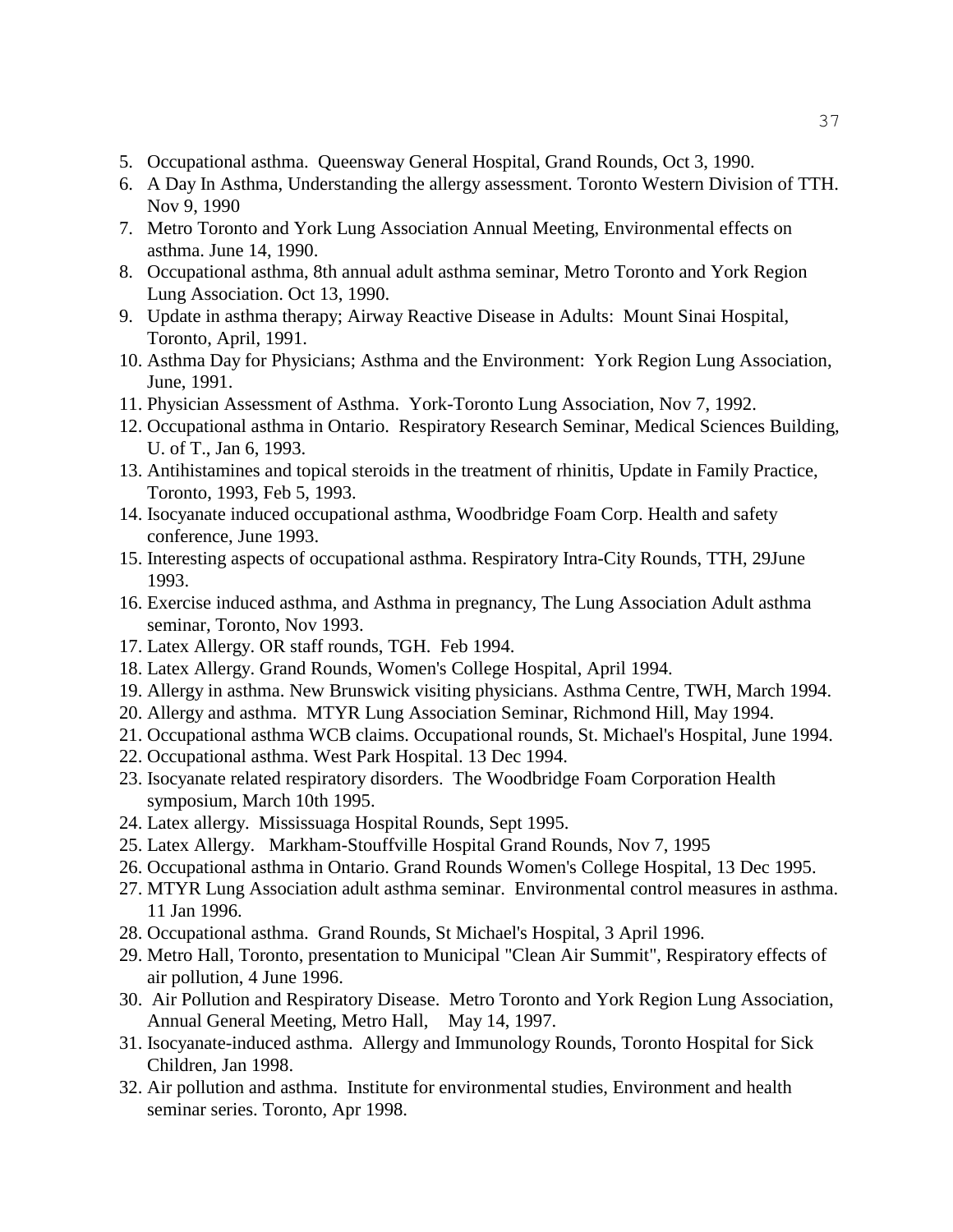- 33. Allergy assessment and immunotherapy. Astra pharmaceutical rep. asthma day. TWH Asthma Centre, 25 Sept '98.
- 34. Conference on Indoor Mold and Health, Metro Hall Toronto. Human health effects in children and adults. 1st Oct '98.
- 35. Women and allergies. A public education forum, The Toronto Hospital, Oct 1998.
- 36. Women and Asthma. The Michener Institute, Toronto, Nov 29, 1998.
- 37. Occupational asthma. Hospital for Sick Children, Immunology Rounds. May  $17<sup>th</sup>$ , 2000.
- 38. Health effects of indoor mould. Ontario Ministry of Health Public Health Laboratories, April  $20^{th}$ ,  $2000$ .
- 39. Mount Sinai Hospital Medical Grand Rounds. Sick Building Syndrome and indoor mould. Nov 2001.
- 40. Toronto Western Hospital, Clinical Research Rounds. Studies in occupational asthma. May 2003.
- 41. University of Toronto, Institute for environmental studies: Environment and Health Seminar Series. Health effects of indoor mould. Jan 2004.
- 42. Toronto Western Hospital, Medical Grand Rounds, Irritant induced asthma, Aug 25<sup>th</sup> 2004.
- 43. Sunneybrook and Women's College Hospitals Medical Grand Rounds Dec 2<sup>nd</sup> 2004; Irritants, asthma and the workplace.
- 44. Toronto Western Hospital, Asthma Centre Rounds, March  $30<sup>th</sup>$  2005: Barriers to diagnosis of work-related asthma.
- 45. Toronto Respiratory Grand Rounds, Feb 2006, Occupational Asthma.
- 46. Univ of Toronto, 2<sup>nd</sup> year Medical Student Lecture, Occupational Lung Disease 2006.
- 47. Toronto Western Hospital, Asthma Centre Rounds, Jan 2007 Asthma among cleaners.
- 48. University of Toronto Respiratory Division, Research in progress rounds. Mar 2007. Workrelated asthma in professional cleaners.
- 49. Respiratory Physiology Course, IMS graduate students. Lungs, the environment and populations. March 2007
- 50. University of Toronto, 2<sup>nd</sup> year Medical Student Lecture, Occupational Lung Disease May 2007.
- 51. North Toronto Respiratory Physicians. Are we under-diagnosing work-related asthma? Feb 2008.
- 52. St Joseph's Hospital Medical Grand Rounds, Hypersensitivity Pneumonitis. April 2009.
- 53. Toronto Western Hospital Anaesthesia Rounds. General Anaesthetic Allergy. April 2009.
- 54. Toronto Western Hospital Asthma Centre Rounds. Health effects of indoor mould. Dec 2009.
- 55. Toronto Western Hospital Asthma Centre Rounds. Medical surveillance for occupational asthma. Feb 2010.
- 56. Toronto Western Hospital Asthma Centre Rounds. Unusual aspects of occupational asthma. Dec 2010
- 57. St Michael's Hospital Occupational Medicine Rounds. Diagnosis of occupational asthma, Jan 26th 2011. (evaluation speaker effectiveness 4.8/5, from 16 respondents)
- 58. U of T Respiratory Research-in-progress rounds Apr  $11^{th}$  2011 airway diseases.
- 59. UHN Multi-organ transplant rounds, June 2011 Transfer of food allergy by organ transplant.
- 60. Toronto Western Hospital Asthma Centre Rounds, Feb 2012 Cleaners and asthma.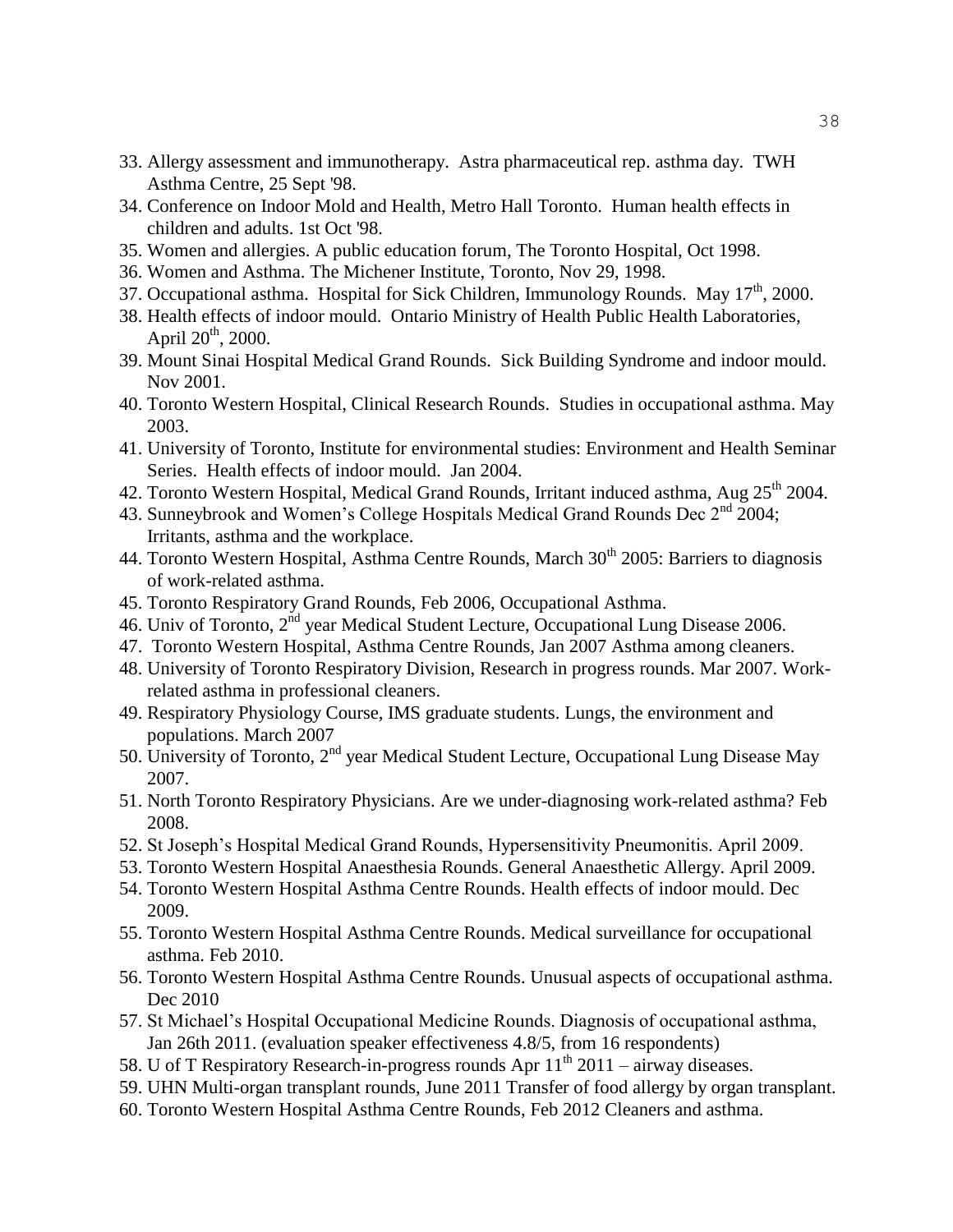- 61. Toronto Western Hospital Asthma Centre Rounds, Dec 2012 Occupational COPD.
- 62. St Michael's Hospital Occupational Medicine Rounds Dec 2012, Occupational COPD.
- 63. Toronto Western Hospital Asthma Centre Rounds, March 2013, Factors affecting spirometry results.
- 64. St Michael's Hospital, Medical Grand rounds April 2013, Occupational COPD how important is it?

#### **PROVINCIAL:**

- 1. Chronic Sinus Disease. Ontario Allergy Society, Nov 2, 1990.
- 2. Asthma and the environment. Ont. Resp. Care Soc. Nov. 1990. Occupational asthma.
- **3.** MacMaster Univ. Med. Centre, Occupational Rounds, Oct 10 1990.
- 4. Asthma and the environment. Ont Lung Assoc., Better Breathing 1991, Feb. 1991.
- 5. Assessment of Occupational asthma. Ontario Worker's Compensation Board, Medical Rounds, Complex Case Unit, Feb. 1991.
- 6. Allergy Update; Allergy Medications and Pregnancy: Ontario Allergy Society, April, 1991.
- 7. A Day in Asthma, Occupational Asthma, Toronto, Nov. 29, 1991.
- 8. Human Health Effects of Ozone. Canada's Green Plan, Health Message Workshop, Queen's Park, Toronto, Sept 30, 1992.
- 9. Occupational Lung Diseases. Royal Victoria Hospital, Barrie, Oct 7, 1992.
- 10. A Day in Asthma; a) Food Allergy, Current Controversy, and b) Allergy testing and Hyposensitization. Toronto, Nov 20, 1992.
- 11. Visiting Professor, Univ. of Western Ontario, Jan 27-29.(Grand Rounds, Occupational asthma in Ontario, Jan 28, 1993, University Hospital, Investigations in Occupational Asthma St Joseph's Hospital Jan 29, 1993, Resident Rounds, Latex Allergy, Food Allergy, Jan 29, 1993.)
- 12. Respiratory Irritants. Ontario Respiratory Care Society, Toronto, Nov 6, 1992.
- 13. Latex Allergy. Ontario occupational health nurses association, Feb 3, 1993.
- 14. A Day in Lung Disease: Occupational airway disease. King Edward Hotel Toronto, Nov 1993
- 15. Occupational asthma. First Ontario Respiratory Residents Symposium, Niagara-on-the-Lake, April 1994.
- 16. Irritant induced asthma effects, Ontario WCB OCDCN annual meeting, June 1994.
- 17. Occupational asthma. University of Toronto, Dept of Chemical Engineering, Industrial Hygiene Update. Sept 28, 1994.
- 18. Occupational asthma in Ontario. Asthma Control and Treatment Symposium, Ontario Allergy Society, Toronto, 22nd Oct, 1994.
- 19. Isocyanate induced occupational asthma. Ontario society of Occupational Physicians. 14 Dec 1994.
- 20. Occupational asthma. 24th Intensive Workshop in Industrial Hygiene, Dept of Chem Engineering, U of T, Sept 1995.
- 21. Allergic rhinitis. A Day in Lung Disease, The Prince Edward Hotel, 17 Nov 1995.
- 22. Skin testing. A Day in Lung Disease, The Prince Edward Hotel, 17 Nov 1995.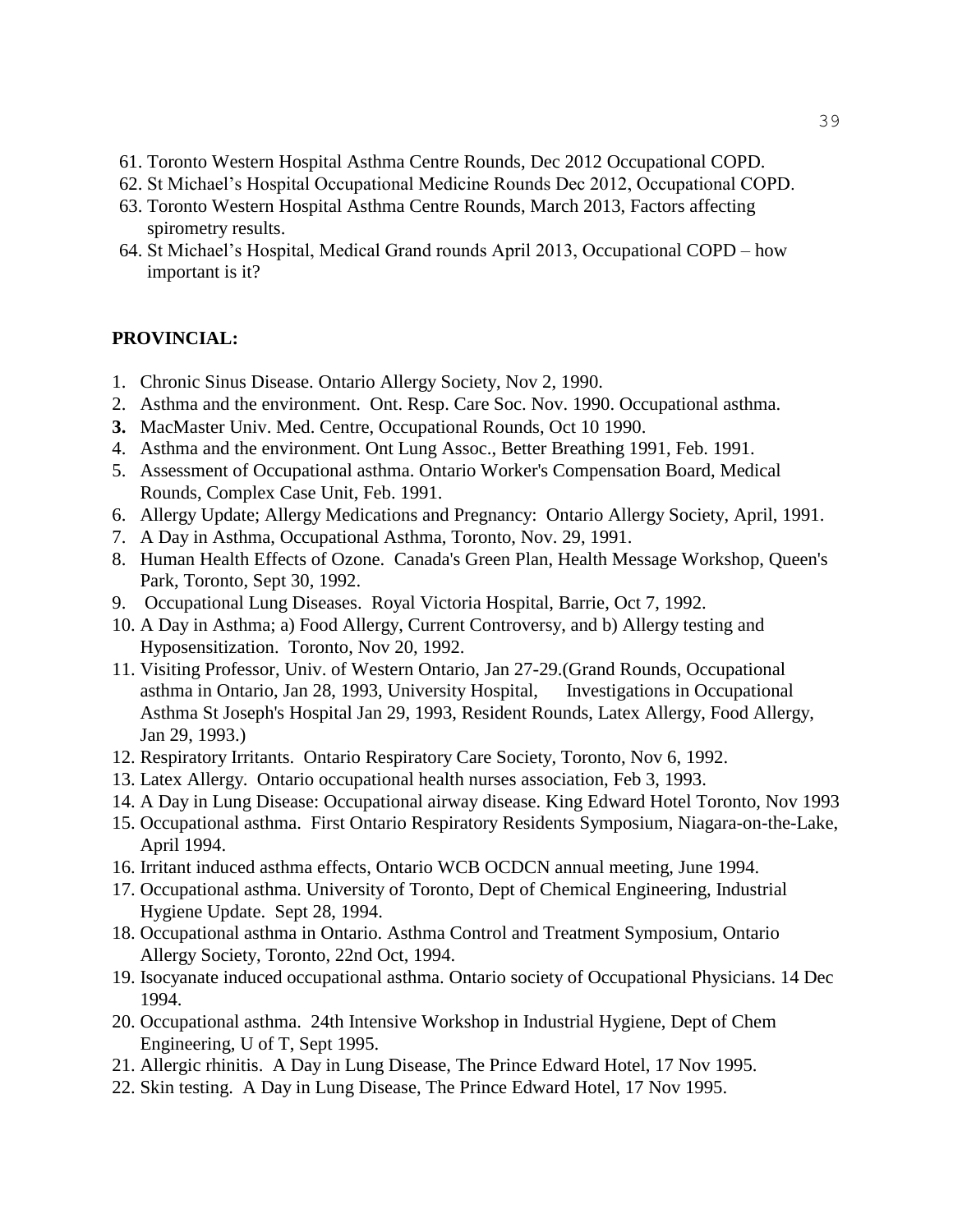- 23. Ontario Allergy Public Forum, Occupational asthma. 6 Feb 1996.
- 24. 25th Annual Industrial Hygeine Course, U of Toronto, 23rd Sept 1996, Occupational asthma.
- 25. A day in Respiratory Disease, Windsor, Ontario, Oct 1996, Occupational asthma, Latex allergy.
- 26. Mc Master University Medical Centre, Occupational Medicine Rounds, Occupational asthma, Nov 1996.
- 27. Sick Building Syndrome. Allergy Update 1997, Ontario Allergy Society, Apr 19, 1997, Toronto.
- 28. Outcome of isocyanate-induced asthma. Occupational medicine rounds, McMaster University Medical Centre, Jan 1998.
- 29. Isocyanate-induced occupational asthma. Respiratory Rounds, Kingston General Hospital, March 1998.
- 30. Ontario Workplace Safety Insurance Board Appeals Tribunal Day in Heart and Lung Disease: (1) Pulmonary Function in Occupational Lung Disease. (2) Occupational Asthma and other Occupational Lung Diseases. Sept 14 '98 Toronto.
- 31. Expert panel on indoor mould effects. Ontario Ministry of Health, 11th/12th Feb 1999.
- 32. Fungal contamination in the home is an important health hazard: debate. Better Breathing 2000, Ontario Thoracic Society Annual Meeting Jan 2000, Toronto.
- 33. Occupational asthma seminar. Better Breathing 2000, Ontario Thoracic Society Annual Meeting Jan 2000, Toronto.
- 34. Air pollution and viral infections: effect on asthma exacerbations. Institute of the Environment and Health, Mc Master University, March 23<sup>rd</sup>, 2000.
- 35. Occupational Asthma. Allergy and Clinical Immunology Rounds, McMaster University Medical Centre, June  $16<sup>th</sup>$ , 2000.
- 36. Air pollution and lung health. Better Breathing 2002, family physician program, Toronto, Feb 2nd 2002.
- 37. Occupational Asthma. Allergy and Clinical Immunology Rounds, McMaster University Medical Centre, May 30th, 2002.
- 38. McMaster University CME for family physicians on Occupational asthma. May 2004.
- 39. Barrie Courthouse. Health effects of mould and sick buildings. May 2004.
- 40. McMaster University Allergy/Immunology rounds, Dec '04: Irritants, asthma and the workplace.
- 41. Ontario Thoracic Society Annual Meeting, "Better Breathing" Feb 4<sup>th</sup> 2005, Lunch Seminar, What's new in Occupational Lung Disease?
- 42. Medical Surveillance for Occupational Asthma Symposium, Toronto May 2005, invited speaker, Medical Surveillance of Occupational Asthma, the Model of Ontario Compensation Data Review.
- 43. McMaster University Allergy/Immunology rounds, June 2006. Isocyanate-induced asthma.
- 44. Ontario Thoracic Society Annual Meeting, "Better Breathing" Feb 2007, OTS/ORCS Symposium, Update in Occupational Asthma.
- 45. McMaster University and Occupational Medicine Section of the OMA Second Annual Day in Occupational Medicine: Occupational Asthma, the View of the Respiratory Physician, March 29 2008.
- 46. Brampton Hospital Laboratory Day: Are you allergic to your work? Asthma and Allergy in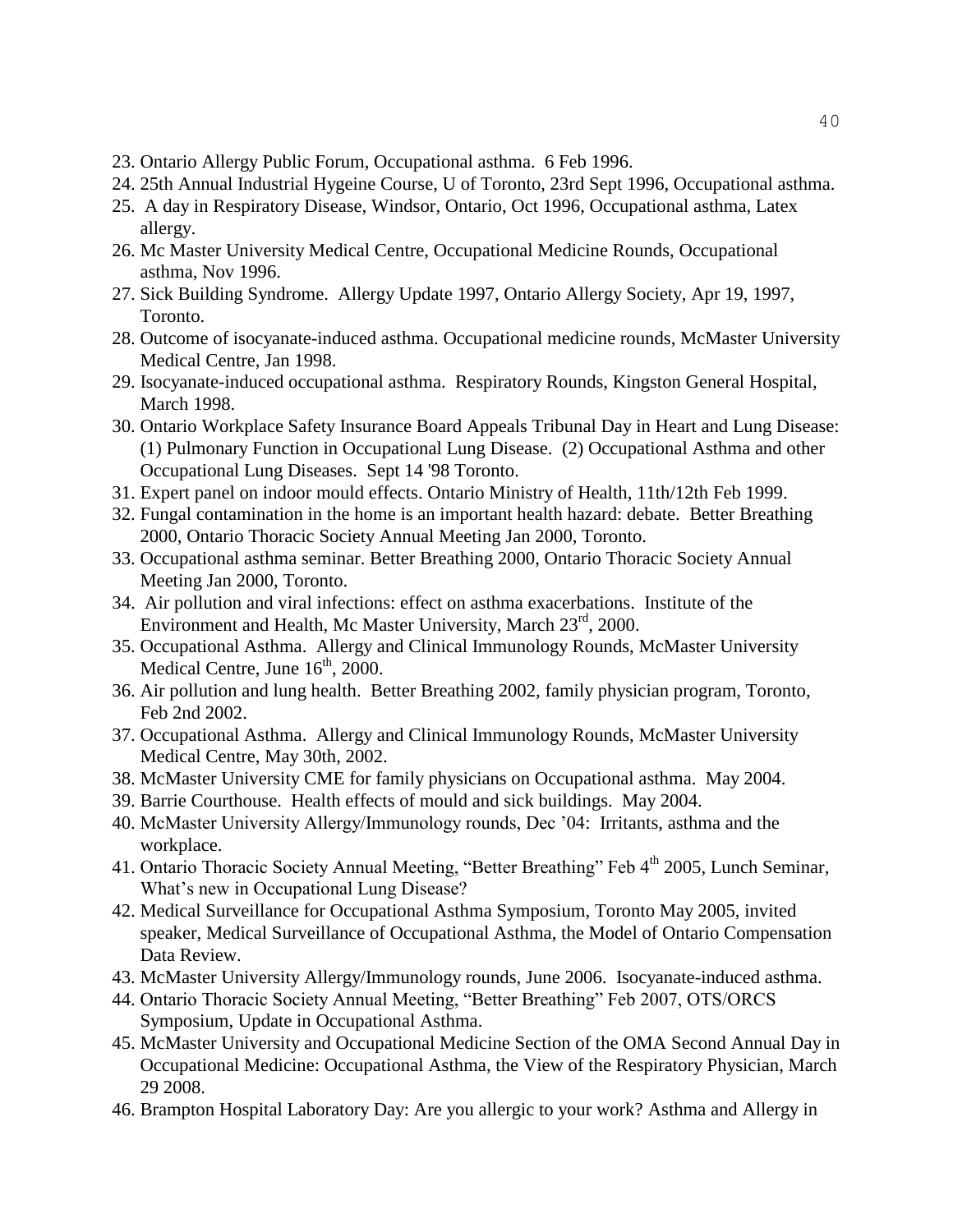Healthcare Workers, April 2008.

- 47. Kitchener-Waterloo Respiratory Physicians: Chronic Beryllium Disease. April 2008.
- 48. McMaster University, Allergy and Clinical Immunology Rounds. Work related asthma. April 2008.
- 49. Centre for Health and Safety Innovation Research Exchange Series. Feb 9<sup>th</sup> 2010. Workrelated Asthma and Respiratory Disease Related to Cleaning.
- 50. University of Western Ontario Respiratory Division Rounds, visiting professor, St Joseph's Hospital, London, Ont. Work-related asthma and cleaners. Apr  $21<sup>st</sup> 2010$ .
- 51. West-end respiratory group. Work-related asthma, May  $25<sup>th</sup>$  2010.
- 52. Freddy Hargreave Memorial Symposium, St Joseph's Hospital, Hamilton, Ontario. Approach to investigations of new respiratory sensitizers. June 2012.
- 53. Occupational Hygiene Association of Ontario Annual Meeting, March 2013, Toronto, Occupational COPD, how common is it?

# **NATIONAL:**

- 1. Food challenge tests. Workshop on multiple chemical sensitivities. Ottawa, May 24 1990
- 2. Medifacts tape; Changes in the environment in relation to asthma severity. Dec. 1990.
- 3. Atypical Food Related Symptoms -- how do we deal with them? Canadian Society of Allergy and Clinical Immunology Annual Meeting, with Royal College of Physicians and Surgeons annual meeting, Ottawa, Sept 11, 1992.
- 4. Controversy in Occupational Asthma. Joint Occupational Health Conference, Occupational Medical Association of Canada, Ottawa, Sept 24, 1992.
- 5. Human Health Effects of Ozone. National Workshop on Asthma and the Environment, Montreal, Oct 23, 1992.
- 6. Telemedicine Canada, Medical Surveillance of respiratory irritants and sensitizers. Feb 2, 1993.
- 7. Occupational Asthma. Canadian Lung Association Annual Meeting, Halifax, Nova Scotia, June 1993
- 8. Exercise induced asthma. Canadian Lung Association Annual Meeting, Halifax, Nova Scotia, June 1993.
- 9. Air pollution respiratory health effects. Pollution Probe Annual meeting, Toronto, June 1995.
- 10. Research in occupational asthma, Occupational and environmental medicine association of Canada (OEMAC) meeting Toronto, Oct 1995.
- 11. Breakout session in occupational asthma, and workshops, Occupational and Environmental Medicine Association of Canada meeting, Toronto, Oct 1995.
- 12. Occupational asthma. 1995 Cardio-Pulmonary technologist annual meeting, Toronto Harbour Castle Hotel, Oct 1995.
- 13. New Brunswick Society of Allergy Annual Meeting. 1) Latex Allergy: Practical Aspects. 2) Occupational Asthma. 19 April 1996.
- 14. Telemedicine, Occupational asthma. 2 May 1996.
- 15. Irritant-induced asthma. Annual Meeting, Royal College of Physicians and Surgeons of Canada, Vancouver, Sept 1997.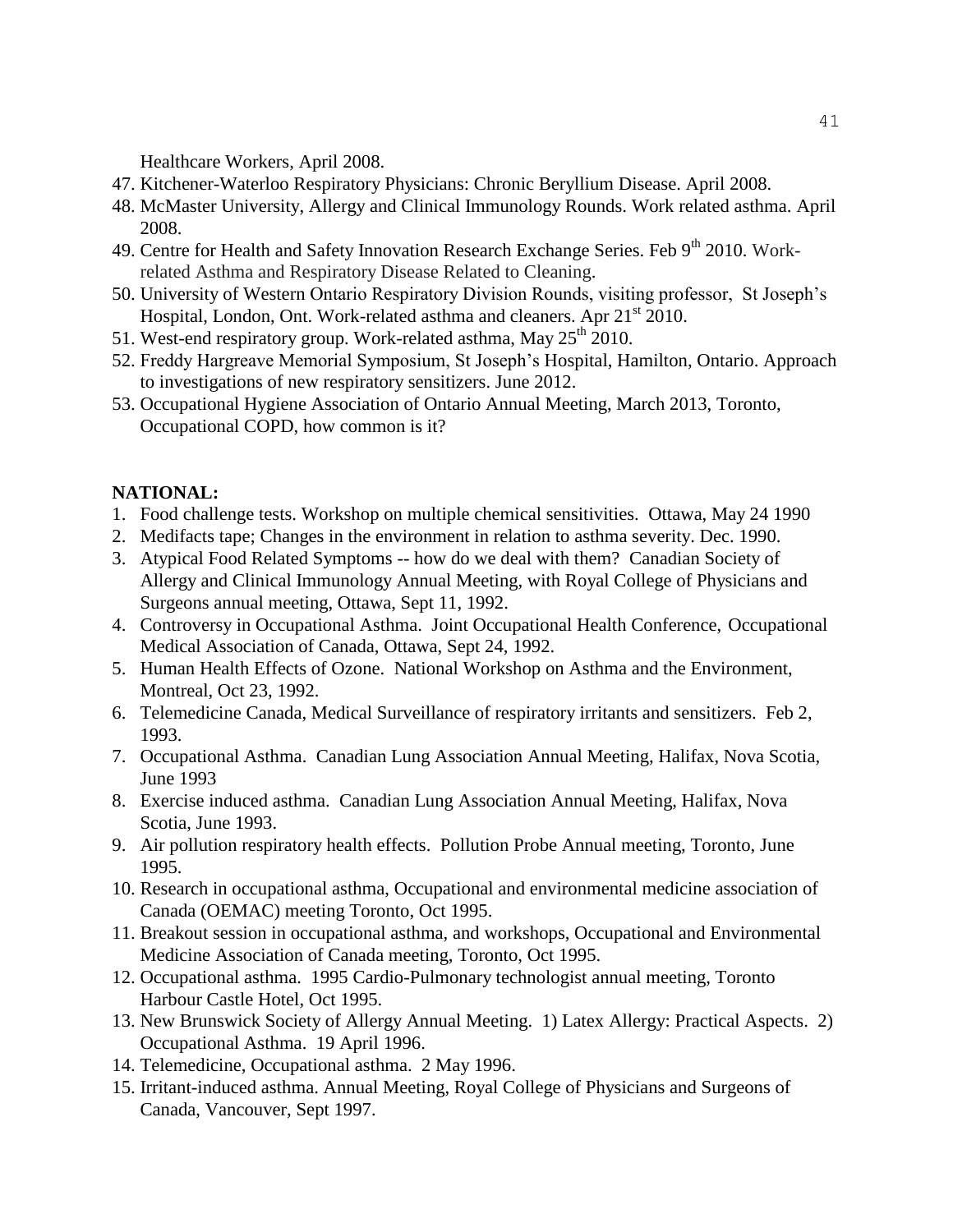- 16. Isocyanate surveillance in Ontario and the medical impact of early intervention. British Columbia WCB Occupational Health/Hygiene Conference '99, Vancouver, 22<sup>nd</sup> Sept 1999.
- 17. Occupational asthma guidelines.  $17<sup>th</sup>$  Annual Meeting of Occupational and Environmental Medical Association of Canada. Toronto, 2<sup>nd</sup> Oct 1999.
- 18. Visiting Professor, Sacre Coeur Hospital, Universite de Montreal, and Meakins-Christie Laboratory. Diisocyanate-induced occupational asthma. Dec  $10<sup>th</sup>$  1999.
- 19. Invited speaker: Occupational asthma, Canadian Society of Respiratory Therapists annual meeting, Toronto, June  $1<sup>st</sup> 2001$ .
- 20. David McCourtie Lecturer at the Canadian Society of Allergy and Clinical Immunology Annual Meeting, Nov 2002, Quebec City. Effects of ozone on asthma (debate).
- 21. Invited speaker: Occupational asthma. Occupational and Environmental Medicine Association of Canada Annual Meeting. Toronto, Sept 2003.
- 22. The Canadian Institute's Advanced Forum on Identifying, managing and Preventing Mould Claims. April 27, 2005. Human health effects of indoor mould exposure.
- 23. National Research Forum for Young Investigators in Circulatory and Respiratory Health. Winnipeg, May 4-7 2006. Arnold Naimark Feature Symposium. Prevention of Occupational Asthma.
- 24. Canadian Family Medicine Symposium. Toronto, May 2006, Occupational asthma.
- 25. AllerGen symposium on occupational asthma. Feb 2007 Hamilton. Low molecular weight sensitizers in the workplace.
- 26. Can Soc Allergy Clin Immunol Annual Meeting Oct 2008, Hamilton. Work-related Asthma, in Resident's symposium.
- 27. Can Soc Allergy Clin Immunol Annual Meeting Oct 2008, Hamilton. Work-related Asthma Consensus Statement, in Asthma Section Meeting.
- 28. Canadian Respiratory Conference, Toronto Apr 2009 Occupational Asthma "featured seminar" co-sponsored by the American College of Chest Physicians.
- 29. Occupational and Environmental Association of Canada Annual Meeting Saskatoon, Oct 2010. Diagnosis of Occupational Asthma.
- 30. Occupational and Environmental Association of Canada Annual Meeting Saskatoon, Oct 2010. Medical Surveillance for Occupational Asthma.
- 31. Canadian Cardiovascular Conference: Canadian Association of Cardio-pulmonary technologists Annual Meeting, Oct  $30<sup>th</sup>$  2012, Toronto, Work-related Asthma.

# .**INTERNATIONAL:**

- 1. Latex allergy, Seminar, American Academy of Allergy Annual Meeting, Orlando, Florida, March, 1992
- 2. Ozone effects on the lung. Second International Conference for Auto-free cities, Toronto, May, 1992.
- 3. History and evaluation of airway changes in occupational asthma. In: Symposium on occupational asthma, American College of Chest Physicians Annual Meeting, Orlando, Florida, Oct 1993.
- 4. The role of respiratory viral infections and environmental factors in asthma exacerbations. SPIRIT symposium, 6th International Congress for Infectious Diseases,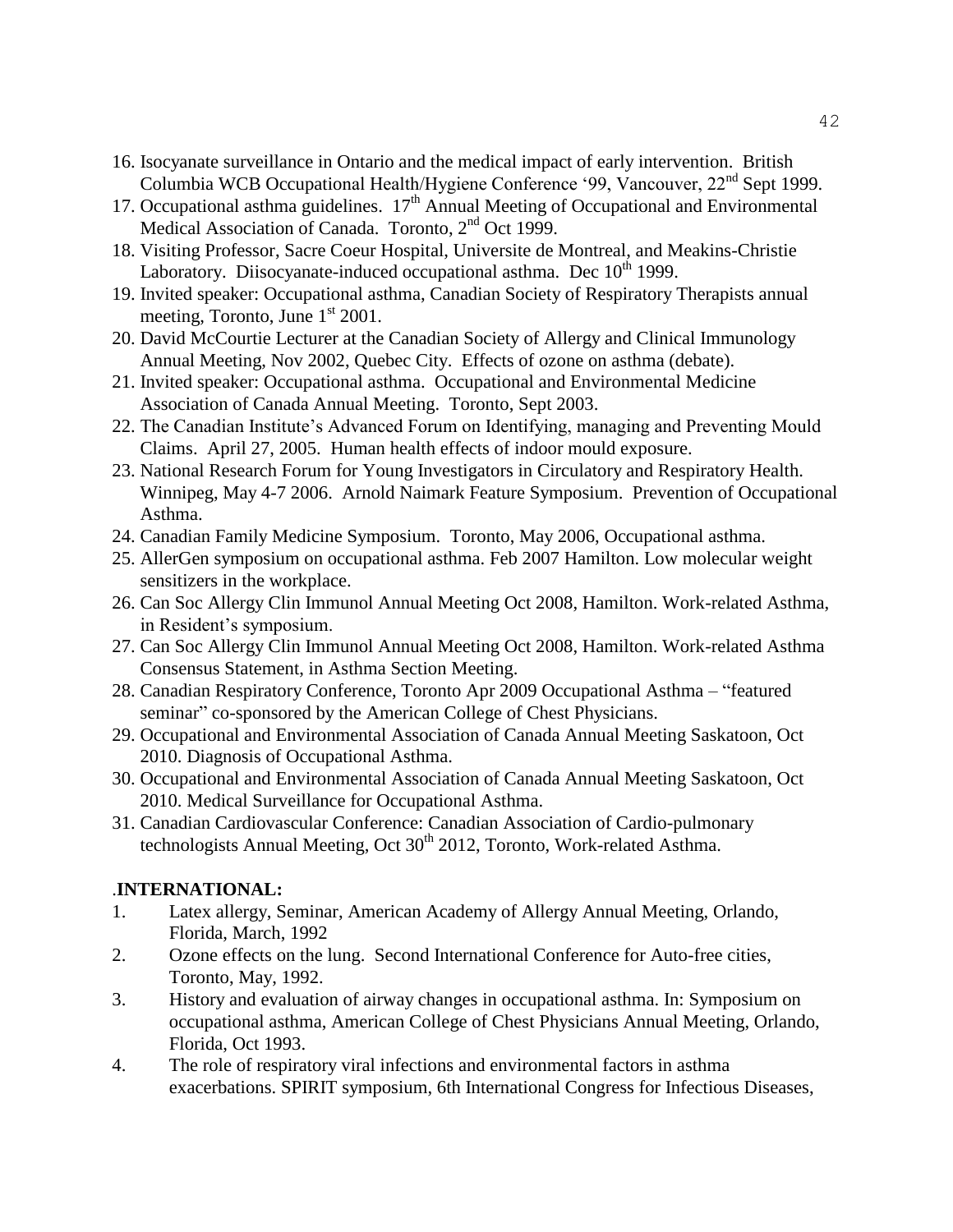Prague, Czech Republic, April 1994.

- 5. Outcome determinants in occupational asthma. American College of Chest Physicians, Annual meeting, New Orleans, Nov 3, 1994, and Chair of symposium on Occupational asthma: after the diagnosis.
- 6. Algorithmic approach to diagnosis and management: Symposium on the ACCP consensus statement on diagnosis of occupational asthma. Chest 1995, Annual meeting of the ACCP, New York, Oct 1995.
- 7. Visiting Professor, Environmental and Occupational Health Sciences Institute, University of Medicine and Dentistry of New Jersey and Rutgers University. Seminar on occupational asthma, 1996.
- 8. Occupational asthma seminar. 14 Dec 1995. Co-chair and speaker, ATS Annual Meeting, Postgraduate Course, The Bread and Butter of Occupational Lung Diseases, 10 May 1996, New Orleans.
- 9. Thailand Occupational Physicians Day on Occupational Diseases in Canada, 21 May 1996, Gage Occupational and Environmental Health Unit: organiser and speaker on Occupational asthma.
- 10. Co-chair and introduction, Building-related diseases and Sick building syndrome, American Thoracic Society, Postgraduate Course, Annual Meeting, May 1997, San Francisco.
- 11. Latex Allergic Respiratory Disease. Chair and speaker, American College of Chest Physicians Annual Meeting, New Orleans, Oct 1997.
- 12. Latex Allergy. Annual Meeting of The Wound Care Society. Toronto Congress Centre, Nov 1997
- 13. Occupational asthma. Lunchtime seminar, American Academy of Allergy and Clinical Immunology Annual Meeting, Washington, March 1998.
- 14. Surveillance and prevention of Occupational Lung Disease. American Academy of Allergy and Clinical Immunology Annual Meeting, Washington, March 1998.
- 15. Epidemiology of Latex Allergy. American Thoracic Society Annual Meeting, Chicago, Apr 1998.
- 16. Visiting Professor, University of West Virginia. N. LeRoy Lapp Lecture: The importance of anti-inflammatory drugs in the treatment of asthma. in Advances in Internal Medicine Conference, West Virginia University School of Medicine. May 1998. and Respiratory Division Seminar on Occupational asthma.
- 17. Occupational Asthma. Meet the Professor Seminar, American College of Chest Physicians Annual Meeting, Toronto, Nov 1998.
- 18. Occupational Asthma, and Case-based Seminar. American Thoracic Society, State of the Art Course, Los Angeles: Feb 23rd 1999.
- 19. Occupational Asthma, American Thoracic Society Annual Meeting, Postgraduate Course, San Diego, Apr 1999.
- 20. Isocyanate surveillance in Ontario and the medical impact of early intervention. American Industrial Hygiene Conference, Toronto, June 1999.
- 21. Visiting Professor, Univ of Rochester, New York. Occupational asthma, Isocyanateinduced asthma. Nov 30, Dec  $1<sup>st</sup>$  1999.
- 22. Scientific Workshop: Interactive problem cases in Latex Allergy, Speaker and Moderator,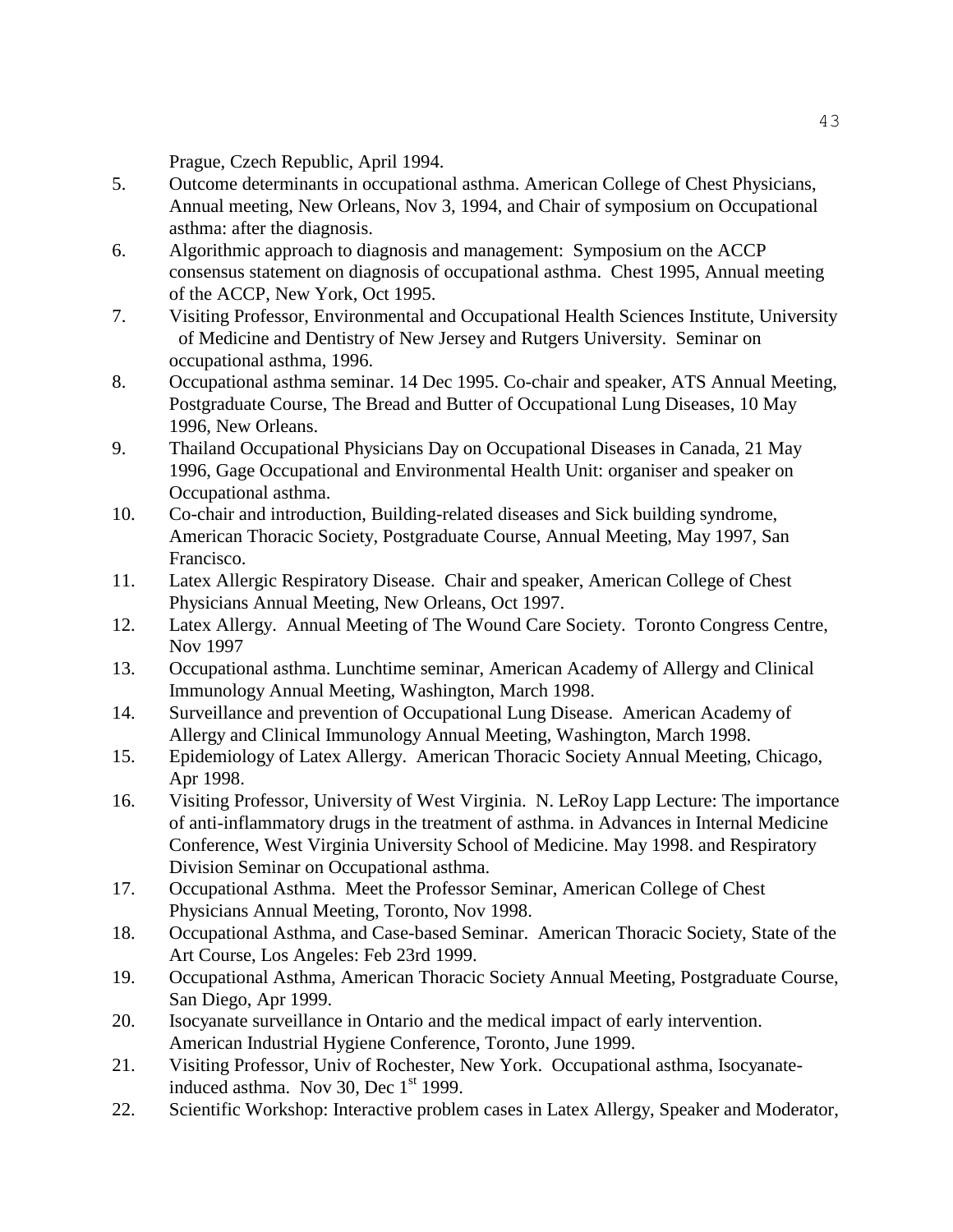Am Academy of Allergy Asthma and Immunol Annual Meeting, San Diego, March 4th 2000.

- 23. Occupational asthma diagnosis. Speaker and Meeting Co-Organiser, International Occupational asthma symposium, Montreal, May 2000.
- 24. Chair, Occupational asthma mini-symposium, American Thoracic Society Annual Meeting, Toronto, May 2000.
- 25. Plenary presentation: Chemically sensitive patients in pulmonary practice: controversies in diagnosis and management. American College of Chest Physicians Annual Meeting, San Francisco, Oct 23<sup>rd</sup>, 2000.
- 26. Visiting Speaker,  $4<sup>th</sup>$  Annual Environmental Medicine Meeting, Public Health Dept of Thailand. Diagnosis of occupational asthma, Latex allergy and asthma, Dec 2000, Bangkok, Thailand.
- 27. Invited speaker in : Environmental factors in medically unexplained physical symptoms. Conference at the Environmental and Occupational Health Sciences Institute, Robert Wood Johnson Medical School and Rutgers State University of New Jersey, Jan 10-12 2001. Response to provocative challenge with CO2 in MCS subjects: implications.
- 28. Invited speaker. Asthma in medical laboratory workers. In a seminar on allergic responses in medical laboratory workers, Annual Meeting of American Academy of Allergy, Asthma and Immunology, New Orleans, March 2000.
- 29. Co-chair, Postgraduate course: Weighing the evidence for preventive environmental control strategies for asthma. American Thoracic Society Annual Meeting, San Francisco, May 2001.
- 30. Speaker in Postgraduate course: Weighing the evidence for preventive environmental control strategies for asthma. American Thoracic Society Annual Meeting, San Francisco, May 2001, Preventive strategies in the workplace.
- 31. Meet-the-Professor Seminar, Occupational Medical Surveillance for asthma: an assessment of usefulness. American Thoracic Society Annual Meeting, San Francisco, May 2001.
- 32. Occupational irritant exposures and asthma. In: Occupational Asthma and Allergy, an International Symposium, American College of Allergy, Asthma and Immunology, Orlando, Florida. 15<sup>th</sup> November 2001.
- 33. Occupational asthma: a hands-on approach. Interactive Symposium: Chair and speaker (Prevalence and outcome determinants). Am Academy of Allergy, Asthma and Immunology Annual Meeting, New York, March 2002.
- 34. Visiting professor and invited speaker, Occupational asthma, prevention of occupational asthma, Respiratory Division, University of Omaha, Nebraska, March 2002.
- 35. Irritant-induced asthma. American College of Occupational and Environmental Medicine Annual Meeting, Millenium Symposium, Chicago, April 2002.
- 36. Isocyanate-induced asthma, diagnosis and prognosis. Isocyanate Symposium. American Congress of Governmental Industrial Hygienists, and American Chemistry Council. Cincinnati, April 2002.
- 37. Irritant occupational effects on asthma. Symposium speaker, American Thoracic Society Annual meeting, Atlanta, May 2002.
- 38. Occupational aspects of latex allergy. Workshop speaker, Am Academy of Allergy,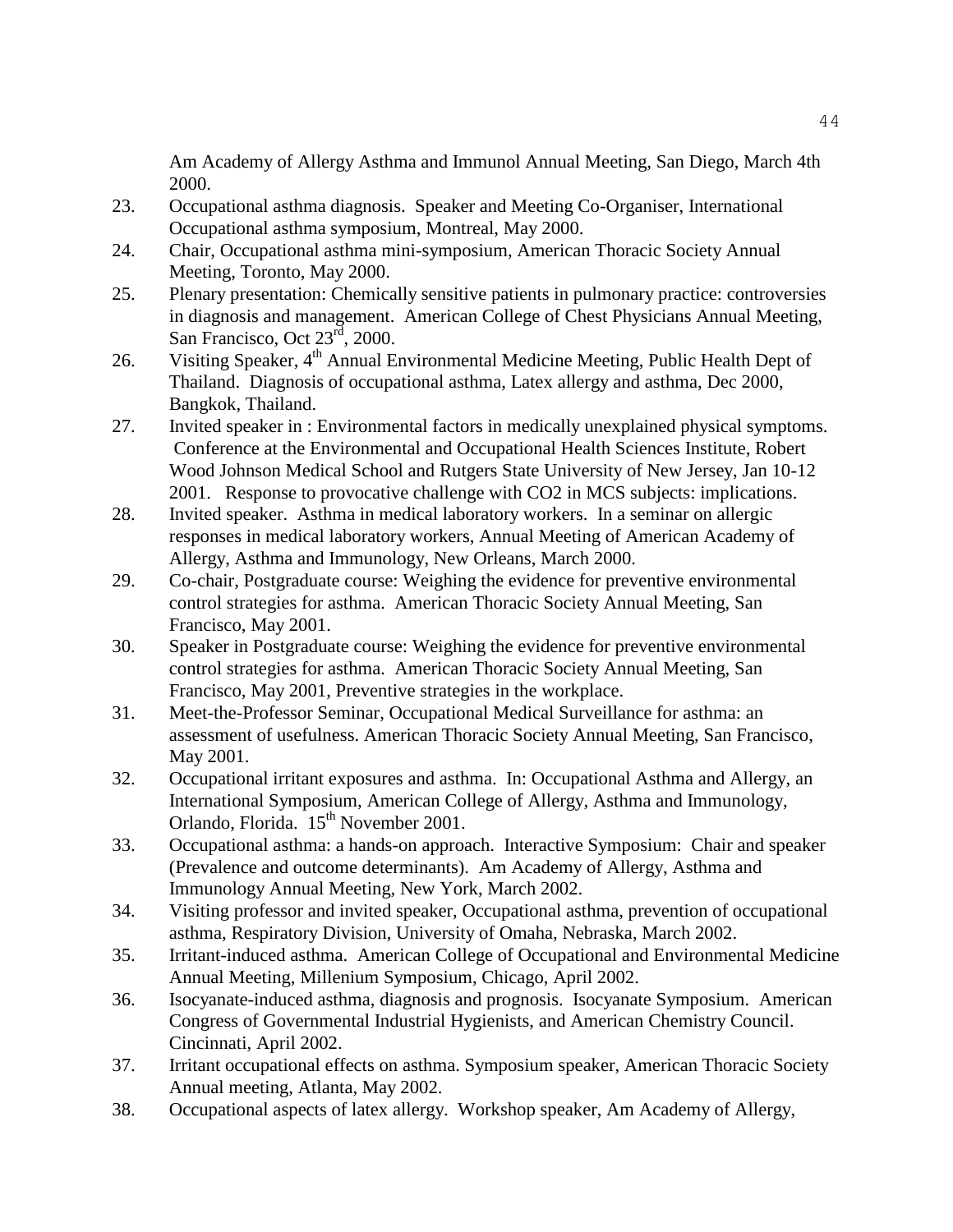Asthma and Immunology Annual Meeting, March 2003, Denver.

- 39. Breakfast seminar: Latex allergy, diagnosis and management. Am Academy of Allergy, Asthma and Immunology Annual Meeting, March 2003, Denver.
- 40. Workshop speaker: Occupational asthma, diagnosis. Am Academy of Allergy, Asthma and Immunology Annual Meeting, March 2003, Denver.
- 41. Symposium speaker: Occupational asthma: when should it be suspected and why an early diagnosis is important. Am Academy of Allergy, Asthma and Immunology Annual Meeting, March 2003, Denver.
- 42. Clinical Year in Review: Occupational Lung Disease. American Thoracic Society Annual Meeting, Seattle, May 2003.
- 43. Natural Rubber Latex as an occupational allergen. Parallel Symposium. World Allergy Organisation Meeting, Vancouver, Sept 2003.
- 44. Breakfast Seminar x 2. Latex allergy. World Allergy Organisation Meeting, Vancouver, Sept 2003.
- 45. American College of Occupational Medicine State of the Art Conference, Toronto, Oct 2003. Invited speaker in Symposium "When the dose is low and the response is not: understanding acute response to low-level exposure": Multiple Chemical sensitivity and Sick Building Symptoms: a role for anxiety, stress and low-level irritants.
- 46. American College of Occupational Medicine State of the Art Conference, Toronto, Oct 2003. Invited speaker: Natural History of Occupational Asthma, lunch seminar.
- 47. American College of Chest Physicians Annual Meeting, Orlando, Florida, Oct 2003. Plenary Session: Occupational Asthma for the General Pulmonologist.
- 48. American Academy of Allergy, Asthma and Immunology Annual Meeting, interactive symposium. Irritant-induced asthma. (and chair of an abstract presentation session on environmental irritant effects) San Francisco March 2004.
- 49. 2  $2<sup>nd</sup>$  Jack Pepys International Workshop on Occupational Asthma, Toronto May 21/22 2004. Co-organizer, chair, and speaker on Irritant-induced asthma.
- 50. American Thoracic Society Annual Meeting. Co-chair and speaker, Mini-symposium, inflammatory markers in occupational lung disease. Orlando May 2004.
- 51. American Thoracic Society Annual Meeting. Nora team meeting (US National Institute for Occupational Safety and Health): Prevention of isocyanate-induced asthma in Ontario. May 2004.
- 52. Visiting Professor, University of New Jersey, Newark, Oct '04, Grand Rounds in Allergy Clinical Immunology Division, Latex Allergy.
- 53. New Jersey Allergy Society invited visiting speaker, Oct '04, Occupational asthma.
- 54. ACCP Annual Meeting invited speaker, plenary session Occupational lung disease updates: Occupational Asthma. Seattle, Oct '04.
- 55. International Beryllium Research Conference, Mar 8-11, 2005, Montreal. Invited speaker, Case presentations and discussion.
- 56. American Academy of Allergy, Asthma and Immunology Annual Meeting, workshop, Occupational Asthma: Key aspects of the occupational history. San Antonio, Texas, March 2005.
- 57. American Thoracic Society Annual Meeting, May 2005. Postgraduate Course Invited Speaker: Prevention of Occupational Lung Disease; what works, what doesn't work. San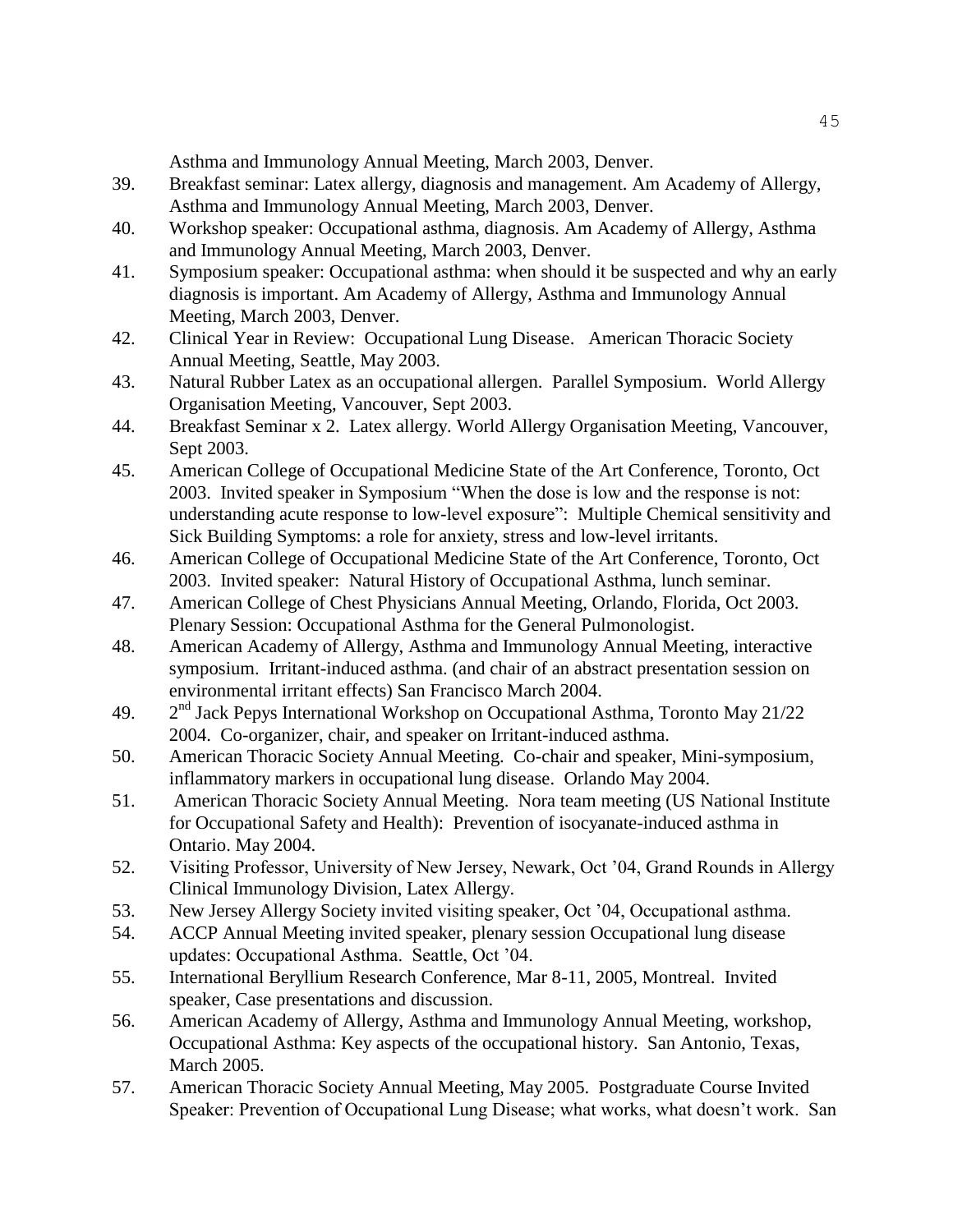Diego, May 2005.

- 58. American Thoracic Society Annual Meeting, May 2005. Co-Chair and Discussant, The Til Renzetti Poster Symposium, Occupational lung diseases. San Diego, May 2005.
- 59. European Respiratory Society Annual Meeting, Invited Speaker, Plenary Session: Occupational Asthma, Outcomes, Prevention and Compensation Issues. Sept 2005, Copenhagen., Denmark.
- 60. American College of Chest Physicians, Invited Speaker, Plenary Session; Occupational Asthma Management. Chest 2005, Montreal, Nov 2005.
- 61. 1. Occupational asthma, diagnosis and management. 2. Diisocyanate-induced asthma. 3. latex allergy and asthma. Invited speaker, 2<sup>nd</sup> Iranian Asthma Meeting, Tehran, Nov 2005.
- 62. American Society of Toxicology Annual Meeting, San Diego, Mar 2006. Host factors in occupational asthma. Plenary Symposium.
- 63. American Thoracic Society Annual Meeting, Poster Session Facilitator. San Diego. May 2006.
- 64. Occupational Allergy Workshop, Univ. of Washington, Seattle March  $30<sup>th</sup> 2007$ . 1. Occupational asthma from high molecular weight sensitizers. 2. Occupational IgE mediated skin disease.
- 65. 3rd Jack Pepys Workshop on Work-related Asthma, Co-organizer and Co-Chair, Montreal May 2007.
- 66. Management and medico-legal issues in work-related asthma. 3rd Jack Pepys Workshop on Work-related Asthma, Montreal May 2007.
- 67. American Thoracic Society Annual Meeting. Poster session facilitator, San Francisco, May 2007.
- 68. American College of Chest Physicians Annual Meeting (Chest) Oct 2007, Chicago. Chair and introductory speaker Symposium: Evidence-based guidelines for Occupational Asthma.
- 69. American College of Chest Physicians Annual Meeting (Chest) Oct 2007, Chicago. Poster facilitator: Occupational Lung posters.
- 70. American Academy of Allergy Asthma and Immunology Annual Meeting Mar 2008 Philadelphia. Seminar; Case-based discussion of occupational allergy and asthma.
- 71. American Academy of Allergy Asthma and Immunology Annual Meeting Mar 2008 Philadelphia. Symposium on ACCP Statement on Work-related Asthma, what's new for the allergist. Work-exacerbated Asthma.
- 72. American Thoracic Society Annual Meeting May 2008, Toronto; poster session facilitator; Asthma Epidemiology.
- 73. European Academy of Allergology and Clinical Immunology Meeting June 2008 Barcelona, Invited speaker in Symposium on What's new in work-related Asthma? Work-aggravated asthma.
- 74. First Middle East Asthma Conference, January 2009, Kuwait City, Kuwait. Invited speaker, plenary sessions a) Occupational asthma overview, b) Occupational asthma diagnosis and management c) Case-based discussions
- 75. First Middle East Asthma Conference, January 2009, Kuwait City, Kuwait. Invited speaker, Asthma and pregnancy.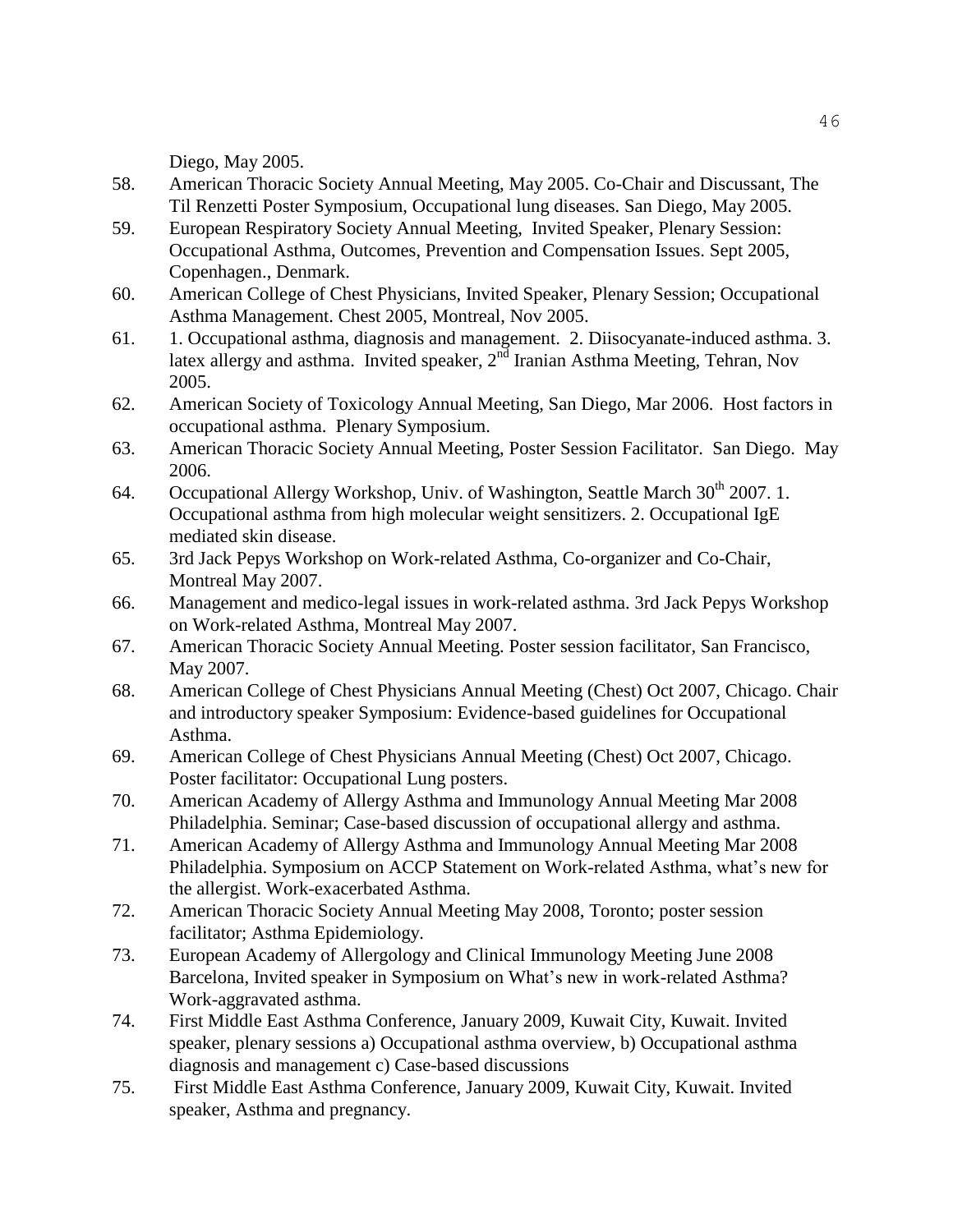- 76. American Academy of Allergy Asthma and Immunology Annual Meeting Mar 2009 Washington. Invited speaker, Seminar; Case-based discussion of occupational allergy and asthma.
- 77. IAPA Annual Meeting, Toronto, Invited Speaker, Prevention of occupational asthma. April 2009.
- 78. American Thoracic Society Annual Meeting. Symposium Indoor Air and Asthma, Emerging Risks, invited speaker Occupation and Asthma: Work-caused and workexacerbated asthma. May 2009 San Diego.
- 79. NIVA Course (Nordic occupational medicine course), Sept/Oct 2009, Occupational airways disease: 3 lectures (2 hours): Epidemiology of occupational asthma and workexacerbated asthma, Management and Surveillance of the asthmatic patient, Preventive strategies: natural rubber latex, diisocyanates.
- 80. American College of Chest Physicians Annual Meeting,. Post-graduate course on occupational lung disease: Work-related asthma. San Diego, Nov 2009.
- 81. American College of Chest Physicians Annual Meeting. Seminar chair and speaker: Work-Related Asthma: Practical Aspects of the ACCP Consensus Statement: Workexacerbated asthma. San Diego, Nov 2009.
- 82. European Academy of Allergy Asthma and Clinical Immunology Task Force on Prevention of work related allergies among pre-apprentices or apprentices. Work-related Asthma and Awareness in Young Adult Asthmatics. Pavia, Italy Nov 2009.
- 83. American Academy of Allergy Asthma and Clinical Immunology Annual Meeting, Workshop speaker and discussant: Development of an immunosurveillance program in the workplace: cost-benefit analyses. New Orleans, Feb 2010.
- 84. American Academy of Allergy Asthma and Clinical Immunology Annual Meeting, Seminar speaker: Investigation of sentinel cases of occupational asthma. New Orleans, Feb 2010.
- 85. American Academy of Allergy Asthma and Clinical Immunology Annual Meeting, Chair: new causes of occupational airway disease. New Orleans, Feb 2010.
- 86. American Academy of Allergy Asthma and Clinical Immunology Annual Meeting, Poster facilitator: asthma epidemiology. New Orleans, Feb 2010.
- 87. 4 4<sup>th</sup> Jack Pepys International Workshop on Work-related Asthma. Co-organizer, Chair and Discussion leader. May  $14<sup>th</sup>$  2010.
- 88. American Thoracic Society Annual Meeting, New Orleans May 2010. Poster facilitator, pneumoconioses.
- 89. American College of Chest Physicians Annual Meeting: Symposium presentation Nov 2010 Vancouver. Uncommon presentations of common occupational lung diseases. (audience evaluation from 70 respondents, 4.67 out of 5)
- 90. Invited speaker: 14<sup>th</sup> Course on Occupational Lung Diseases (XIV Curso de Patologia Ocupacional Respiratoria), Barcelona, Spain, Hospital Universitario Vall d'Hebron de Barcelona, Nov  $8<sup>th</sup>$  and  $9<sup>th</sup>$  2010. Perception of asthma as a factor in career choice among young adults with asthma.
- 91. Invited speaker:  $14<sup>th</sup>$  Course on Occupational Lung Diseases (XIV Curso de Patologia Ocupacional Respiratoria), Barcelona, Spain, Hospital Universitario Vall d'Hebron de Barcelona, Nov  $8<sup>th</sup>$  and  $9<sup>th</sup>$  2010. Occupational asthma and work-exacerbated asthma: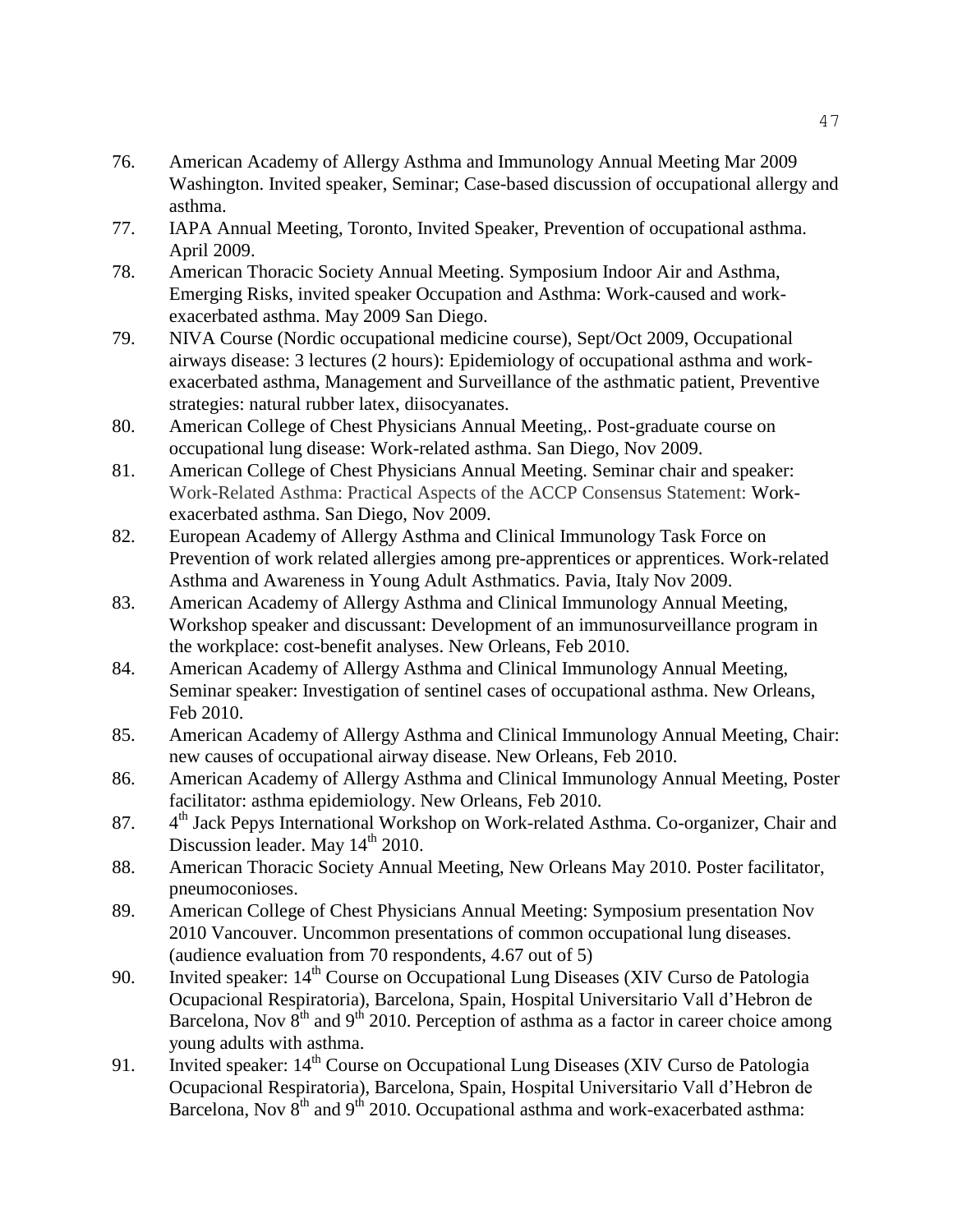differences and similarities.

- 92. Invited speaker:  $14<sup>th</sup>$  Course on Occupational Lung Diseases (XIV Curso de Patologia Ocupacional Respiratoria), Barcelona, Spain, Hospital Universitario Vall d'Hebron de Barcelona, Nov  $8<sup>th</sup>$  and  $9<sup>th</sup>$  2010. Case discussion.
- 93. Mount Sinai Hospital New York, Department of Occupational and Preventive Medicine, Grand Rounds, Prevention of Work-related asthma.21<sup>st</sup> Jan 2011
- 94. American Academy of Allergy Asthma and Immunology Annual Meeting, invited seminar presenter. Approach to management of multiple chemical sensitivity. San Francisco, March 2011.
- 95. American Academy of Allergy Asthma and Immunology Annual Meeting, invited poster facilitator, San Francisco, March 2011.
- 96. American Thoracic Society Annual Meeting, Denver, May 2011. Invited posterdiscussion co-chair, Work-related asthma and airway disease.
- 97. American College of Chest Physicians Annual Meeting: Symposium presentation Oct 26th 2011, Hawaii, Panel Discussion, Occupational Asthma: what you need to know.
- 98. American Academy of Allergy Asthma and Immunology Annual Meeting 2012, Orlando, Symposium Cleaning agents, asthma and other respiratory maladies: invited speaker, Cleaning agents in office settings and home, are they safe?  $3<sup>rd</sup>$  March 2012.
- 99. American Academy of Allergy Asthma and Immunology Annual Meeting 2012, Orlando, Workshop: Year-in Review, Occupational Disease, what the allergist should know, invited speaker Work-Exacerbated Asthma. 3rd March 2012.
- 100. American Thoracic Society Annual Meeting 2012, San Francisco, Symposium on Workexacerbated asthma. Does my patient have Work-exacerbated asthma? May  $21^{st}$  2012
- 101. American Thoracic Society Annual Meeting 2012, San Francisco, Fellows Symposium. Work-related asthma. May 19<sup>th</sup> 2012.
- 102. American Thoracic Society Annual Meeting 2012, San Francisco. Recognizing Occupational and Environmental Lung Disease: Clinical and Exposure Assessment. Invited thematic poster facilitator. May  $21<sup>st</sup> 2012$ .
- 103. European Academy of Allergy Asthma and Clinical Immunology Annual Meeting, June 2012, Geneva, Switzerland invited symposium speaker, Irritant-induced asthma in the home.
- 104. European Academy of Allergy Asthma and Clinical Immunology Annual Meeting, June 2012, Geneva, Switzerland invited speaker, Meet the Professor session Management of Work-related Asthma.
- 105. European Academy of Allergy Asthma and Clinical Immunology Annual Meeting, June 2012, Geneva, Switzerland invited chair, oral abstract session on work-related asthma.
- 106. Am College of Chest Physicians Annual Meeting (Chest 2012), Atlanta Oct 2012, Symposium on Irritant-induced obstructive lung diseases: Occupational exposures and irritant-induced lung disease. Oct 24<sup>th</sup> 2012.
- 107. Canadian Thoracic Society Annual Meeting held during the Am College of Chest Physicians Annual Meeting (Chest 2012), Atlanta Oct 2012, Christie Memorial Lecture: Occupational asthma, a potentially preventable disease. Oct 22<sup>nd</sup> 2012.
- 108. Isocyanates and Health Past, Present and Future Conference, Apr 2013, Bolger Conference Centre, Maryland USA. Changes in workers' compensation claims for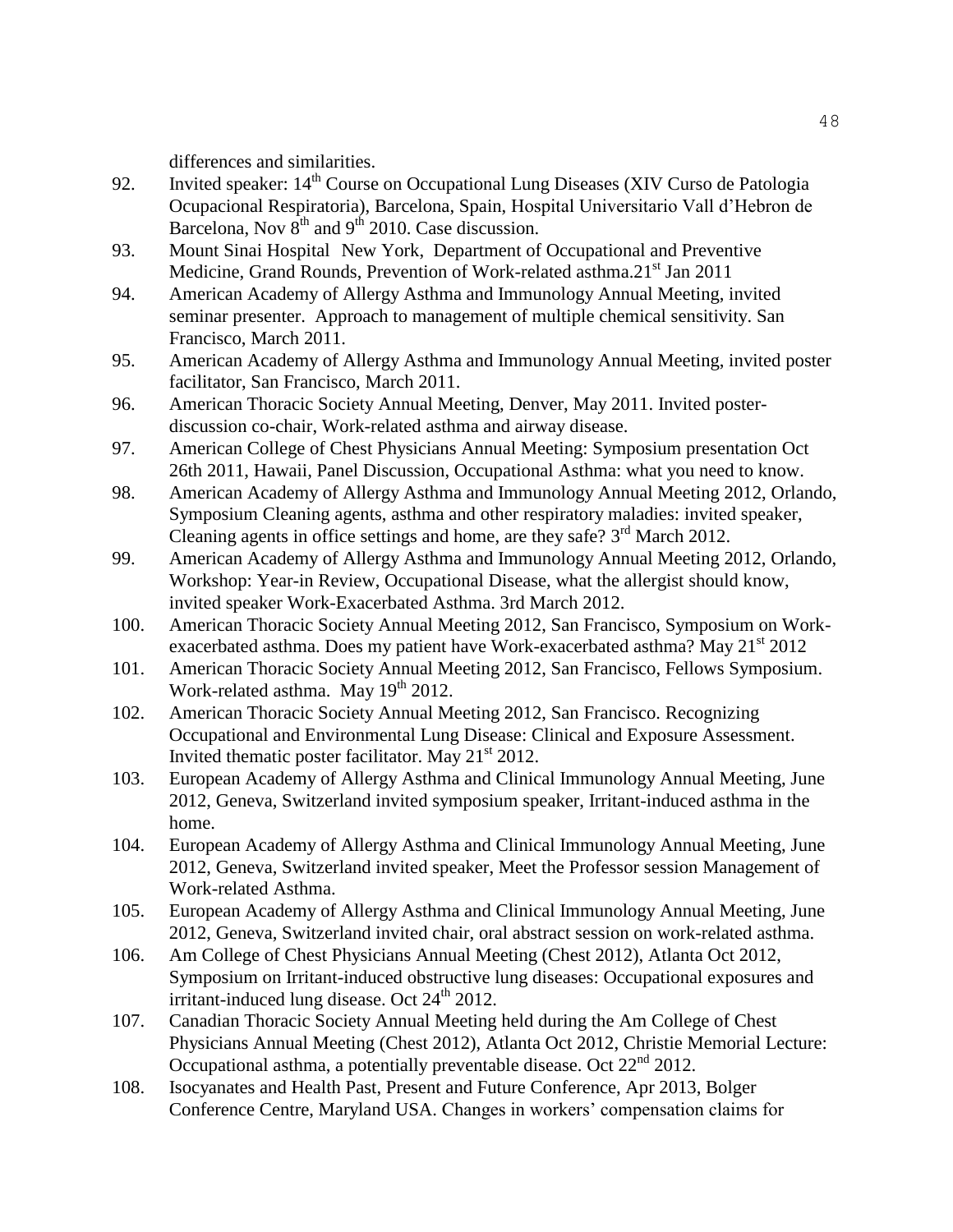diisocyanate-induced asthma, 1980-2007 in Ontario, Canada, compared with other causes of occupational asthma – invited talk and poster.  $4<sup>th</sup>$  April 2013.

109. American Thoracic Society Annual Meeting, Symposium co-chair and speaker, Symposium on Medical Surveillance for Occupational Lung Diseases. Speaker topic: Medical Surveillance for occupational airway disease. May 2013, Philadelphia.

#### **GRADUATE SUPERVISION:**

- 1991-1997: Neil Alexis. Effects of indomethacin pretreatment on short-term ozone exposure in asthmatics, PhD thesis committee member (PhD received 1997, IMS).
- 1996-1999: Jason Datema. Health effects of air pollution MSc candidate, Dept Pub Health Sci, thesis committee member (MSc received 1999).
- 1997-2000: Sanya Petrovic. Response to acute challenges with concentrated ambient particulates MSc candidate, IMS, thesis committee member (MSc received 2000).
- 1997-1999: Naveen Poonai . Carbon dioxide inhalation challenges in multiple chemical sensitivity MSc candidate, IMS, Supervisor (MSc received 1999).
- 1998-2000 Mehdi Hazari, thesis committee member (MSc received 2000)
- 2001 Kate Walewski thesis defence committee member for MSc 2001.

2000-2002 James Doherty, MSc candidate, Public Health Sciences

2000-2003 Larissa Larisnevska, MSc candidate, IMS (MSc received 2003) co-supervised with Dr F Silverman)

2003-2006 Maya Obata, MSc candidate, IMS (MSc received 2006).

2007-2012 Thesis Committee, Victoria Arrundale, PhD candidate IMS (PhD awarded 2012).

#### **CREATIVE PROFESSIONAL ACTIVITY 1992-2013**

 Clinical assessment facilities have been developed in Toronto for occupational lung disease. The occupational lung disease clinic at The Toronto Western Hospital acts as a referral centre for patients throughout Ontario and also receives referrals from New Brunswick. It is one of only about three centres in Canada with facilities to fully investigate patients with occupational asthma, including specific challenge testing facilities (located at the Gage Occupational and Environmental Health Unit) which have been characterised and standardised through linkages with occupational hygiene at the Dalla Lana School of Public Health (where I am crossappointed). A large proportion of referrals are received from the Ontario Workplace Safety and Insurance Board (WSIB), are also seen by me the Occupational Lung Disease Stream of the Occupational Disease Specialty program in the Occupational Medicine Division at St Michael's Hospital where I am part of the Centre for Excellence in Occupational Disease (CREOD).

 The clinical activities at the Occupational Lung Disease Clinic have led to the identification of several previously unreported causes of occupational asthma, including natural rubber latex, and led to the first case reports of occupational latex allergy in North America. These reports led to recognition of latex allergy as a major occupational risk in health care workers and the formation of a hospital latex committee which has acted as a model to prevent latex sensitization in health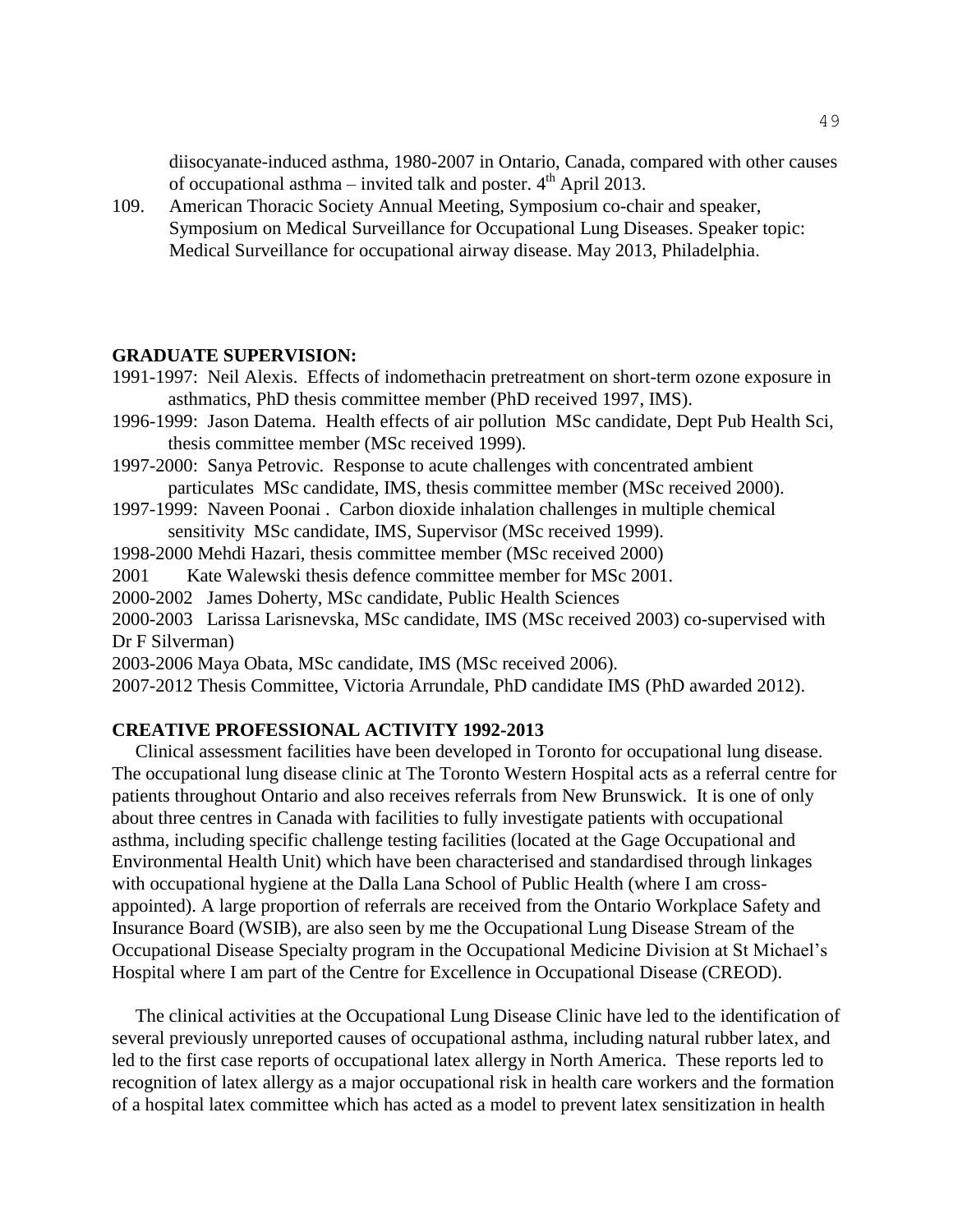care workers. Research in this area included assessment of the role of glove powder in delivering airborne levels of latex. Developments from the hospital latex committee included policies for detection and management of latex allergy in hospital staff and patients, as well as effective strategies for reducing the risk of latex sensitisation by changes in glove usage, documented by measures of airborne latex allergen with use of different latex gloves, with and without powder.

 Other new causes of occupational lung disease identified through the clinic and subsequently reported include pectin in jam makers, chrysonilia sitophila, and a pine oil product (tall oil). Subsequent investigations by the Ministry of Labour of exposed workers have allowed early detection of affected workers. The clinic has also served as a research resource in reviewing effectiveness of strategies to reduce diisocyanate-induced occupational asthma by use of surveillance measures.

Additional research studies to identify asthma risks among medical radiation technologists before the introduction of digital imaging have demonstrated an increased risk of asthma in these workers associated with self reported exposures to chemical spills, and also an increased risk of symptoms termed Darkroom Disease, similar to sick-building syndrome. A similar study among professional cleaners has shown an increase in work-related asthma symptoms compared with other building worker and associations with certain cleaning tasks. Risk was increased among those who did not comprehend/incorporate safety training measures. Further analyses have shown associations between skin and lung disease in these workers, emphasizing the need for protective measures for both sites of exposure. Additional studies have been initiated to explore barriers to compliance with respiratory protective measures among workers.

Review of Ontario Workplace Safety and Insurance Board accepted asthma claims over a 5 year period has recently been completed to assess changing rates, causes and other features of occupational asthma and work-exacerbated asthma. This has led to oral and poster presentations, and manuscripts from this study are being finalized. The recognition from this study that workexacerbated asthma is now much more common than occupational asthma has led to a study by medical students, under my supervision, to asses understanding of work-related asthma among young asthmatic subjects prior to selection of future careers. A manuscript has been published and a further study received grant support to develop an educational tool for young asthmatics. A collaborative workshop was developed in conjunction with the European Society of Asthma and Clinical Immunology to develop approaches to education.

 Other work-related asthma research which is ongoing includes assessing genetic factors in isocyanate-induced asthma (in collaboration with the University of Cincinnati and others) and a recent pilot study with a research group from the University of Alberta.

 Research in Occupational Asthma has led to several invitations to speak on this at National and International Meetings, membership and previous chairing of the steering committee for Occupational and Environmental lung disease of the American College of Chest Physicians (ACCP), postgraduate course director for two years for the American Thoracic Society occupational and environmental lung disease program, and membership of the American Academy of Asthma Allergy and Immunology occupational and environmental committee. It has also led to membership of a previous ACCP consensus panel on occupational asthma, chairing of the Canadian Thoracic Society (CTS) committee on occupational asthma, and more recent chairing of the ACCP Consensus panel which led to publication of CTS guidelines and an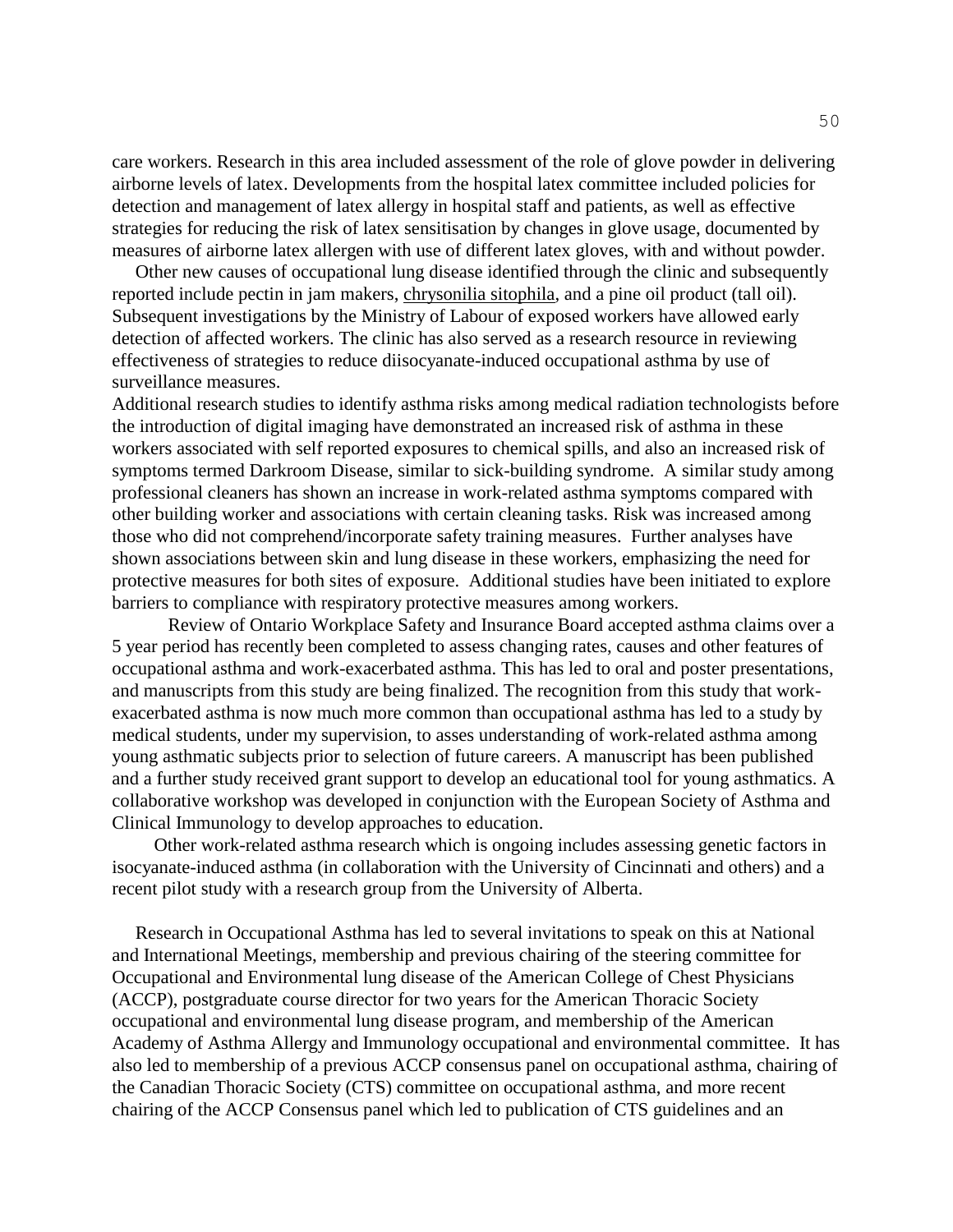updated ACCP consensus statement (from a panel chaired by me). Other related initiatives have been preparation of a contract report for Health Canada on diisocyanate-induced asthma, and leadership roles in the American Thoracic Society, Occupational and Environmental Health Assembly, including chairing of this Assembly, 2005-7.

 Additional American Thoracic Society projects for which I have been invited to contribute as a panel member currently include a panel to develop a statement on work-exacerbated asthma, one to develop a statement on work-related impairment and disability, and a panel which I have been asked to chair to develop a statement on spirometry in the workplace.

 Research in occupational lung disease also led to panel participation on a USA National Academy of Sciences Committee to report on health effects of beryllium in the US Airforce. A research study was also recently in Toronto to assess possible occult chronic beryllium disease among patients with a clinical diagnosis of sarcoidosis, and a manuscript is in press.

 Research involvement in air pollution research studies in collaboration with Dr F. Silverman at the Gage Occupational and Environmental Health Unit and literature review in this area has led to a presentation to Metro Council on respiratory effects of air pollution relevant to proposed changes in control of vehicular emissions, membership in expert panels to advise government and other bodies on health effects of air pollution, and public education on air pollution effects through the Lung Association and the media. A medical student has been supervised to develop an educational brochure regarding effects of air pollution in asthma which is currently being evaluated.

 Concerns regarding Sick Building Syndrome and the role of toxigenic mould contamination have led to membership of an expert panel on Toxigenic Indoor Mould Contamination, to advise the Public Health Branch of the Ontario Ministry of Health in Jan 1997 and Jan 1999. These were also associated with a public information meeting. Subsequently this led to invited lectures to the Ministry of Health Public Health Laboratory, the Canadian Institute, and consultant functions for the Ministry of the Attorney General and the Police Services. A study has recently been published (2010) assessing symptomatic outcomes of exposure to Stachybotrys atra and other indoor moulds among clinic patients.

 Development of collaborative links with ENT and speech pathologists at St Michael's Hospital have been made to improve assessment of patients with vocal cord dysfunction or irritable larynx syndrome. This has led to a review of patients seen collaboratively and a manuscript has been developed identifying prevalence within the occupational lung clinic and features of these patients.

Efforts to enhance knowledge translation in regard to work-related asthma include development of a Consensus Statement on diagnosis management and prevention of work-related asthma, supported by the American College of Chest Physicians, with subsequent commentaries and case-based publications to enhance awareness. With support from the American Thoracic Society Environmental and Occupational Health Assembly projects are ongoing to enhance awareness of work-related asthma and to develop evidence-based recommendations on use of spirometry in the occupational setting as well as best approaches to assessment of respiratory disability and impairment. Every 3 years a Jack Pepys Workshop on work-related asthma has been organised with support from Ontario and Quebec compensation systems as well as support from the American Thoracic Society and CIHR. A further workshop in May 2010 include approximately 60 international experts in the field as well as young investigators to exchange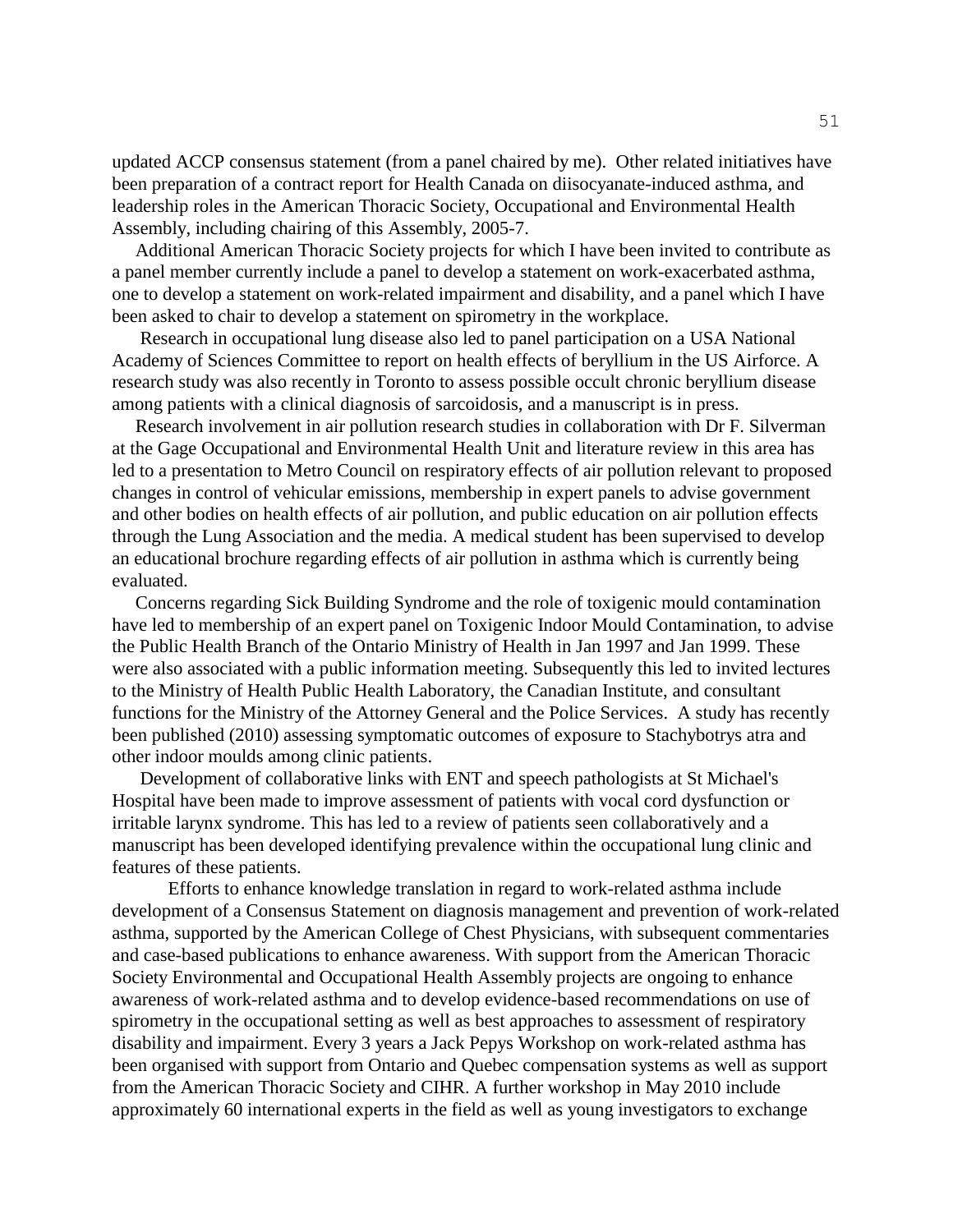recent knowledge and identify research needs, especially in the area of prevention. A European Academy of Allergy and Clinical Immunology task force has developed a statement on prevention of work-related asthma in young adults within the first few years of starting work. Coediting a book aiming to provide a practical guide to clinicians for occupational and environmental lung effects that has recently been published in 2010 will enable clinicians to consider and identify respiratory diseases that relate to specific jobs or exposures. A website is being developed to provide knowledge to young asthmatics as to workplace effects on asthma and the appropriate action to take.

# **EXPERT PANELS:**

- 1994 Health Canada. Expert panel: A Hierarchy of Potential health effects from Air Pollution exposure.
- 1996 Ontario Ministry of Health. Expert Panel on Health Effects of Indoor Molds.
- 1998 Cantox Environmental. Expert panel on Human health effects of sulphur in gasoline.
- 1998 Ontario Ministry of Health. Expert Panel Update on Health Effects of Indoor Molds.
- 2000-2001 Ontario Ministry of Health Advisory Subcommittee on Asthma Management Strategies.
- 2001-2005 Member of Workplace Safety and Insurance Board of Ontario Committee on occupational asthma management (Ontario Medical Association Representative).
- 2003-5. Technical expert panel member for AHRQ document on Diagnosis and Management of Work-related asthma. Prepared by University of Alberta Evidence-based Practice centre, AHRQ Publication No. 06-E003-02.
- 2003-5 American College of Chest Physicians consensus panel on cough guidelines.
- 2005-8 Chair, American College of Chest Physicians consensus panel on work-related asthma..

2007- 2008 US National Academy of Sciences Panel on Chronic Beryllium Disease, member.

2007-11 Panel member American Thoracic Society panel member on Work-exacerbated Asthma 2008-current Co-chair American Thoracic Society panel on Spirometry in the Occupational Setting

2009-current Panel member American Thoracic Society panel member on Respiratory Impairment and Disability

2009-11 Panel member European Academy of Allergy and Clinical Immunology Task Force on prevention of work-related asthma in young workers.

2012- Panel member European Academy of Allergy and Clinical Immunology Task Force on Asthma in professional cleaners.

2012- Panel member European Academy of Allergy and Clinical Immunology Task Force on Irritant-induced Asthma.

2013- Panel member European Academy of Allergy and Clinical Immunology Task Force on Occupational anaphylaxis

# **BOOKLETS/PATIENT EDUCATION MATERIAL**

Cicutto LC, Finlayson S, Scherban C, Tarlo SM. The Asthma Handbook. The Canadian Lung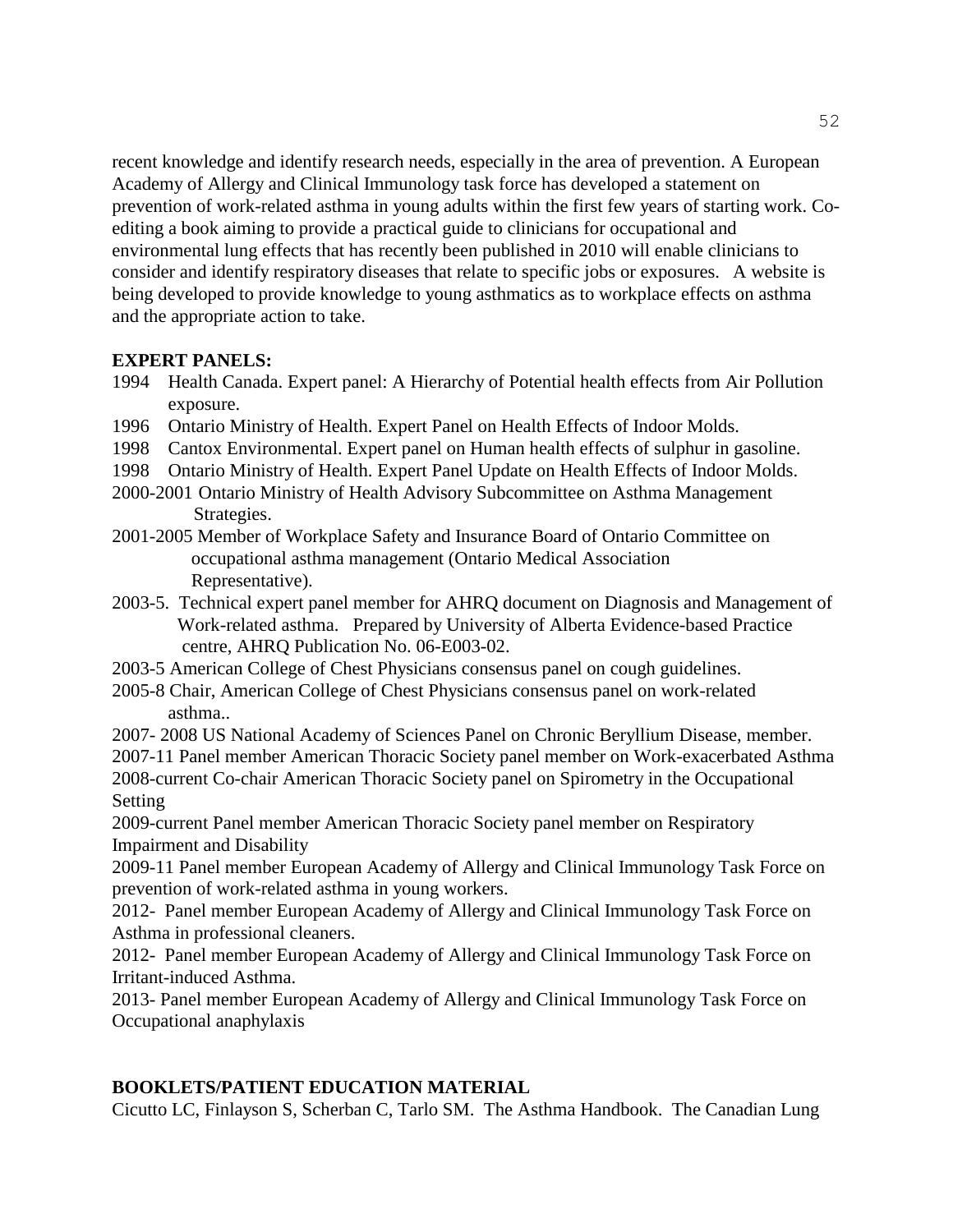Association.  $1<sup>st</sup>$  edition 1993,  $2<sup>nd</sup>$  edition 1998.

Cicutto LC, Tarlo SM. The Asthma Handbook. The Canadian Lung Association.  $3<sup>rd</sup>$  edition 2005,  $4^{\text{th}}$  edition 2011.

### **TEACHING ACTIVITIES 1992-1993**

Undergraduate:

2nd year medical student's respiratory clinical teaching, 3 hours X8 2nd year allergy seminars 3 hours Women medical student mentor Year 3 practice oral exam Int Med Clinical clerk Year 4 rotations through ambulatory care clinics

Postgraduate:

PGY1-4 and respiratory trainee attendance at out-patient clinics during their respiratory medicine rotations. Seminars to trainees as part of noon rounds, twice per year. Respiratory medicine seminars in occupational lung disease (4 hours). Allergy and Clinical Immunology trainee supervision and clinical teaching (6 months, one half day per week). Paediatric immunology trainee supervision and clinical teaching one half day per week for 3 months. Occupational Medicine trainee supervision and clinical teaching one half day per week for 3 months. Family practice resident electives Core Internal Medicine oral exam (1 hour)

#### **Primary Hospital/University Teaching Rounds**

CPC - Cystic Fibrosis, Toronto Western Hospital, Oct, 1991. Anaphylaxis. Toronto Western Hospital Resident Rounds, July 23, 1992. Asthma. Toronto Western Hospital Resident Rounds, Aug, 1992. Irritant induced airway disease. Asthma Centre Rounds, Sept 30, 1992. Latex Allergy Update, Asthma Centre Rounds, Toronto Western Hospital, Jan 20 1993.

**CME**: Please see invited lectures. **Administrative:** Member, Clinical Immunology Resident Training Committee.

#### **TEACHING ACTIVITIES 1993-1994:**

Undergraduate:

Arts and Science of Clinical Medicine II, 8 sessions Women student mentor. Examiner for clerkship OSCE exam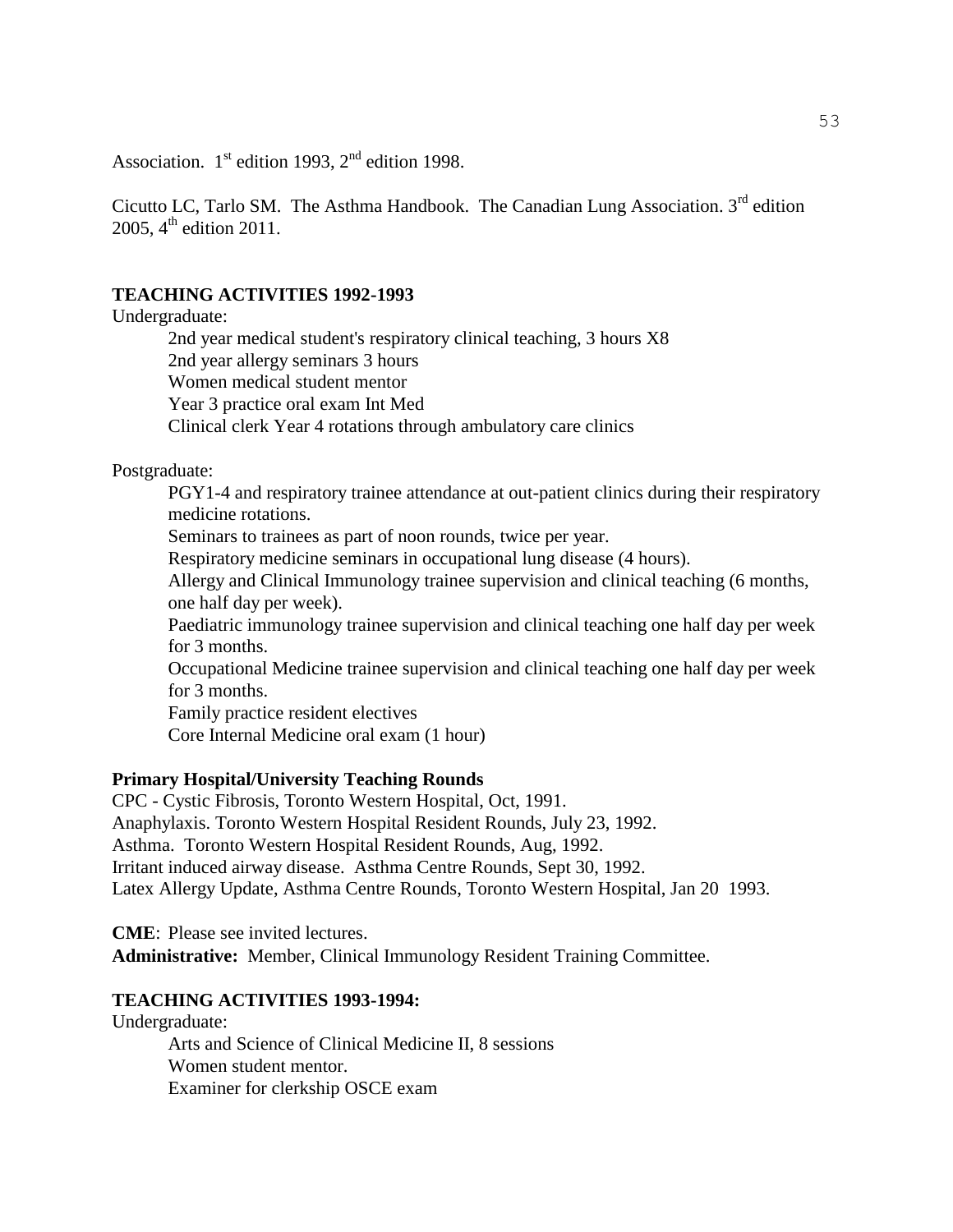Clinical clerk Year 4 rotations through ambulatory care clinics. Year III practice oral exam

#### Postgraduate:

PGY1-4 and respiratory trainee attendance at out-patient clinics during their respiratory medicine rotations, and teaching of pulmonary function test interpretaton at rounds as scheduled (about 8 times per year). PGY1 in training oral exam Seminars to trainees as part of noon rounds, twice per year. Respiratory medicine seminars in occupational lung disease (4 hours). Allergy and Clinical Immunology trainee supervision and clinical teaching (6 months, one half day per week). Paediatric immunology trainee supervision and clinical teaching one half day per week for 3 months.

# **Primary Hospital /UniversityTeaching Rounds**

Asthma and allergy. Medical residents noon rounds, TGH. Feb 1994. Pneumoconioses. Respiratory Resident seminar. MSB Mar 1994. Sulfite sensitivity, Asthma Centre Rounds, TWH, April 1994.

**CME:** Please see invited lectures.

**Administrative**: Member, Clinical Immunology Resident Training Committee. Member, Occupational Medicine Resident Training Committee.

#### **TEACHING ACTIVITIES 1994-1995:**

Undergraduate:

Year III Clerkship respiratory seminars X 3

Clinical clerk Year 3 preceptor during their internal medicine rotation, and clinical medicine examinations of other clerks at the end of their rotations.

Clinical clerk Year 4 rotations through ambulatory care clinics.

Examiner for clerkship OSCE exam

Postgraduate:

PGY1-4 and respiratory trainee attendance at out-patient clinics during their respiratory medicine rotations, and teaching of pulmonary function test interpretaton at rounds as scheduled (about 8 times per year).

Seminars to trainees as part of noon rounds, twice per year.

Respiratory medicine seminars in occupational lung disease (4 hours).

Allergy and Clinical Immunology trainee supervision and clinical teaching (6 months, one half day per week).

Paediatric immunology trainee supervision and clinical teaching one half day per week for 3 months.

Occupational Medicine trainee supervision and clinical teaching one half day per week for 3 months.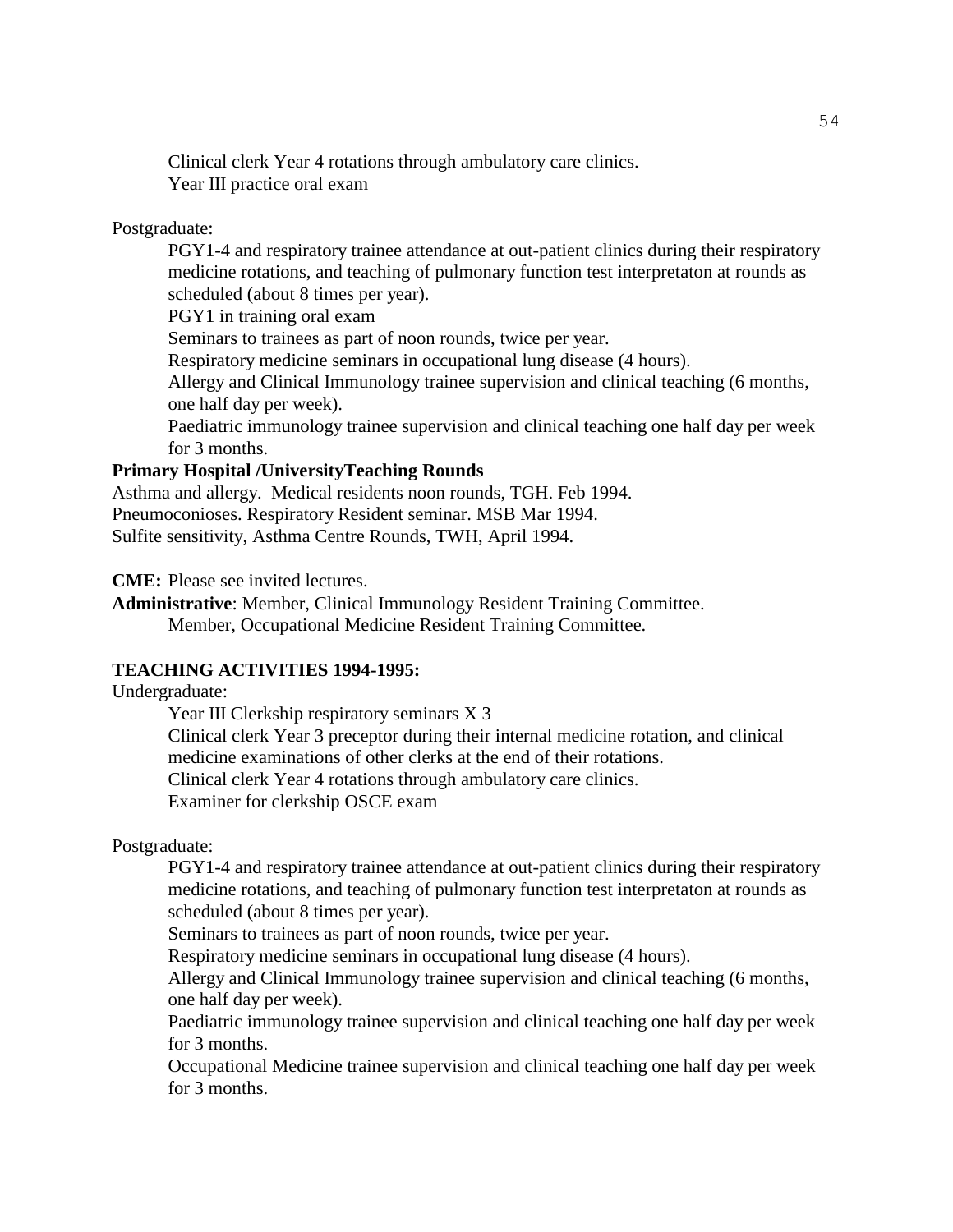#### **Primary Hospital/University teaching rounds**

Anaphylaxis. TTH, Western Division, Residents Rounds. 12th July 1994.

Occupational asthma in Ontario. TTH, General Division, Grand Medical Rounds, 21st July, 1994

Asthma, allergy and eosinophilia. Residents rounds, TTH, Feb 1995.

Outcome of occupational asthma. Asthma Centre Rounds, TTH, June 1995.

**CME**: Please see invited lectures.

**Administrative**: Member, Clinical Immunology Resident Training Committee. Member, Occupational Medicine Resident Training Committee.

#### **TEACHING ACTIVITIES 1995-1996:**

Undergraduate:

Co-supervision of 2 second year students for their project of research in the community (one with MTYR Lung Association and DR B. Zimmerman, and one with Dr F Silverman).

Clinical clerk Year 3 preceptor during their internal medicine rotation, and clinical medicine examinations of other clerks at the end of their rotations.

Clinical clerk Year 4 rotations through ambulatory care clinics.

Postgraduate:

PGY1-4 and respiratory trainee attendance at out-patient clinics during their respiratory medicine rotations, and teaching of pulmonary function test interpretaton at rounds as scheduled (about 8 times per year).

Seminars to trainees as part of noon rounds, twice per year.

Respiratory medicine seminars in occupational lung disease (4 hours).

Allergy and Clinical Immunology trainee supervision and clinical teaching (6 months, one half day per week).

Paediatric immunology trainee supervision and clinical teaching one half day per week for 3 months.

Occupational Medicine trainee supervision and clinical teaching one half day per week for 3 months.

#### **Primary hospital/University teaching rounds:**

Anaphylaxis and allergy. Residents Rounds, TTH, July 1995.

To shuttle or jog? respiratory effects of air pollution, TTH, Western Division Grand Rounds, Sept 1995.

Occupational lung Disease Seminar, Respiratory Residents, U of T. 13 Dec 1995.

**CME**: Please see invited lectures.

**Administrative**: Member, Clinical Immunology Resident Training Committee. Member, Occupational Medicine Resident Training Committee.

#### **TEACHING ACTIVITIES 1996-1997:**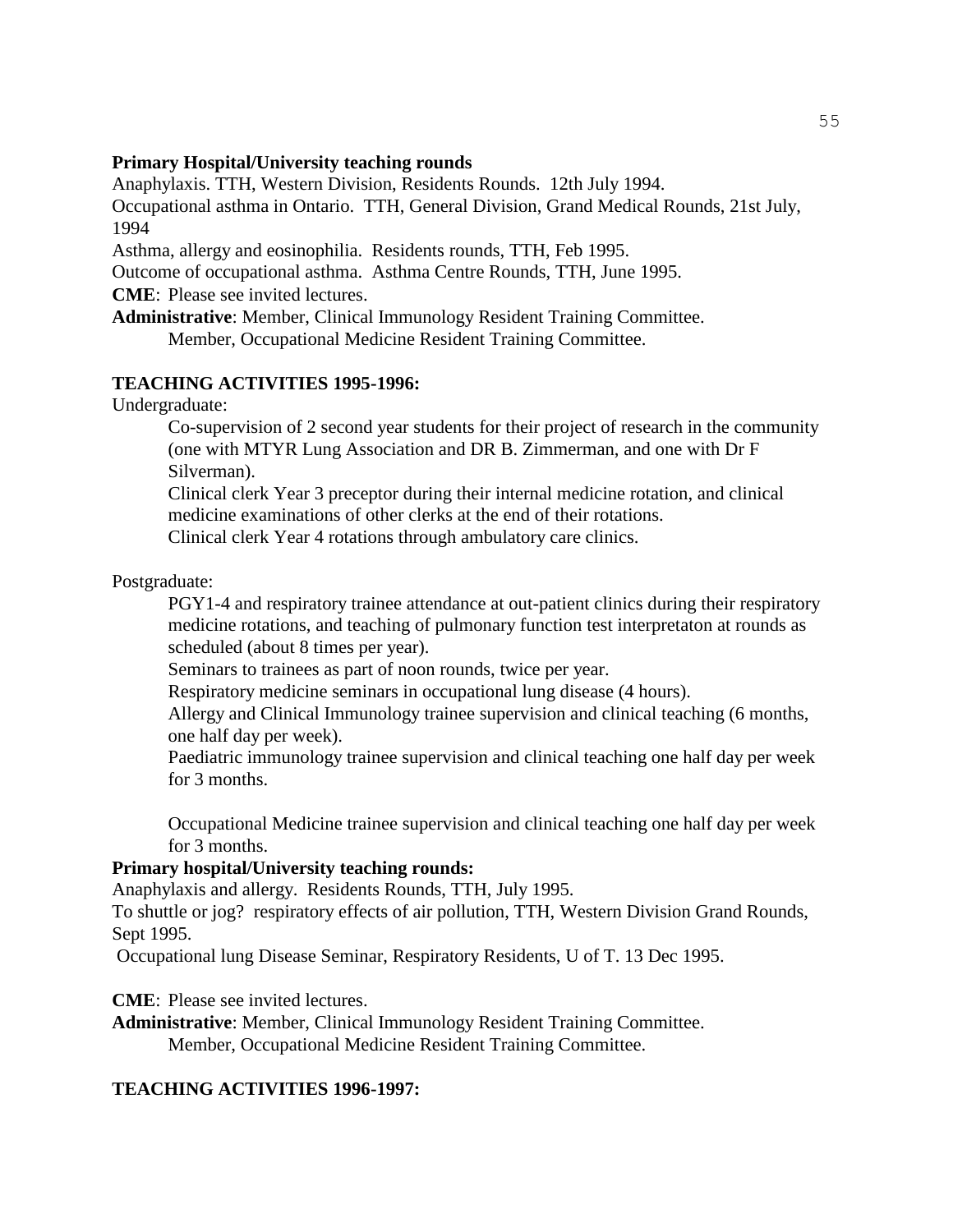Undergraduate:

Clinical clerk teaching in the ambulatory care setting, approx. 20 hours.

Undergraduate summer student supervision, approx. 20 hours.

#### Postgraduate:

Teaching in the ambulatory care setting of PGY1-4s and subspecialty residents in the respiratory, adult and paediatric immunology, and occupational medicine programs. PGY1-4 rotating through respirology: approx. 6 hours/week

Respiratory Residents: approx. 1/2 hour/week

Adult Immunology Residents: approx. 3 hours/week

Paediatric elective residents: approx. 1/2 hour/week

Pulmonary function teaching rounds: approx. 8 hours

House staff noon rounds: 2 hours

Respiratory resident seminars: 4 hours

Occupational resident seminars: 4 hours

Respiratory Resident practice oral exam: 1.5 hours

Medical research project supervision, medical resident, Dr Yvonne Wai, Dec 1996 4 weeks

Occupational medicine resident research project supervision, (Dr Sultan Alotaibi) approx. 10 hours.

#### **Primary Hospital/University teaching rounds**

Anaphylaxis. Medical Residents noon rounds, July '96, TTH.

Allergy and Asthma. Medical Residents noon rounds TTH, Feb 1997.

Colds and air pollutants as triggers for asthma. Asthma Centre Rounds, TTH, Apr 15, 1997.

Occupational Asthma. Respiratory Residents, Toronto, May 28, 1997.

**CME:** Please see invited lectures.

**Administrative**: Member, Clinical Immunology Resident Training Committee.

Member, Occupational Medicine Resident Training Committee

#### **TEACHING ACTIVITIES 1997-1998:**

Undergraduate:

Clinical clerk teaching in the ambulatory care setting, and preceptor, approx. 20 hours. Undergraduate summer student supervision, approx. 20 hours. Elective medical student from Poland, approx. 20 hours

#### Postgraduate:

Teaching in the ambulatory care setting of PGY1-4s and subspecialty residents in the respiratory, adult and paediatric immunology, and occupational medicine programs. PGY1-4 rotating through respirology: approx. 3 hours/week Respiratory Residents: approx. 1/2 hour/week Adult Immunology Residents: approx. 3 hours/week Paediatric immunology residents: approx. 3 hour/week Occupational medicine residents: approx. 1 hour/week Pulmonary function teaching rounds: approx. 8 hours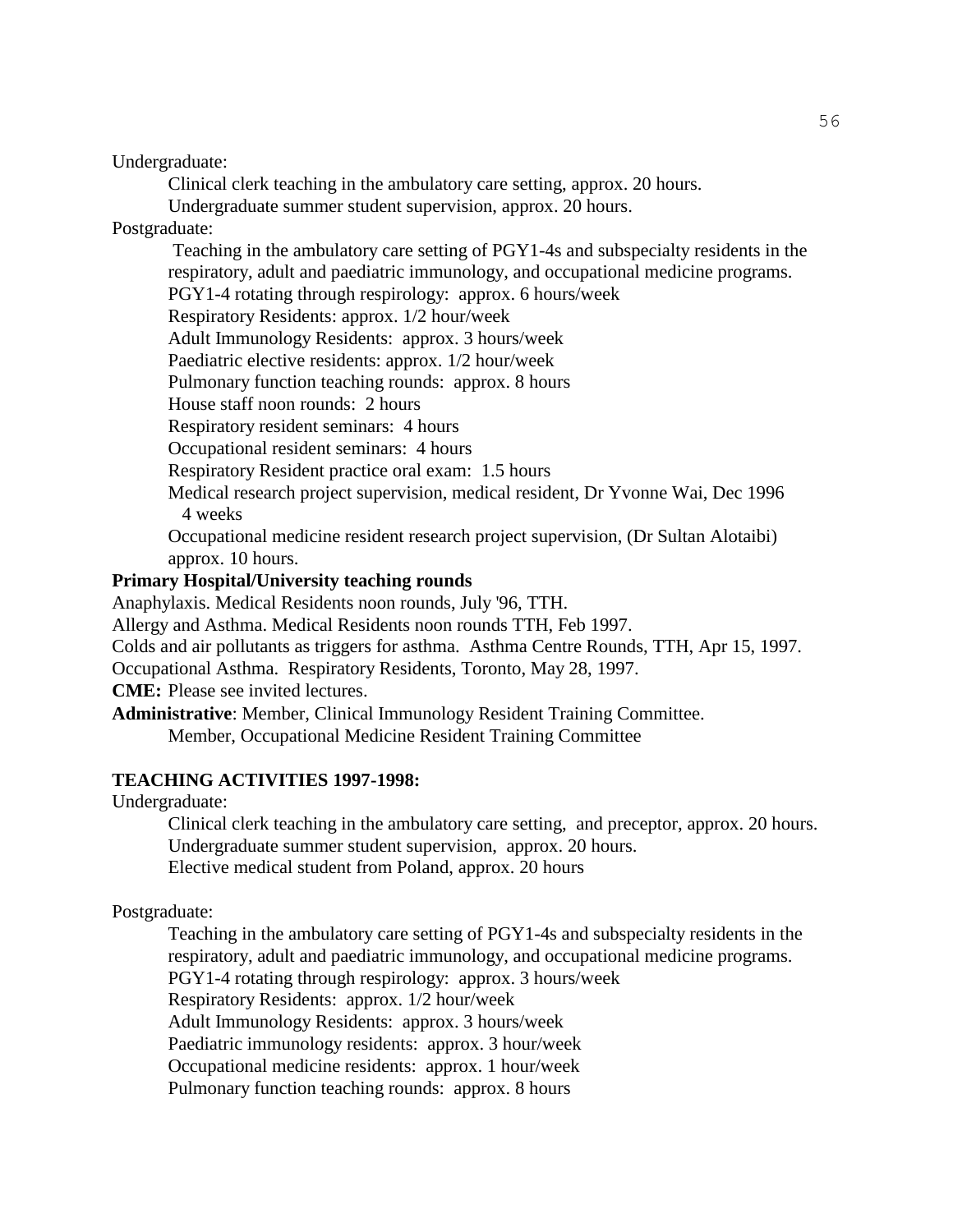House staff noon rounds: 2 hours

Respiratory resident seminars: 4 hours

Occupational resident seminars: approx. 4 hours

Respiratory Resident practice oral exam: 1.5 hours

# **Primary Hospital/University teaching rounds:**

Occupational asthma in the car industry. Grand Rounds, The Toronto Hospital, Dec 1997. Surveillance for occupational asthma. Asthma Centre Rounds, The Toronto Hospital, 12th May 1998.

**CME**: Please see invited lectures.

**Administrative:** Member, Clinical Immunology Resident Training Committee. Member, Occupational Medicine Resident Training Committee.

#### **TEACHING ACTIVITIES 1998-1999:**

Undergraduate:

Year I Respiratory seminar 2 hours

Clinical clerk teaching in the ambulatory care setting, and preceptor: approx. 20 hours. Undergraduate summer student supervision: approx. 20 hours.

Health in the Community  $2<sup>nd</sup>$  year student supervision, Amir Ginsberg, approx. 15 hours.

Postgraduate:

Teaching in the ambulatory care setting of PGY1-4s and subspecialty residents in the respiratory, adult and paediatric immunology, and occupational medicine programs. PGY1-4 rotating through respirology: approx. 3 hours/week

Respiratory Residents: approx. 1/2 hour/week

Adult Immunology Residents: approx. 3 hours/week

Occupational medicine residents: approx. 1 hour/week

Pulmonary function teaching rounds: approx. 8 hours

House staff noon rounds: 2 hours

Respiratory resident seminars: 4 hours

#### **Primary Hospital/University teaching rounds:**

Anaphylaxis. Noon Resident seminars, The Toronto Western Hospital, July '98.

Occupational asthma. Respiratory residents seminar, The Toronto Western Div, Oct 1998.

Occupational Lung Diseases. Respiratory Resident Seminar, Nov 1998.

Respiratory allergy and asthma. Resident noon rounds, TTH General Division, Feb 15th 1999.

Respiratory residents seminar, Med Sci Building, U of T. Pneumoconiosis. May 1999.

**CME**: Please see invited lectures.

**Administrative**: Member, Clinical Immunology Resident Training Committee.

Member, Occupational Medicine Resident Training Committee.

#### **TEACHING ACTIVITIES 1999-2000**

Undergraduate: Year 1 medical student seminars, respiratory examination, acid-base balance. Med Sci Blding, U of T, Dec 8 and  $9<sup>th</sup> 1999$ .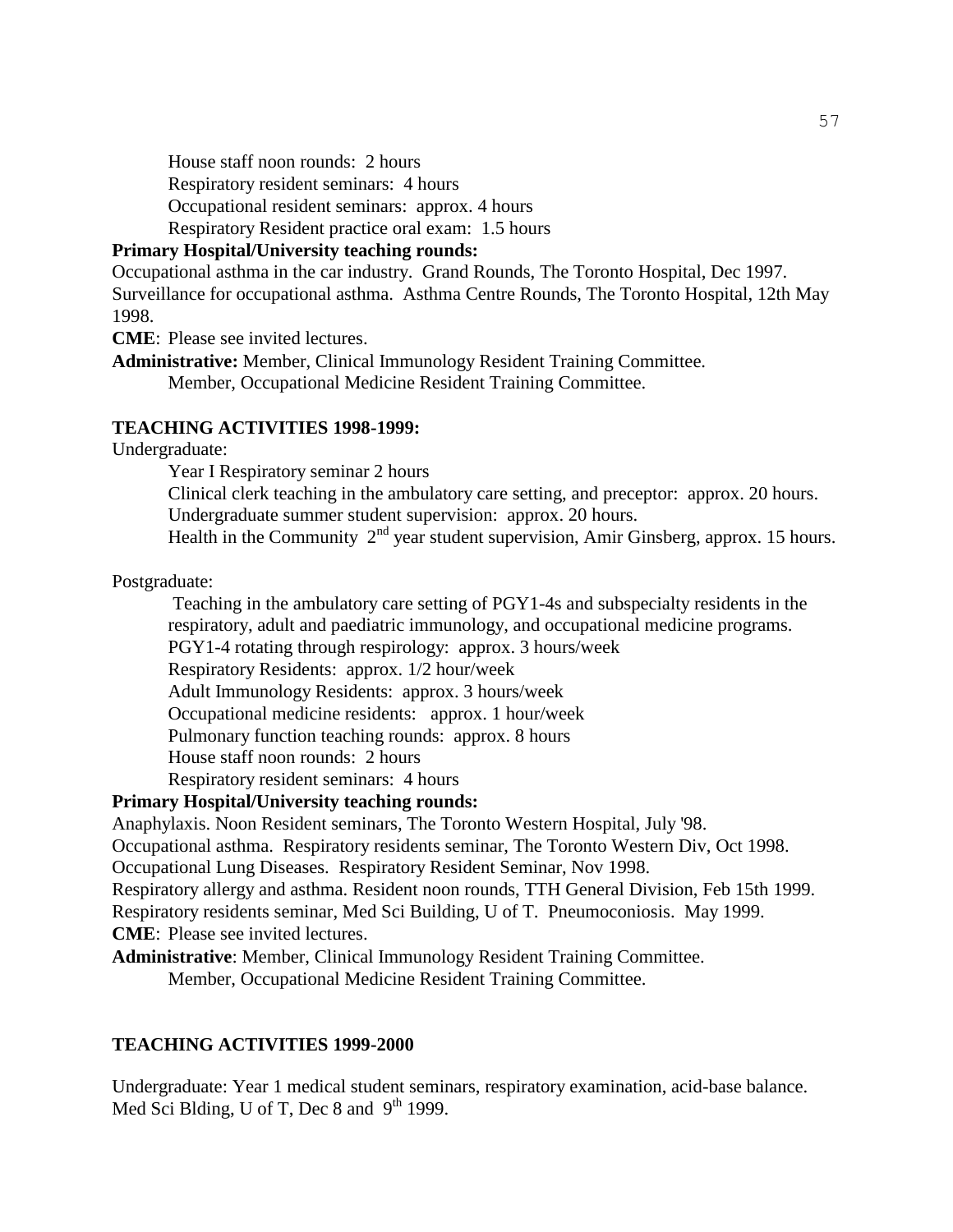Clinical clerk teaching in the ambulatory care setting, and preceptor: approx. 20 hours. Undergraduate summer student supervision: approx. 20 hours. Health in the Community  $2<sup>nd</sup>$  year student, Stephen Juvet, 4th Year Student OSCE, Apr 2000.

Postgraduate:

Teaching in the ambulatory care setting of PGY1-4s and subspecialty residents in the respiratory, adult and paediatric immunology, and occupational medicine programs. PGY1-4 rotating through respirology: approx. 3 hours/week

Elective Year 4 student from Ottawa, Joel Liem, approx 9 hours

Respiratory Residents: approx. 1/2 hour/week

Adult Allergy/Immunology Residents: approx. 3 hours/week

Elective Allergy/Immunology Resident from Spain, Dr San Miguel, approx 9 hours Elective Allergy/Immunology Resident from Manitoba, Ont, Dr C Kalikowsky, approx 9 hours

Elective Allergy/Immunology Resident from London, Ont, Dr Patel, approx 9 hours

Occupational medicine residents: approx. 1 hour/week

Pulmonary function teaching rounds: approx. 8 hours

House staff noon rounds: 2 hours

Respiratory resident seminars: 4 hours

# **Primary Hospital/University teaching rounds:**

Occupational asthma. Medical Grand Rounds, Mount Sinai Hospital, Toronto, 15th Sept 1999. Occupational asthma. Resident seminar, TWH, 21<sup>st</sup> Oct 1999. Respiratory Allergy, TGH June 2000.

**CME**: Please see invited lectures.

**Administrative**: Member, Clinical Immunology Resident Training Committee.

Member, Occupational Medicine Resident Training Committee.

#### **TEACHING ACTIVITIES 2000-2001**

Summer research students, Vincent Tsui, 3<sup>rd</sup> year Biology undergrad student U Western Ont, approx 7 hours, and Dilanee Ramanayake, .approx 7 hours.

Undergraduate: Year 1 student seminar on pulmonary function

Year 1 lecture Air Pollution Health Effects in Determinants of Health Course.

Health in the Community (determinants of health): 3x Year 2 students for independent projects, approx. 20hours.

Clinical clerk teaching in the ambulatory care setting, and preceptor: approx. 20 hours.

Undergraduate summer student supervision: approx. 20 hours.

Postgraduate:

Teaching in the ambulatory care setting of PGY1-4s and subspecialty residents in the respiratory, adult and paediatric immunology, and occupational medicine programs. PGY1-4 rotating through respirology: approx. 3 hours/week

Respiratory Residents: approx. 1/2 hour/week

Adult Allergy and Clinical Immunology Residents: approx. 3 hours/week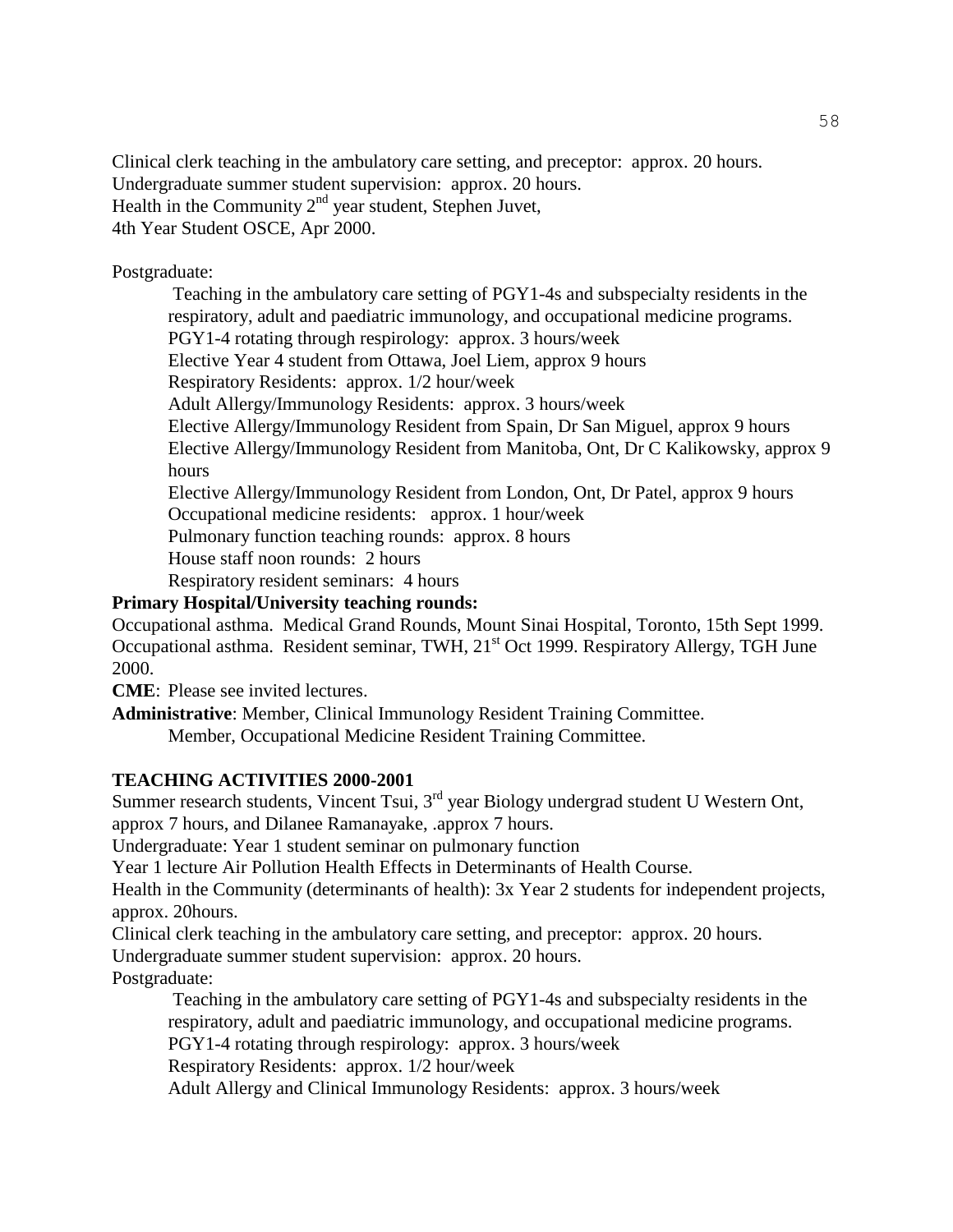Occupational medicine residents: approx. 1 hour/week

Pulmonary function teaching rounds: approx. 8 hours

Chest radiograph teaching rounds: 1 hour

House staff noon rounds: 2 hours

Respiratory resident seminars: 4 hours

#### **Primary Hospital/University teaching rounds:**

Can Occupational asthma be prevented? Respiratory research rounds Feb  $28<sup>th</sup> 2001$ ,

MSB

**CME**: Please see invited lectures.

**Administrative**: Member, Clinical Immunology Resident Training Committee. Member, Occupational Medicine Resident Training Committee.

#### **TEACHING ACTIVITIES 2001-2002**

Summer research student, Vincent Tsui,  $3<sup>rd</sup>$  year Biology undergrad student U Western Ont, approx 7 hours, summer 2001.

Undergraduate: Year 1 student seminar on pulmonary function

Health in the Community (determinants of health): 3x Year 2 students for independent projects, approx. 20hours.

Clinical clerk teaching in the ambulatory care setting, and preceptor: approx. 20 hours. Undergraduate summer student supervision: approx. 20 hours.

Postgraduate:

Teaching in the ambulatory care setting of PGY1-4s and subspecialty residents in the respiratory, adult and paediatric immunology, and occupational medicine programs.

PGY1-4 rotating through respirology: approx. 3 hours/week

Respiratory Residents: approx. 1/2 hour/week

Adult Allergy and Clinical Immunology Residents: approx. 3 hours/week

Occupational medicine residents: approx. 1 hour/week

Pulmonary function teaching rounds: approx. 8 hours

House staff noon rounds: 2 hours

Respiratory resident seminars: 4 hours

Immunology Masters' Students seminar on Immunology of Asthma, Resource staff, Mar 2002, PMH 2 hours + literature review.

#### **Primary Hospital/University teaching rounds:**

Can Occupational asthma be prevented? Respiratory research rounds Feb  $28<sup>th</sup> 2001$ ,

**MSB** 

Sick Building Syndrome Grand Rounds Mount Sinai Hospital, Sept 2001

**CME**: Clinical observer from Japan in occupational lung disease, Dr Z Zheng, Assoc Prof , Univ of Ryakas, Okinawa, Sept –Nov 2001.

Clinical observer from Iran in occupational lung disease, Dr J Peyrovi, Univ of Tehran, Iran Dec 2001-May 2003.

Please see invited lectures.

#### **Administrative**: Member, Clinical Immunology Resident Training Committee. Member, Occupational Medicine Resident Training Committee.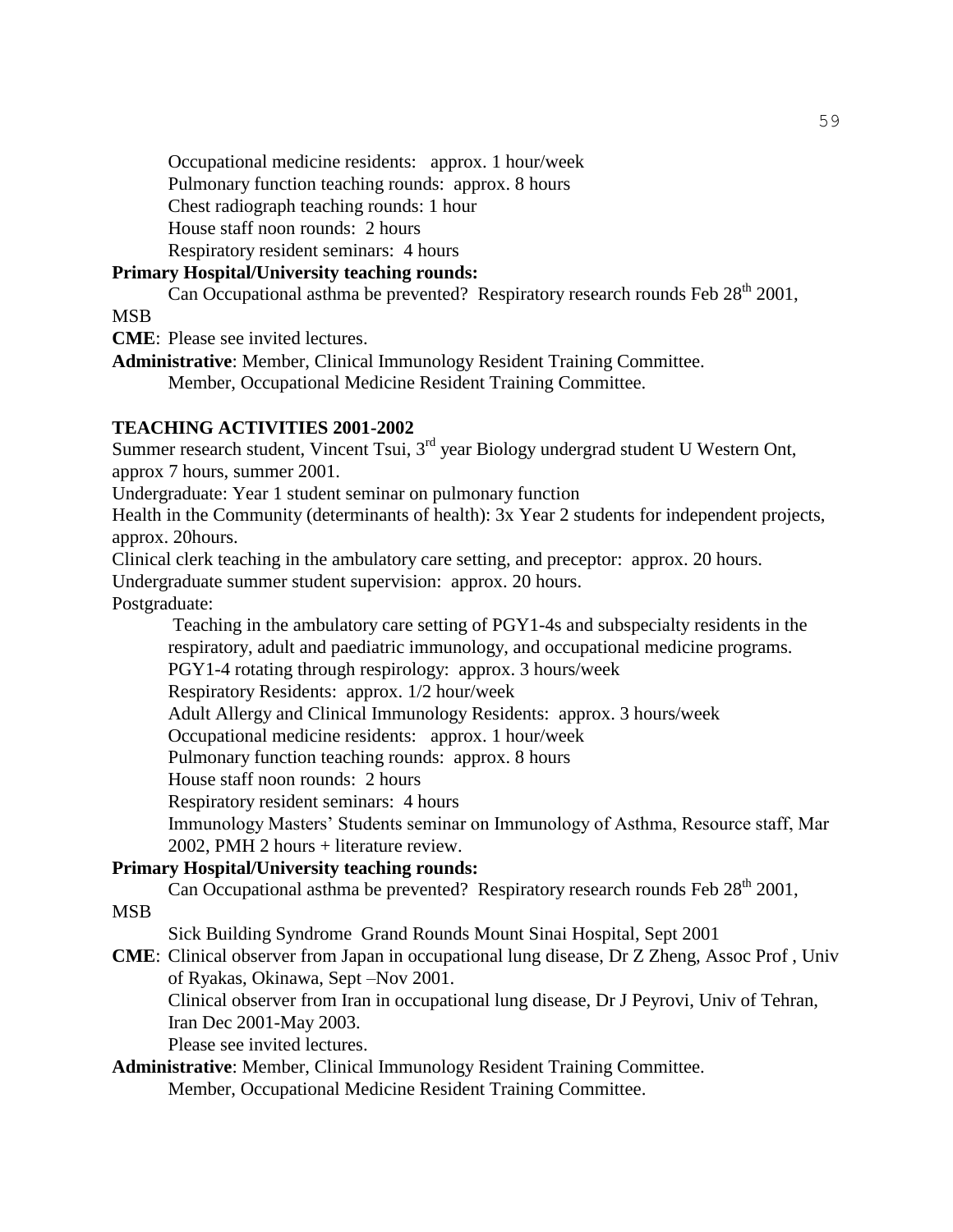#### **TEACHING ACTIVITIES 2002-2003**

Summer research student May-Aug 2003, Victor Ng, Univ Western Ont Med Student. Undergraduate: Year 1 student seminar on pulmonary function Health in the Community (determinants of health): 2x Year 2 students for independent projects, approx. 20hours (Crystal Mulligen and Matthew Heffer). Clinical clerk teaching in the ambulatory care setting, and preceptor: approx. 20 hours. Postgraduate: Teaching in the ambulatory care setting of PGY1-4s and subspecialty residents in the

respiratory, adult and paediatric immunology, and occupational medicine programs. PGY1-4 rotating through respirology: approx. 3 hours/week Respiratory Residents: approx. 1/2 hour/week Adult Allergy and Clinical Immunology Residents: approx. 3 hours/week Pediatric allergy and clinical immunology residents approx 30 hours Occupational medicine residents: approx. 1 hour/week Pulmonary function teaching rounds: approx. 8 hours House staff noon rounds: 4 x 1 hours Respiratory resident seminars: 2 hours (anaphylaxis, allergy and asthma)

#### **Primary Hospital/University teaching rounds:**

TWH Clinical research rounds Apr 2003 Occupational asthma.

- **CME**: 2 Clinical observers from Iran in occupational lung disease, Dr J Peyrovi, Univ of Tehran, Iran Dec 2001-May 2003 and Dr Khosro Sadegh Niiat. Please see invited lectures.
- **Administrative**: Member, Clinical Immunology Resident Training Committee. Member, Occupational Medicine Resident Training Committee.

#### **TEACHING ACTIVITIES 2003-2004**

Summer research student May-Aug 2003, and June-Aug 2004, Victor Ng, Univ Western Ont Med Student.

Undergraduate: Year 1 student seminar on pulmonary examination, Dec '03

Health in the Community (determinants of health): 2x Year 2 students for independent projects, approx. 20hours (Dan Riccuitto and John Kraft).

Clinical clerk teaching in the ambulatory care setting, and preceptor: approx. 20 hours. Postgraduate:

Teaching in the ambulatory care setting of PGY1-4s and subspecialty residents in the respiratory, adult and paediatric immunology, and occupational medicine programs. PGY1-4 rotating through respirology: approx. 3 hours/week Respiratory Residents: approx. 1/2 hour/week Elective PGY5 Respiratory Resident, Dr Krista Kemp Jan-Feb 2004. Adult Allergy and Clinical Immunology Residents: approx. 2 hours/week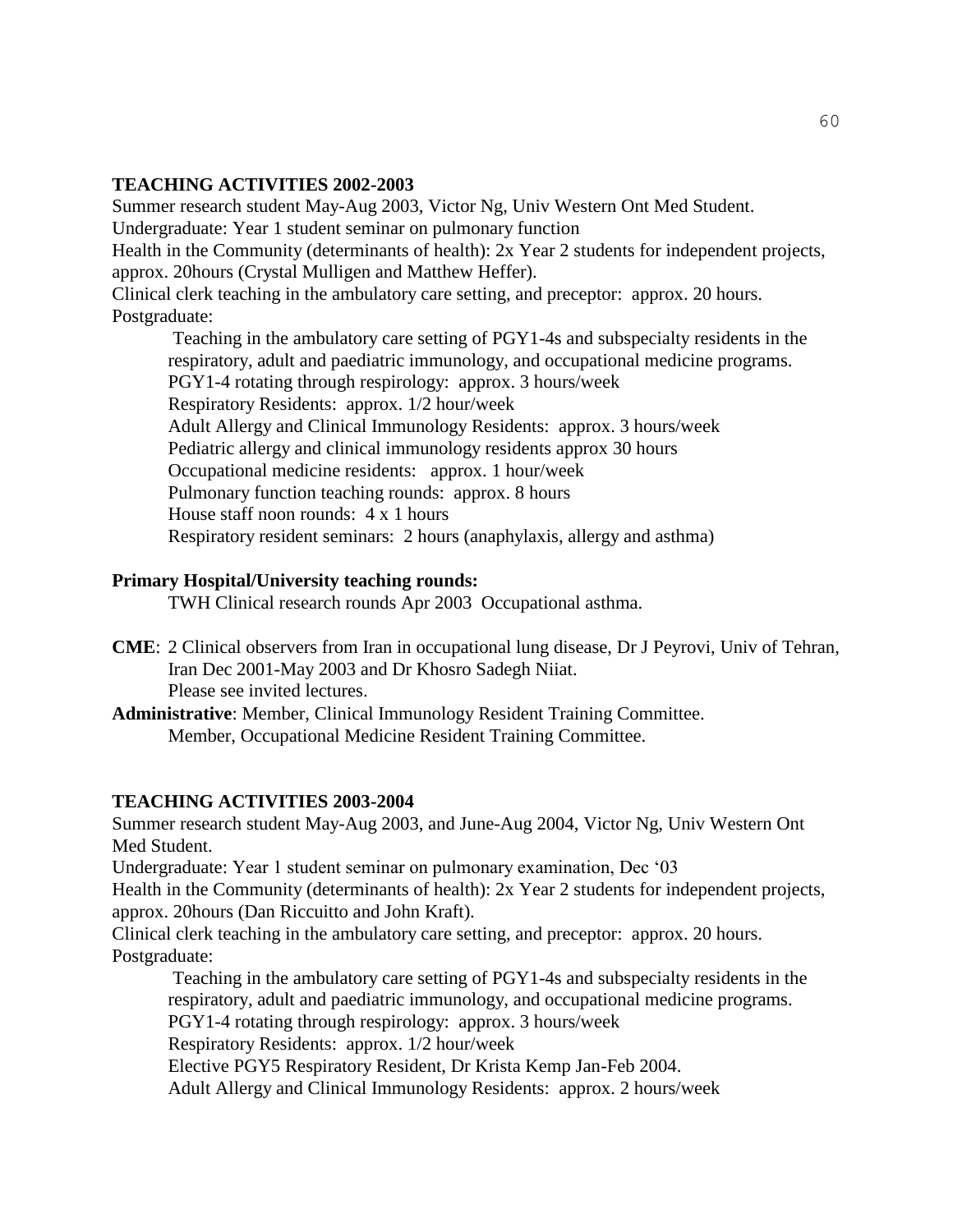Pediatric allergy and clinical immunology residents approx 3 hours

Occupational medicine residents: approx. 1 hour/week

Pulmonary function teaching rounds: approx. 8 hours

Medical house staff noon rounds: 4 x 1 hours (Mount Sinai, Anaphylaxis, Occupational asthma), UHN Anaphylaxis, Asthma and allergy.

Allergy/Immunology resident seminar x 2, Occupational asthma, Health effects of indoor mold exposure

Occupational medicine resident seminars x 2, Occupational asthma, Hypersensitivity pneumonitis

Respiratory resident seminars x 2 hours, occupational lung disease.

#### **Primary Hospital/University teaching rounds:**

Please see invited rounds

**CME**: Clinical observer from Iran in occupational lung disease, Dr J Peyrovi, Univ of Tehran, Iran Dec 2001-Dec 2003

Please see invited lectures.

**Administrative**: Member, Clinical Immunology Resident Training Committee. Member, Occupational Medicine Resident Training Committee.

#### **TEACHING ACTIVITIES 2004-2005**

Summer research student June-Aug 2005, Romy Seth, Univ Toronto. Undergraduate: Year 1 student seminar on pulmonary function tests, Nov '04 Health in the Community (determinants of health): Year 2 student Husam-Eldin ABDEL-QADIR, for independent project, approx. 20 hours Clinical clerk teaching in the ambulatory care setting, and preceptor: approx. 20 hours.

Postgraduate:

Teaching in the ambulatory care setting of PGY1-4s and subspecialty residents in the respiratory, adult and paediatric immunology, and occupational medicine programs. PGY1-4 rotating through respirology: approx. 3 hours/week

Respiratory Residents: approx. 1/2 hour/week (elective Dr Frank Ritacca)

Adult Allergy and Clinical Immunology Residents: approx. 2 hours/week

Pediatric allergy and clinical immunology residents approx 3 hours

Occupational medicine residents: approx. 1 hour/week

Pulmonary function teaching rounds: approx. 8 hours

Medical house staff noon rounds: 4 x 1 hours (Mount Sinai, Anaphylaxis, Occupational asthma), UHN Anaphylaxis, Asthma and allergy.

Allergy/Immunology resident seminar

Occupational medicine resident seminars

Respiratory resident seminars x 2 hours, occupational lung disease.

Elective final year respiratory residents: Frank Ricatta (U of T), 6weeks, Christine Macey (Univ Winnipeg)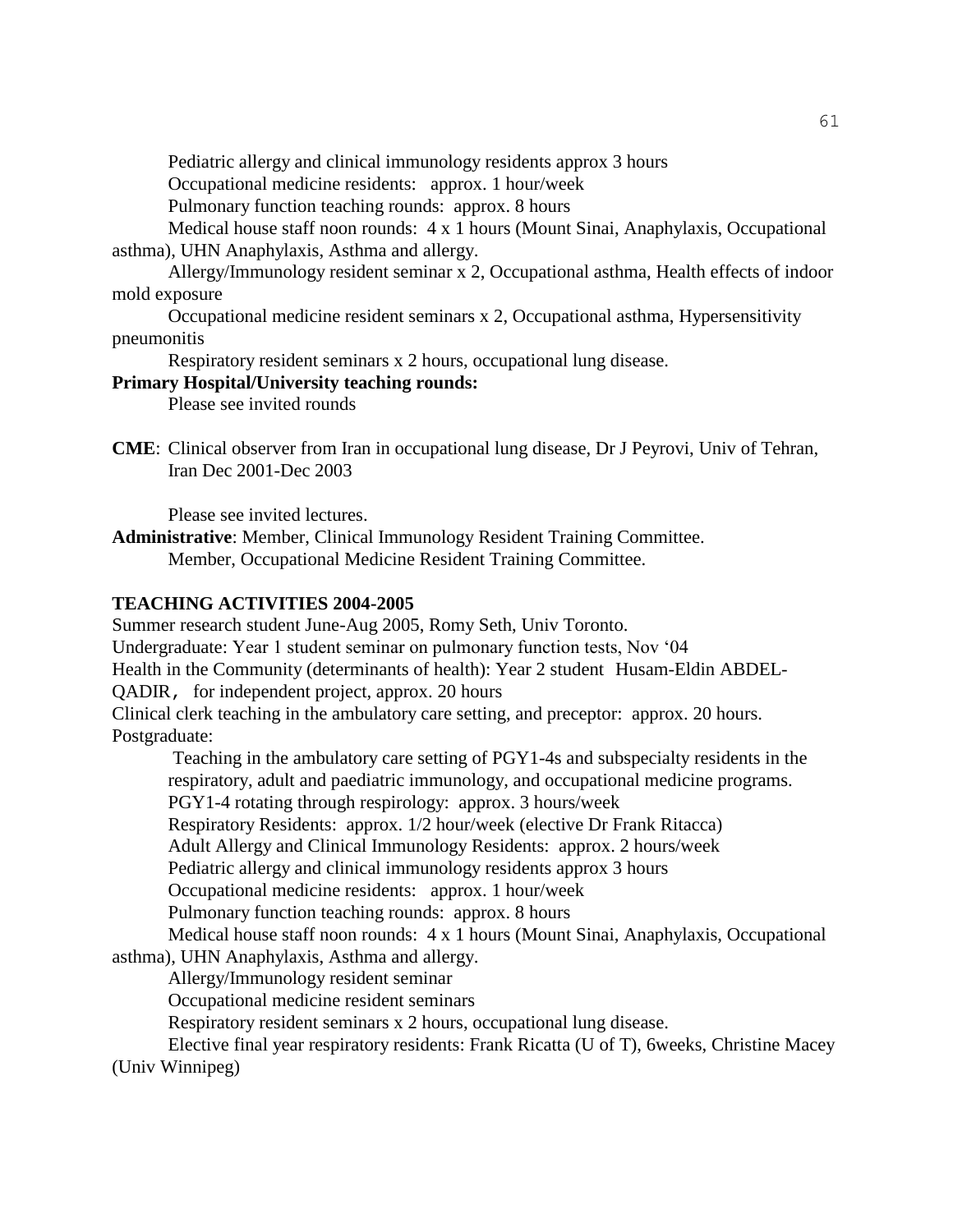# **Primary Hospital/University teaching rounds:**

Please see invited lectures.

**Administrative**: Member, Clinical Immunology Resident Training Committee. Member, Occupational Medicine Resident Training Committee.

# **TEACHING ACTIVITIES 2005-2006**

Summer research student June-Aug 2005, Romy Seth, Univ Toronto. Undergraduate: Year 1 student seminar on respiratory physical examination, Nov '05 Health in the Community (determinants of health): Year 2 student for independent project, approx. 20 hours, Natasha Saunders.

Medical student lecture on Occupational Lung Disease, Y2 Mar 2006 Clinical clerk teaching in the ambulatory care setting, and preceptor: approx. 20 hours. Elective allergy/immunology medical student from Italy, Marta Grazzini Aug 2-28, 2005. Elective  $4<sup>th</sup>$  year medical student from Dalhousie, Jennifer Fletcher, Nov/Dec 2005. Postgraduate:

Teaching in the ambulatory care setting of PGY1-4s and subspecialty residents in the respiratory, adult and paediatric immunology, and occupational medicine programs.

PGY1-4 rotating through respirology: approx. 3 hours/week

Respiratory Residents: approx. 1/2 hour/week ( + elective respiratory fellow from Chile, Dr Miguel Antuenz July-Dec 2005)

Adult Allergy and Clinical Immunology Residents: approx. 2 hours/week

Pediatric allergy and clinical immunology residents approx 3 hours

Occupational medicine residents: approx. 1 hour/week

Pulmonary function teaching rounds: approx. 8 hours

Medical house staff noon rounds: 4 x 1 hours (Mount Sinai, Anaphylaxis, Occupational asthma), UHN Anaphylaxis, Asthma and allergy.

Allergy/Immunology resident seminar

Occupational medicine resident seminars

Respiratory resident seminars x 2 hours, occupational lung disease.

# **Primary Hospital/University teaching rounds:**

Please see invited lectures.

**Administrative**: Member, Clinical Immunology Resident Training Committee. Member, Occupational Medicine Resident Training Committee.

# **TEACHING ACTIVITIES 2006-7**

Summer research student June-Aug 2006, Romy Seth, Univ Toronto (St Michael's Hospital Summer Student Award).

Undergraduate: Year 1 student seminar on respiratory physical examination, Nov '06 Health in the Community (determinants of health): Year 2 student for independent project, approx. 20 hours, Carrie Linde.

Medical student lecture on Occupational Lung Disease, Y2 Mar 2007

Clinical clerk teaching in the ambulatory care setting, and preceptor: approx. 20 hours. Postgraduate: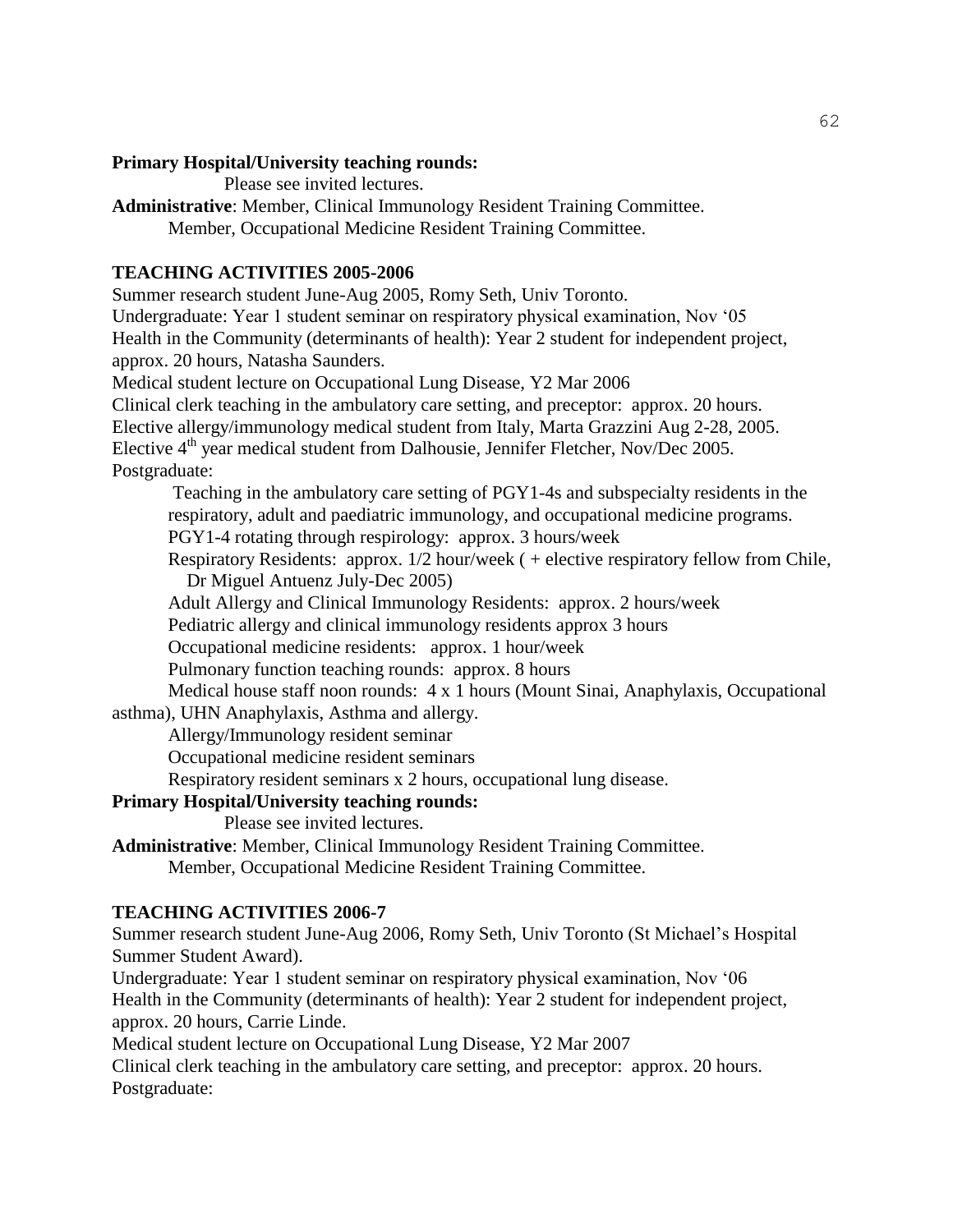Teaching in the ambulatory care setting of PGY1-4s and subspecialty residents in the respiratory, adult and paediatric immunology, and occupational medicine programs. PGY1-4 rotating through respirology: approx. 3 hours/week Respiratory Residents: approx. 1/2 hour/week Elective respiratory research fellow /visiting professor from Brazil, Dr Marcos Ribiero Aug 2006-Feb 2008) Adult Allergy and Clinical Immunology Residents: approx. 2 hours/week Pediatric allergy and clinical immunology residents approx 9 hours Occupational medicine residents: approx. 1 hour/week Pulmonary function teaching rounds: approx. 13 hours Medical house staff noon rounds: 4 x 1 hours (Mount Sinai, Anaphylaxis, Occupational asthma), UHN Anaphylaxis, Asthma and allergy. Allergy/Immunology resident seminar X 2h Occupational medicine resident seminars Respiratory resident seminars x 2 hours, occupational lung disease. **Primary Hospital/University teaching rounds:** Please see invited lectures.

**Administrative**: Member, Occupational Medicine Resident Training Committee.

# **TEACHING ACTIVITIES 2007-8**

Summer research student June 1st-Aug  $30<sup>th</sup>$  2007, Romy Seth, Univ Toronto (Institute of Medical Sciences Summer Student Award).

Summer Research Student Sasha Bhinder June 1st-Aug  $30<sup>th</sup>$  2007 (CREMS Student award for 2007)

Elective medical student from Liverpool, UK Emma Ainsworth, June  $18<sup>th</sup>$  2007- July 20th 2007. Elective  $4<sup>th</sup>$  year medical student Lance Rodin, April 2008.

Undergraduate: Year 1 student seminar on respiratory physical examination, Nov '07 Health in the Community (determinants of health): Year 2 student Hannah Park for independent project, approx. 20 hours.

Medical student lecture on Occupational Lung Disease, Y1

Respiratory Residents Introductory Lectures, July 07, Occupational lung disease.

Clinical clerk teaching in the ambulatory care setting, and preceptor: approx. 20 hours. Postgraduate:

Teaching in the ambulatory care setting of PGY1-4s and subspecialty residents in the respiratory, adult and paediatric immunology, and occupational medicine programs.

PGY1-4 rotating through respirology: approx. 3 hours/week

Respiratory Residents: approx. 1/2 hour/week

Adult Allergy and Clinical Immunology Residents: approx. 2 hours/week

Pediatric allergy and clinical immunology residents approx 9 hours/y

Occupational medicine residents: approx. 1 hour/week

Pulmonary function teaching rounds: approx. 13 hours

Medical house staff noon rounds: 4 x 1 hours (Mount Sinai, Anaphylaxis, Occupational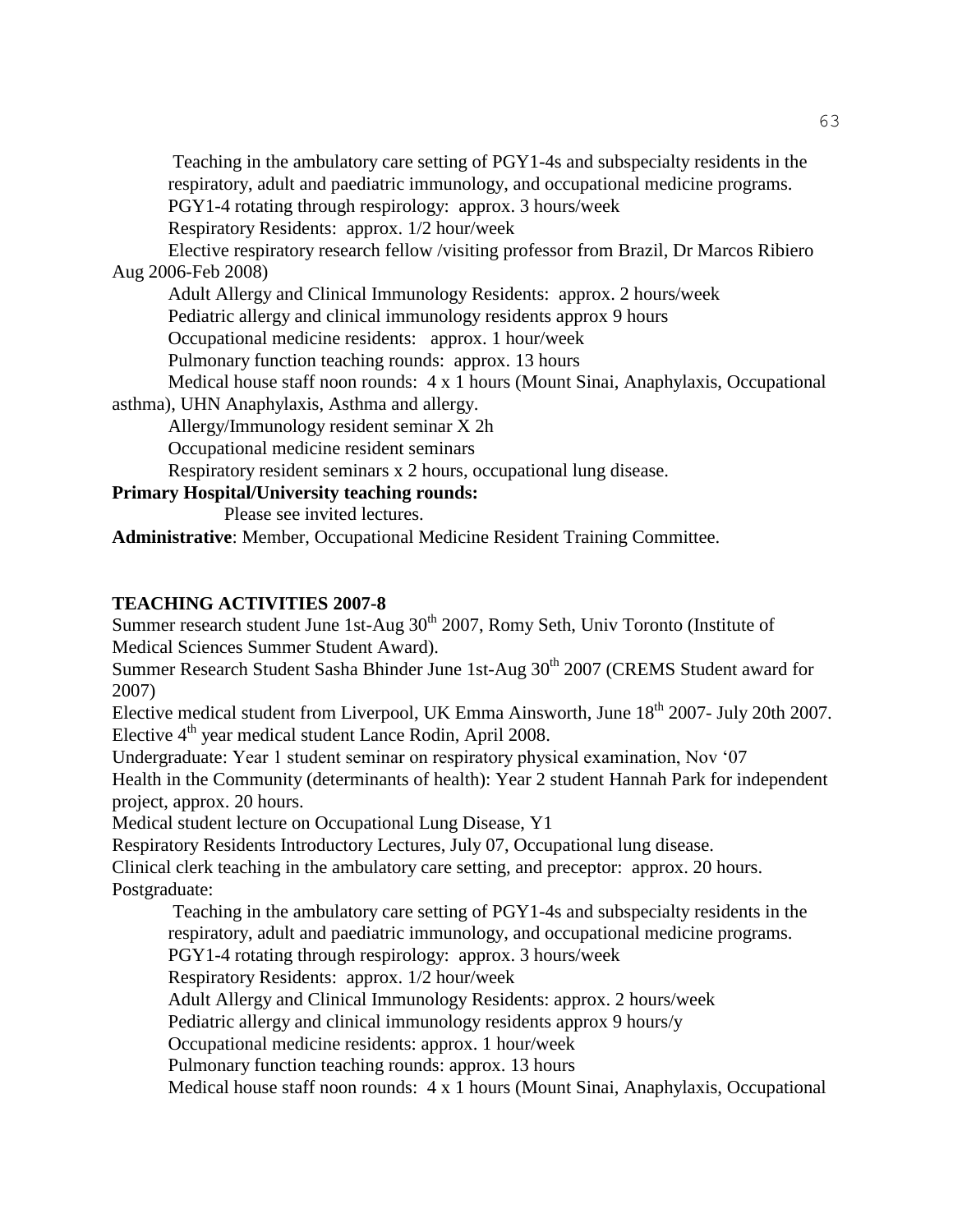asthma), UHN Anaphylaxis, Asthma and allergy. Allergy/Immunology resident seminars X 2h Respiratory resident seminars x 2 hours, occupational lung disease. Elective respiratory research fellow /visiting professor from Brazil, Dr Marcos Ribiero Aug 2006-Feb 2008). Elective Respiratory fellow from Australia, Dr Ryan Hoy, July  $1<sup>st</sup>$  2007-June 30<sup>th</sup> 2008. Elective medical observer in Occupational Allergy from Mexico, Dr Martin Becerril Sept 2007-Oct 2007. Mentorship: for Dr Stephen Betschel, Junior Staff Physician, St Michael's Hospital

#### **Primary Hospital/University teaching rounds:**

Please see invited lectures.

**Administrative**:Member, Occupational Medicine Resident Training Committee.

# **TEACHING ACTIVITIES 2008-9**

Summer research student June 1st-Aug 30<sup>th</sup> 2008, Romy Seth, Univ Toronto (St Michael's Hospital Summer Student Award).

Summer research student June 1st-Aug 30<sup>th</sup> 2008, Ben Jung, Univ McGill (IMS Summer Student Award)

Supervisor medical student Sacha Bhinder, Great Case in Medicine  $1<sup>st</sup>$  place winner –

"Development of transient peanut allergy following bilateral lung transplantation" 2009.

Elective 4<sup>th</sup> year medical student Lance Rodin, April 2008.

Undergraduate: Year 1 student seminar on pulmonary function, Nov '08

Health in the Community (determinants of health): Year 2 students for independent project,

approx. 20 hours Mark Kuprowski and Peter Dziak 2008-9.

Medical student lecture on Occupational Lung Disease, Y1

Respiratory Residents Introductory Lectures, July 08, Occupational lung disease.

Clinical clerk teaching in the ambulatory care setting, and preceptor: approx. 20 hours. Postgraduate:

Teaching in the ambulatory care setting of PGY1-4s and subspecialty residents in the respiratory, adult and paediatric immunology, and occupational medicine programs.

PGY1-4 rotating through respirology: approx. 3 hours/week

Respiratory Residents: approx. 1/2 hour/week

Adult Allergy and Clinical Immunology Residents: approx. 2 hours/week

Pediatric allergy and clinical immunology residents approx 9 hours/y

Occupational medicine residents: approx. 2 hour/year

Pulmonary function housestaff teaching rounds: approx. 13 hours per year

Medical house staff noon rounds: 4 x 1 hours (Mount Sinai, Anaphylaxis, Occupational

asthma), UHN Anaphylaxis, Asthma and allergy.

Allergy/Immunology resident seminars X 2h

Respiratory resident seminars x 2 hours, occupational lung disease.

Elective respiratory research fellow /visiting professor from Brazil, Dr Marcos Ribiero Aug 2006-2009).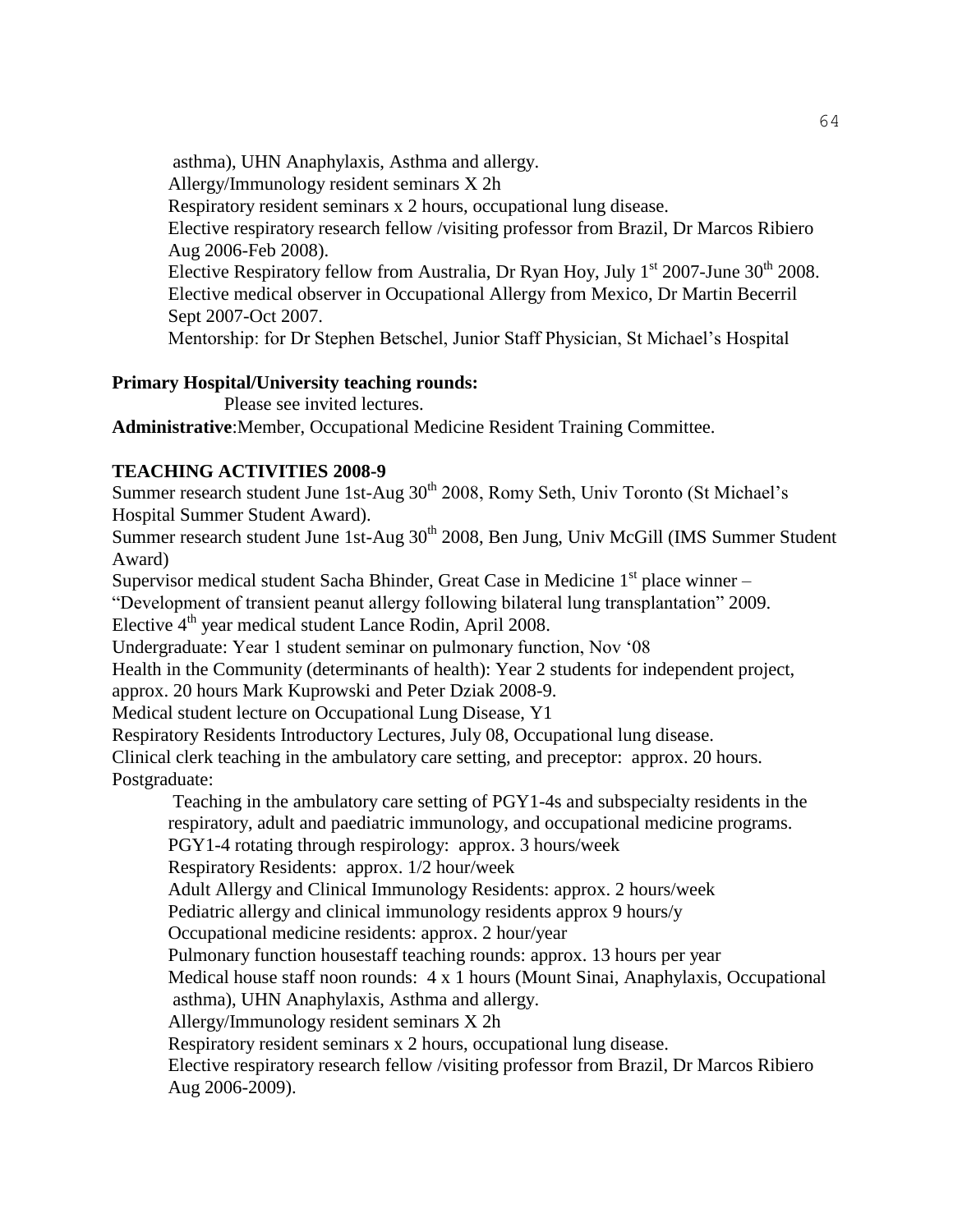Elective Respiratory fellow from Australia, Dr Ryan Hoy, July  $1<sup>st</sup>$  2007-June 30<sup>th</sup> 2008. Elective family medicine residents approx 30 hours Mentorship: for Dr Stephen Betschel, Junior Staff Physician, St Michael's Hospital

# **Primary Hospital/University teaching rounds:**

Please see invited lectures. **Administrative**: Member, Occupational Medicine Resident Training Committee.

# **TEACHING ACTIVITIES 2009-10**

Summer research students May-Aug 2009, Brian Fukakusa, Univ Toronto (St Michael's Hospital Summer Student Award), and Joshua Rosenblatt, Univ Toronto (IMS summer student award, 2009), and Mark Kuprowski July/Aug 2009 second year medical student. Undergraduate: Year 1 student seminar on pulmonary function, Nov '09 Medical student lecture on Occupational Lung Disease, Y1 May 2010 Respiratory Residents Introductory Lectures, July 09, Occupational lung disease. Clinical clerk teaching in the ambulatory care setting, and preceptor (March 2010): approx. 20 hours.

Postgraduate:

Teaching in the ambulatory care setting of PGY1-4s and subspecialty residents in the respiratory, adult and paediatric immunology, and occupational medicine programs. PGY1-4 rotating through respirology: approx. 3 hours/week Respiratory Residents: approx. 2 hour/month Adult Allergy and Clinical Immunology Residents: approx. 2 hours/week Occupational medicine residents: approx. 2 hour/year Pulmonary function housestaff teaching rounds: approx. 13 hours per year Medical house staff noon rounds: 2 x 1 hours, UHN Anaphylaxis, Asthma and allergy, and Chest X-rays. Allergy/Immunology resident seminars X 2h Respiratory resident seminars x 2 hours, occupational lung disease. Elective respiratory research fellow /visiting professor from Brazil, Dr Marcos Ribiero Aug 2006-2010). Elective family medicine residents approx 30 hours Mentorship: for Dr Stephen Betschel, Junior Staff Physician, St Michael's Hospital

# **Primary Hospital/University teaching rounds:**

Please see invited lectures.

**Administrative**: Member, Occupational Medicine Resident Training Committee.

# **TEACHING ACTIVITIES 2009-10**

Summer research students May-Aug 2010, Ishita Siddiq (medical student from Dalhousie) (St Michael's Hospital summer student and summer clinical elective) and Joshua Lipscyk, York Univ, Toronto (IMS summer student award, 2010).

Undergraduate: Year 1 student seminar on pulmonary function, Nov '09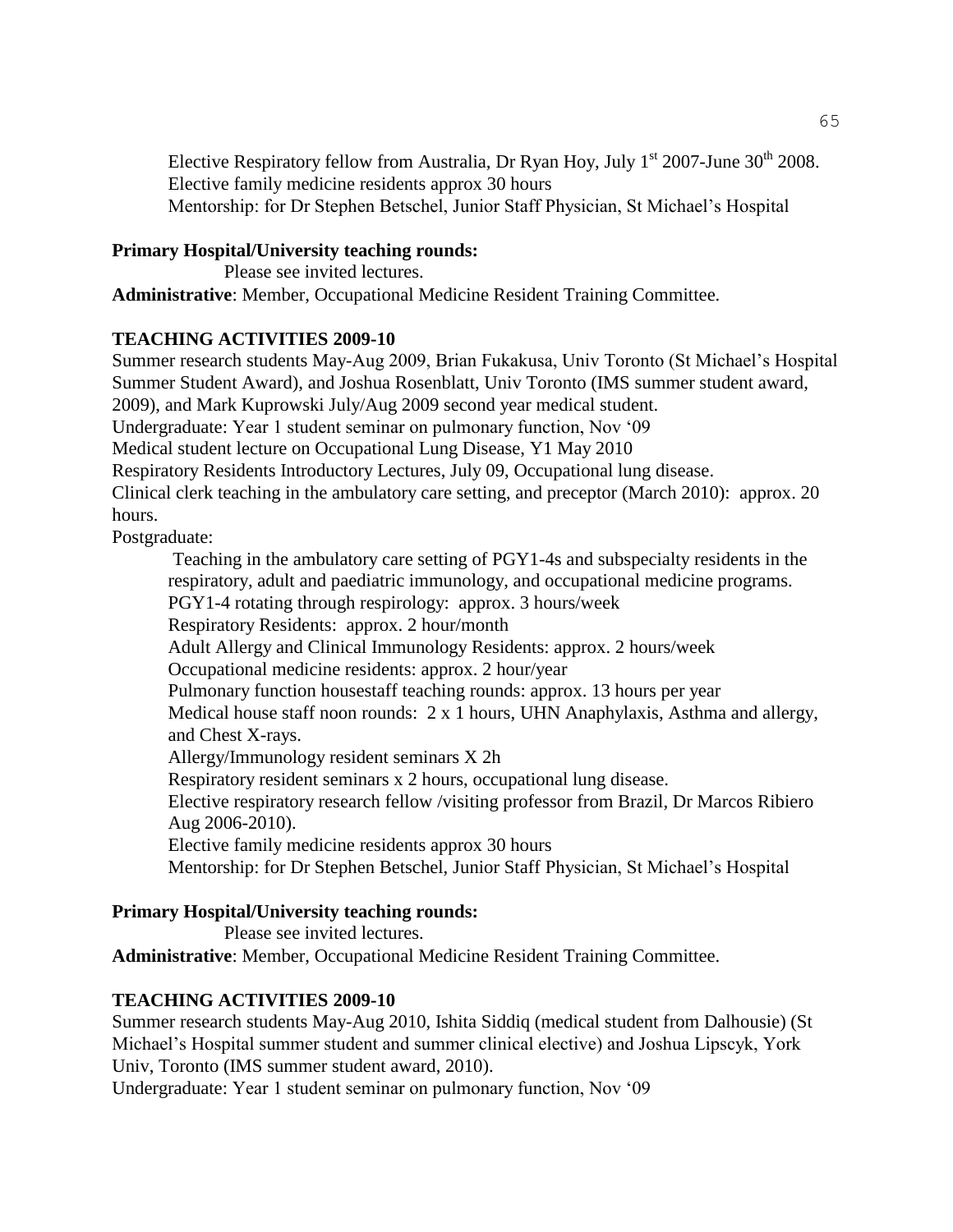Medical student lecture on Occupational Lung Disease, Y1

Respiratory Residents Introductory Lectures, July 10, Occupational lung disease.

Clinical clerk teaching in the ambulatory care setting, and preceptor approx. 20 hours. Postgraduate:

Teaching in the ambulatory care setting of PGY1-4s and subspecialty residents in the respiratory, adult and paediatric immunology, and occupational medicine programs. PGY1-4 rotating through respirology: approx. 3 hours/week Respiratory Residents: approx. 2 hour/month Adult Allergy and Clinical Immunology Residents: approx. 2 hours/week Occupational medicine residents: approx. 2 hour/year Pulmonary function housestaff teaching rounds: approx. 13 hours per year Medical house staff noon rounds: 2 x 1 hours, UHN Anaphylaxis, Asthma and allergy,

# Chest X-rays.

Allergy/Immunology resident seminars X 2h

Respiratory resident seminars x 2 hours, occupational lung disease.

Elective respiratory research fellow /visiting professor from Brazil, Dr Marcos Ribiero Aug 2006-2011).

Elective family medicine residents approx 30 hours

Mentorship: for Dr Stephen Betschel, Junior Staff Physician, Allergy and Clinical Immunology, St Michael's Hospital

# **Primary Hospital/University teaching rounds:**

Please see invited lectures.

**Administrative**: Member, Occupational Medicine Resident Training Committee.

# **TEACHING ACTIVITIES 2010-11**

Summer research students May-Aug 2010, Ishita Siddiq (medical student from Dalhousie) (St Michael's Hospital summer student and summer clinical elective) and Joshua Lipscyk, York Univ, Toronto (IMS summer student award).

Undergraduate: Year 1 student seminar on respiratory physical examination, fall 2010,

Medical student lecture on Occupational Lung Disease, Y1

Year 2 DOCH student Jessica Friedlich

Year 4 medical student respiratory research elective Mark Kuprowski

Year 4 medical student resp elective Ben Jung, McGill Medical School

Respiratory Residents Introductory Lectures, July 2010, Occupational lung disease.

Clinical clerk teaching in the ambulatory care setting, and preceptor approx. 20 hours. Postgraduate:

Teaching in the ambulatory care setting of PGY1-4s and subspecialty residents in the respiratory, adult and paediatric immunology, and occupational medicine programs. PGY1-4 rotating through respirology: approx. 3 hours/week Respiratory Residents: approx. 2 hour/month

Adult Allergy and Clinical Immunology Residents: approx. 1 hours/week

Occupational medicine residents: approx. 2 hour/year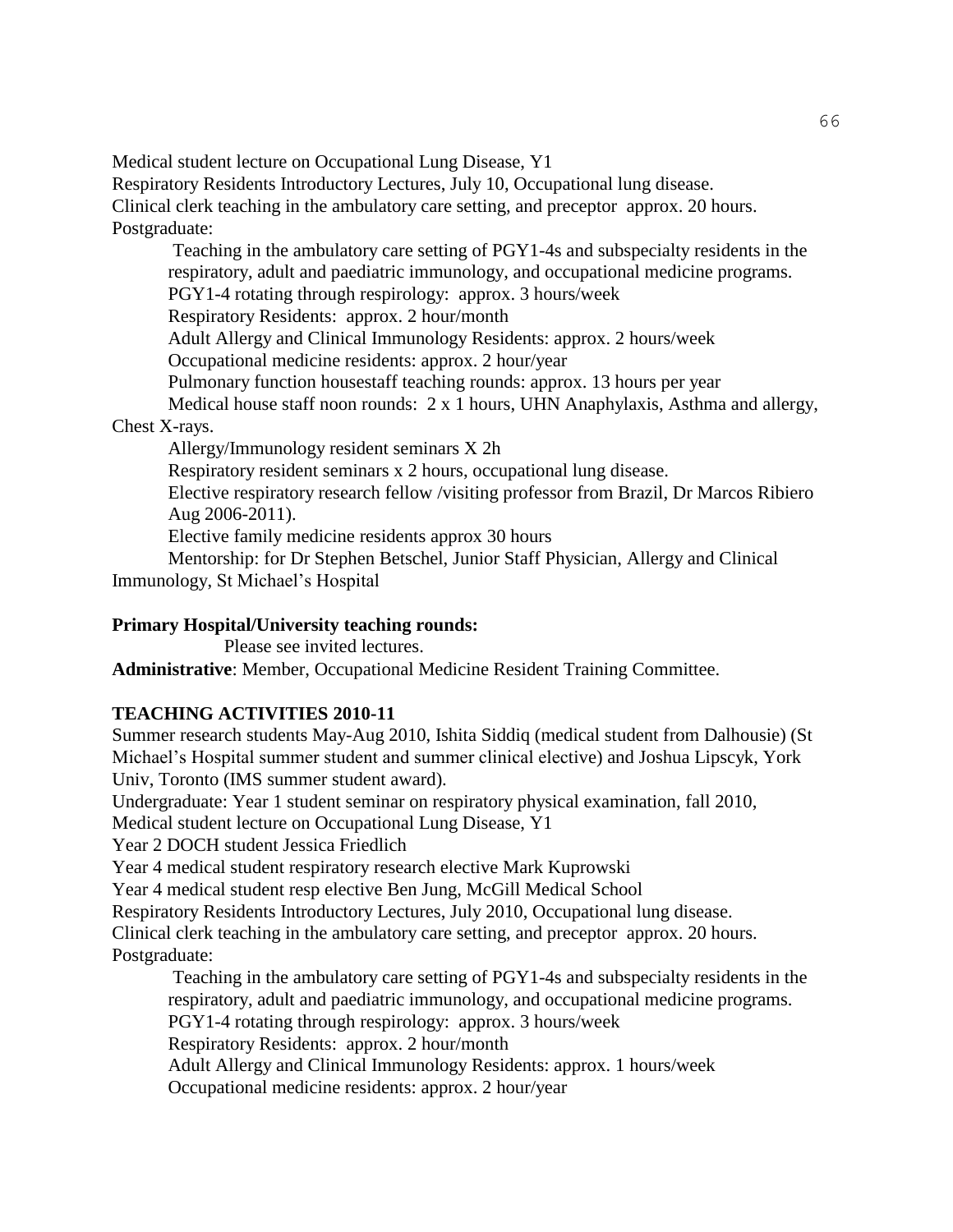Pulmonary function housestaff teaching rounds: approx. 13 hours per year

Medical house staff noon rounds: 2 x 1 hours, UHN Anaphylaxis, Asthma and allergy, and Chest X-rays.

Respiratory resident seminars x 2 hours, occupational lung disease.

Respiratory fellow in occupational lung disease, Dr Tom Lim from Univ. Calgary Jan 2011-Feb 2012

Elective respiratory and occupational medicine research fellow from Brazil, Dr Marcos Ribiero, (Aug 2006-2013)

Elective family medicine residents approx 30 hours

Mentorship: for Dr Stephen Betschel, Junior Staff Physician, St Michael's Hospital

#### **Primary Hospital/University teaching rounds:**

Please see invited lectures.

**Administrative**: Member, Occupational Medicine Resident Training Committee.

# **TEACHING ACTIVITIES 2011-12**

Respiratory Residents Introductory Lectures, July 2011, Occupational lung disease. Clinical clerk teaching in the ambulatory care setting, approx. 10 hours.

Postgraduate:

Teaching in the ambulatory care setting of PGY1-4s and subspecialty residents in the respiratory, adult and paediatric immunology, and occupational medicine programs.

PGY1-4 rotating through respirology: approx. 3 hours/week

Respiratory Residents: approx. 2 hour/month

Elective respiratory fellow Dr Connie Mackenzie, U Western Ont.,

Adult Allergy and Clinical Immunology Residents: approx. 1 hours/week

Pulmonary function housestaff teaching rounds: approx. 13 hours per year

Medical house staff noon rounds: 2 x 1 hours, UHN Anaphylaxis, Asthma and allergy, and Chest X-rays.

Respiratory resident seminars x 2 hours, occupational lung disease.

Advanced pulmonary function in occupational and environmental lung disease seminar for Resp fellows 2h.

Respiratory fellow in occupational lung disease, Dr Tom Lim from Univ. Calgary Jan 2011-Feb 2012

Elective respiratory and occupational medicine research fellow from Brazil, Dr Marcos Ribiero, (Aug 2006-2013)

Elective family medicine residents approx 30 hours

Mentorship: for Dr Stephen Betschel, Junior Staff Physician, St Michael's Hospital

# **Primary Hospital/University teaching rounds:**

Please see invited lectures.

**Administrative**: Member, Occupational Medicine Resident Training Committee.